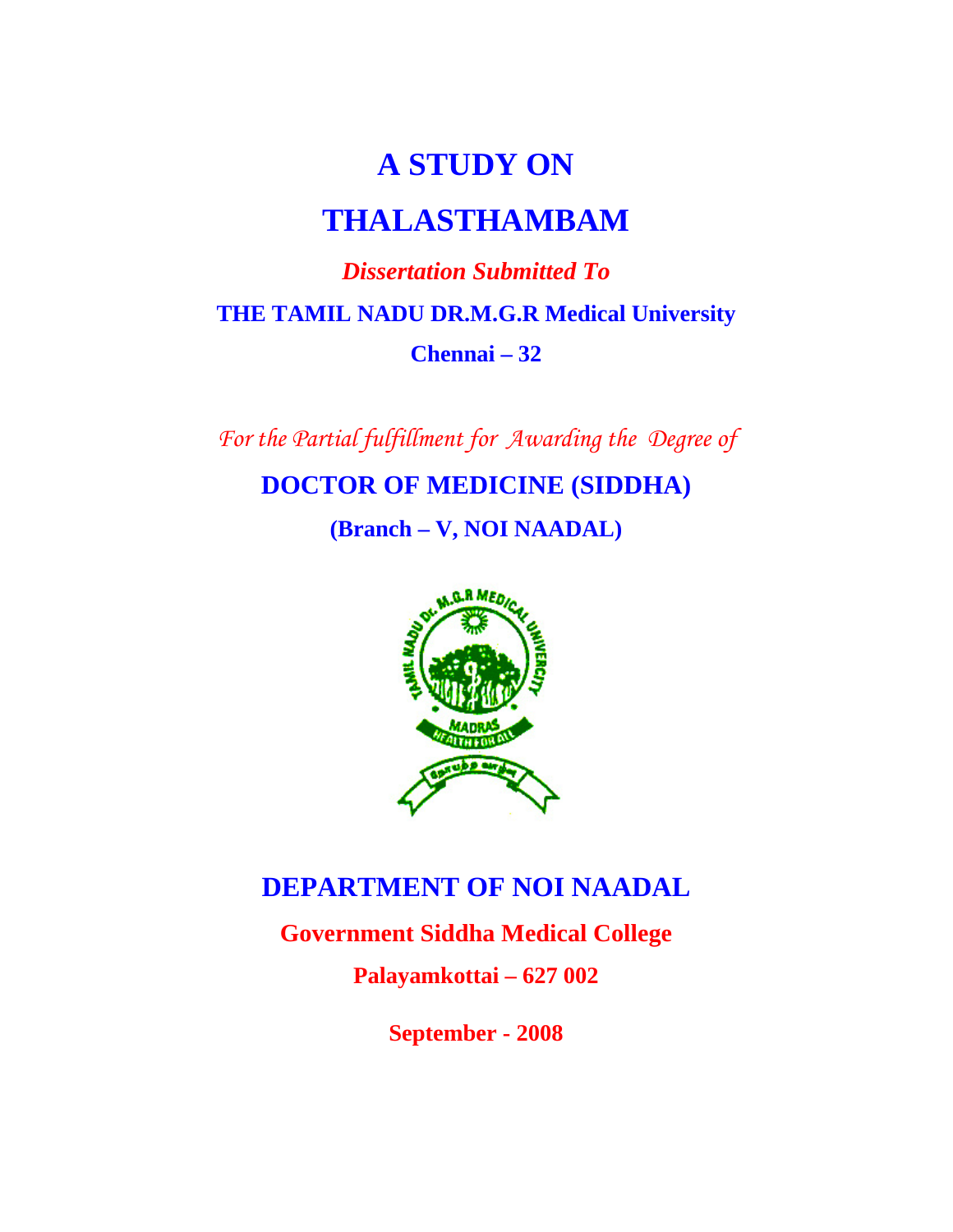#### **HIGHLIGHTS OF THE DISSERTATION TOPIC**

 Thalasthambam comes under Vatha roga nithanam in Yugi Vaithya Sinthamani 800.

 For any type of disease the vali humour is first affected. Followed by alteration in other humour.

 In thalasthambam, yugi explains that the altered vali humour is aggravated by the excessive intake of salt and sour (i.e) these tastes acts as a pre-disposing factor for the disease.

 The disease is characterized by the presence of heaviness of the foot, pain in the foot, blackening of the foot, spreading upwards from foot, weight loss, Dyspnoea, fatique, dryness of the body, thirst.

 In this disease, the Udal thathukkal Saram, Senneer, Oon, Kozhuppu, Enbu, Moolai are affected as 6 out of 7 udal thathukkal gets deranged the disease is not – curable.

 The underlying pathogenesis for the Thalasthambam is the peripheral atererial occlusive disorder resulting in gangrene formation due to pan-arthritis leading to thrombosis as seen in "Thrombo Angitis obliterans".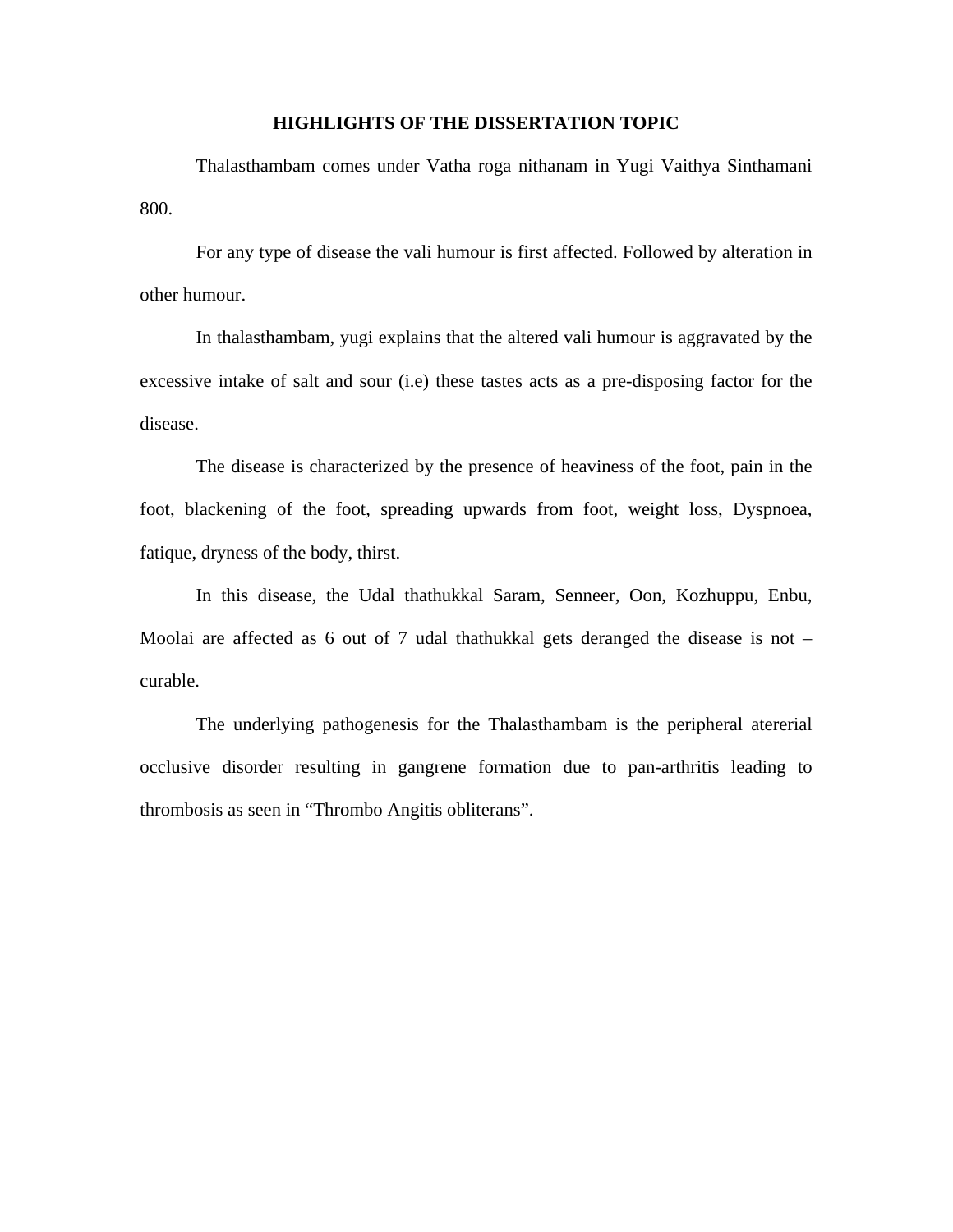### **REVIEW OF LITERATURE**

In Segarasasekaram Vaithyam, the following poem is mentioned.

 In Sarabanthirar vaithya maraigal and Thanvanthiri Vaithyam. The thalasthambam is explained with the same poem mentioned by Yugi in Yugi Vaithya Sinthamani.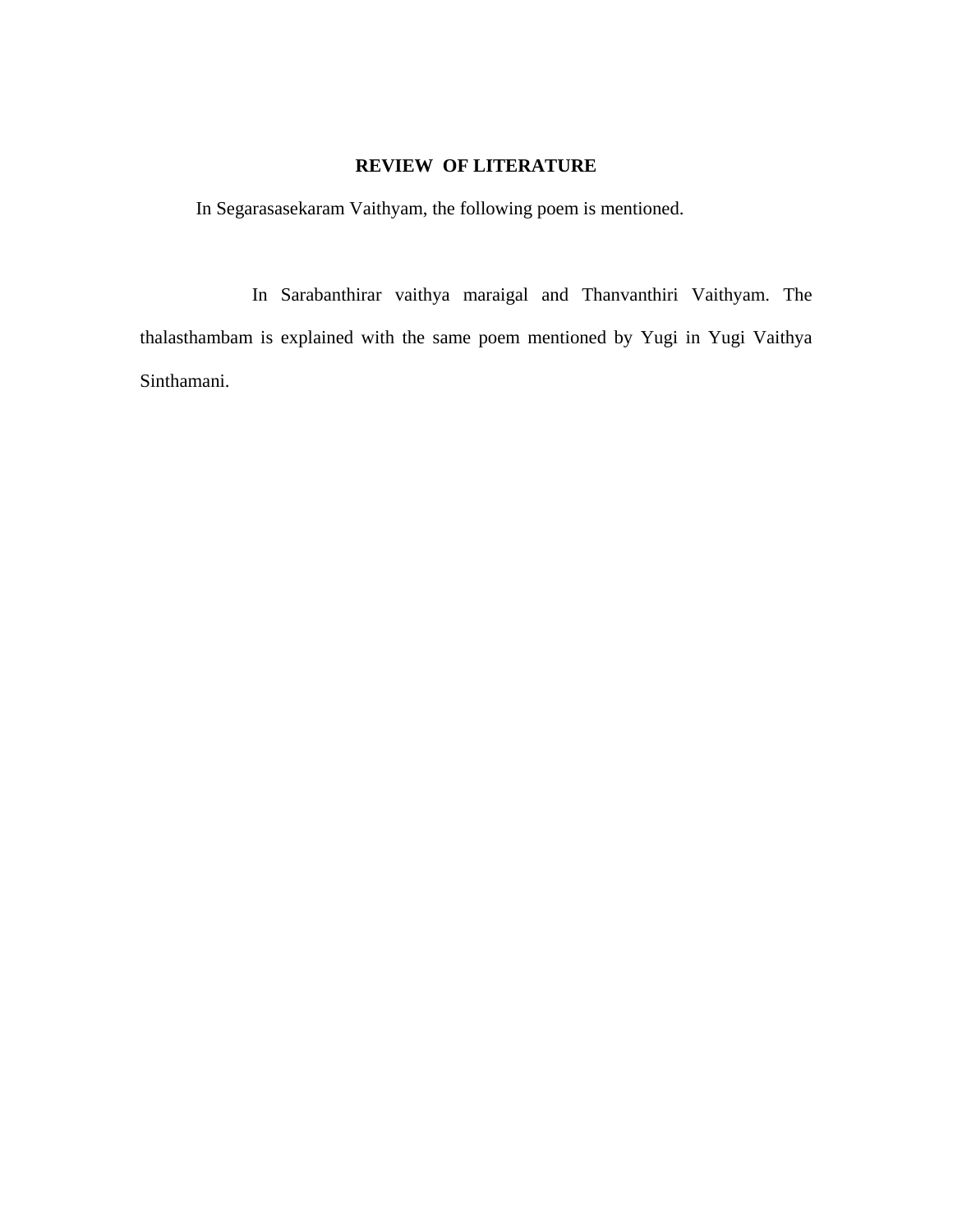# **INTRODUCTION**

Siddha System is the science of right living and as such is intended to be incorporated in daily life. It works on all aspects of the persons life. The physical, vital, mental, emotional, pshysic and spiritual.

Siddha Medicines not only cures the diseases but inaddition it aims at bringing the different bodily functions into perfect co-ordination. So, that they work for the good of the whole body.

Siddhars, the founder of Siddha System has given the techniques to purify the body, mind and energy to prepare the ground for higher practices of meditation and for the ultimate experience of cosmic consciousness.

To attain all they need is a healthy body. So, they begin to praise the body.

#### உடற்சிறப்பு

"தேகமிருந்ததல்லோ சித்தெல்லாமாடலாம் தேகமிருந்தாக்காற் சேரலாம் பூரணம்  $\Im$ தகமிருந்தாக்காற் செயலெல்லாம் பார்க்கலாம் தேகமிருந்தாக்கால் சேரலாமுத்தியே."

> - சிருமூலா் வைக்கியம் கருக்கடை - 600, பாடல் எண் - 545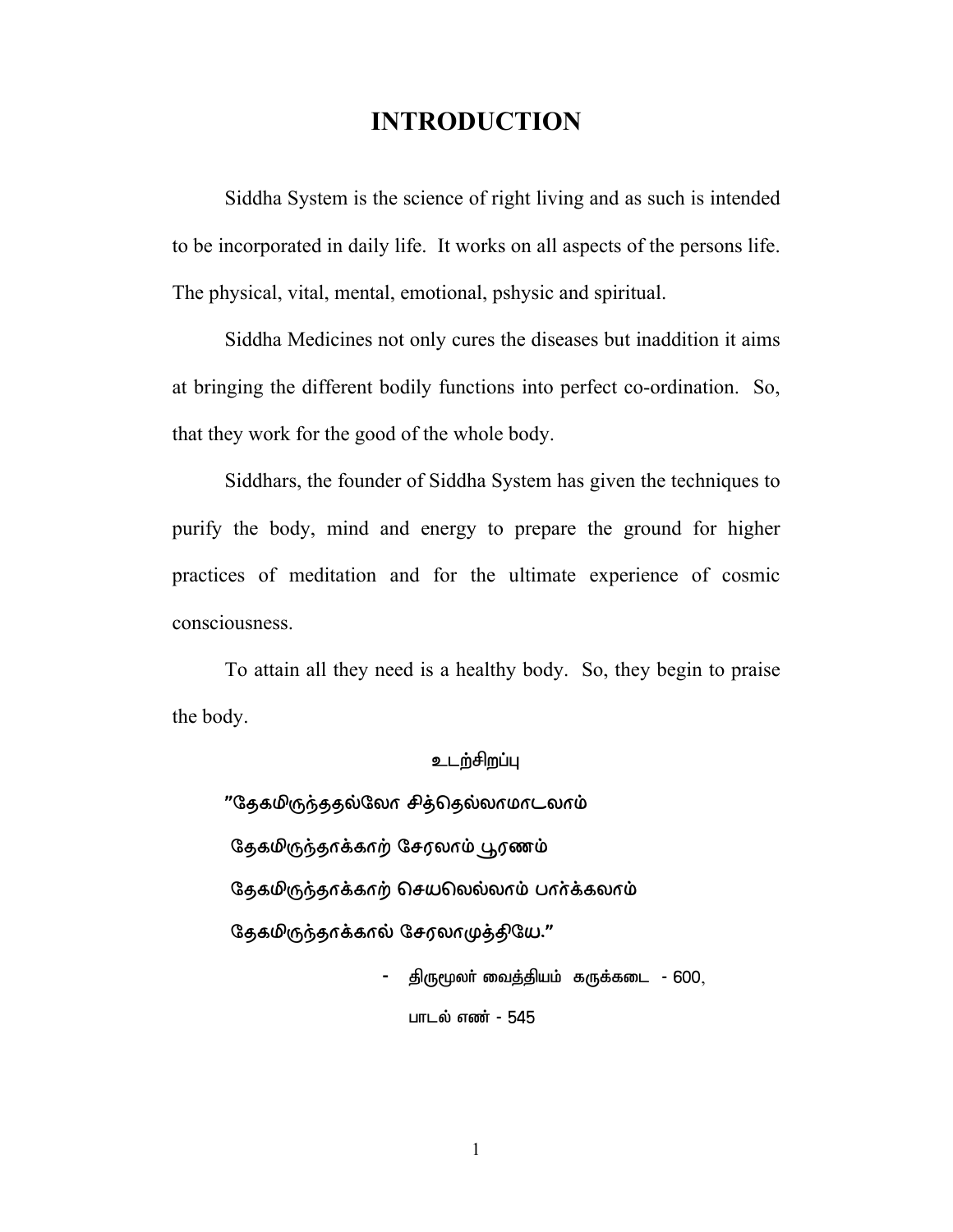Siddha System of Medicines were not primarly for the sick but for the healthy also.

Kaayakarpam and Astaanga yogam are needed for a healthy mind and body. It activates and regulates the life force, to attain a higher state of vibratory energy.

Kaayakarpam are rejenuvator of our body, they include Anti-oxidants.

Astanga yoga includes,

| 1. Iyamam        | Self restrains.                          |
|------------------|------------------------------------------|
| 2. Niyamam       | Self observances.                        |
| 3. Aasanam       | Various exercising posture.              |
| 4. Praanaayaamam | Expansion of the dimension of vital      |
|                  | Energy.                                  |
| 5. Prathyagaaram | Disassociation of consciousness from the |
|                  | outside environment.                     |
| 6. Dhaaranai     | Concentration.                           |
| 7. Dhyaanam      | Meditation.                              |

8. Samaathi - Identification with pure consciousness.

 In the past itself Siddhars got clear cut idea on many fields like, Medicinal preparations, Astrology, etc., They also followed many techniques which include,

2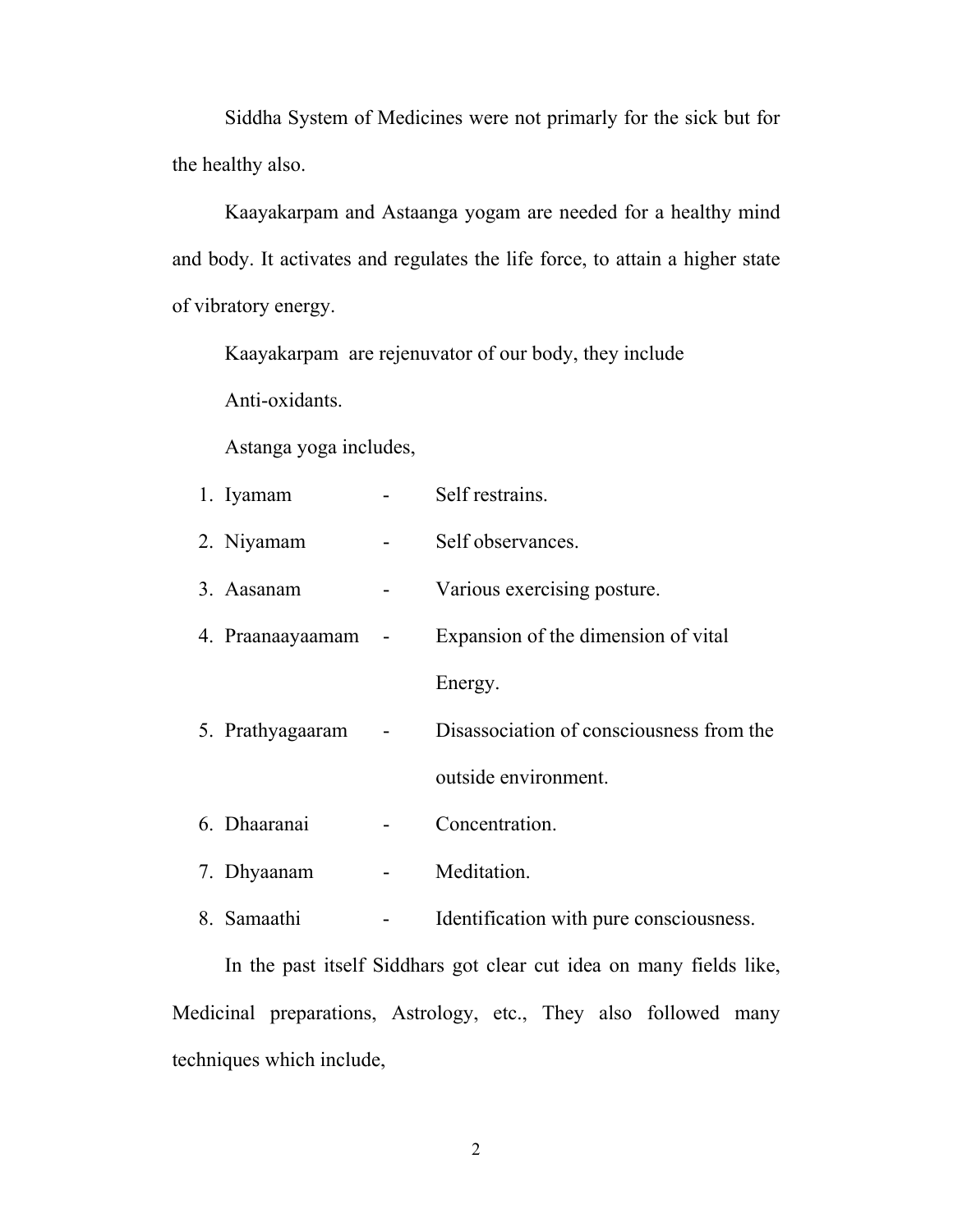Naadi **-** To Diagnose the various diseases and to assess the prognosis of the diseases and fate of the diseases.

Manikkadai nool - used as a diagnostic tool

Neikuri **-** used to observe the prognosis of the patient and fate of the diseases.

 As we are in the twentyfirst century, a spiritual heritage are being reclaimed of which Siddha System is very much important.

Now, the Modern world wants everything to be based on scientific proof. So, it is our duty to explore our siddha system by a Science Which correctly judges our medicine and Siddhars thoughts.

This dissertation work is a small dew on the vast research.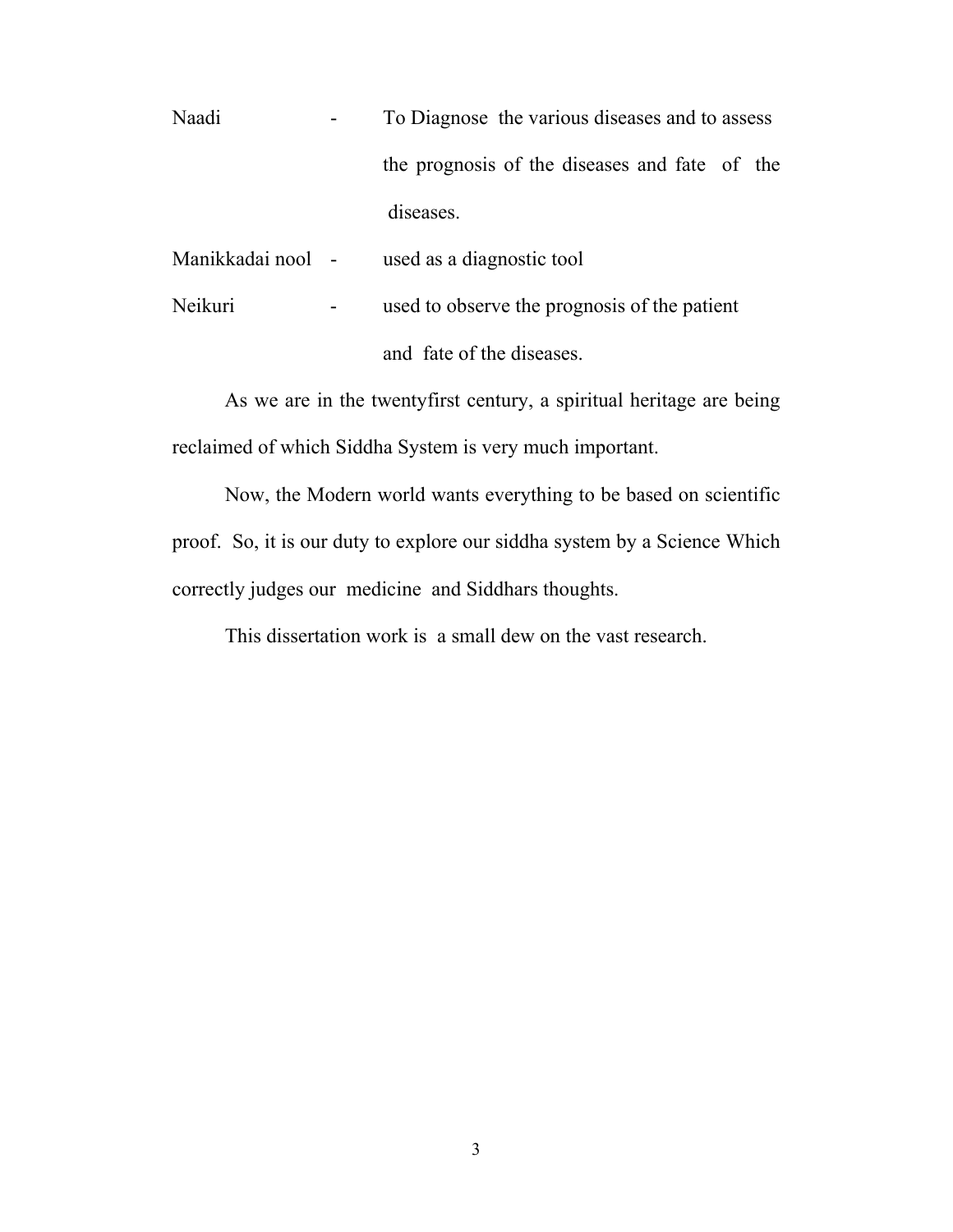### **SIDDHA PHYSIOLOGY**

Man is not merely a mixture of Muscles, bones and Nerves as think by physiologist. But Siddhars thought clearly says that man, the Microcosm is having himself all the things within the universe, the macrocosm.

Each human body is made up of 2 kinds of body.

Paru Udal ( Visible body)

Nun Udal ( Invisible body)

#### **PARU UDAL**

It includes, bones, muscles, Blood vessels, Nerves, and all the functional system of human body like Digestive system, Respiratory system etc, The Paru Udal is known as the "FUNCTIONAL UNIT OF HUMAN BEING"

#### **NUN UDAL**

It is the basic for the Paru Udal. It makes the Paru Udal to be active.

The universe is made up of 5 basic elements called Earth, Water, Fire, Air and Space. As we said before the human being is also made up of these basic 5 elements.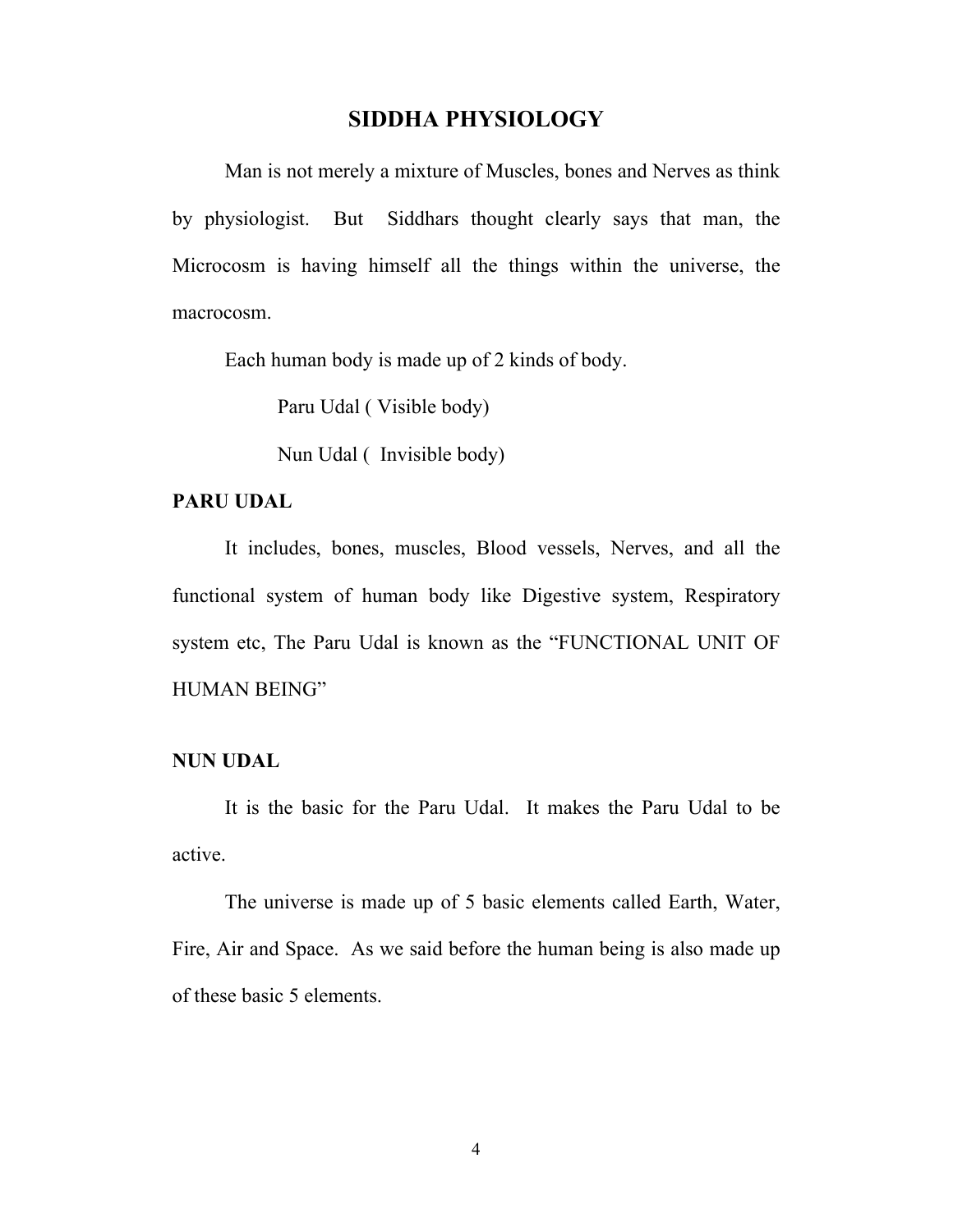Each basic elements exists in two forms.

Paru Nilai (Visible form)

Nun Nilai (Invisible form)

# **PARU NILAI**

Those things which are recognized by our senses are called as Paru Nilai.

#### **NUN NILAI**

Those things which are not recognized by our senses but they are existing in our body are called as Nun Nilai .

Physiology means that the basic process underlying the functioning of a species.

Basic things for functioning of human beings as explained by Siddhars include,

96 Thathuvangal

7 Udal katugal

6 Suvaigal.

The factors which influence the functioning of human body are,

Udal Vanmai.

Udal Thee.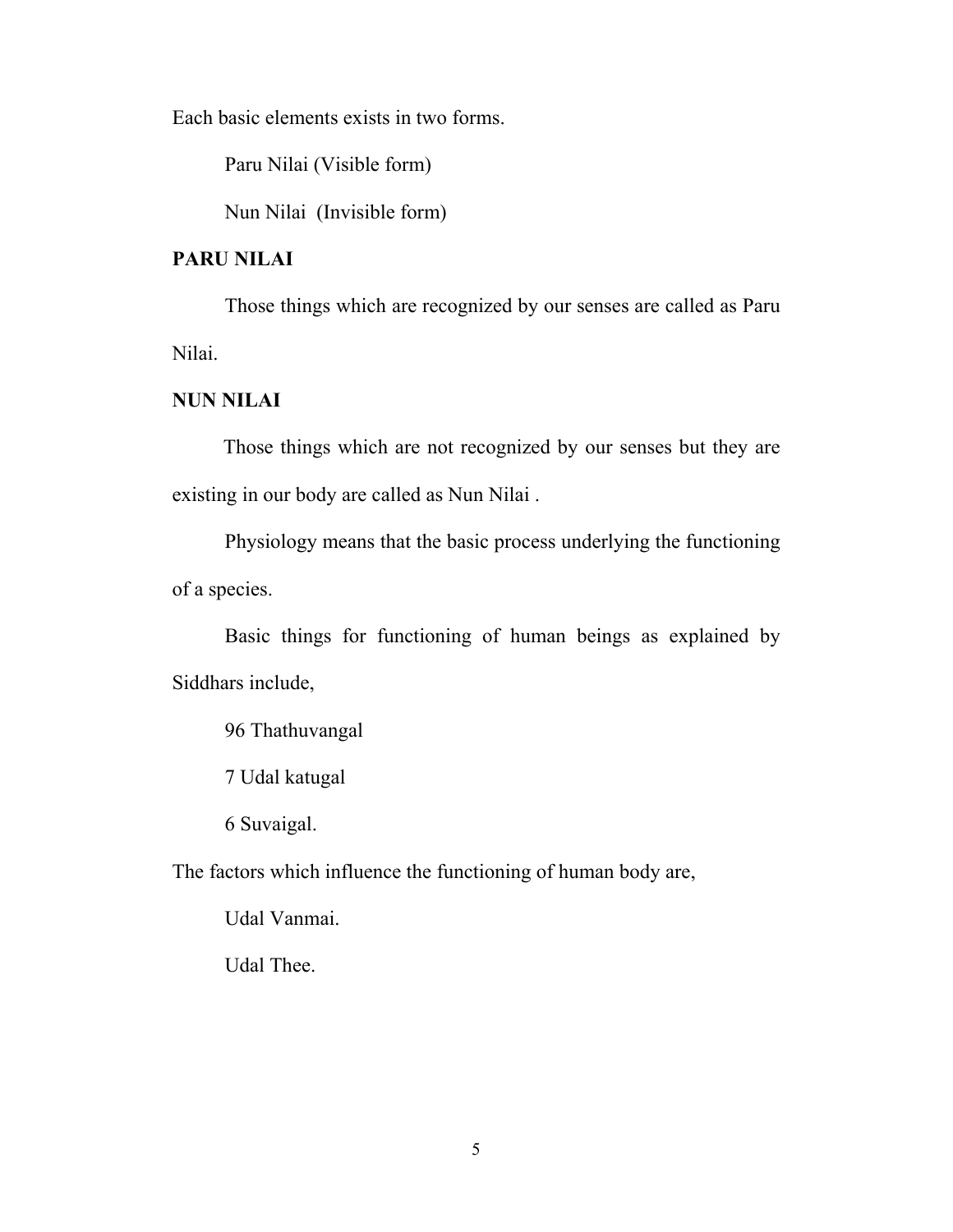#### **96 Thathuvam**

According to siddhar's view, the 96 basic factors are located in the human body. When the sperm fertilizes the ovum, the human embryo have the 96 basic factors. They also added that the each and every atom in universe has this 96 basic factors.

# **Panchabootham- Five basic elements:**

| Pori -5 – Five sense organs |                                 |                          |                                                                                 |  |
|-----------------------------|---------------------------------|--------------------------|---------------------------------------------------------------------------------|--|
|                             |                                 |                          | $\triangleright$ Aagayam (Ether)- It is the creator of life itself in the body. |  |
|                             |                                 |                          | the support of all contact and exchange.                                        |  |
|                             | $\triangleright$ Vayu (Air)     |                          | Ignite the fire and works as a life carrier and it is                           |  |
|                             |                                 |                          | stimulation.                                                                    |  |
|                             | $\triangleright$ Thee (Fire)    | $\overline{\phantom{a}}$ | It makes the body steady and gives vigour                                       |  |
|                             |                                 |                          | Transmission of energy.                                                         |  |
|                             |                                 |                          | $\triangleright$ Neer (Water) - It makes the earth supple and helps in          |  |
|                             | $\triangleright$ Mann (Earth) - |                          | Gives shape to the body and release its energy.                                 |  |

- 1. Mei organ of tactile sensation
- 2. Vaai Organ of taste
- 3. Kan Organ of vision
- 4. Mooku organ of smell
- 5. Sevi organ of hearing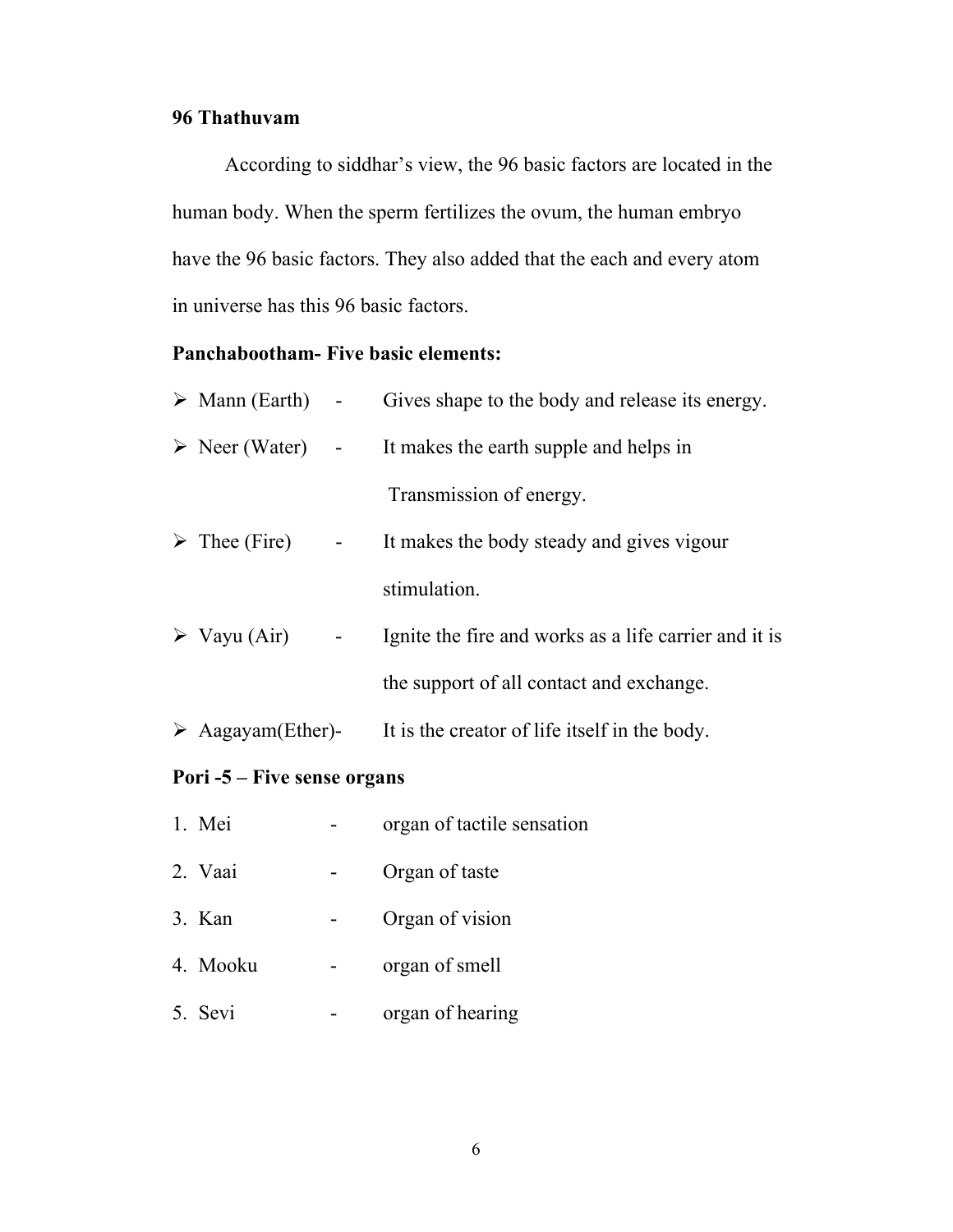# **Pulan-5 – Functions of the five sense organs.**

| 1. Saptham  | Hearing. |
|-------------|----------|
| 2. Sparisam | Touch.   |
| 3. Roopam   | Vision.  |
| 4. Rasam    | Taste.   |
| 5. Gaantham | Smell.   |
|             |          |

# **Kanmaenthiriyam -5 – Five Motor organs**

| 1. Vaai     | Organ for speech.                       |
|-------------|-----------------------------------------|
| 2. Kaal     | Organ for locomotion.                   |
| 3. Kai      | Organ for performing skilled movements. |
| 4. Eruvaai  | Organ for defaecation.                  |
| 5. Karuvaai | Organ for Reproduction.                 |

# **Gnanenthiriyam -5 – Functions of five Motor organs**

| 1. Vasanam    | Speech.                                |
|---------------|----------------------------------------|
| 2. Kamanam    | Walk.                                  |
| 3. Dhanam     | Movements of the upper limbs (Flexion, |
|               | Extension, Supination and pronation).  |
| 4. Visarkam   | Defecation.                            |
| 5. Aananatham | Ejection of semen (or) ovum.           |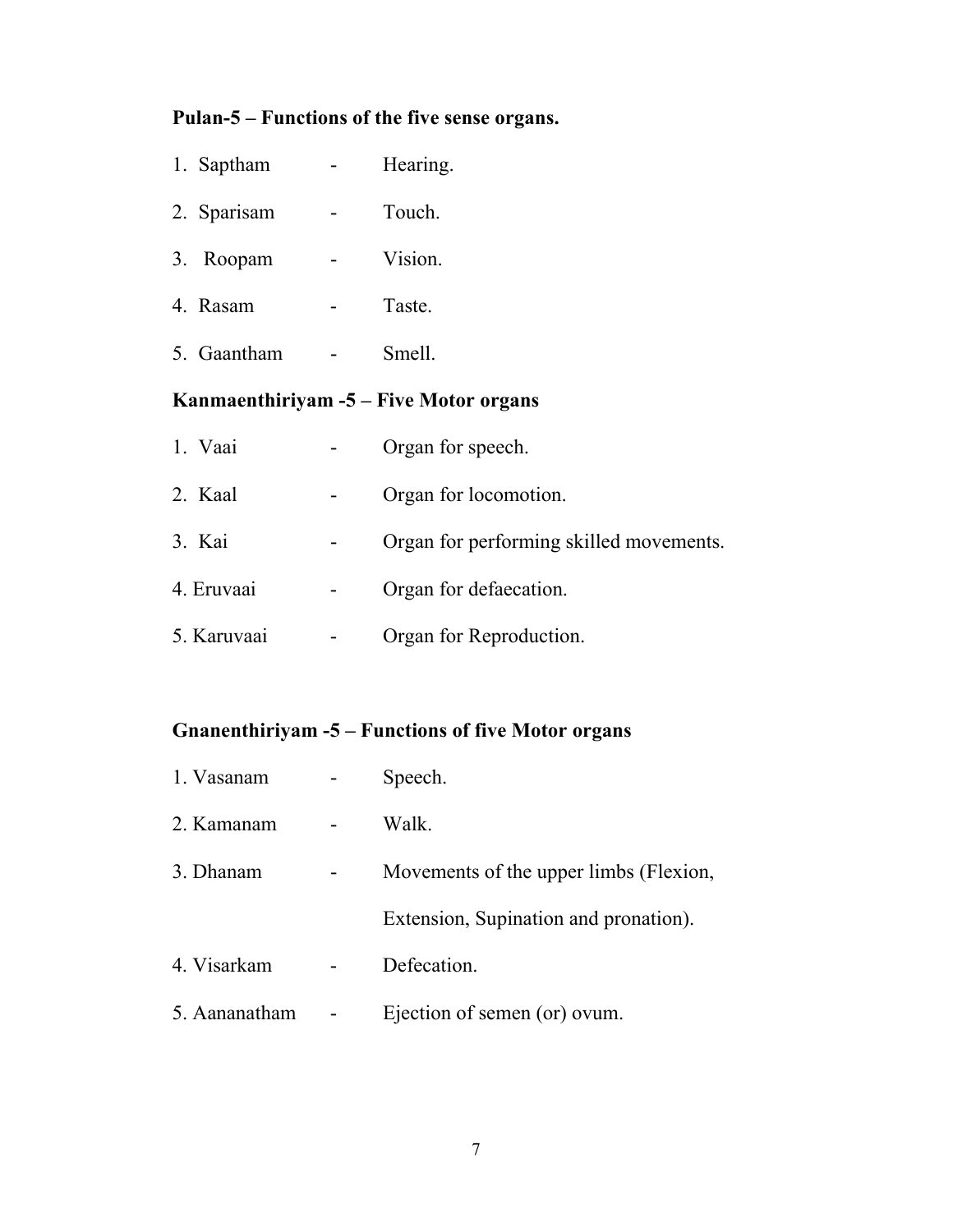# **Anthakaranam -4 - Four Intellectual**

| 1. Manam      | $\overline{\phantom{a}}$   | Mind for thinking.                            |
|---------------|----------------------------|-----------------------------------------------|
| 2. Buthi      | $\qquad \qquad -$          | Power of Discriminating the right from wrong. |
| 3. Sitham     | $\overline{\phantom{a}}$   | Doing the right thing.                        |
| 4. Agankaaram | $\sim 10^{-10}$ km $^{-1}$ | Firm conviction.                              |

# **Arivu -1**

# **Intellect (or) wisdom**

# **Naadi -10**

| 1. Idakalai   | Arises from right big toe and coils round the  |  |
|---------------|------------------------------------------------|--|
|               | suzhumunai and enter the left nostril.         |  |
| 2. Pinkalai   | Arises from left big toe and coils round the   |  |
|               | suzhumunai and enter the right nostril.        |  |
| 3. Suzhumunai | It flow along the vertebral column upto        |  |
|               | medulla oblongata.                             |  |
| 4. Siguvai    | Present in uvula and help in swalloing.        |  |
| 5. Purudan    | Present in right eye and help in right vision. |  |
| 6. Gaandhaari | Present in left eye and help in left vision.   |  |
| 7. Aththi     | Present in right ear and controls its hearing. |  |
| 8. Alampudai  | Present in left ear and controls its hearing.  |  |
| 9. Sangini    | Present in external genitalia.                 |  |
| $10.$ Gugu    | Present in anus.                               |  |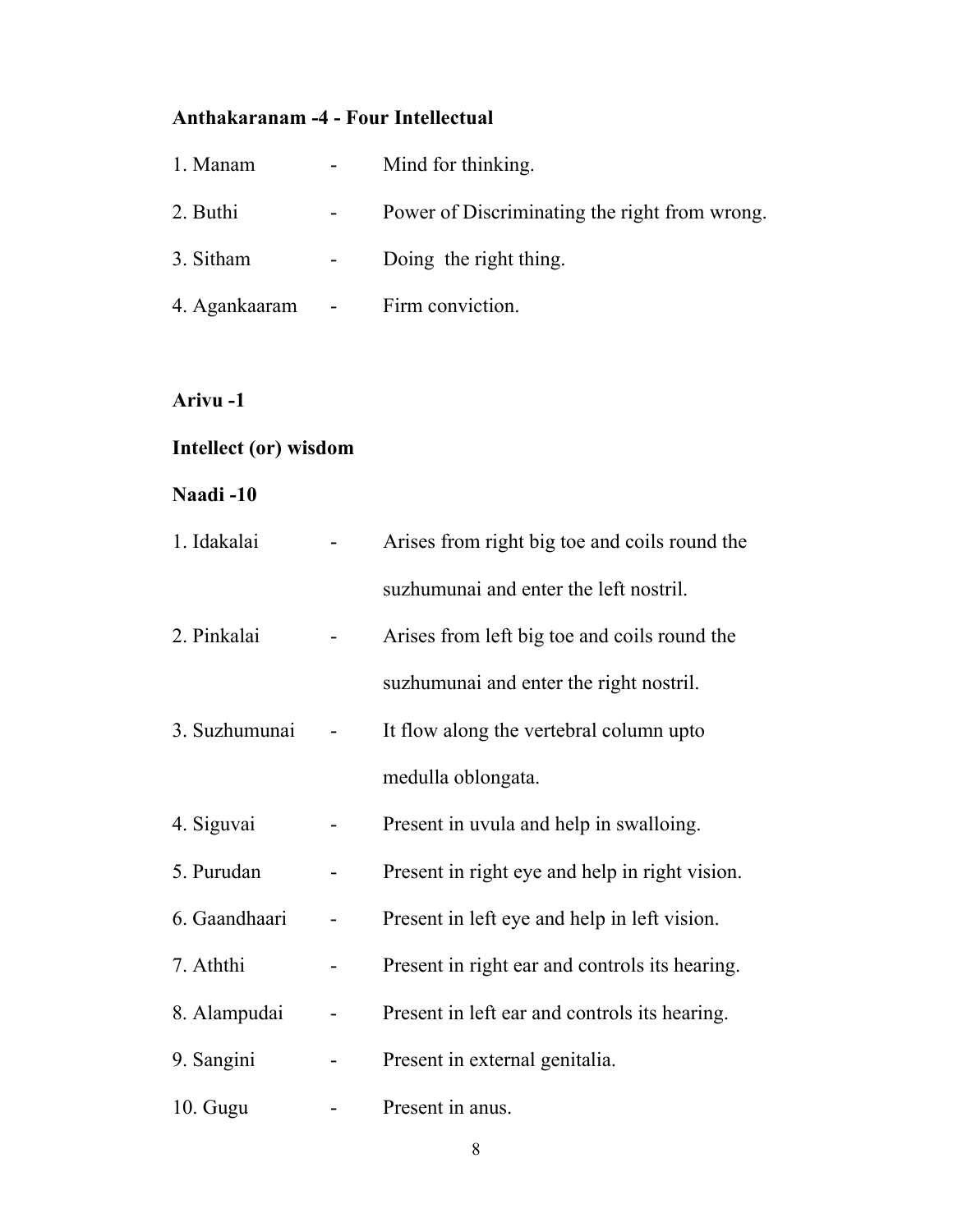# **Vayu -10 – Ten air forces**

- 1. Praanan
- 2. Abaanan
- 3.Viyaanan
- 4. Uthaanan
- 5. Samaanan
- 6. Naagan
- 7. Koorman
- 8. Girugharan
- 9. Thaevathaththan
- 

10. Dhananjeyan - (explained under thodam)

# **Aasayam -5 – Five visceral cavities**

| 1. Amarvaasayam    | Stomach.                      |
|--------------------|-------------------------------|
| 2. Pagirvaasayam   | Liver, small intestine.       |
| 3. Salavaasayam    | urinary bladder.              |
| 4. Malayaasayam    | Rectum, Large Intestine.      |
| 5. Sukkilavaasayam | Seminal vesicles (or) ovary.  |
| Kosam -5           |                               |
| 1. Annamayakosam   | Made up of seven udalthathus. |
|                    |                               |

(The food (or) Material body)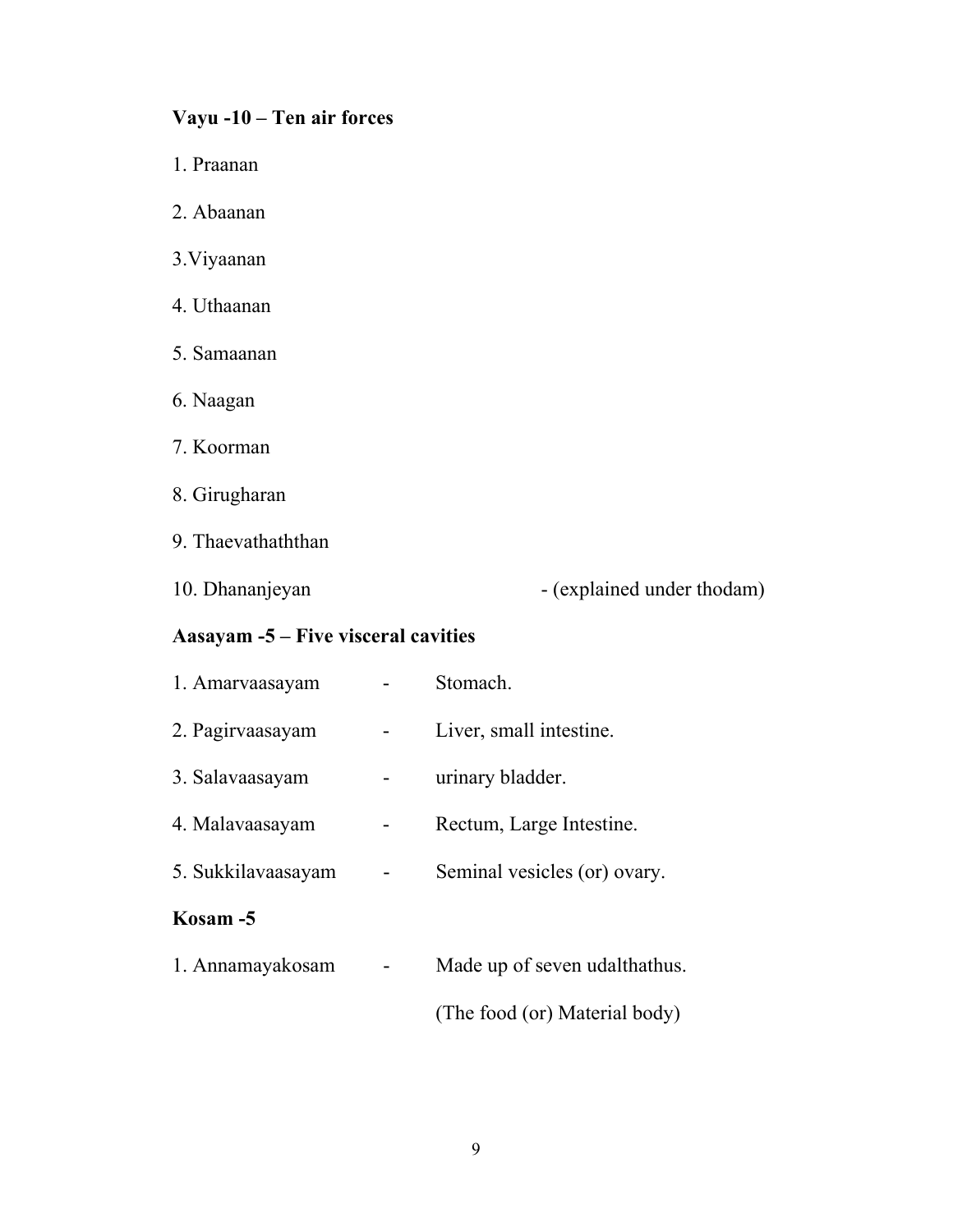| 2. Praanamayakosam     | Made up of pranan and kanmenthiriyam.     |
|------------------------|-------------------------------------------|
|                        | (The Vital energy body)                   |
| 3. Manomayakosam       | Made up of manam and Gnanenthiriyam.      |
|                        | (The mental body)                         |
| 4. Vingananmayakosam - | Made up of puthi and Gnanenthiriyam.      |
|                        | (The psychic (or) vital energy body)      |
| 5. Aanandhamayakosam - | Made up of pranan and suzhuthi.           |
|                        | (The bliss body)                          |
| Aatharam -6            |                                           |
| 1. Moolaathaaram       | It lies between the Anus and              |
|                        | genitalia as kundalini, a vital force.    |
| 2. Swaathitaanam       | It lies 12 inches above the moolatharam.  |
| 3. Manipooragam        | It lies 8 inches above the swathitanam.   |
| 4. Anaagatham          | It lies 10 inches above the Manipooragam. |
| 5. Visuthi             | It lies 10 inches above the anaagatham.   |
| 6. Aackinai            | It lies inbetween the two eyebrows.       |
| <b>Malam</b> -3        |                                           |
| 1. Aanavam             | selfishness of all things around him.     |
| 2. Kanmam              | It is related to both Aanavam and Maayai  |
|                        | it makes good and bad deeds.              |
| 3. Maayai              | False thinking like others possession is  |
|                        | also belonging to be them.                |

10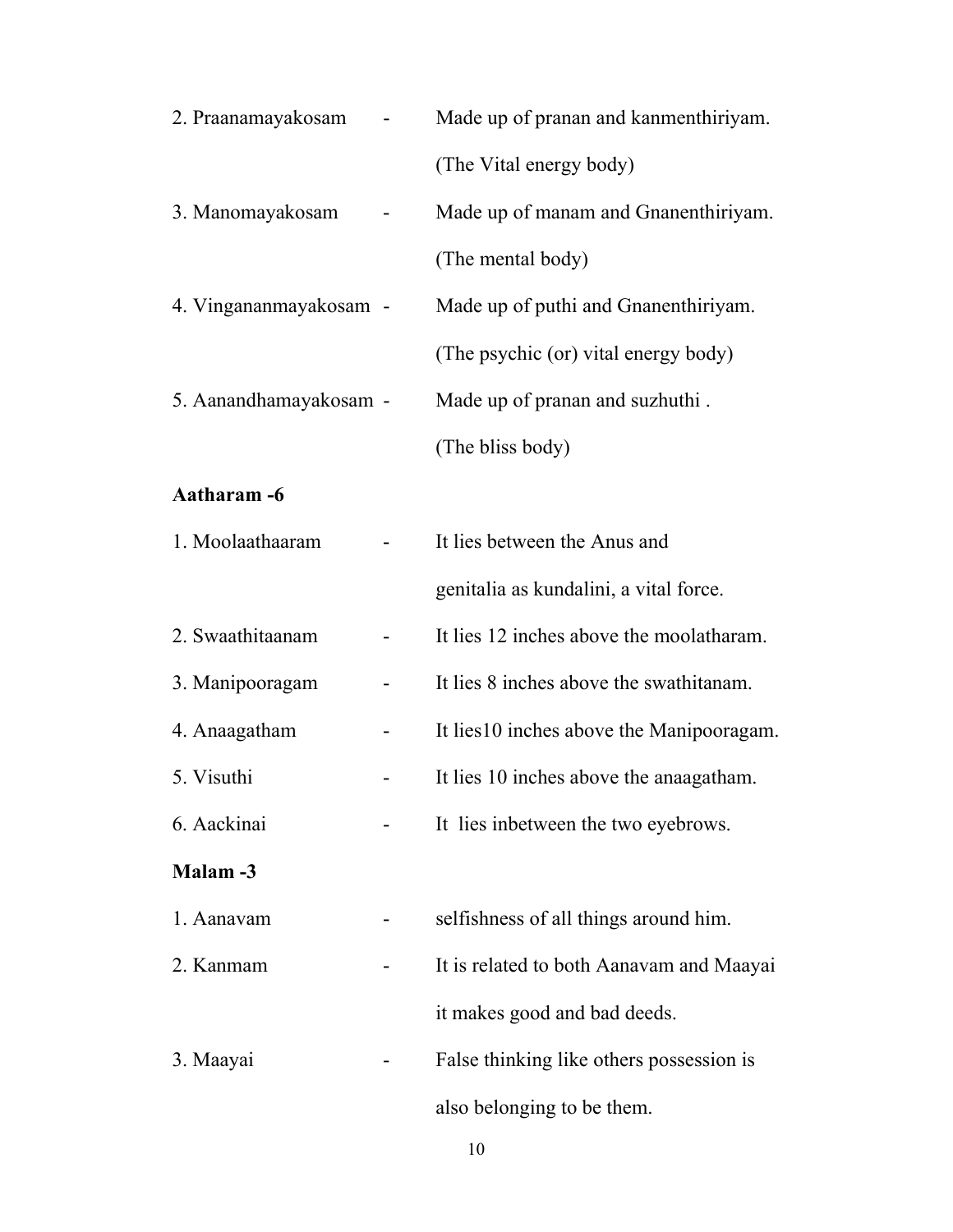#### **Mandalam -3**

| 1. Gnayirumandalam | It is located in the cardiac region and 4 |  |  |
|--------------------|-------------------------------------------|--|--|
|                    | inches above the stomach.                 |  |  |
| 2. Thingalmandalam | It is located in the head.                |  |  |
| 3. Agnimandalam    | It is situated 2 inches above the         |  |  |
|                    | moolatharam and spreads up to umbilical   |  |  |
|                    | region.                                   |  |  |

### **Thodam-3**

- 1. Vali
- 2. Azhal
- 3. Iyam

# **VALI**

### **Location:**

 Abaanan, faeces, Idakalai, pelvic bone, Spermatic cord, skin, nerves, joints, hairs and muscles.

#### **Natural character**

 In normal condition, vali is responsible for respiration and control of all movements. It governs the 14 reflexes of our body. It also controls udal thathukkal. It gives strength to five sensory organs.

## **Functions When Exaggarated**

Body pain like pricking and twitching in nature.

Tremor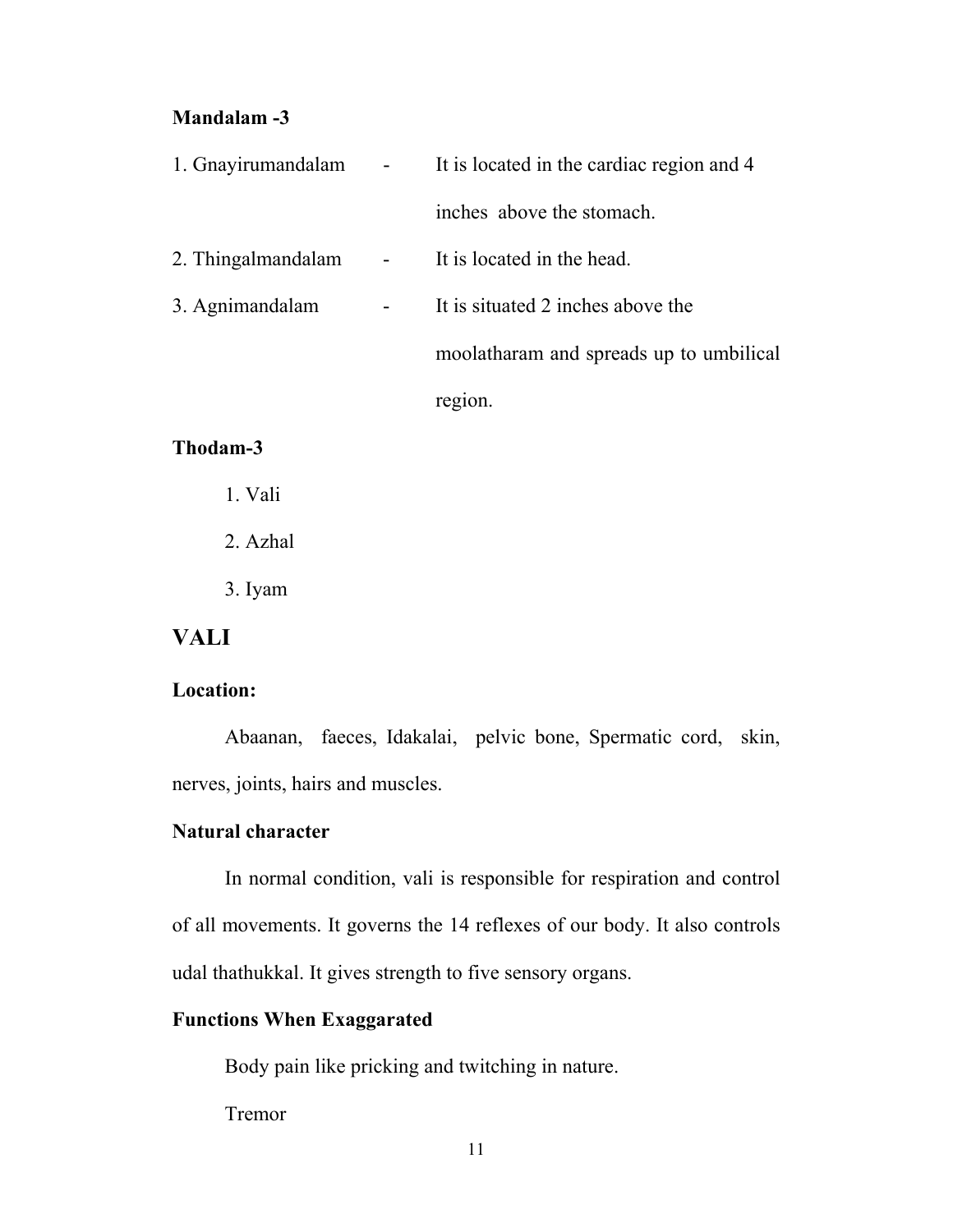Dryness

Loss of body weight

Boring pain

Joint dislocation

Not responding to external stimuli

Thirst

Goose flesh

unable to move upper and lower limbs

Astringent sense of taste in the mouth

Blackish discolouration of skin, stool, urine and conjuctiva.

### **Types of Vali**

 Based on its functions and location it has been classified into 10 types.

They are,

### **1. Uyirkkaal -Praanan**

 It is responsible for respiration and helps in digestion of ingested food material.

### **2. Keelnokkukkaal - Abaanan**

 It expels urine and faecal mater It constrict the anal sphinchter. It helps in proper distribution of digested food material.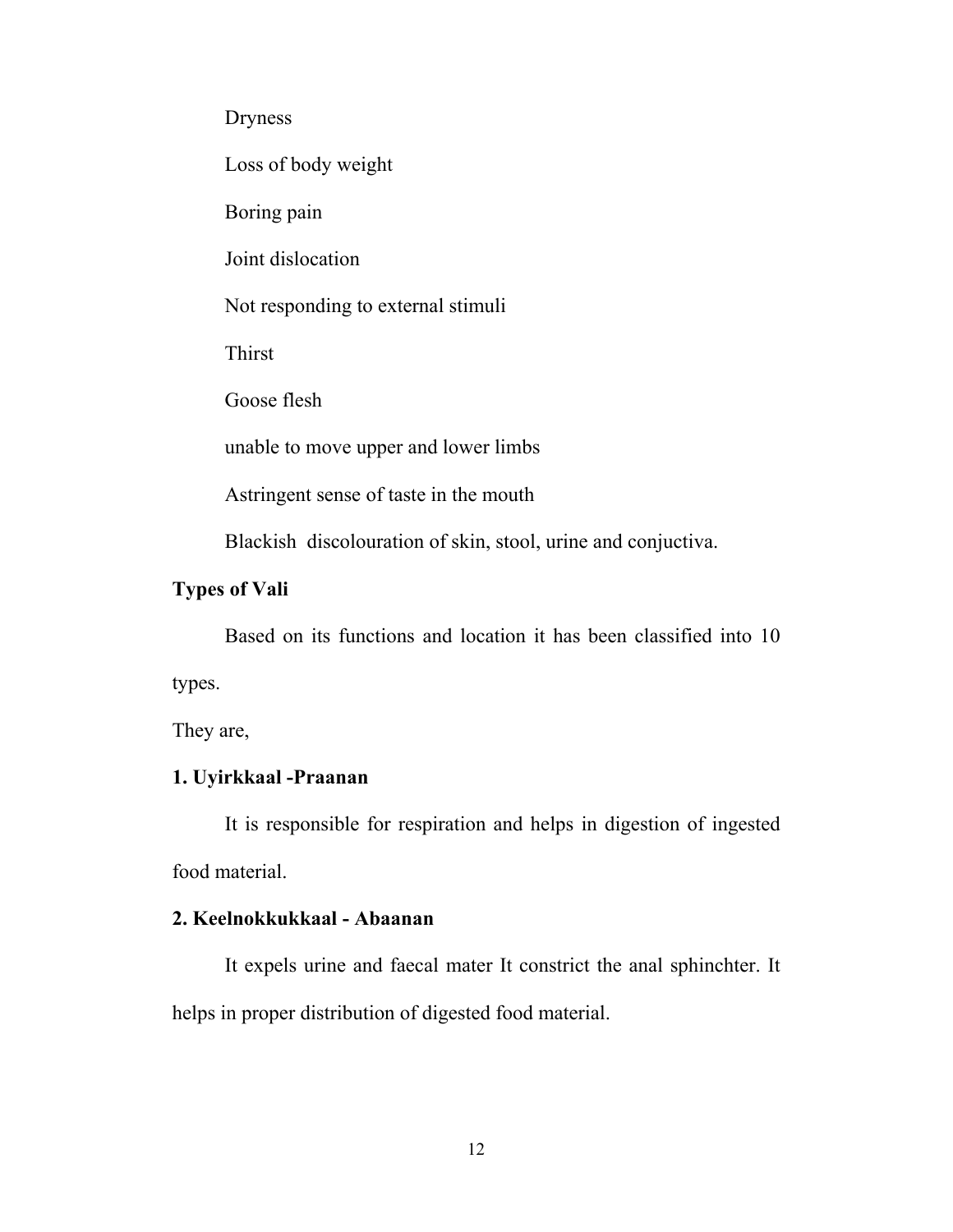#### **3. Paravukaal – Viyaanan**

 It is responsible for the movement of various body parts. It percive tactile sensation. It fills the body with digested food materials and nourishes the body.

#### **4. Melnokkukkaal – Udhanan**

Responsible for all kinds of upward motion

#### **5. Nadukkaal – Samaanan**

 It controls all other vayus. It is responsible for proper digestion, assimilation and carries digested Nutrients to each and every organs.

#### **6. Vaanthikkaal - Naagan**

 It is responsible for learning higher intellectual functions. It causes opening and closing of eye-lids.

#### **7. Vizhikkaal - Koorman**

 Responsible for vision and yawning It makes eyes opening and closing.

#### **8. Thummikkaal - Kirugaran**

It is situated in the tongue. Induces appetite, sneezing and cough.

### **9. Kottavikkaal - Devathaththan**

 It is situated in Anus and genitalia. It makes laziness while awakening from bed. It is responsible for ocular movements and anger.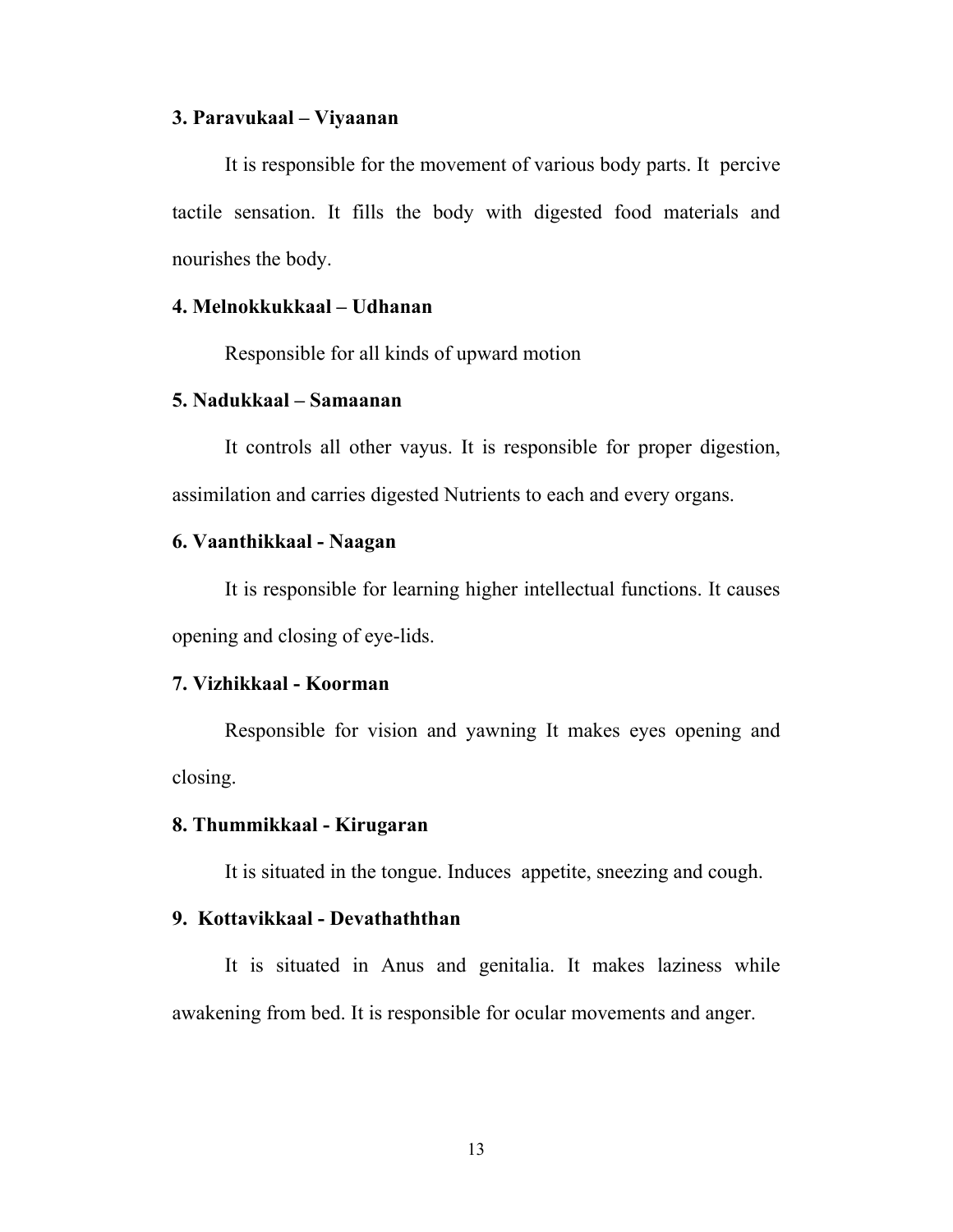#### **10. Veengukkaal - Dhananheyan**

 It is situated in craium and produces swelling of the body. It leaves three days after the death of a person forming way through the skull bone.

### **AZHAL**

### **Location**

 Piraanavayu, bladder, Moolakkini, Heart, umbilical region, abdomen, sweat, saliva, blood, eyes, skin, pingalai and head.

#### **Types of Azhal**

#### **1. Aakkanal - Anala pitham**

 It lies in between stomach and duodenum it is responsible for digestion of food.

#### **2. Vannaeri - Ranjaka pitham**

It lies in intestine. It is responsible for colouring of the blood.

#### **3. Aatralangi - Saathaga pitham**

 It is situated in the heart and it is responsible for fulfilling a function.

#### **4. Nokkazhal - Aalosaka pitham**

It lies in eye and is responsible for the perception of vision.

### **5. Ollolithee - Praasaka pitham**

 It is situated in the skin and is responsible for the complexion of skin.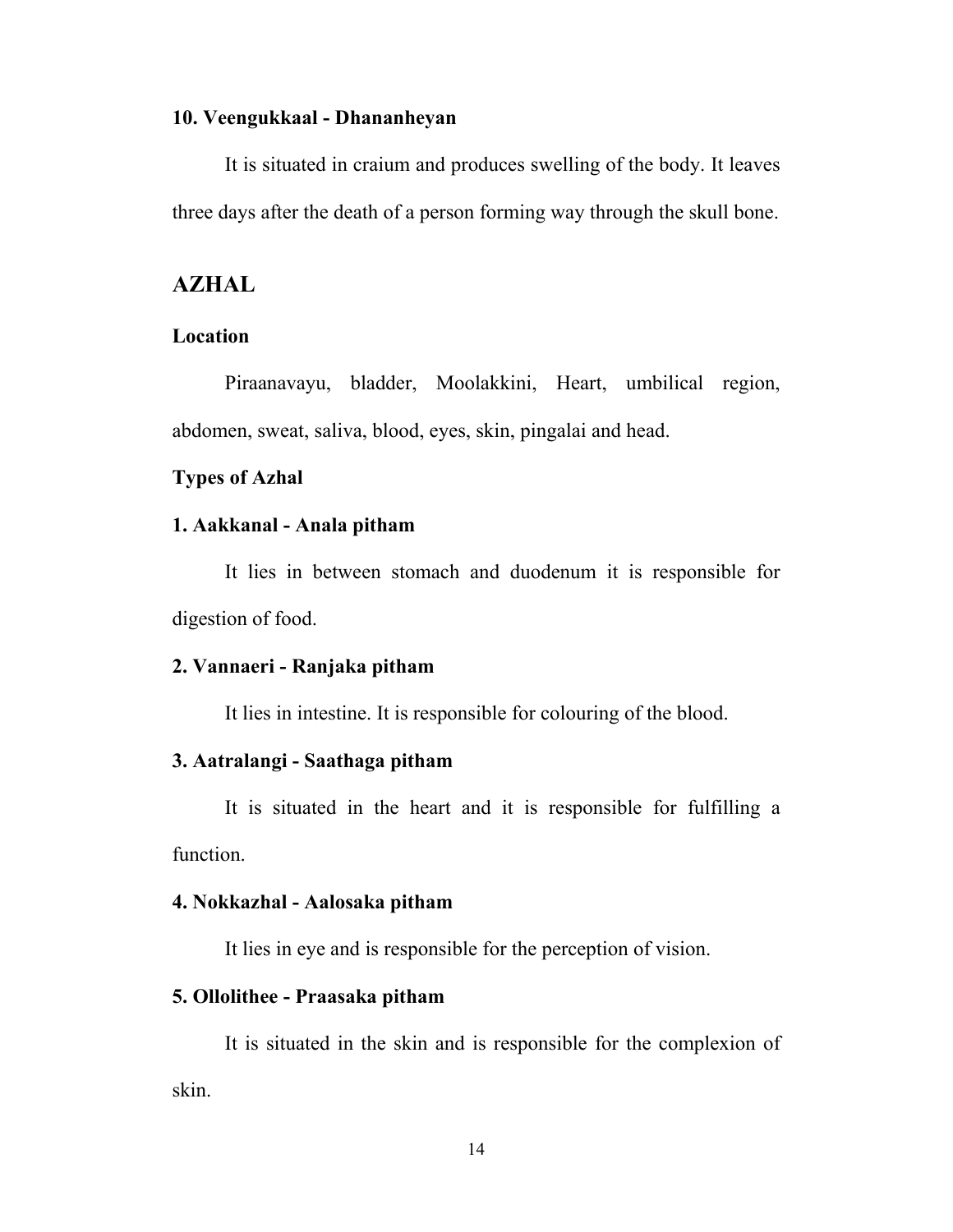### **IYAM**

#### **Location**

 Samaanan, suzhumunai, Semen, head, fat, bone marrow, blood, Nose, Colon, Joints, Chest and tongue.

### **Types of Iyam**

#### **1. Ali Iyam - Avalambagam**

 It is situated in the lungs. It controls the heart and other four forms of Iyam.

### **2. Neerppi Iyam - Kiledhagam**

 Present in the stomach it makes the food wet and helps in digestion.

### **3. Suvaikaan Iyam - Pothogam**

It is situated in the tongue. It helps in perception of taste.

## **4. Niraivu Iyam - Tharpagam**

It lies in head and is responsible for the coolingness of the eye.

# **5. Ondri Iyam - Santhigam**

 It is located in the joints and it is responsible for the free movement of the joints.

### **Edanai -3 Three physical Bindings**

| 1. Porul patru     | Material bindings. |
|--------------------|--------------------|
| 2. Puthalvar patru | Relative bindings. |
| 3. Ulaga patru     | Worldly bindings.  |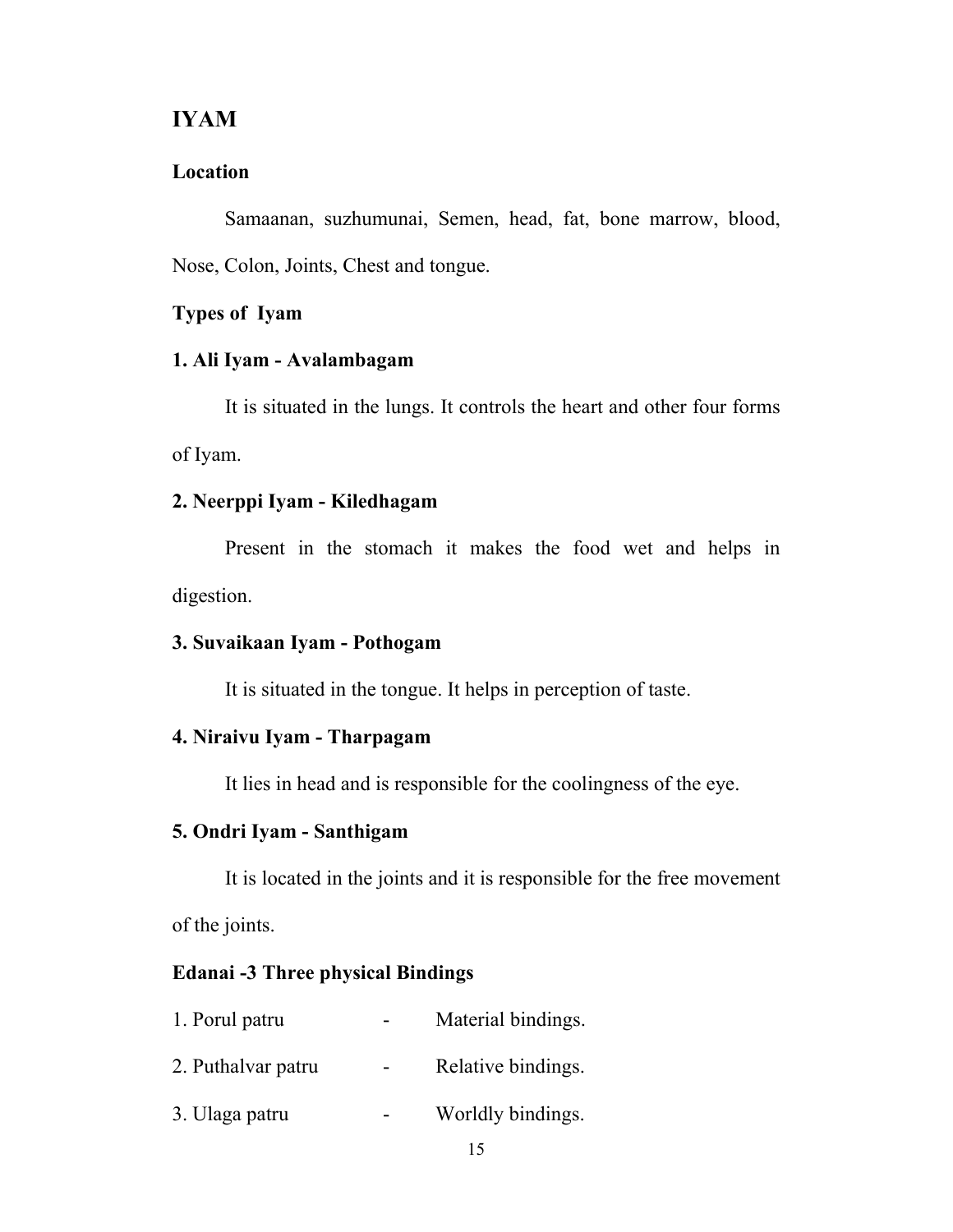# **Gunam-3**

| 1. Sathuvam  | Good characters.  |
|--------------|-------------------|
| 2. Raasadham | Manly characters. |
| 3. Thaamasam | Bad characters.   |

# **Vinai -2 – Two types of Actions**

| 1. Nalvinai  | Good activities. |
|--------------|------------------|
| 2. Theevinai | Bad activities.  |

## **Raagam-8**

| 1. Kaamam      | Desire.            |
|----------------|--------------------|
| 2. Krotham     | Hatred.            |
| 3. Ulopam      | Stingy.            |
| 4. Moham       | Lust.              |
| 5. Madham      | Pride.             |
| 6. Marchariyam | Internal conflict. |
| 7. Idumbai     | Mockery.           |
| 8. Agankaaram  | Ego.               |

# **Avathai -5 – Five states of consciousness**

| 1. Nanavu       | Wakefulness.      |
|-----------------|-------------------|
| 2. Kanavu       | Dream.            |
| 3. Urakkam      | Sleep.            |
| 4. Paerurakkam  | Stupor.           |
| 5. Uyirpadakkam | State of samathi. |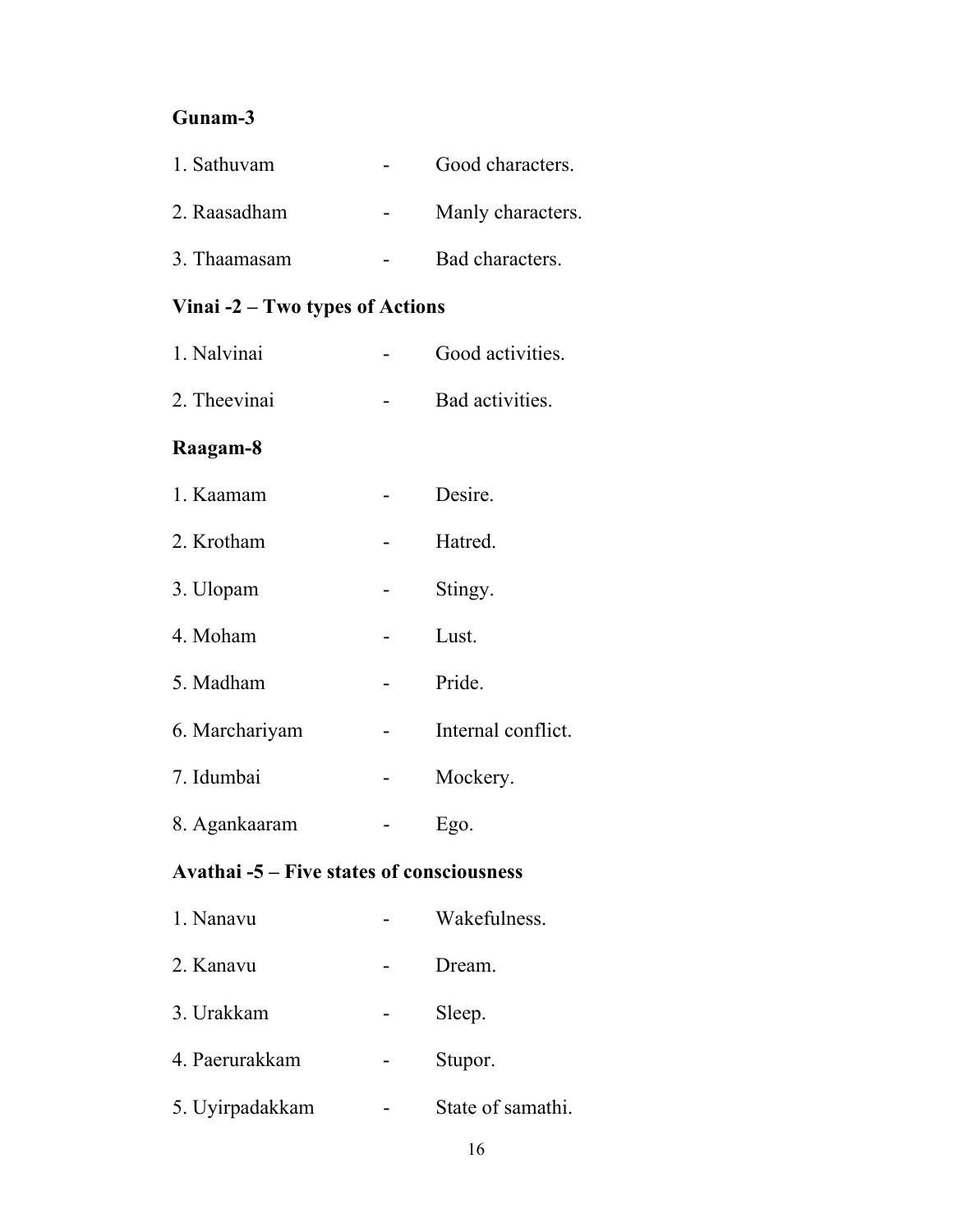## **7 UDAL KATTUGAL**

 These are responsible for the formation and maintanence of the entire structure of the body. They are formed one by one.

#### **Functions**

#### **1. Saaram** - **Plasma**

It strengths our body both mentally and physically.

#### **2. Senneer** - **Blood**

 It imparts colour to the body. It restores strength, Nourishment and intellect of an individual.

#### **3. Oon** - **Muscle**

 It moulds the shape of the body according to the physical requirement and helps in bone growth.

#### **4. Koozhuppu** - **Fat**

 It lubricates the different organs while doing their function and maintains oily matter of the body.

#### **5. Enbu** - **Bone**

 It give support to the body and protects the internal organs and acts as a basic for movements of the body.

#### **6. Moolai** - **Marrow**

It fills the bone cavity and gives softness and strength to the bone.

#### **7. Sukkilam / Suronitham** - **Sperm/ Ovum**

It is responsible for the maintenance of reproduction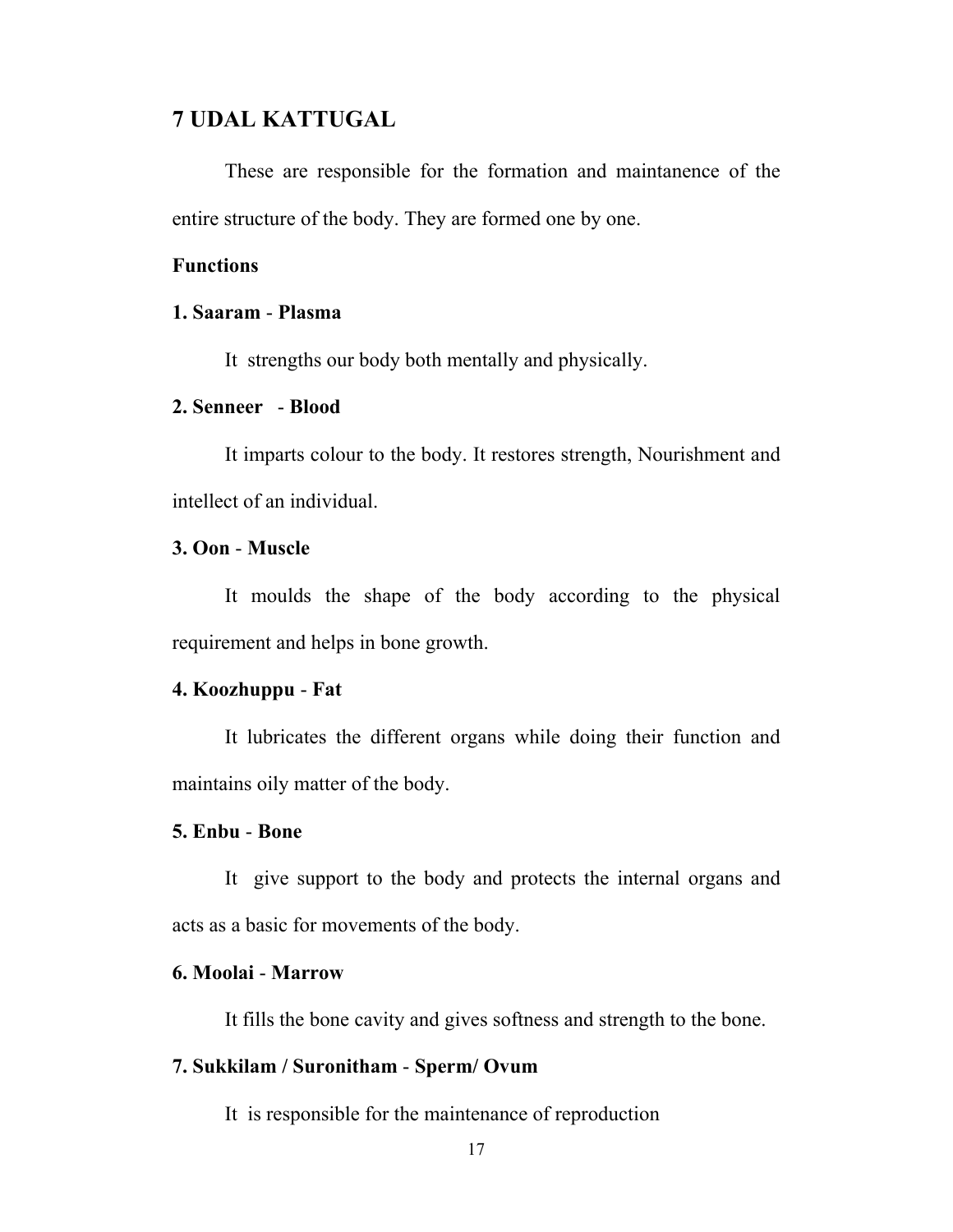#### **SUVAIGAL**

Combination of two Boothams results in the formation of one taste.

## **NATURAL CHARACTERS OF SUVAIGAL**

#### **1. Inippu – earth + water**

This taste gives happiness to mind and body. It gives tastier feeling to the mouth.

#### **Functions**

It gives nourishment to the body, It extends life span, It increases hair growth, It corrects vitiated Vali and Valiazhal thodams , It increases milk secretion, It removes poison from the body.

**2. Pulippu** - earth  $+$  fire

It stimulates the secretion of saliva. It produce goose flesh. It clears waste materials from the mouth.

#### **Functions**

It increases appetite and removes tastelessness, It excretes waste gas from the body. Iyam, Blood and azhal aggravates from its place due to pulippu.

**3. Uppu -** water + fire

It increases salivation, It produce inflammation in cheek and throat.

# **Functions**

It removes dryness, constipation, Iyam from our body, It Increases, Sweating, It produce diarrohea.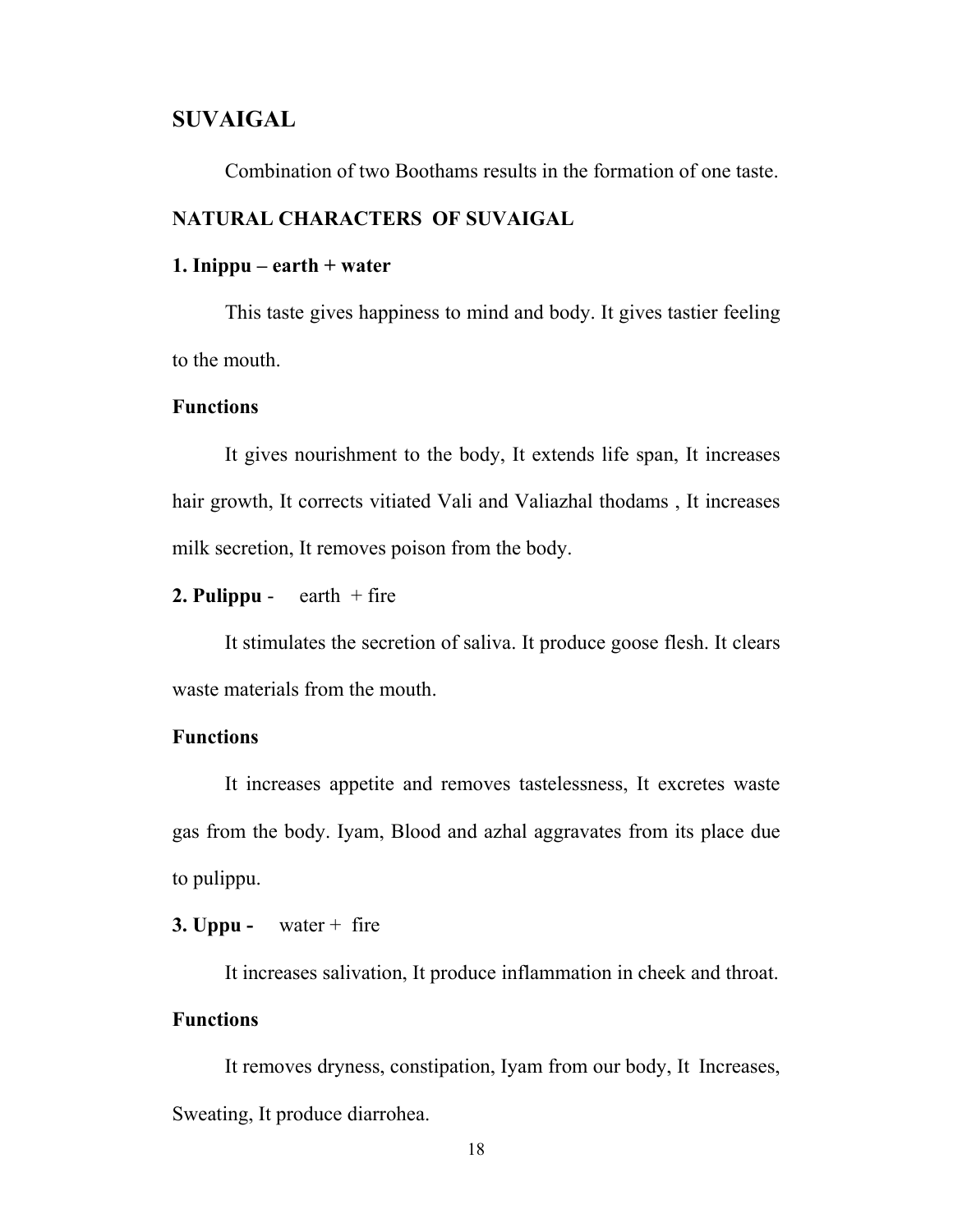#### **4. Kaippu** -  $air + ether$

It removes waste materials from the mouth. It decreases the perception of other tastes. It is not tastier to mouth.

#### **Functions**

Though it produces tastelessness, It also removes loss of taste,It removes poison from the body, It kills worms in the body,It normalizes the excess salivation, It cleanses the throat and mothers milk.

#### **5. Kaarppu** -  $air + fire$

It causes burning sensation in tip of the mouth and cheek. It increases secretion of eye, nose and tongue. It produces hot sensation in mouth and face.

### **Functions**

It removes the skin diseases, It clears throat problems, It increases digestion, It clears waste material from the body, It removes the damage produced by Iyam.

#### **6. Thuvarppu** - earth + air

It delays the perception of other tastes.

#### **Functions**

It removes the Azhal and Iya thodam, It gives heat sensation to the body, It clears the blood, It causes nourishment to skin.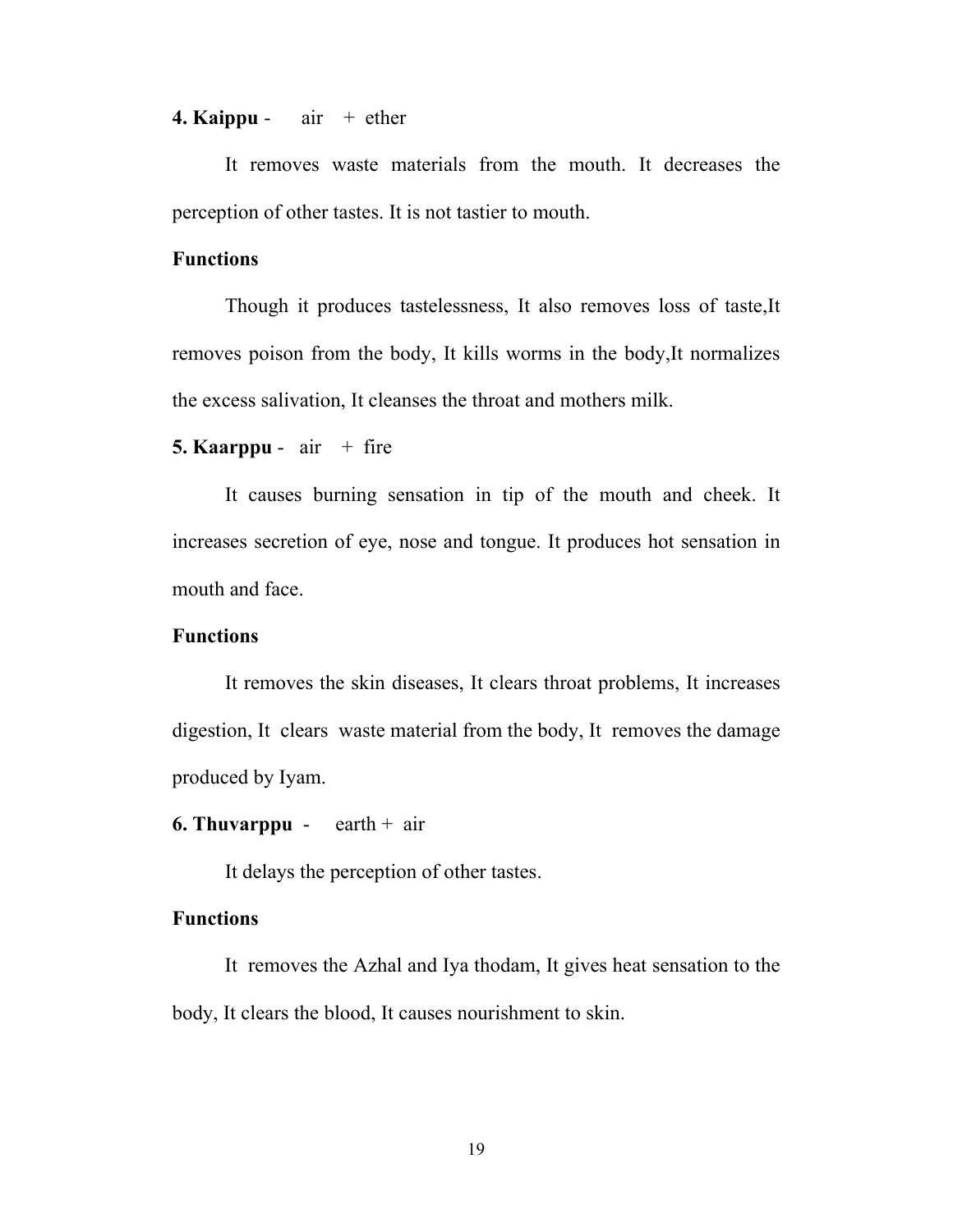# **UDAL VANMAI**

The udal vanmai is divided into 3 types. These are,

## **1. Iyarkai Vanmai** - **Innate Immunity**

The Natural immunity one can gets by birth itself.

## **2. Kaala Vanmai**

 Improvement of stamina and Immunity according to age and seasonal variation.

#### **3. Seyarkai Vanmai** - **Acquired Immunity**

 Regulation of healths by taking nutritious food, good activities and through medicines.

#### **UDAL THEE – FOUR BODY FIRES**

 The internal fire which keeps body and soul in good condition is called as body fire. Which is of 4 types.

They are,

| 1. Samaakkini      | - Naturally Situated Samaanavayu             |
|--------------------|----------------------------------------------|
| 2. Vishamaakkini   | - Altered Samaanavayu from its Natural place |
| 3. Deekshanaakkini | - Samaanavayu in the Place of Azhal          |
| 4. Mandhaakkini    | - Samaanavayu in the Place of Iyam           |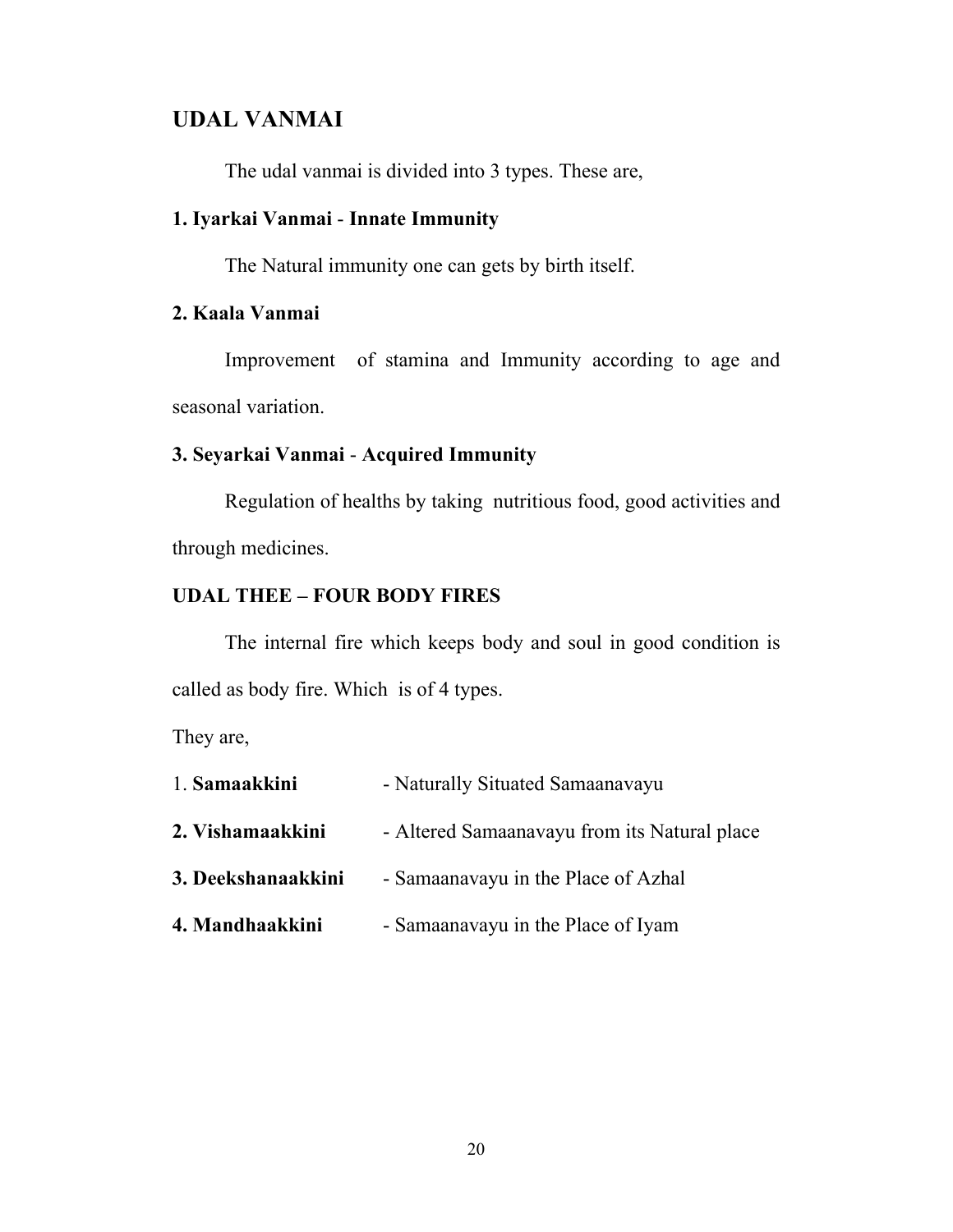# **SIDDHA PATHOLOGY**

# **"** *WHERE THERE IS LOVE FOR MANKIND THERE IS LOVE FOR THE ART OF HEALING* **" -Hippocrates.**

 To heal a patient it is necessary to understand what is the pathology occurring inside him. So, pathology is very much basic and necessary for any type of diseases. This has been well explained by our Sidddhars in the poem,

> "மதித்திடற்கருமை வாய்ந்த மாண்பரிகார மெல்லாம் துதித்திட வுணர்ந்தானேனுந் துகளறப் பிணியின்றன்மை பதித்திடவுணரானாகிற் பயனுறானாகாலானே விதித்திடு பிணித்திறத்தை லினம்புது முதற்கண்மன்னே $n$ "

> > சிகிச்சாரத்ன தீபம்.

Before discussing about pathology. It is important to understand what is health? and what is Diseases?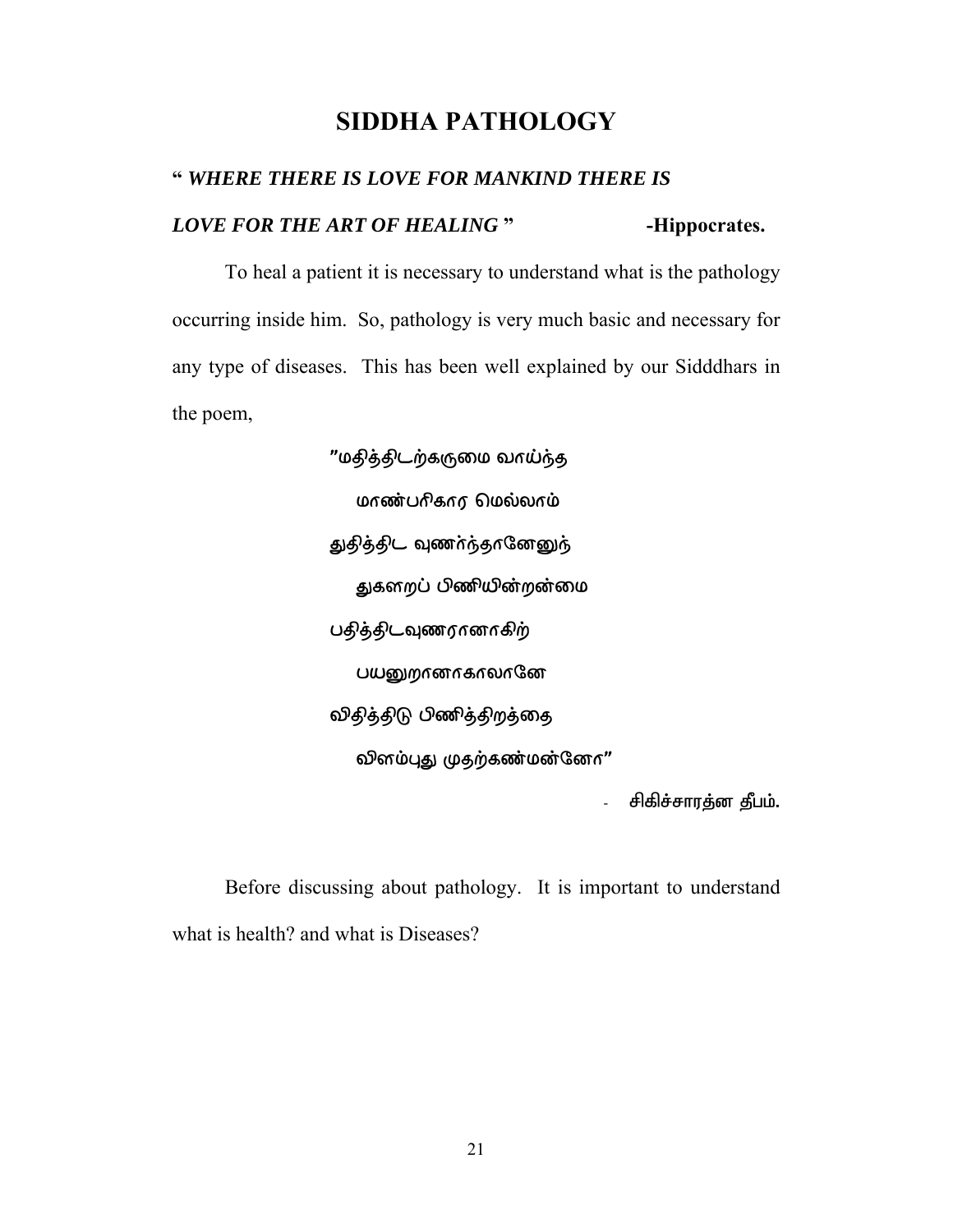#### **HEALTH**

Health is a state of complete physical mental, spiritual and social well being and not merely an absence of diseases (or) infirmity.

### **DISEASE**

The Disease literally means without ease (uneasiness) the opposite of ease.

Diseases is a condition of the body (or) some part (or) organ of the body in which its function are deranged (or) disrupted.



#### **DETERMINANTS OF HEALTH**

Science and Technology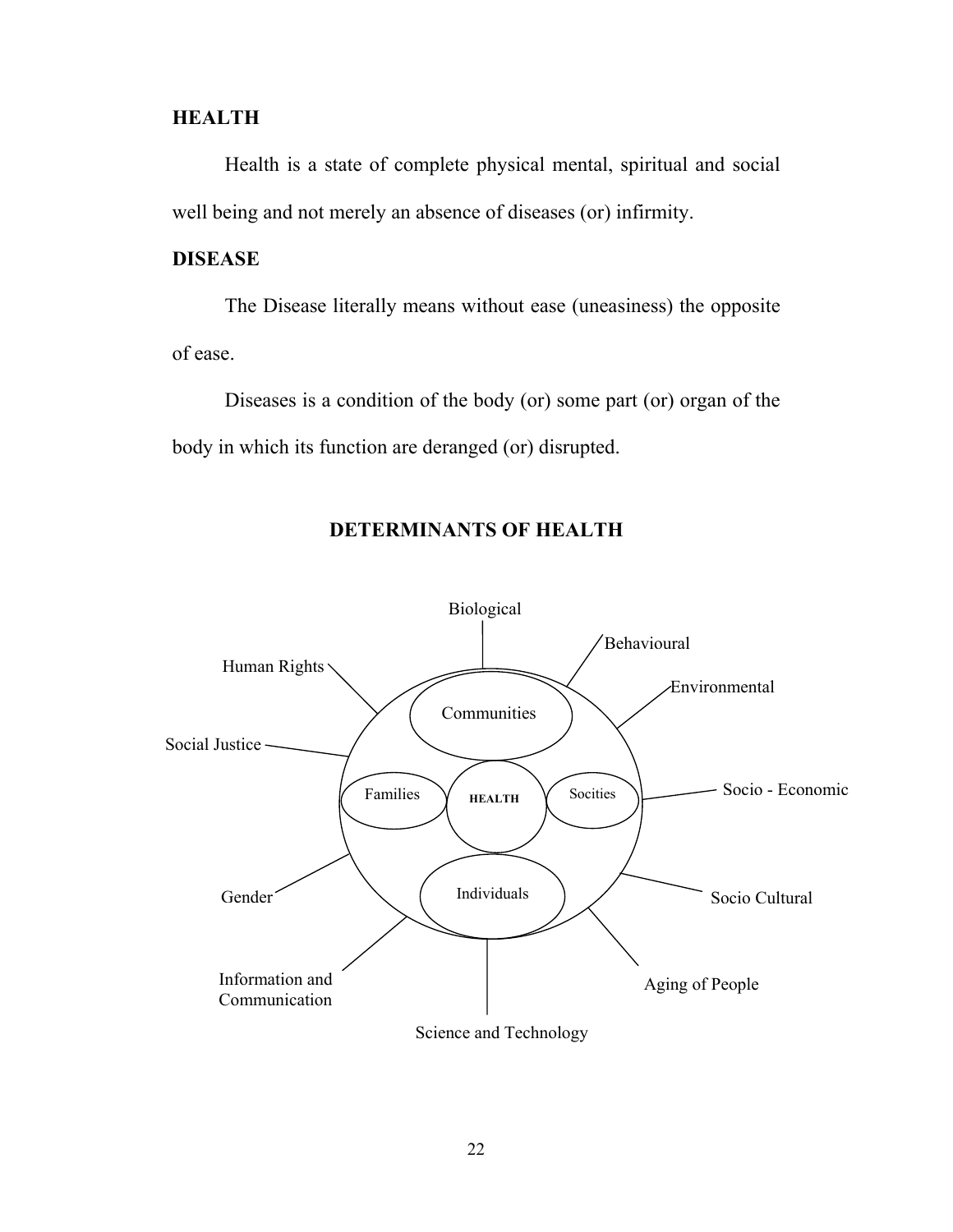All these factors contribute a major part on health. In our Siddha System, the basic factor which are responsible for the health of an individual are,



Among these, Suvaigal, uyir thathu, udal thathu are related to one another(i.e) Derangement in one can alter the function of other.



It can be represented as ,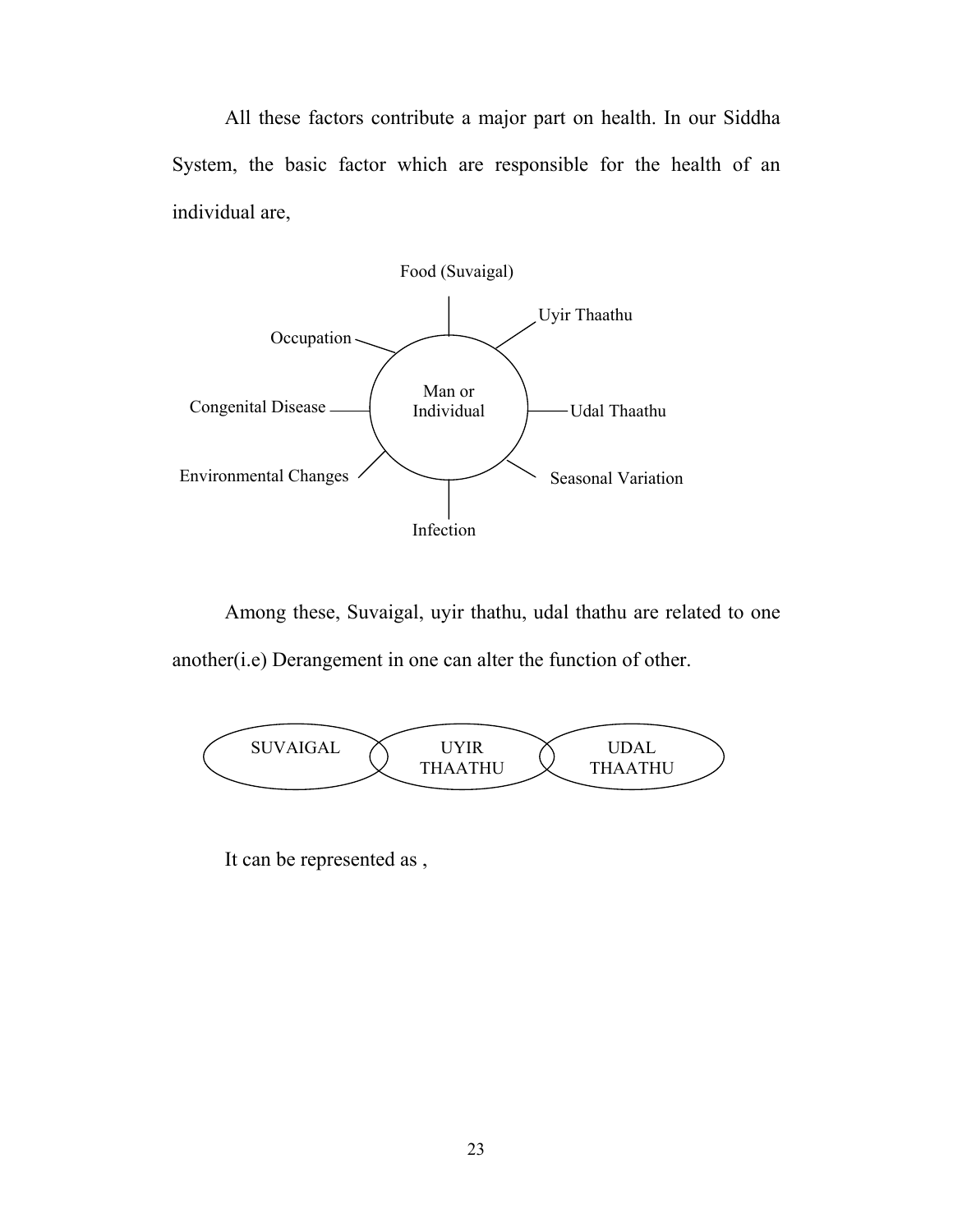| Suvaigal          | <b>Banchapootham</b> | <b>Uyir thathu</b> | <b>Udal thathu</b> |
|-------------------|----------------------|--------------------|--------------------|
|                   |                      |                    | Plasma, oon, fat,  |
| Enippu - Sweet    | Earth+water          | Iyam               | lymph,             |
|                   |                      |                    | Reproduceive       |
| Pulippu -Sour     | Earth+Fire           | Azhal              | <b>Blood</b>       |
| Uppu - Salt       | Water+Fire           | Vali               | Muscular           |
|                   |                      |                    | tissue(என்பு)      |
| Kaippu - Bitter   | Air+Ether            |                    |                    |
| Kaarppu - pungent | Air+Fire             |                    |                    |
| Thuvarppu -       | $Earth + air$        |                    |                    |
| Astringent        |                      |                    |                    |

| Derangement of $\longrightarrow$ Derangement of $\longrightarrow$ Derangement of udal |                     |
|---------------------------------------------------------------------------------------|---------------------|
| Kaippu, Kaarppu and<br>Vali                                                           | Thathuesp. Muscular |
| Thuvarppu                                                                             | tissue              |

|                  |       | Derangement of $\longrightarrow$ Derangement of $\longrightarrow$ Derangement of udal |
|------------------|-------|---------------------------------------------------------------------------------------|
| Pulippu, Kaarppu | Azhal | Thathu especially Blood                                                               |
| and uppu         |       |                                                                                       |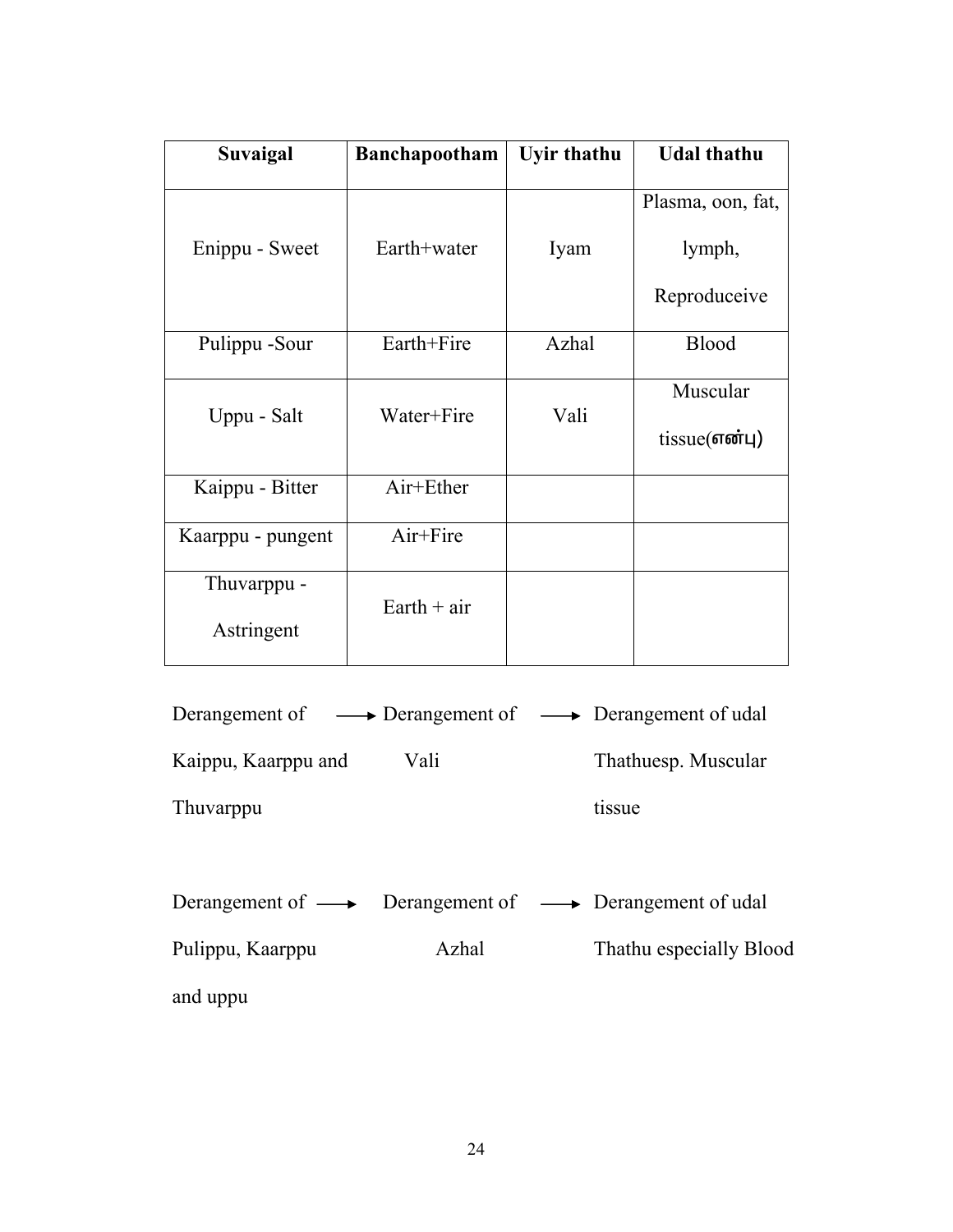Derangement of  $\longrightarrow$  Derangement of  $\longrightarrow$  Derangement of udal thathu. Enippu,pulippu Iyam and uppu



"DISEASE"

# **ALTERED SIX TASTES**

Increased intake of taste in food makes a way for various diseases. They are explained as follows.

### **1. Enippu**

 It produces obesity, Excessive fat, increased mucous secretion, hunger, Indigestion, Diabetes, cervical adenitis, increased Iyam and its diseases.

#### **2. Pulippu**

 It produces fatique, dull vision, drowsiness, anemia, dropsy, dryness of tongue, Acne, blisters, urticaria etc.,

### **3. Uppu**

 Greging of hair, hair loss, Aging, herpes, dryness of the tongue, debility etc.,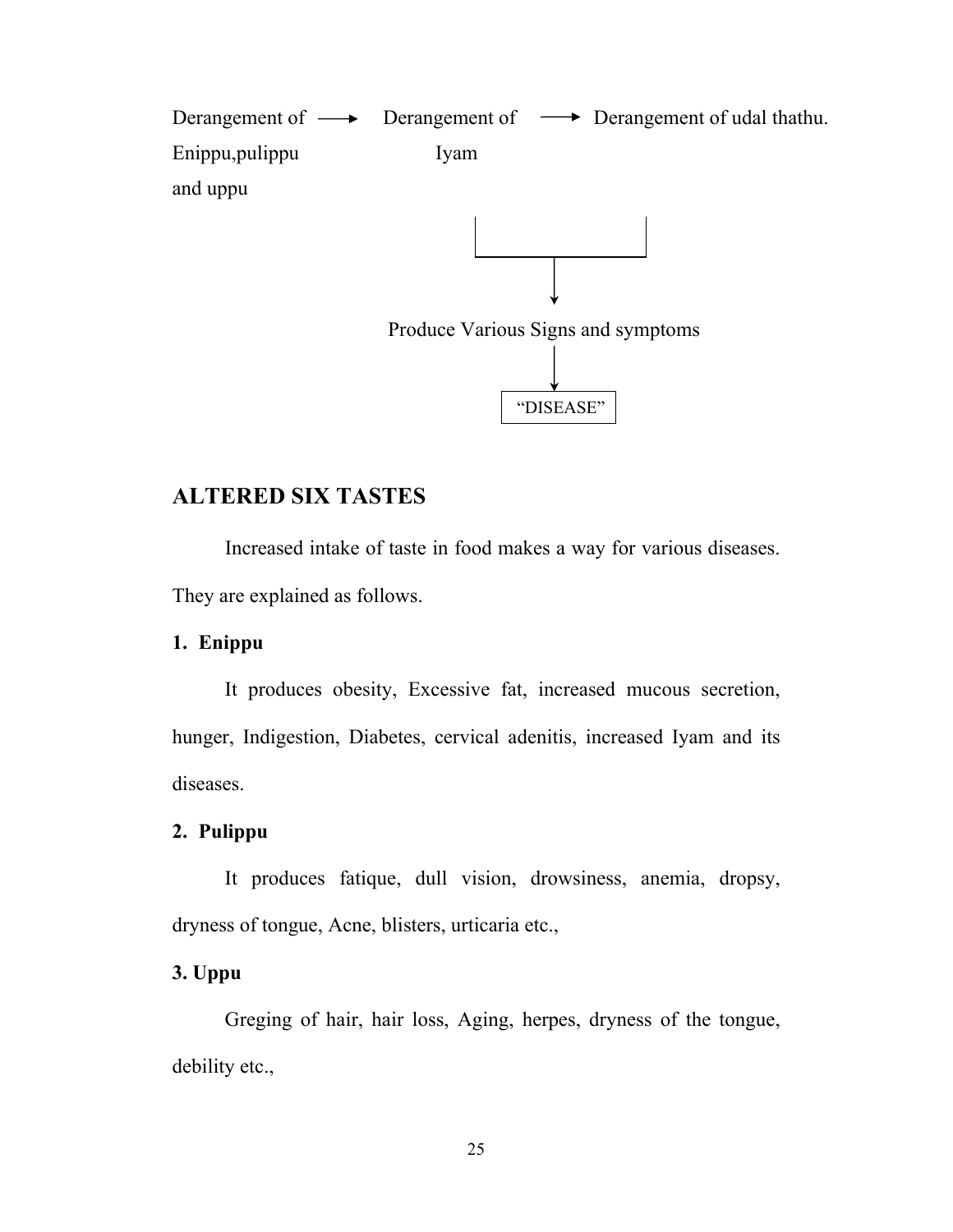# **4. Kaippu and kaarppu**

Dryness of tongue, generalized malaise, tremor, back pain, etc.,

## **5. Thuvarppu**

 Abdominal discomfort, chest pain, Tiredness, impotence, Vascular constriction, constipation, dryness of tongue etc.,

# **INCORRECT TRI – HUMORS**

| <b>Exaggerated Vali kuttram</b>       | <b>Decreased Vali kuttram</b>      |
|---------------------------------------|------------------------------------|
| $\triangleright$ Loss of Body weight  | $\triangleright$ Body pain         |
| $\triangleright$ Desire for hot foods | $\triangleright$ Slurred speech    |
| $\triangleright$ Shievering           | $\triangleright$ Impaired work     |
| $\triangleright$ Flatulence           | $\triangleright$ Poor intelligence |
| $\triangleright$ Constipation         | $\triangleright$ unconsciousness   |
| $\triangleright$ Weakness             | $\triangleright$ Increased Iyam    |
| $\triangleright$ Sleeplessness        | Symptomps are seen.                |
| $\triangleright$ Impaired function of |                                    |
| sensory organs                        |                                    |
| $\triangleright$ Giddiness            |                                    |
| $\triangleright$ Tiredness            |                                    |
|                                       |                                    |

## **Table 1. Vali kuttram**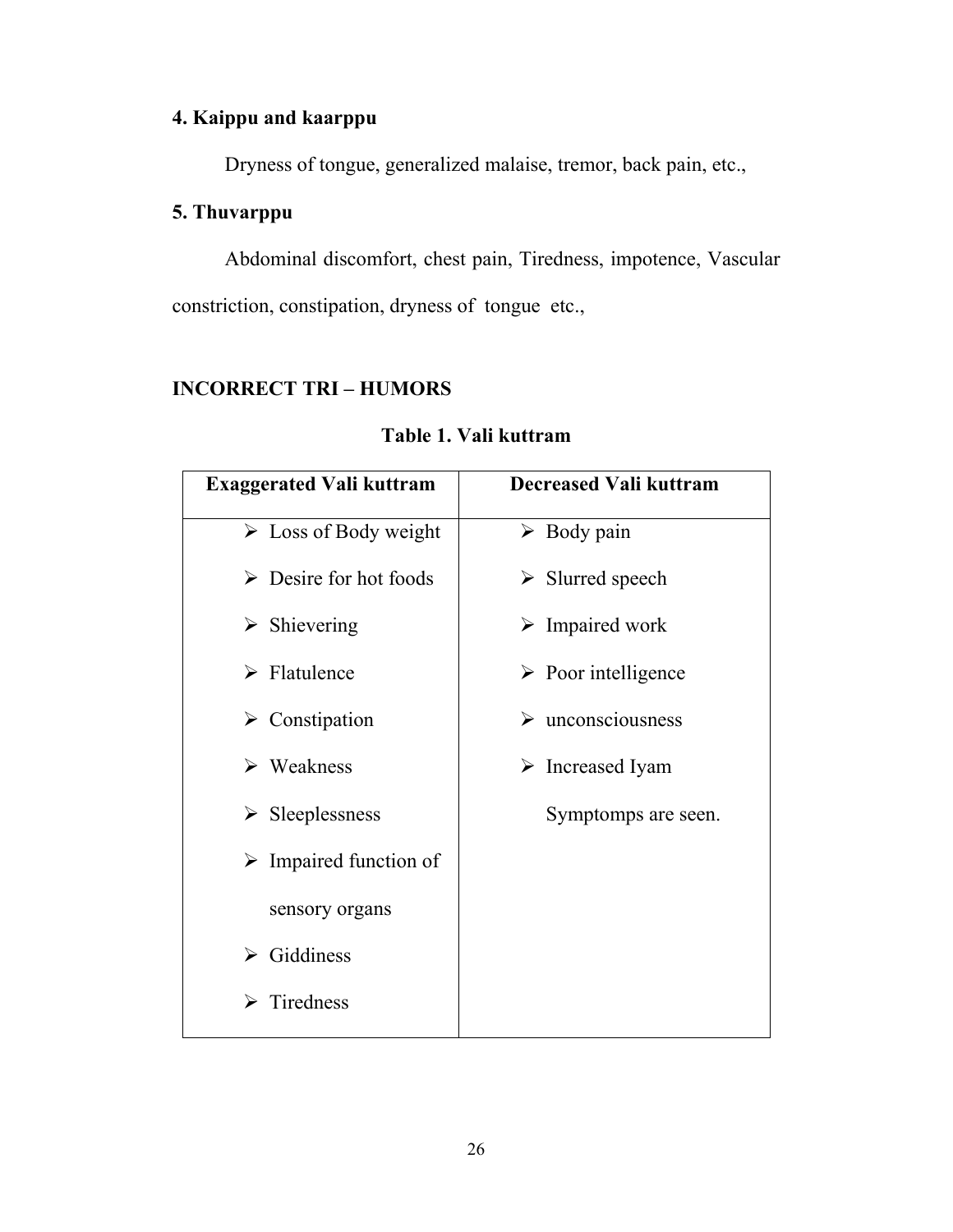| <b>Exaggerated Azhal Kuttram</b>                  | <b>Decreased Azhal Kuttram</b>               |
|---------------------------------------------------|----------------------------------------------|
| $\triangleright$ Yellowish discolouration of eye, | $\triangleright$ Heaviness of Stomach        |
| face, urine and skin                              | Cold                                         |
| $\triangleright$ Increase in appetite and Thirst. | $\triangleright$ loss of normal body colour  |
| $\triangleright$ Generalized Burning Sensation    | $\triangleright$ Disturb the normal kapha in |
| Decreased Sleep                                   | body.                                        |

# **Table 2. Azhal Kuttram**

# **Table 3. Iya Kuttram**

| <b>Exaggerated Iya Kuttram</b>               | Decreased Iya Kuttram                 |
|----------------------------------------------|---------------------------------------|
| $\triangleright$ Increased Salivation        | $\triangleright$ Giddiness            |
| $\triangleright$ Laziness                    | $\triangleright$ Destruction of Joint |
| $\triangleright$ Fullness of Stomach         | Decreased iyam in all body<br>➤       |
| $\triangleright$ Heaviness of body and body  | fluids.                               |
| becomes chill in nature.                     | $\triangleright$ Increased Sweating   |
| $\triangleright$ Loss of body weight         | Palpitation                           |
| $\triangleright$ Wheezing, Flatulence, cough |                                       |
| and Excessive Sleep.                         |                                       |
|                                              |                                       |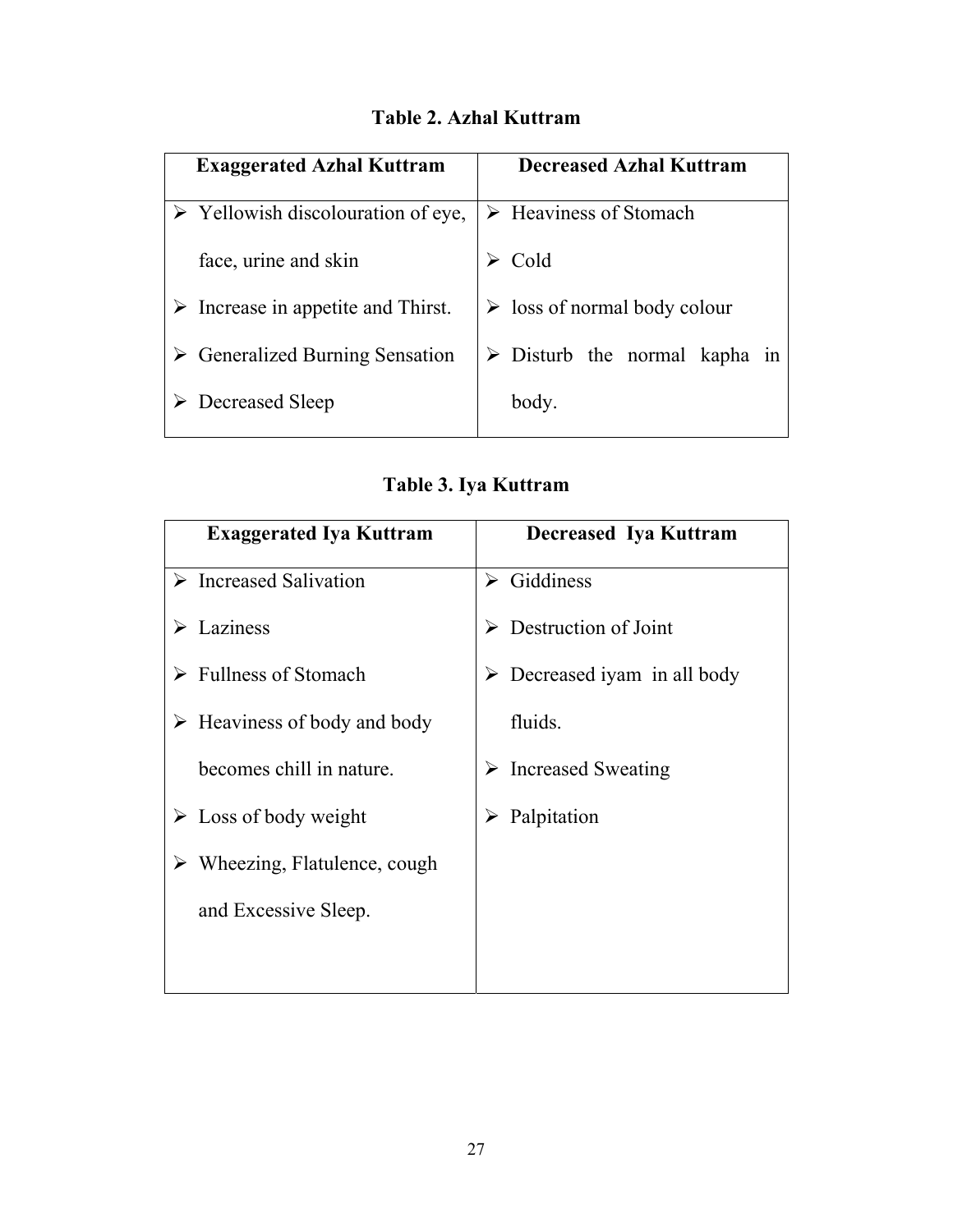| <b>Udal Thathukal</b> | <b>Increased state</b>                          | <b>Decreased State</b>                 |
|-----------------------|-------------------------------------------------|----------------------------------------|
| 1. Saaram             | $\triangleright$ It<br>indicates<br>Exaggerated | $\triangleright$ Hardness of skin      |
|                       | Symptoms of Iyam like,                          | $\triangleright$ Body pain             |
|                       | $\triangleright$ Excessive Salivation           | $\triangleright$ Wasting of Muscles    |
|                       | $\triangleright$ Fullness of Stomach            | $\triangleright$ Weakness of body      |
|                       | $\triangleright$ Heaviness of body              | $\triangleright$ Sound intolerance     |
|                       | $\triangleright$ Excessive Sleep etc.,          |                                        |
| 2. Senneer            | $\triangleright$ Formation<br>of<br>boils<br>in | $\triangleright$ Desire for sour foods |
|                       | Eyebrow, Neck, Chest,                           | $\triangleright$ Nervous weakness      |
|                       | umbilicus, lips, leg, hip,                      | $\triangleright$ Dry skin              |
|                       | bigtoe, etc.,                                   | Anaemia                                |
|                       | $\triangleright$ Spleenomegaly                  |                                        |
|                       | Tumour                                          |                                        |
|                       | $\triangleright$ Pain                           |                                        |
|                       | $\triangleright$ Loss of appetite               |                                        |
|                       | $\triangleright$ Blood Dyscariasis              |                                        |
|                       | $\triangleright$ Leprosy                        |                                        |
|                       | Jaundice                                        |                                        |
|                       | <b>Mental Disorders</b>                         |                                        |
|                       | $\triangleright$ Haemangiomas                   |                                        |
|                       | $\triangleright$ Conjunctivitis                 |                                        |
|                       | $\triangleright$ Haematuria                     |                                        |
|                       | $\triangleright$ Hypertension                   |                                        |

# **Table 4. DERANGED UDAL THATHUKAL**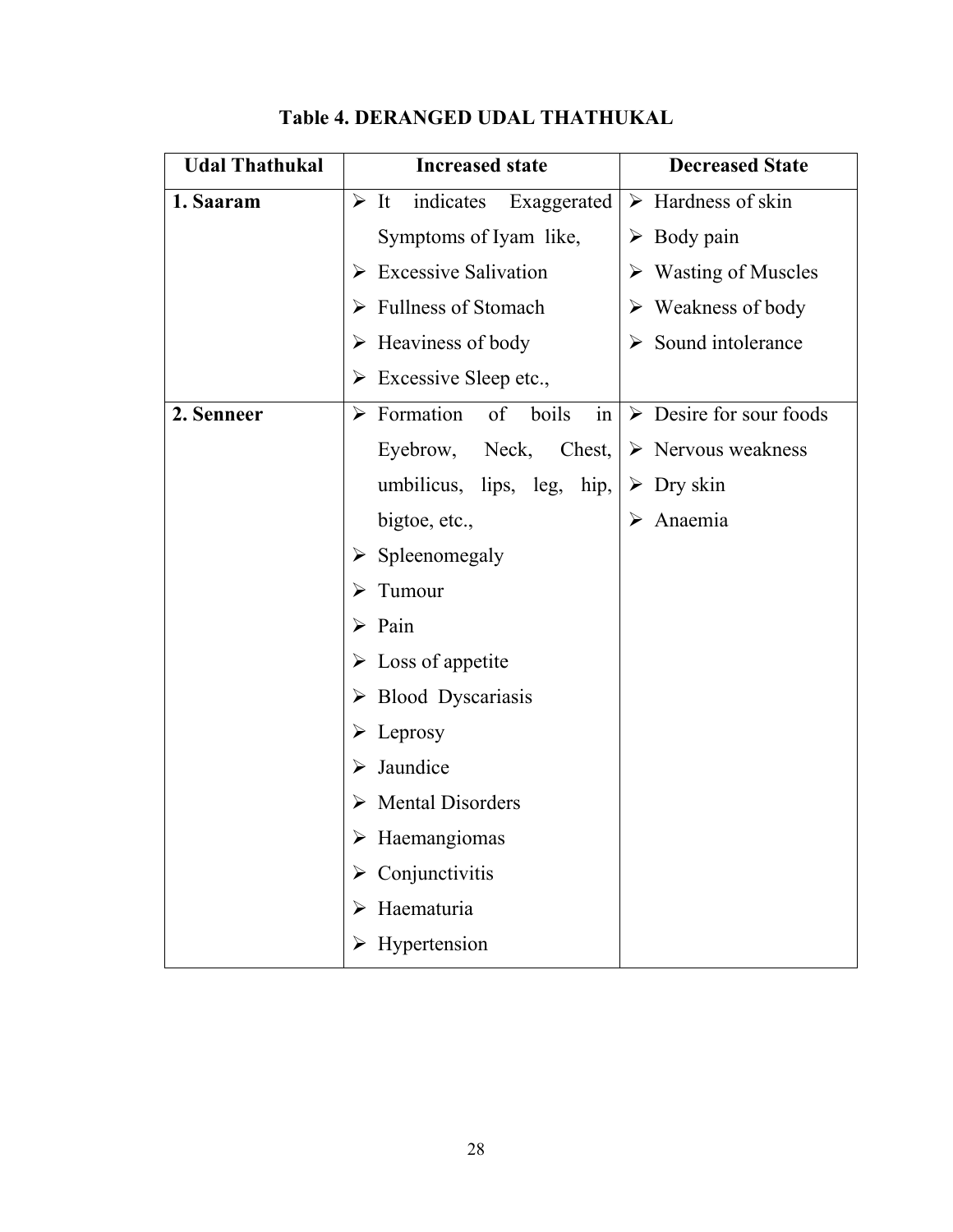| 3. Oon            |   | $\triangleright$ Cervical lymphadenitis       |   | $\triangleright$ Poor functioning<br>of |
|-------------------|---|-----------------------------------------------|---|-----------------------------------------|
|                   |   | cheeks,<br>$\triangleright$ Tumours<br>in     |   | Sensory organs                          |
|                   |   | stomach, male genitalia etc,                  |   | $\triangleright$ Joint Diseases         |
|                   |   | Increased musclature<br>in                    |   | $\triangleright$ loss of musculature in |
|                   |   | <b>Neck</b>                                   |   | cheeks, gluteal, Male                   |
|                   |   |                                               |   | genitalia etc.,                         |
| 4.Koluppu         |   | $\triangleright$ Diseases of Increased State  |   | $\triangleright$ Decreased Stability of |
|                   |   | of oon.                                       |   | <b>Hip Joint</b>                        |
|                   | ➤ | Tiredness                                     |   | $\triangleright$ Spleenomegaly          |
|                   |   | $\triangleright$ Dyspnoea on mild Work        |   | $\triangleright$ Wasting of Muscles     |
|                   |   | $\triangleright$ Increased Musculature on     |   |                                         |
|                   |   | genitalia, chest, stomach                     |   |                                         |
|                   |   | etc.,                                         |   |                                         |
| 5. Enpu           |   | $\triangleright$ Hypercalcemia on bones       |   | $\triangleright$ Joint pain             |
|                   |   | and teeth, leading to                         |   | $\triangleright$ Loss of teeth          |
|                   |   | hypertrophy of bone and                       |   | $\triangleright$ Breaking of Nails      |
|                   |   | extra teeth formation                         |   | $\triangleright$ Falling of hairs       |
| 6. Moolai         |   | $\triangleright$ Obesity                      |   | $\triangleright$ Osteoporosis           |
|                   |   | $\triangleright$ feeling of heaviness in Eyes | ➤ | Giddiness                               |
|                   |   | $\triangleright$ Clubbing of fingers and toes |   | $\triangleright$ Delusion               |
|                   | ➤ | Oliguria                                      |   |                                         |
|                   | ⋗ | Incurable ulcers                              |   |                                         |
| 7. Sukkila thathu |   | $\triangleright$ Increased Sexual Desire      |   | $\triangleright$ Pain in genital organs |
|                   |   | Formation of Calculi                          |   | $\triangleright$ Burning sensation in   |
|                   |   |                                               |   | sexual organs                           |
|                   |   |                                               |   | Dyspareunia                             |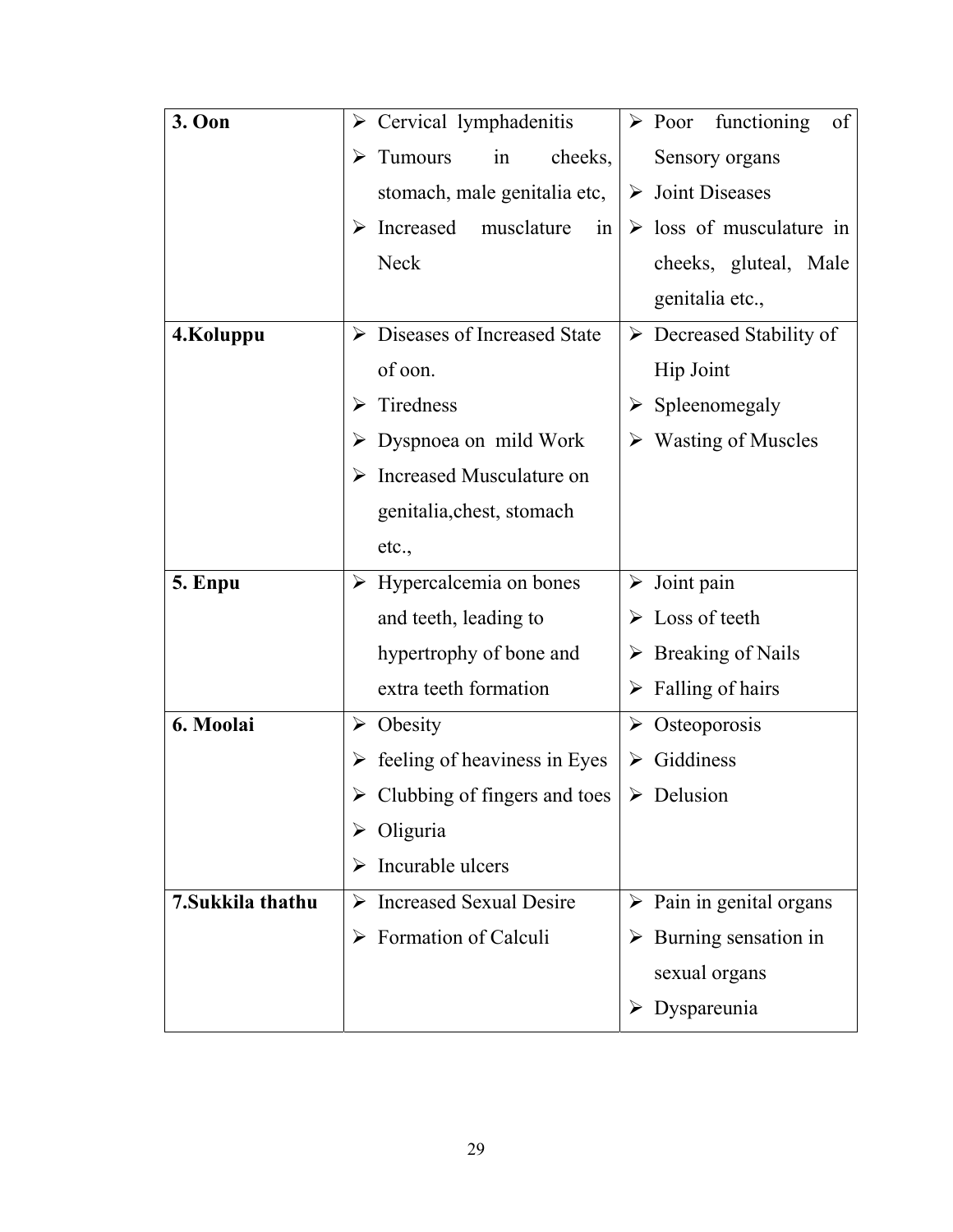| <b>Season</b>     | <b>Period</b>       | <b>Mukkutram</b> |              |             |
|-------------------|---------------------|------------------|--------------|-------------|
|                   |                     | Vali             | <b>Azhal</b> | <b>Iyam</b> |
| Kaar kalam        | ஆவணி, புரட்டாசி     |                  | ₩            |             |
| Kuthir Kaalam     | ஐப்பசி, கார்த்திகை. | $\bigstar$       |              |             |
| Munpani Kaalam    | மாா்கழி, தை.        |                  | ★            |             |
| Pinpani kaalam    | மாசி, பங்குனி       |                  |              |             |
| Elavenil kaalam   | சித்திரை, வைகாசி    |                  |              |             |
| Muthuvenir Kaalam | ஆனி, ஆடி            | ☀                |              |             |

#### **Table 5. SEASONAL VARIATION**

- $\star$  Normal State (தன்னிலையாதல்)
- \* Alteration from Normal State (தன்னிலை வளர்ச்சி)
- Aggrevation and spread to other humour (பிறநிலை வளர்ச்சி)

### **ENVIRONMENTAL CHANGES**

# Kurinchi (குறிஞ்சி)

Fever that affect blood cells. Ex:- Malaria, Abdominal Mass will

develop, Accumulation of Iyam.

### **Mullai** (முல்லை)

Azhal diseases, Vali diseases will develop, Liver disorders may develop.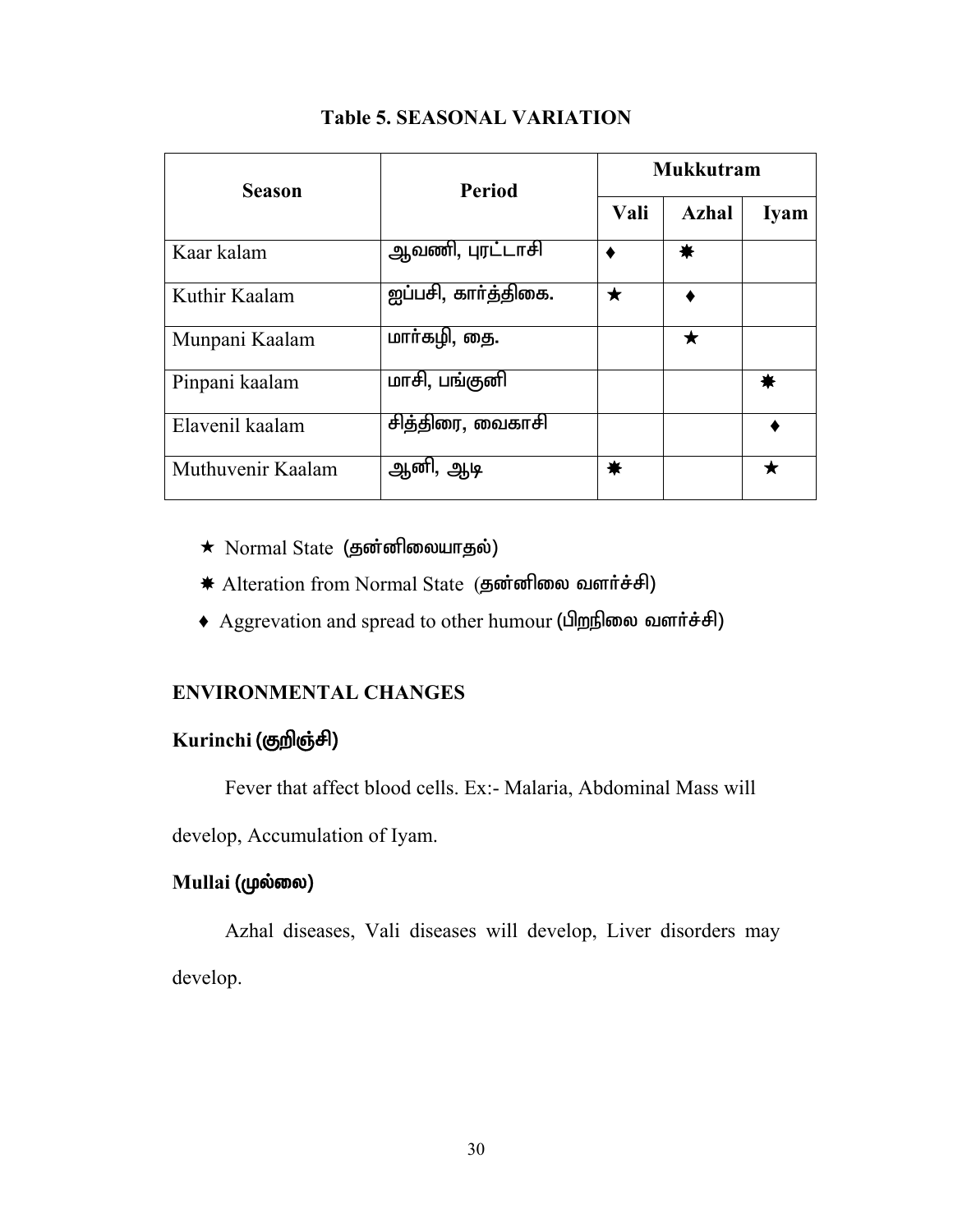#### **Marutham** (மருதம்)

Healing of Vali, Azhal and Iyam diseases. It is a good place for living.

### $NEITHAL$  (நெய்தல்)

Vali diseases, Liver Enlargement, Flatulence, Obesity may develop in lean persons.

#### **Paalai** (⊔ாலை)

All diseases of Vali, Azhal and Iyam may develop, Not a good place to live.

#### **INFECTION**

It has been not elaborately dealt by siddhars. But the following poem speaks about some diseases,

"கிருமியால் வந்த தோடம் பெருகவுண்டு

கேட்கிலதன் பிரிவுதனைக் கிரமமாக

பொருமி வரும் வாயுபெல்லாங் கிருமியாலே

புழுக்கடிபேரல் காணுமது கிருமியாலே

செருமிவரும் பவுத்திரங்கள் கிருமியாலே

தேகமதில் சோகைக் குட்டங் கிருமியாலே

துருமிவருஞ் சுரோணிதங் கிருமியாலே

சூட்சமுடன் கிரிகைப்பால் தொழில் செய்வீரே".

Urticarial rash, Fistula, Anaemia, skin diseases, Sexually transmitted

Diseases, Indigestion may occur due to various Infective organisms.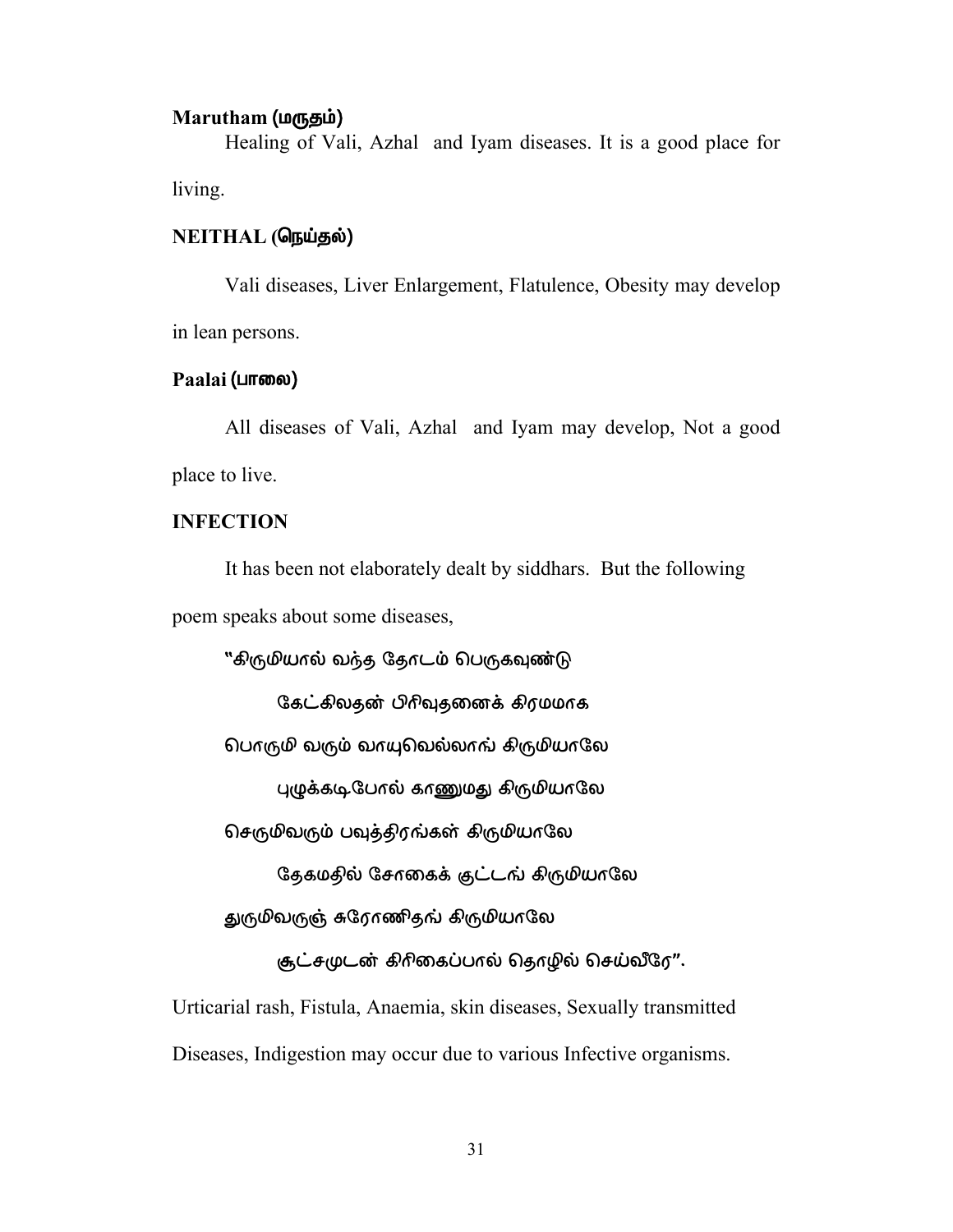# **OCCUPATION**

In modern World, occupation is also one of the risk factor for various diseases. Occupation affect our body in 2 conditions. It may affect,

1. Uyir thathu

2. Udal thathu

By affecting this it results in diseases of the particular thathu as mentioned before.

#### **CONGENITAL DISEASE**

 The acquisition of certain disease from parents to offspring leads to formation of congenital disease.

In our siddha system ,it has been explained as follows,

"பேறு இனமை இன்பம் பிணிமூப்பு சாக்காடு

ஆறும் கருவிலமைப்பு"

#### **ENNVAGI THERVUGAL**

 It is otherwise called as piniyari Muraimai diagnosis of the diseases.

#### **Rules and methods**

The diagnosis is based upon three main principles such as,

1. Poriyaalarithal

- 2. Pulanaalarithal
- 3. Vinaathal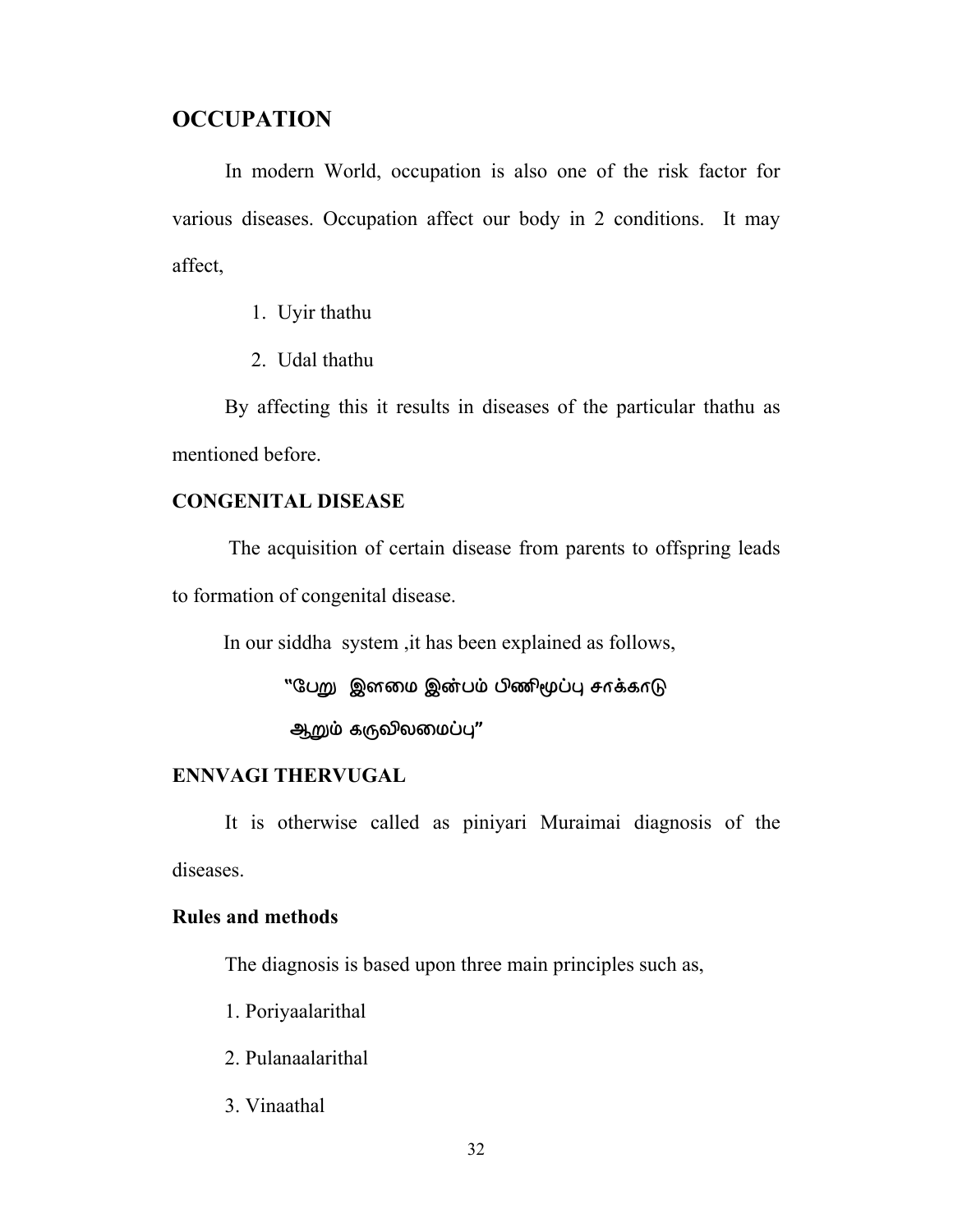# Poriyalarithal and pulanalarithal

| Sensory organs - | functions |        |
|------------------|-----------|--------|
| 1. Nose          |           | Smell  |
| 2. Tongue        |           | Taste  |
| 3. Eyes          |           | Vision |
| 4. Skin          |           | Touch  |
| 5. Ear           |           | Sound  |

These two are very much helpful in the diagnosis of the diseases.

#### Vinaathal - Interrogation

 Interrogating with patient or Neighbour (In case, he is not able to speak or for children) while doing this doctor can use his pori and pulan for examining patients pori and pulan.

# Ennvagai Thervugal

Theraiyar mentions the envagai thervugal as follows.

"ஐக்குறி கொடுவட வாணில் அமர்ந்தோர்

ைக்ககுறி தெரிந்த நம் கடவுளை துதித்தே

மெய்க்குறி நிறந்தொனி விழி நாவிருமலம்

கைக்குறி முழுவதும் கற்றார்."

- தேரையா்

#### மேலும்,

"நாடிப்பரிசம் நாநிறம் மொழிவிழி மலம் மூத்திரமிவை மருத்துவராயுதம்."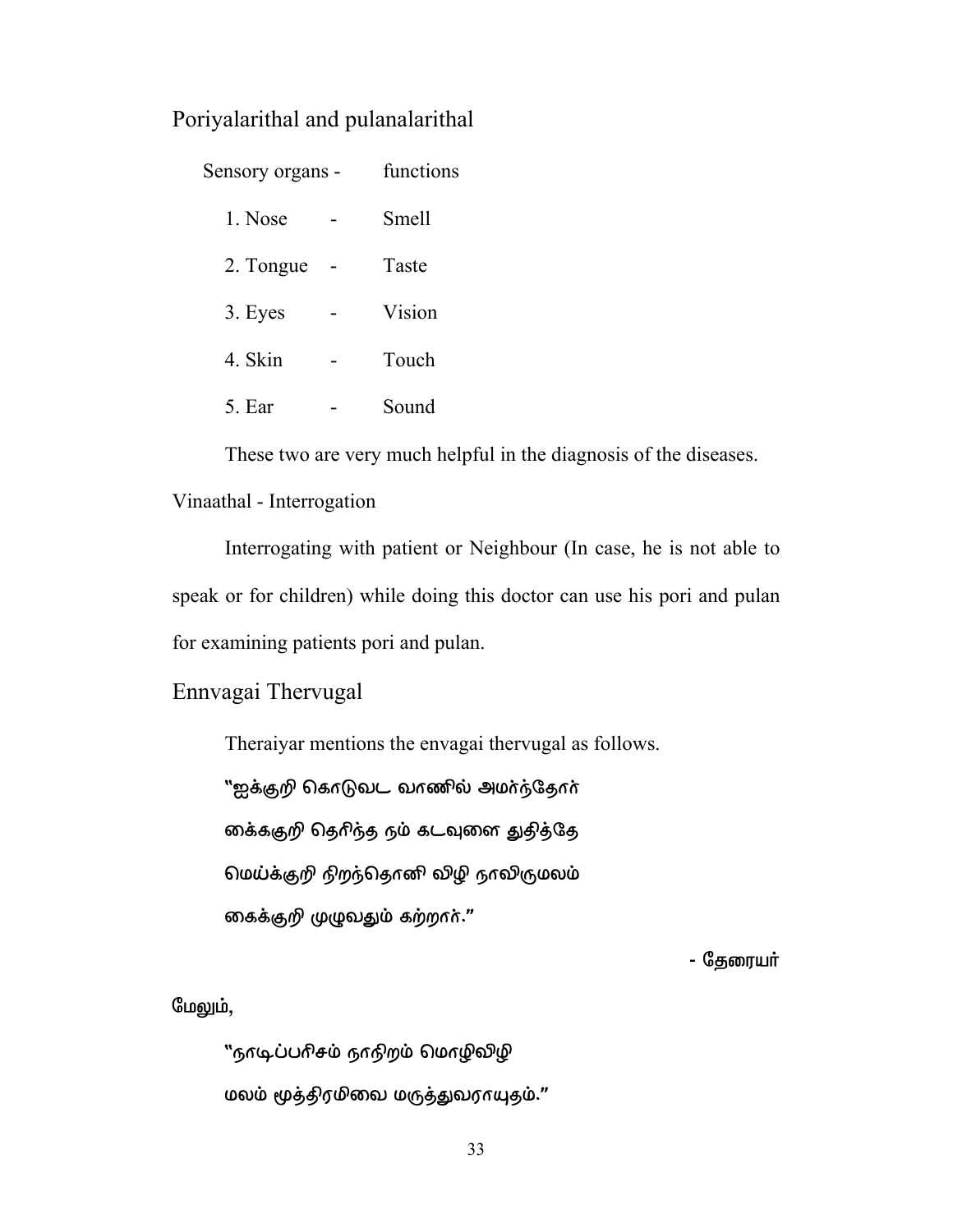| 1. Naa       | Tongue                  |
|--------------|-------------------------|
| 2. Niram     | Colour                  |
| 3. Mozhi     | Speech                  |
| 4. Vizhi     | Eye                     |
| 5. Malam     | Motion                  |
| 6. Moothiram | Urine                   |
| 7. Naadi     | Pulse                   |
| 8. Sparisam  | By touching (palpation) |

# **Neikkuri**

 Freshly voided urine in the early morning is taken in a bowl having smoth surface. A drop of gingely oil is dropped on the upper surface of urine and watch the mode of spread of gingely oil.

# **Naadi - pulse**

 Naadi can be felt at different site. The Important ten sites are mentioned in our siddha literatures.

such as,

குதி சந்து, காமியம், உந்தி, மாா்பு, காது, மூக்கு, கண்டம், கரம், புருவம் உச்சி.

Among this ten places  $\epsilon$ , lower end of radial artery is considered to be a best place as it is situated superficial to the radial bone.

Naadi is felt in,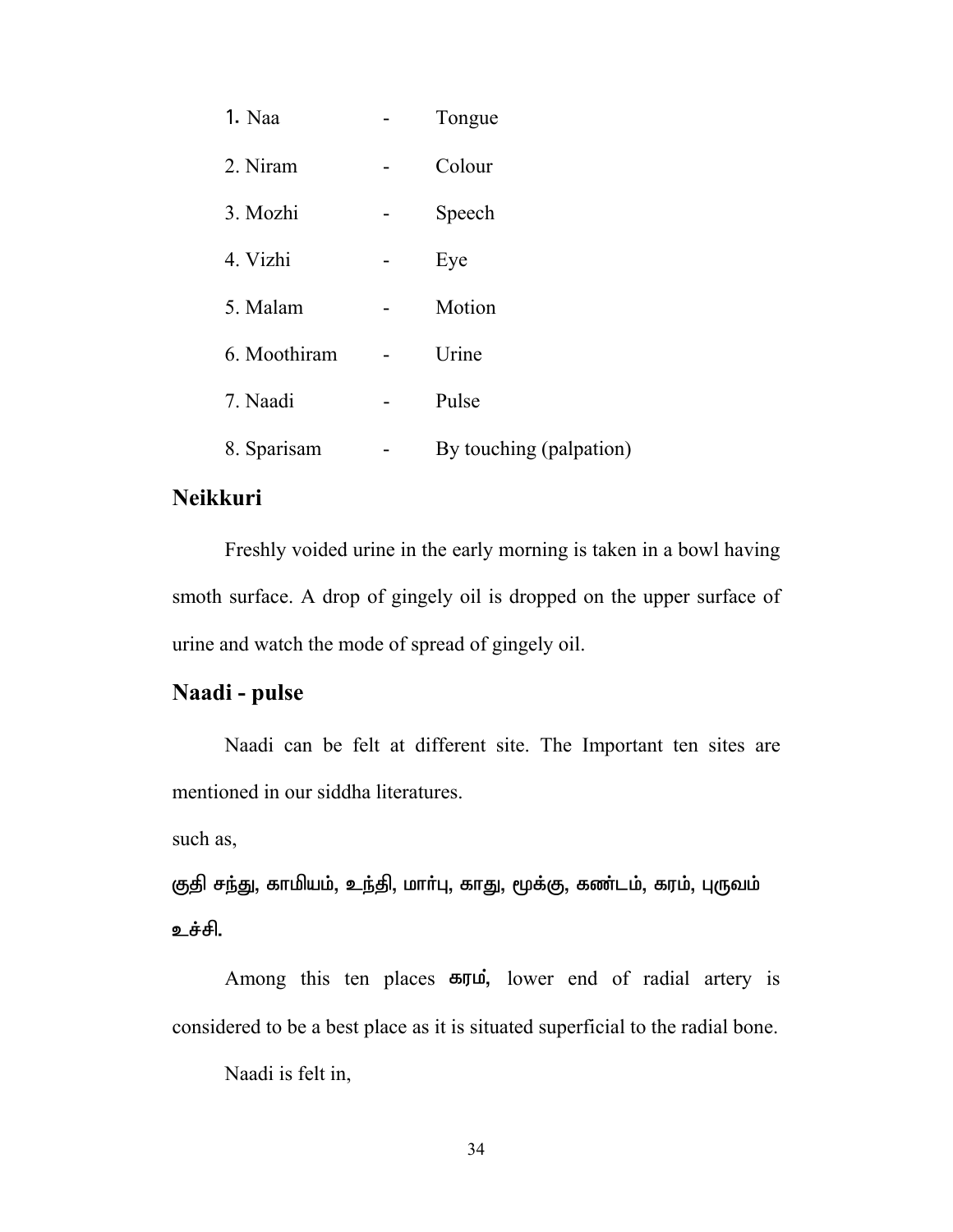Vali - Tip of Index finger

Azhal - Tip of Middle finger

Iyam - Tip of ring finger

In Normal condition, The ratio of the naadi is

"மெய்யளவு வாதமொன்று

 $\Omega$ மல் பித்தம் மோரைரையாம்

ஐயங்கா லென்றே அறி."

-கண்ணுசாமியம்

| <b>Mukutram</b> | <b>Normal</b><br><b>State</b> | <b>Alteration</b><br>from<br><b>Normal</b><br><b>State</b> | <b>Aggrevation and</b><br>spread to other<br>humour |           |                                   |
|-----------------|-------------------------------|------------------------------------------------------------|-----------------------------------------------------|-----------|-----------------------------------|
| Vali-V          | 1                             | 2 Maathirai                                                | V.A,                                                | $V-2$     | $A - \frac{1}{2}$ to 1            |
|                 | Maathirai                     |                                                            | V.I                                                 | Maathirai | Maathirai                         |
|                 |                               |                                                            |                                                     | $V-2$     | I- $1/4$ to                       |
|                 |                               |                                                            |                                                     | Maathirai | 1/ <sub>2</sub> Maathirai         |
| Azhal-A         | $\frac{1}{2}$                 | 1 Maathirai                                                | A.V,                                                | $A-1$     | V-1 to $2$                        |
|                 | Maathirai                     |                                                            | A.I                                                 | Maathirai | Maathirai                         |
|                 |                               |                                                            |                                                     | $A - 1$   | I- $\frac{1}{4}$ to $\frac{1}{2}$ |
|                 |                               |                                                            |                                                     | Maathirai | Maathirai                         |
| Iyam-I          | $\frac{1}{4}$                 | 1/2 Maathirai                                              | I.V,                                                | $I - 1/2$ | $V-1$ to 2                        |
|                 | Maathirai                     |                                                            | I.A                                                 | Maathirai | Maathirai                         |
|                 |                               |                                                            |                                                     | $I-1/2$   | $A-1/2$ to 1                      |
|                 |                               |                                                            |                                                     | Maathirai | Maathirai                         |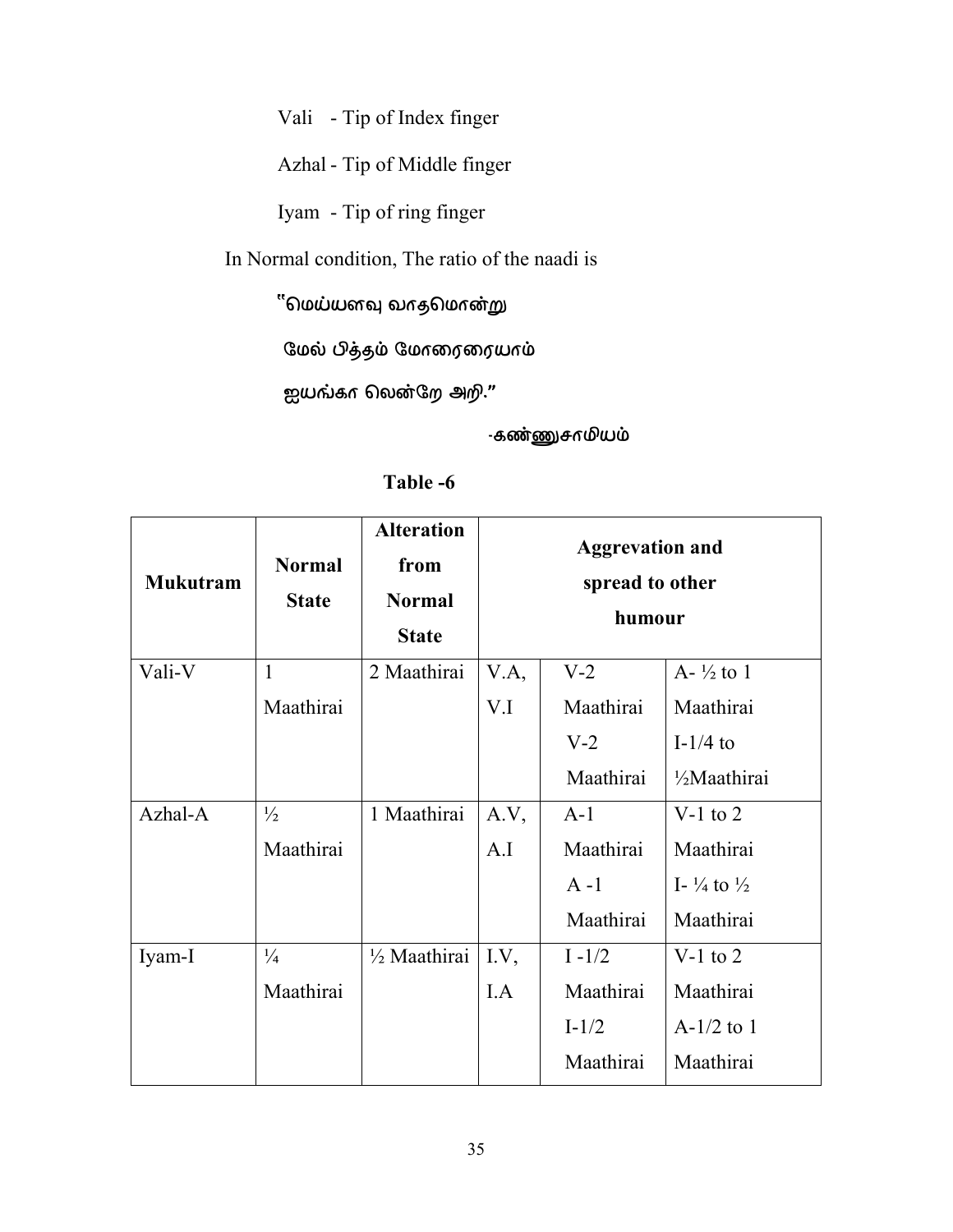# **AIM AND OBJECTIVES**

The author had selected the disease THALASTHAMBAM for dissertation work because,

The Disease is more common in India and other developing countries.

The patients are disturbed by both functionally and emotionally.

The suffereings, its prevalence and its major complications made the author to choose the disease.

#### **AIM**

To study the disease on the basis of Siddha physiology and Siddha Pathology emphasizing more importance to muktram, suvaigal, panja bootha theory, Udal thathukkal and diagnose the patient on the basis of Ennvagai thervugal and confirm the prognosis on the basis of "Neikuri".

# **OBJECTIVES**

To fulfil the aim the following objectives has been drawn.

- 1. To collect all literary evidences about vadha diseases in detail
- 2. To study each and every aspect of the diseases THALASTHAMBAM in the topic of its etiology, signs and symptoms from various literature in siddha aspect.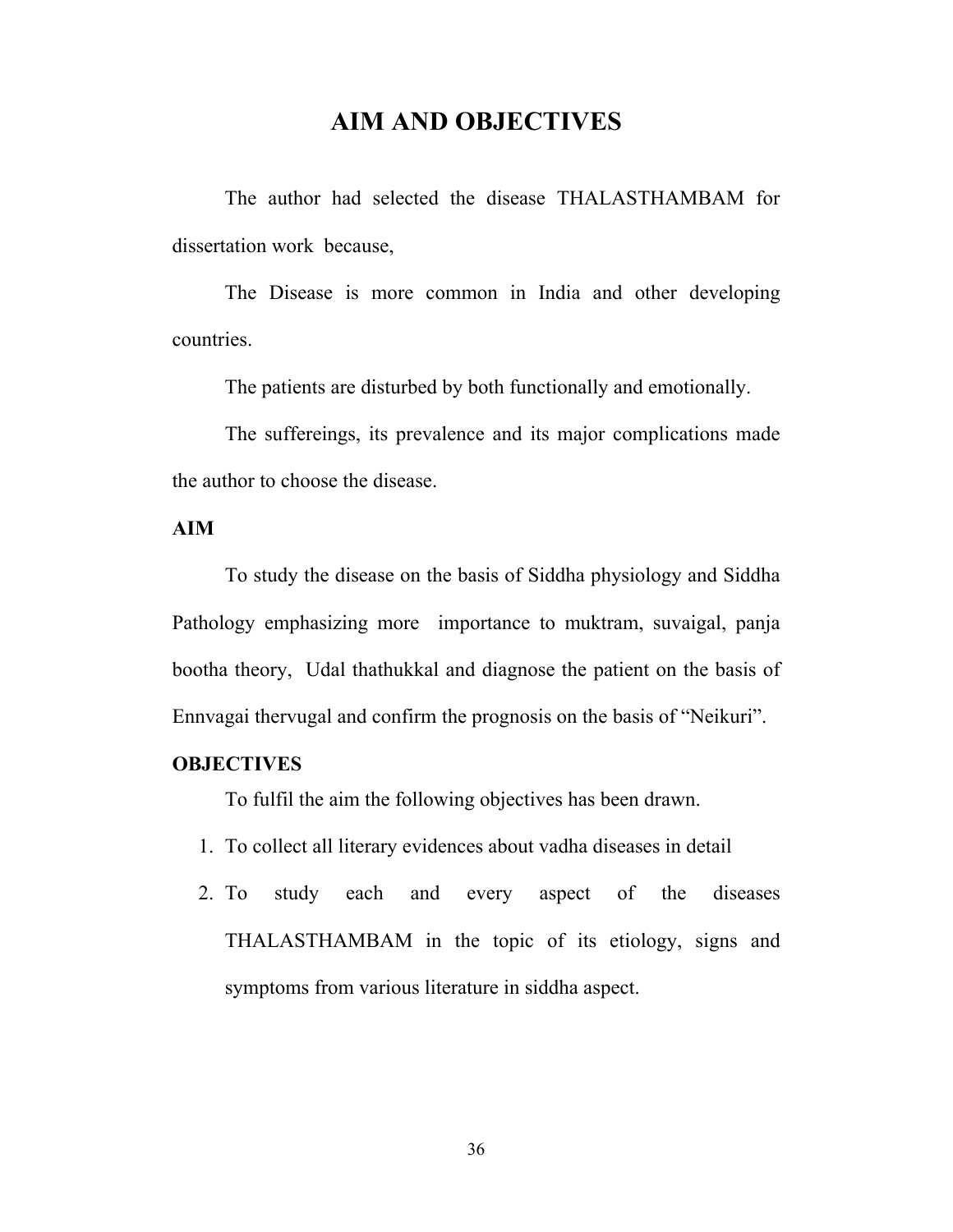- 3. To concentrate the clinical course of the disease THALASTHAMBAM by observing carefully its etiology, pathology, clinical features, Diagnosis and prognosis in patients.
- 4. To Study in detail about the incidence of the disease with age, Sex, Socio-economic status, habits and prevalence.
- 5. To confirm the diagnosis in Siddha System with the help of modern parameters.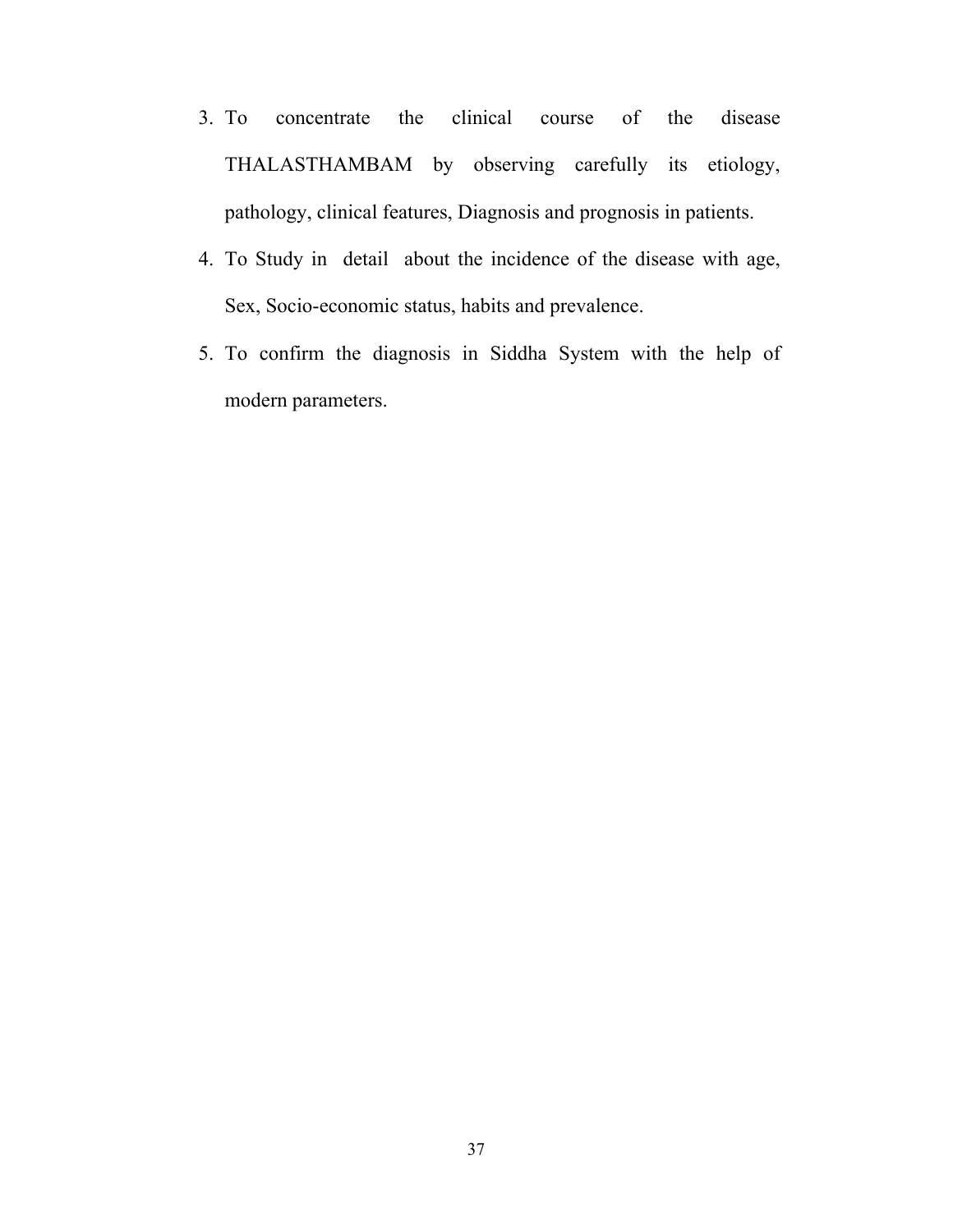# **ELUCIDATION ABOUT THALASTHAMBAM**

# தலஸ்தம்பம்

"கருதியே மிகக்கனத்து முள்ளங் காலைக் கனக்கவே குடைந்து நெரந்து கருகிக் காணும் வருதியே வணக்கஞ்சற்றிலாம லேற வலித்துமே மேனேரக்கி வருத்தங் காணும் கருதியே சடமுலா்ந்து மேல்மூச் சுண்டாய்த் தாகமாயு டம்புலர்ந்து தனர்ந்து காணும் கருதியே கடுவுப்பு புளிப்பு தன்னாற் கனவாதங் கோபித்தே தலஸ்தம்பங் காணே." (வாத ரோக நிதானம்) பாடல் எண் $257$ 

# பொருள்

| தலம்       | உறுப்பு, உள்ளங்கால் (Organ,Foot, base)                      |
|------------|-------------------------------------------------------------|
| ஸ்தம்பம்   | $\frac{1}{2}$ $\frac{1}{2}$ (Not responding to any stimuli) |
| கனத்து     | Thick                                                       |
| குடைந்து   | Pain                                                        |
| நொந்து     | Destruction                                                 |
| கருகி      | கறுத்து (Blackening)                                        |
| உலர்ந்து   | சோம்பல் (Tiredness)                                         |
| மேல்மூச்சு | Dyspnoea                                                    |
| தாகம்      | <b>Increased Thirst</b>                                     |
| உலா்ந்து   | Dryness of the Skin                                         |
| கோபித்த    | Deranged                                                    |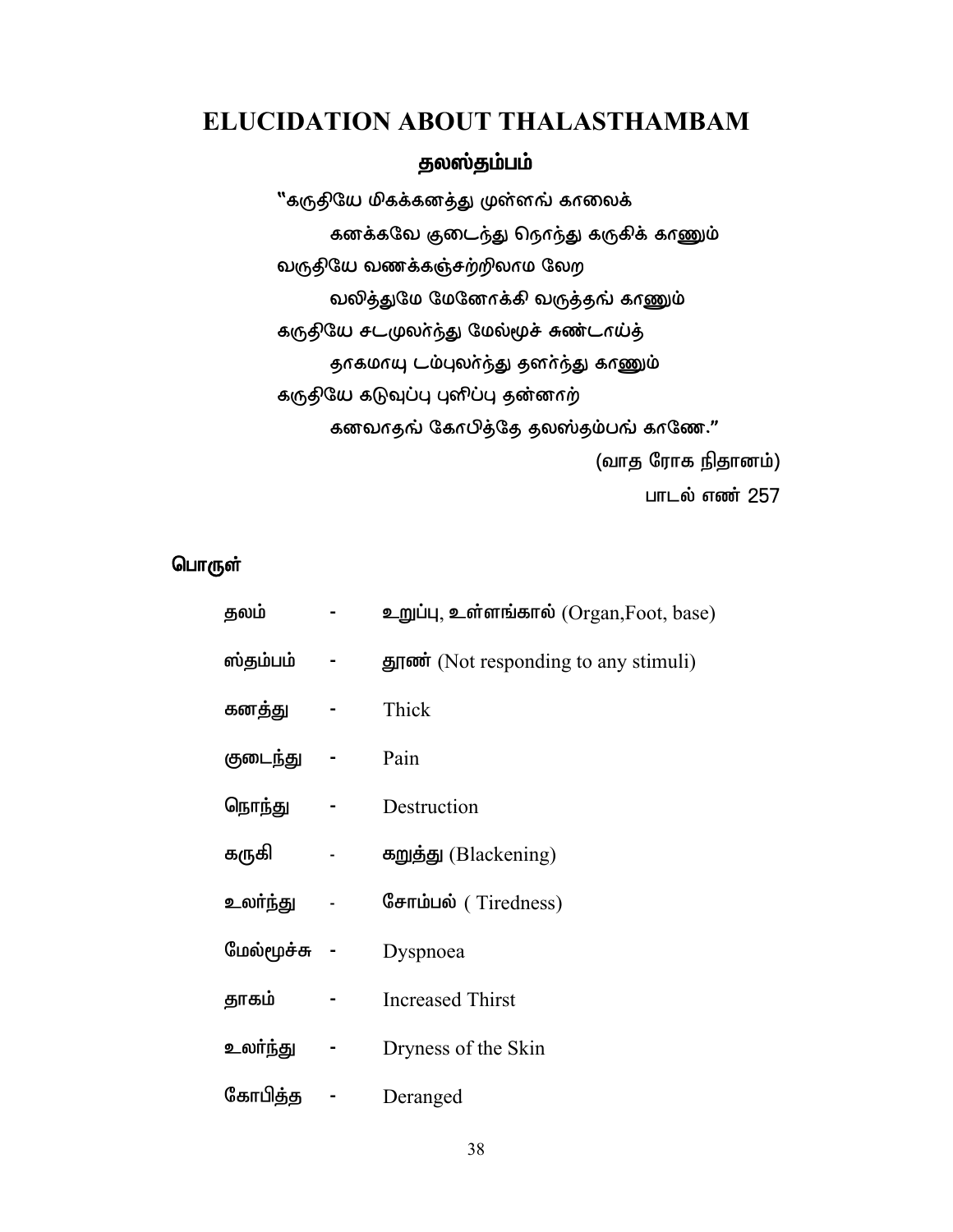# "கருதியே மிகக்கனத்து முள்ளங் காலைக் கனக்கவே குடைந்து நொந்து கருகிக் காணும்"

Pathology of the disease is described in this first line of poem. There is thickening of foot, unremitting pain in the foot, there is destruction of surrounding areas in the foot all of these makes the foot a blackish appearance.

# ്'வருதியே வணக்கஞ்சற்றிலாம லேற

# வலித்துமே மேனோக்கி வருத்தங் காணும்"

Progression of disease is described in this line, the disease is not responding to treatment and the diseases progresses upwards (i.e) from foot to upwards.

# "கருதியே சடமுலா்ந்து மேல்மூச் சுண்டாய்த்

# தாகமாயு டம்புலர்ந்து தனர்ந்து காணும்"

This line clearly says the condition of patient due to chronic illness the patient becomes fatigue, dyspnoea, there is excessive thirst and loss of body weight.

# "கருதியே கடுவுப்பு புளிப்பு தன்னாற்

# கனவாது் கோபித்தே தலஸ்தம்பங் காணே."

This line point out the aggravating factors of this diseases. The increased intake of salt and sour in diet aggravates the altered vali humour and forms the Thalasthambam diseases.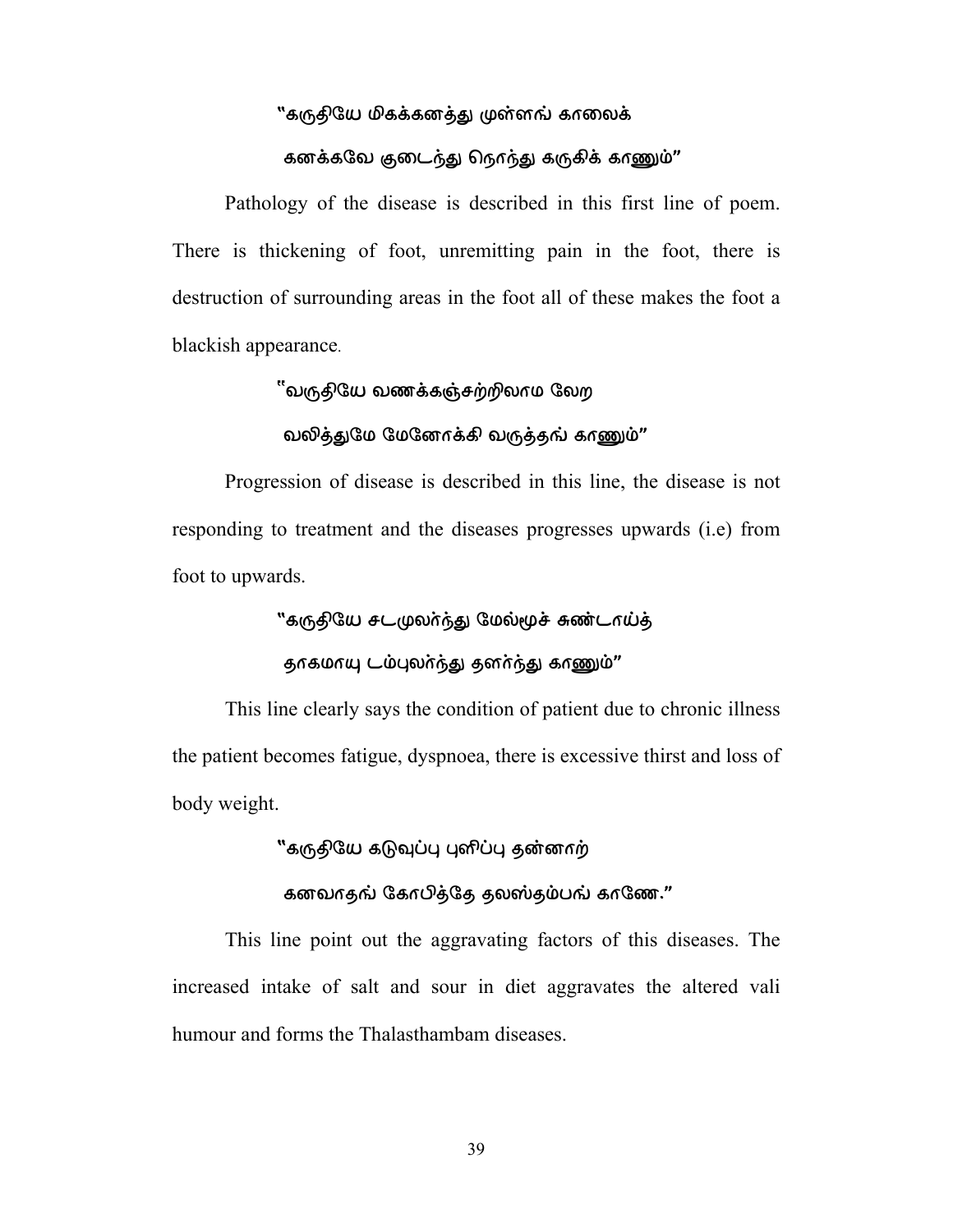In Thalasthambam, Vali humour is altered. The increased intake of salt and sour in diet aggravates the altered vali humour. As a result of this,

There is

Thickening of the foot, Pain in the foot, Gangrene of the foot, Diseases not responding to treatment it progress above from foot, Excessive thirst, Dryness of the body, Dyspnoea, Fatigue and Weight loss are occur.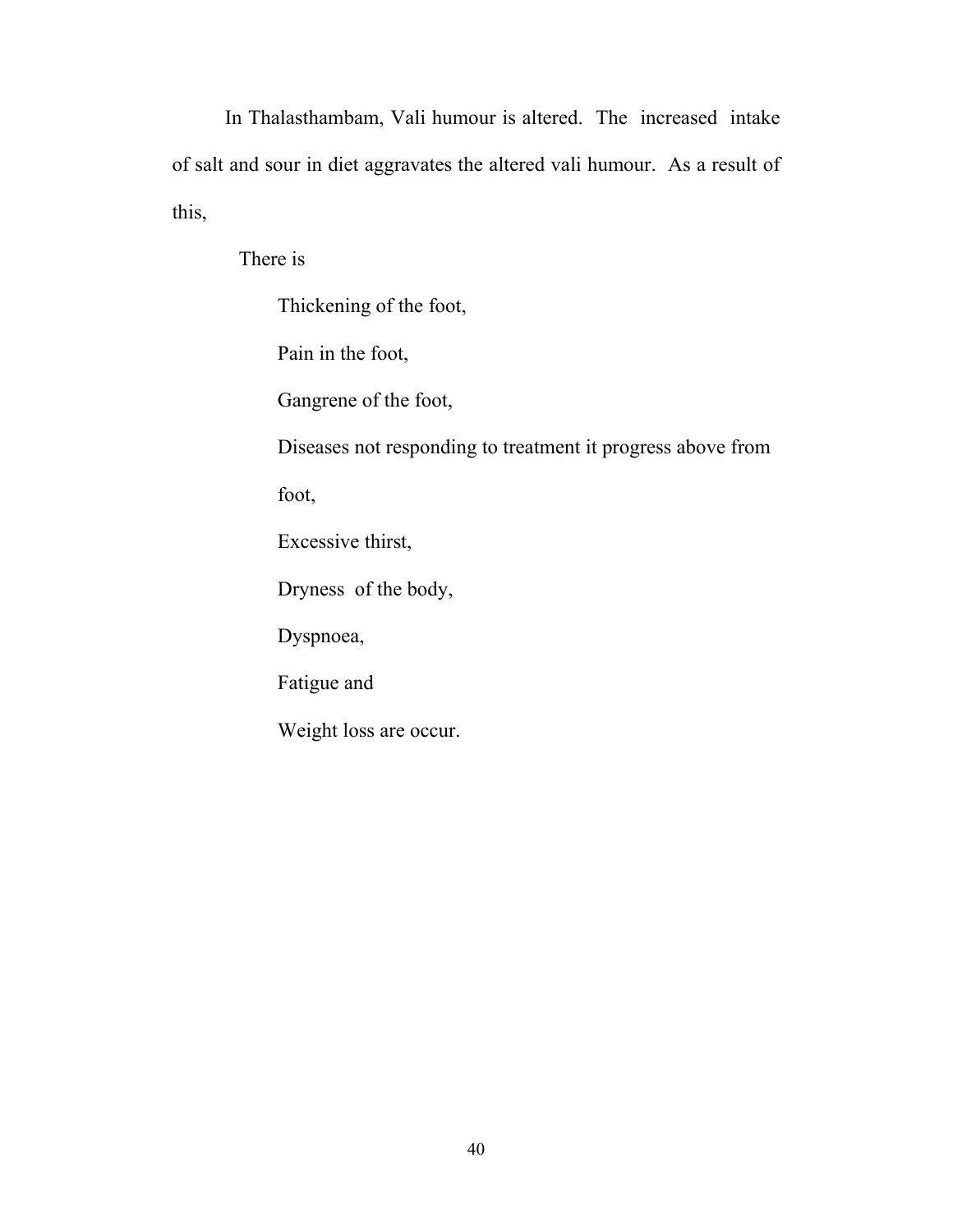# **DETAILED PATHOLOGICAL VIEW OF DISSERTATION TOPIC**

# **SIDDHA ASPECT**

 In the disease THALASTHAMBAM – the author yugi muni explains about the pathology and prognosis of the diseases. He also explains the tastes which acts as a pre-disosing factor for the diseases. He explains these changes in an orderly form.

 To explain the pathology of the disease on the basis of Vali - Azhal -Iyam.

The Derangement of Vali shows the following symptoms,

"கருதியே மிகக் கனத்து முள்ளங்காலைக்

கனக்கவே குடைந்து நொந்து கருகி காணும்".

The Dwelling place of vali as explained by yugimuni is,

"நாமென்ற வாதத்துக்குக் கிருப்பிடமே கேளாய்

 $660$ க்குக் கீழென்று நவிலலாகும்."

 With the support of above mentioned poem, when vali humour gets altered it has been reflected in their dwelling place.

"வாதமலாது மேனி கெடாது"

- கேரையர்

 According to the Therayar, for any type of diseases, the vali humour is affected first.

41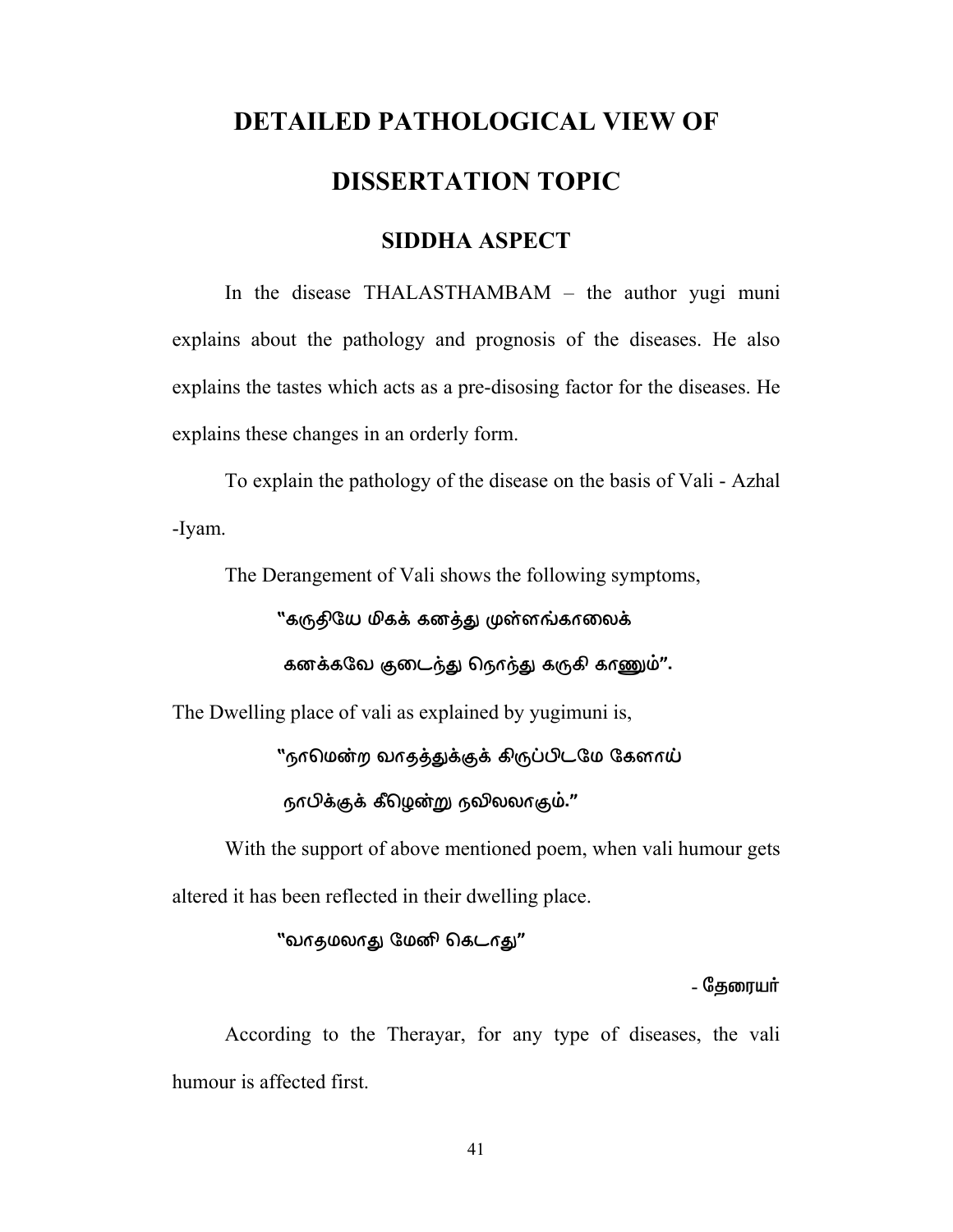In the disease Thalasthambam, the increased vali humour produces changes in the affected part (i.e) sole of the foot ,producing heaviness of the foot, making the foot a blackish appearance.

Increased Vali Humour Produces the following symptoms,

- $\triangleright$  Blackening of the affected part.
- $\triangleright$  Weakeness.
- $\triangleright$  Weakness of the sense organs.
- $\triangleright$  Weight loss.
- $\triangleright$  Sleep disturbance.

The increased Vali humour can affect the body in two ways.

- i) The altered Vali humour disturbs the Azhal and Iya thaathu.
- ii) The changes in Uyirthaathu can be reflected in the udalthaathu.

# **Altered Iya Humour**

Increased Iya Humour Produces the following symptoms,

- $\triangleright$  Sluggishness.
- $\triangleright$  Dyspnoea.
- $\triangleright$  Weight loss.

The decrease in udal thathu will produce different Symptoms in the body.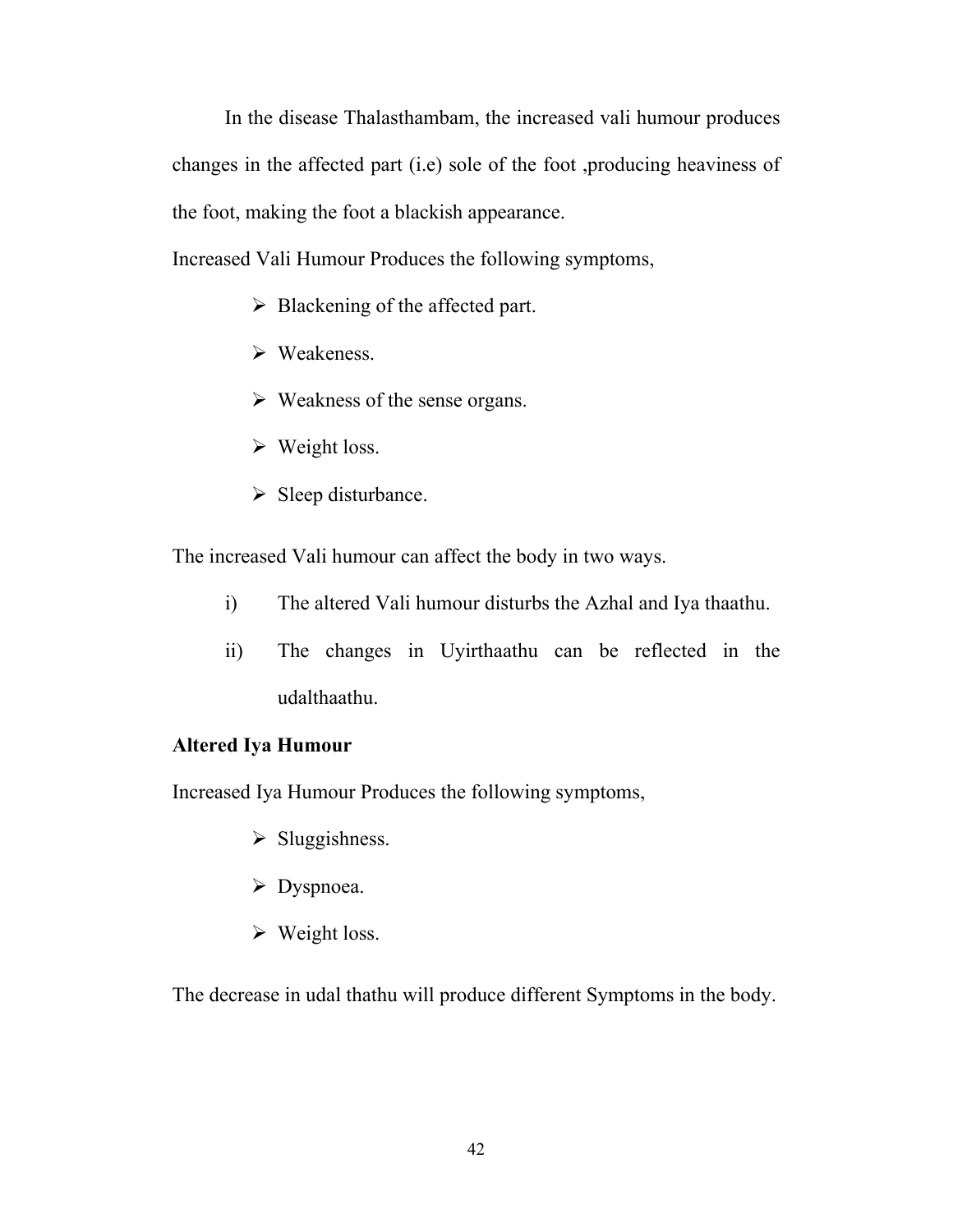# **Altered Udal thathukkal**

| Udal thaathukkal |                          | <b>Decreased Nature</b>                  |
|------------------|--------------------------|------------------------------------------|
| 1. Saaram        |                          | Dryness of the skin, Dyspnoea and        |
|                  |                          | Tiredness                                |
| 2. Seneer        |                          | Desire to take sour food, Dryness of the |
|                  |                          | body                                     |
| 3. Oon           |                          | Weakness of sense organs                 |
| 4. Kozhuppu      |                          | Weight Loss                              |
| 5. Enbu          |                          | Falling of hair                          |
| 6. Moolai        | $\overline{\phantom{a}}$ | Making hole in the bone                  |
| 7. Sukkilam      |                          | No change.                               |

 Thus, decrease in saram will produce decrease in other thathus too. Based upon the affected part and the duration of the disease it will produce different symptoms in the body.

 In Thalasthambam, the decrease in udal thathukkal will produce the following symptoms.

"கருதியே சடமுலா்ந்து மேல் மூச்சுண்டாய்த்

தாகமாயு டம்புலர்ந்து தனர்ந்து காணும்"

The symptoms produced are,

| Dryness of the body. | Dyspnoea.    |
|----------------------|--------------|
| Increased Thirst.    | Weight loss. |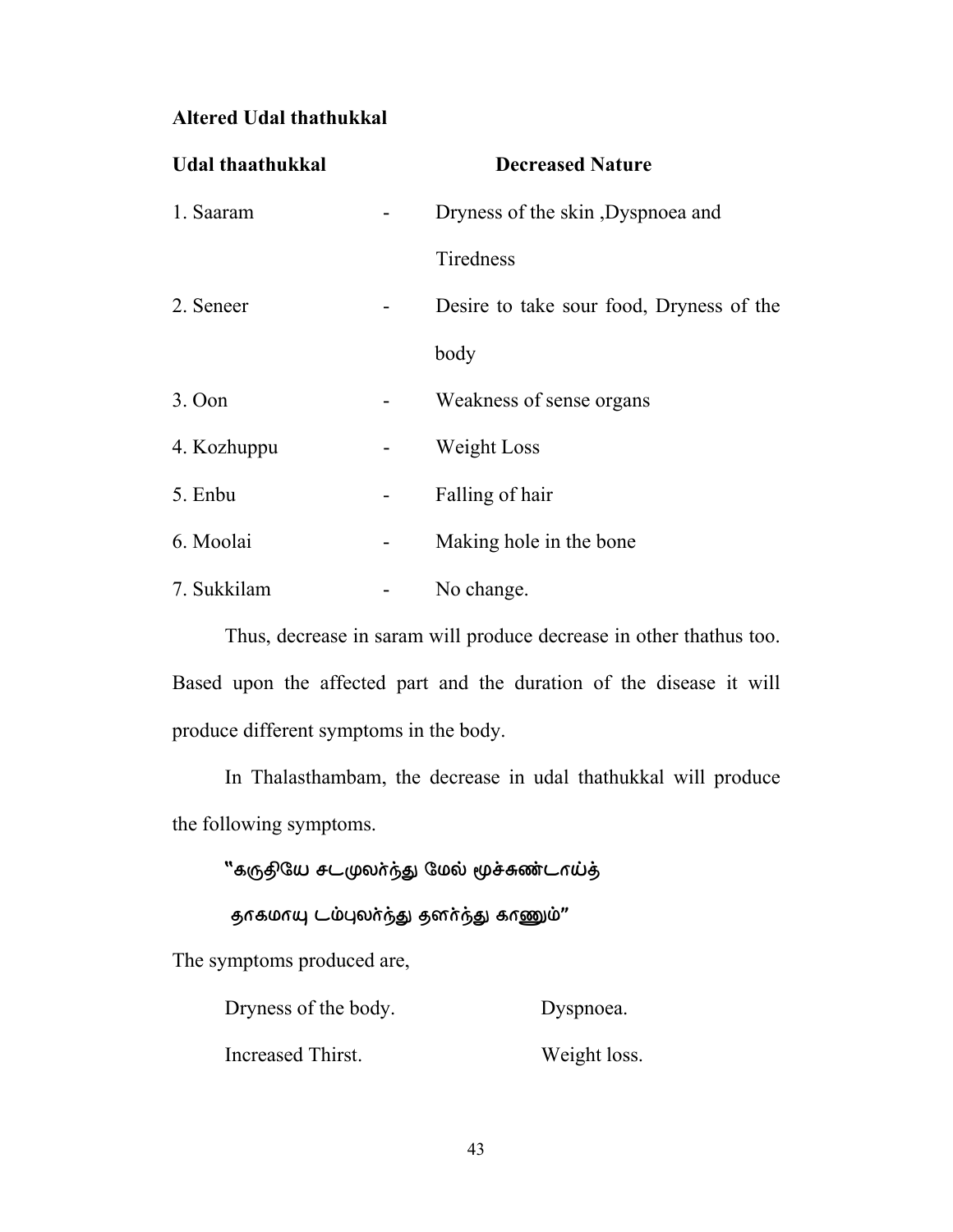# ''வருதியே வணக்கஞ் சற்றிலாம லேற

#### வலித்துமே மேனோக்கி வருத்தங் காணும்"

 In this disease as there is decrease in 6 Udal thaathukal the disease is not responding to treatment. The disease progresses to upwards.

The last line depicts that,

# "கருதியே கடுவுப்பு புளிப்பு தன்னாற்

#### கனவாதங் கோபித்தே தலஸ்தம்பங்காணு."

It clearly says that the increased intake of salt and sour in diet increases vali and Azhal humour respectively and pre-disposes to formation of Thalasthambam.

To prove the fact,

"புளிதுவர் விஞ்சுகறியாற் பூரிக்கும் வாதம்

ஓளியுவர் கைப் பேறில் பித்தும் சீறும".

- கண்ணுசாமியம்

"மாத்திய புளிப்பு மீறில் வந்திடும் வாதமாகும்"

- அகத்தியர் நாடி

''வாதமே புளிப்பு வேண்டும் வன்பித்தங் கசப்பு வேண்டும்'' - இரத்தின சுருக்கநாடி

Hence, increased intake of Vali and Azhal again disturbs the Vali itself. This has been clearly mentioned in the poem.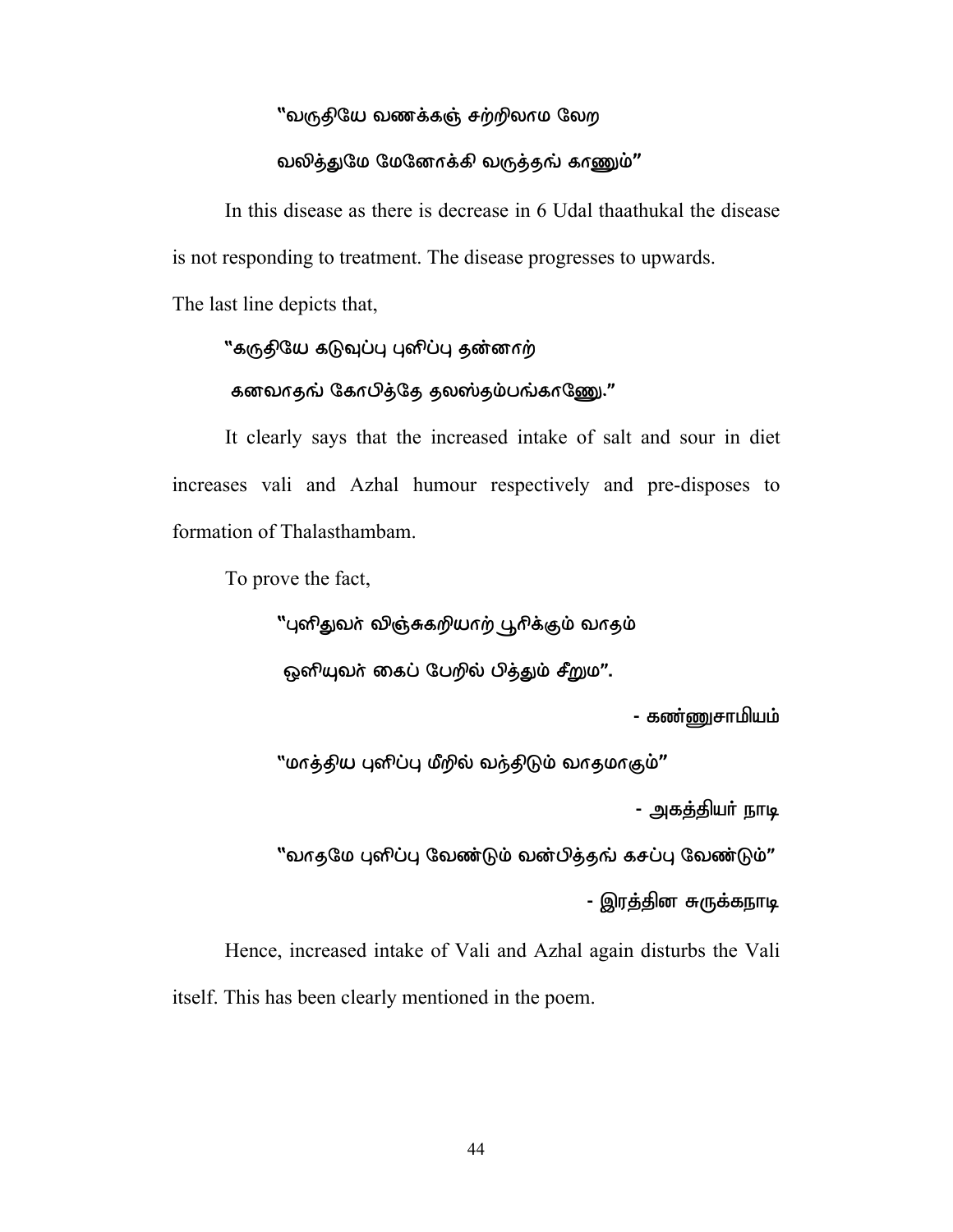இதனையே,

"பித்தமே கதித்த போது பெருத்திடும் வாதமுண்டாம் பித்தமே கதித்த போது பெருத்திடும் வயிற்றில் வாயு பித்தமே கதித்த போது் பிதற்றிடும் பித்தே கேளு பித்தமே கதித்த போது பிறந்திடும் பிணியனேகம்" - குணவாகட நாடி

Hence Increased intake of both sour and salt in diet Pre disposes to formation of Thalasthambam.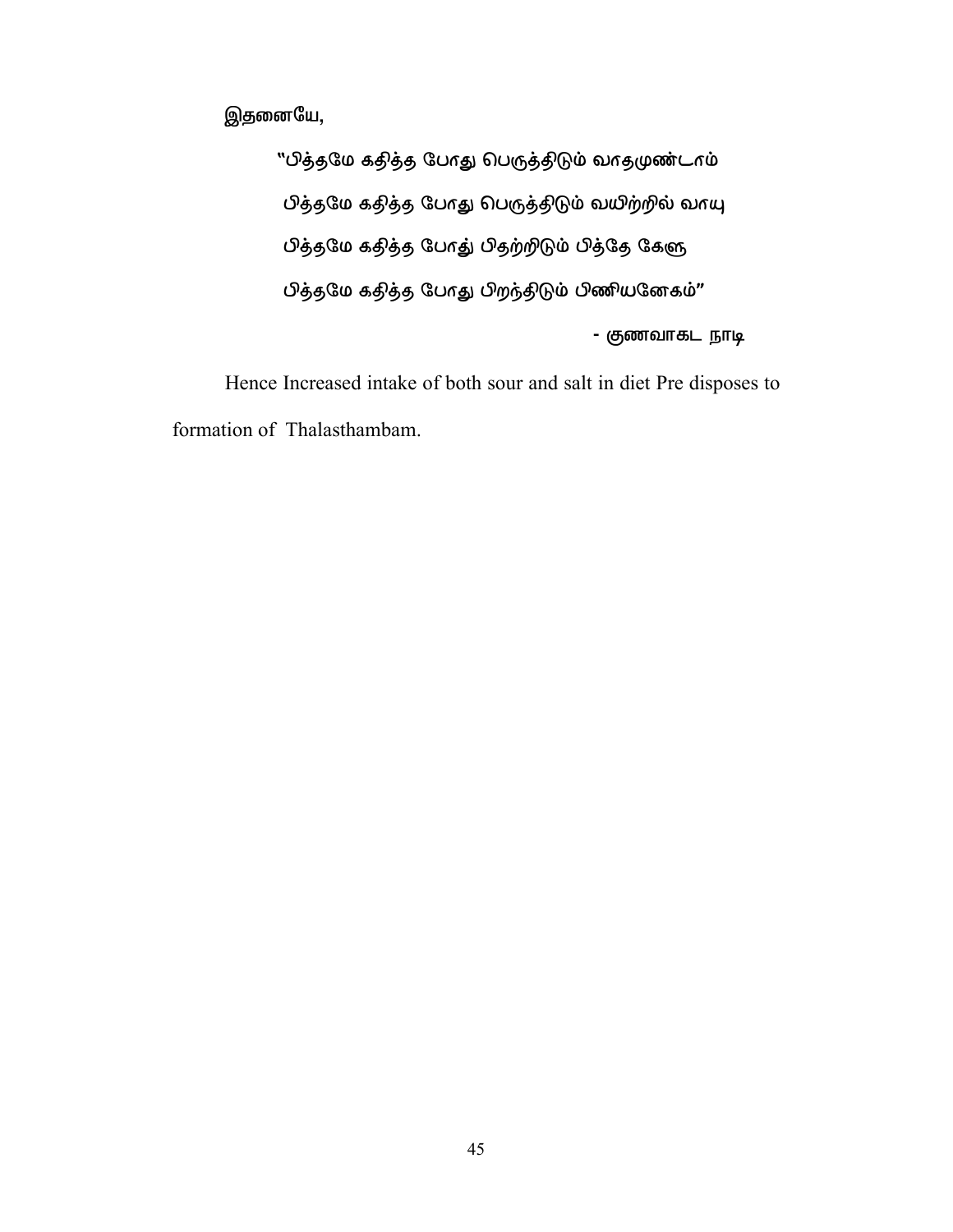#### **MODERN ASPECT**

# தலஸ்தம்பம்

The foot which gets affected due to gangrene is cold and motionless. Due to arterial occlusion, the limb distal to the obstruction becomes useless and numb, (i.e) having no sensation.

"கருதியே மிகக்கனத்து முள்ளங்காலைக்

கனக்கவே குடைந்து நெரந்து கருகிக் காணும்".

In Chronic heavy smoker due to nicotine poison, there is inflammation of arteries,which involve all the three layers of arteries. The injury to endothelial layer of blood vessel initiates haemostatic repair mechanism or Thrombogenesis.

#### **Thrombus Formation**

When endothelial injury occur the sub-endotheliam gets direct contact with flowing blood,the sub- endothelium consists of Thrombosis favouring factors like collagen, elastin, fibronectin, laminin and glycosaminoglycans. which are thrombogenic and thus plays an important role in initiating haemostasis as well as thrombosis.

Following this the platelet gets aggregate at the site of endothelial injury, Von-willibrend factor is responsible for the aggregation between collagen and platelets.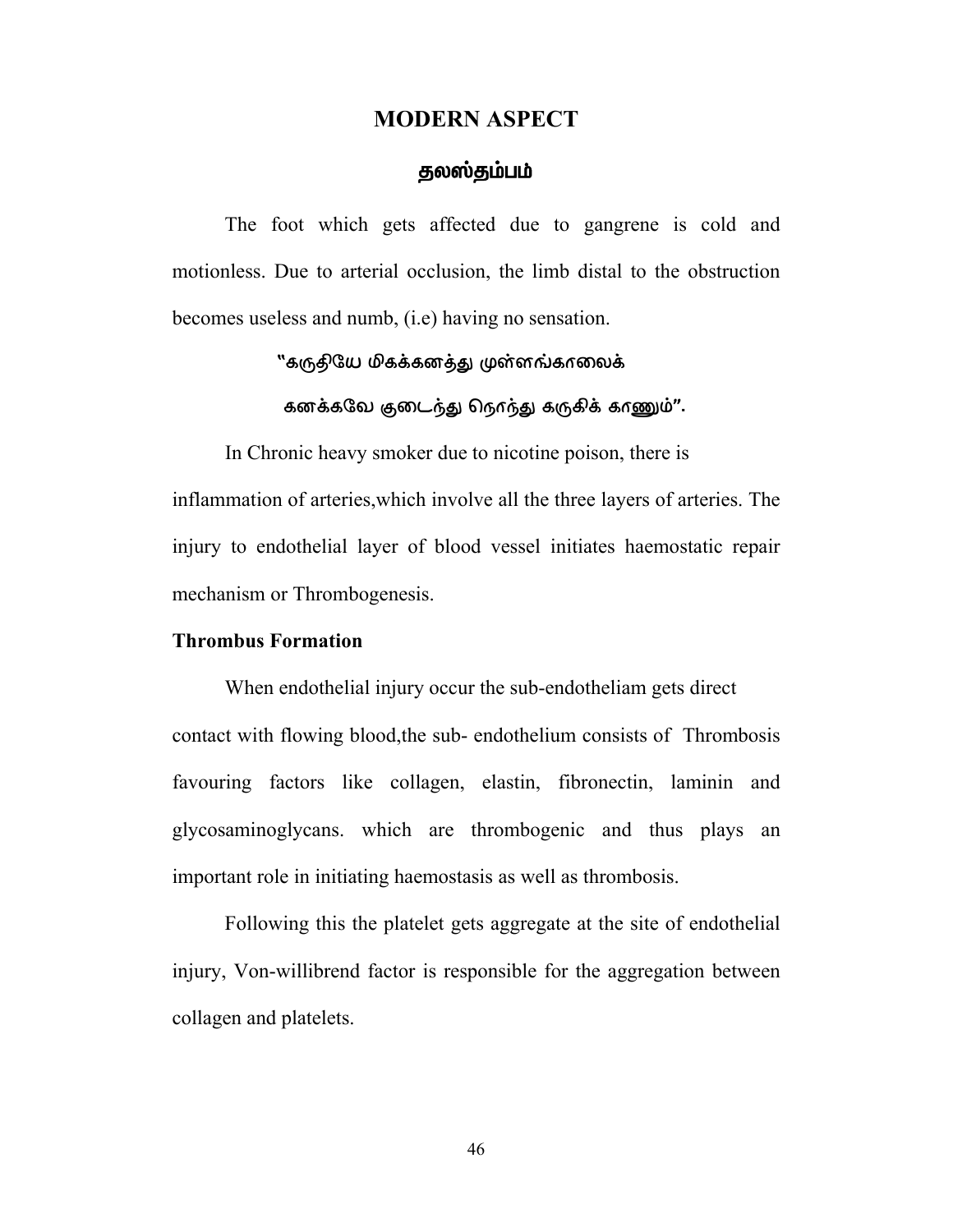Due to sudden increase in platelets at the site of endothelial injury there is hypercoagulability of blood vessel, which increases the thrombus size.

When thrombus increase in size it results in arterial occlusion.

Due to arterial occlusion, there is damage to tissue.Alteration in the micro vasculature (Arterioles, Capillaries and venules) is the earliest response to tissue injury.

The alteration include,

Haemodynamic changes and

Changes in Vascular permeability

These changes at last leads to local inflammation in the affected  $site$  (கனத்து).

The pan-arteritis of vessel walls leads to thrombosis. When the lumen is occluded by a thrombus, pain is produced in the affected part due to,

- i. Insufficient blood supply to the affected part.
- ii. Due to inadequate blood flow, there is accumulation of excessive 'P' substance which is the cause for pain.
- iii. Fibrotic involvement of the nerve accounts for a certain amount of pain.
- iv. The intensity of pain increases with the rate of tissue damage as a result of Ischaemia.

47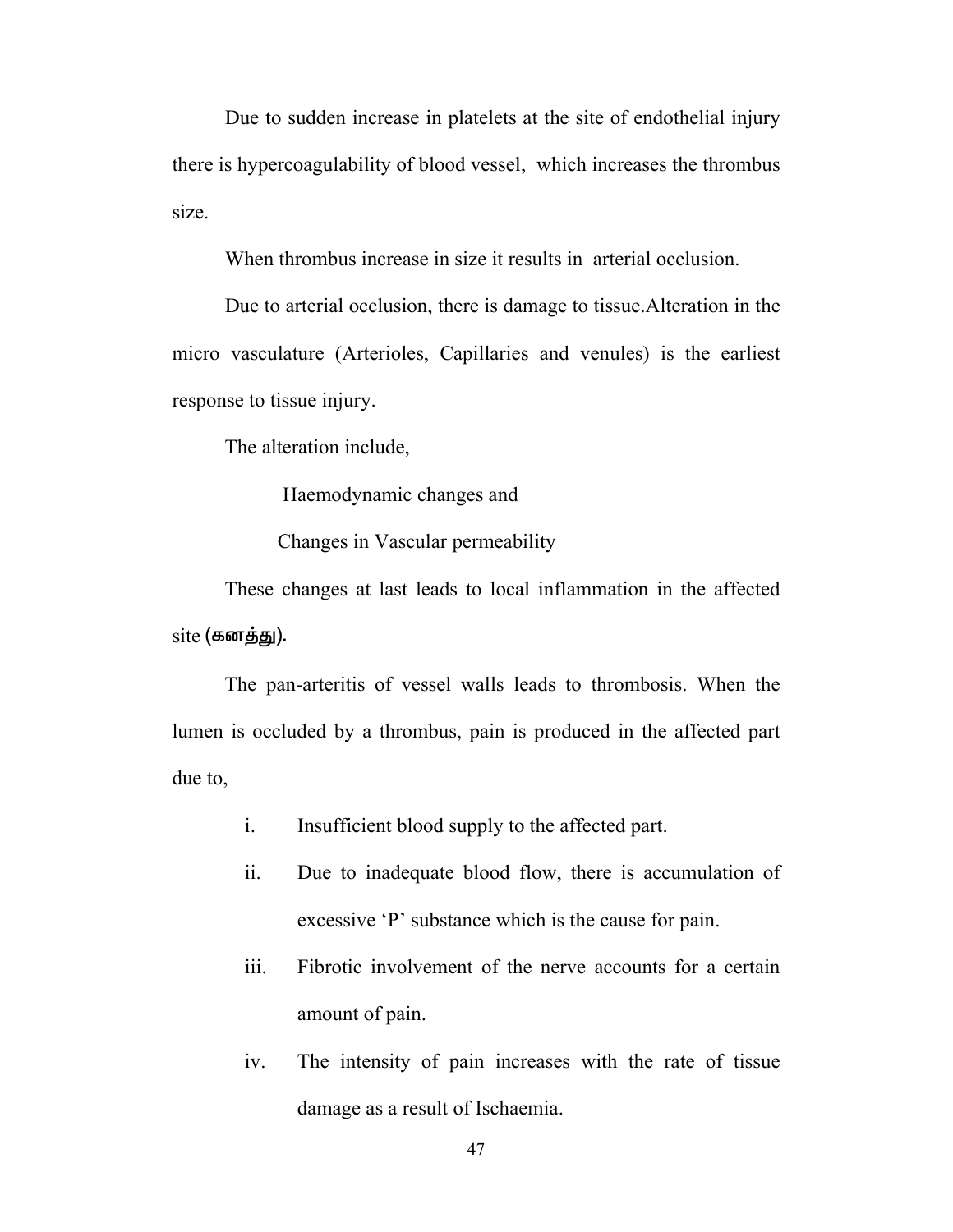- v. There is accumulation of large amounts of lactic acid in the tissues, formed as a result of anaerobic metabolism.
- vi. Due to increased cell damage, there is production of chemicals like Bradykinin and proteolytic enzymes, It can directly attack the nerve endings and excite pain.
- vii. Ischaemic neuritis

#### **Pain**

 Pain is defined as an unpleasant sensation and emotional experience associated with (or) without actual tissue damage.

The pain has 2 components.

- i. Fast pain
- ii. Slow pain

#### **Fast pain**

 This type of pain felt when a needle is stuck into skin (or) when the skin is cut with a knife. The fast pain is carried by A-delta fibers.

# **Slow pain**

 This pain is associated with tissue destruction due to ischaemia. It can become excruciating and can lead to prolonged, unbearable suffering. The slow pain is carried by C-type of nerve fibers.

 In this diseases, Thalasthambam, the pain receptors in the skin and arterial walls are all free nerve endings, they act as receptors for both components of pain (i.e) slow pain and fast pain.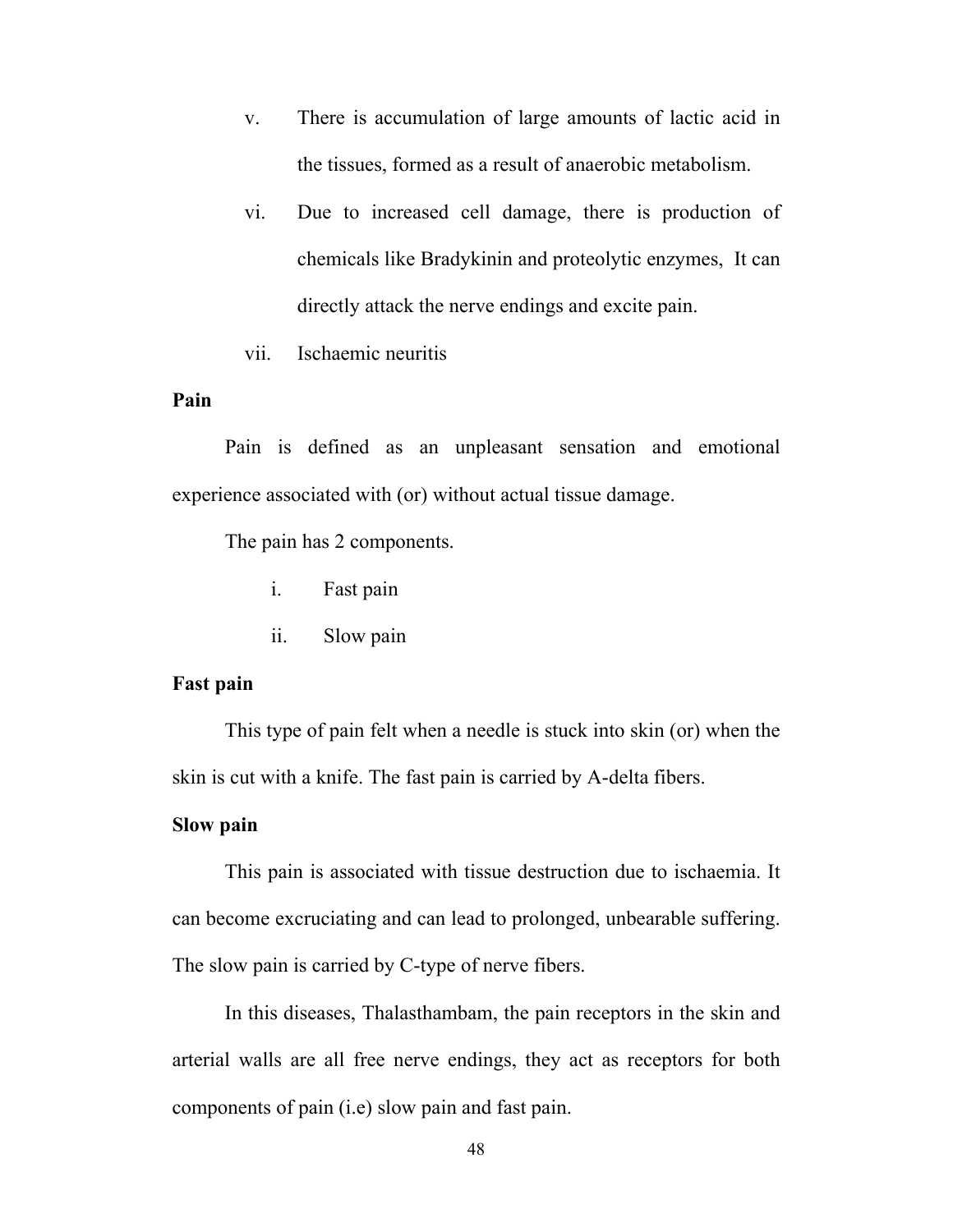Due to the causes mentioned before, the receptors gets excited and transmit pain to the first order neuron situated in the posterior root ganglion.

#### **First order Neuron**

 These neurons receive impulse of pain sensation from the pain receptors through their dendrites and their axons reach the spinal cord. After reaching the spinal cord, the fibre synapse with the second order neurons in the posterior grey horn.

#### **Second order neuron**

 The marginal cells and the cells of substantia gelatinosa form the second order neurons. Fibers from these cells ascend in the form of the lateral spinothalamic tract.

 Fibers of marginal cells for fast pain form the Neo-Spinothalamic tract - a part of lateral spinothalamic tract.

These nerve fibers terminate in ventral postero-lateral nucleus of thalamus. Some of the fibers terminate in ascending reticular system of brainstem.

 The fibers of slow pain which arise from substantia gelatinosa cross the midline and run along with fibers of fast pain as paleo-spino thalamic fibers in lateral spinothalamic tract.

 One fifth of these fibers terminate in ventral postero-lateral Nucleus of Thalamus. The remaining fiber terminate in nuclei of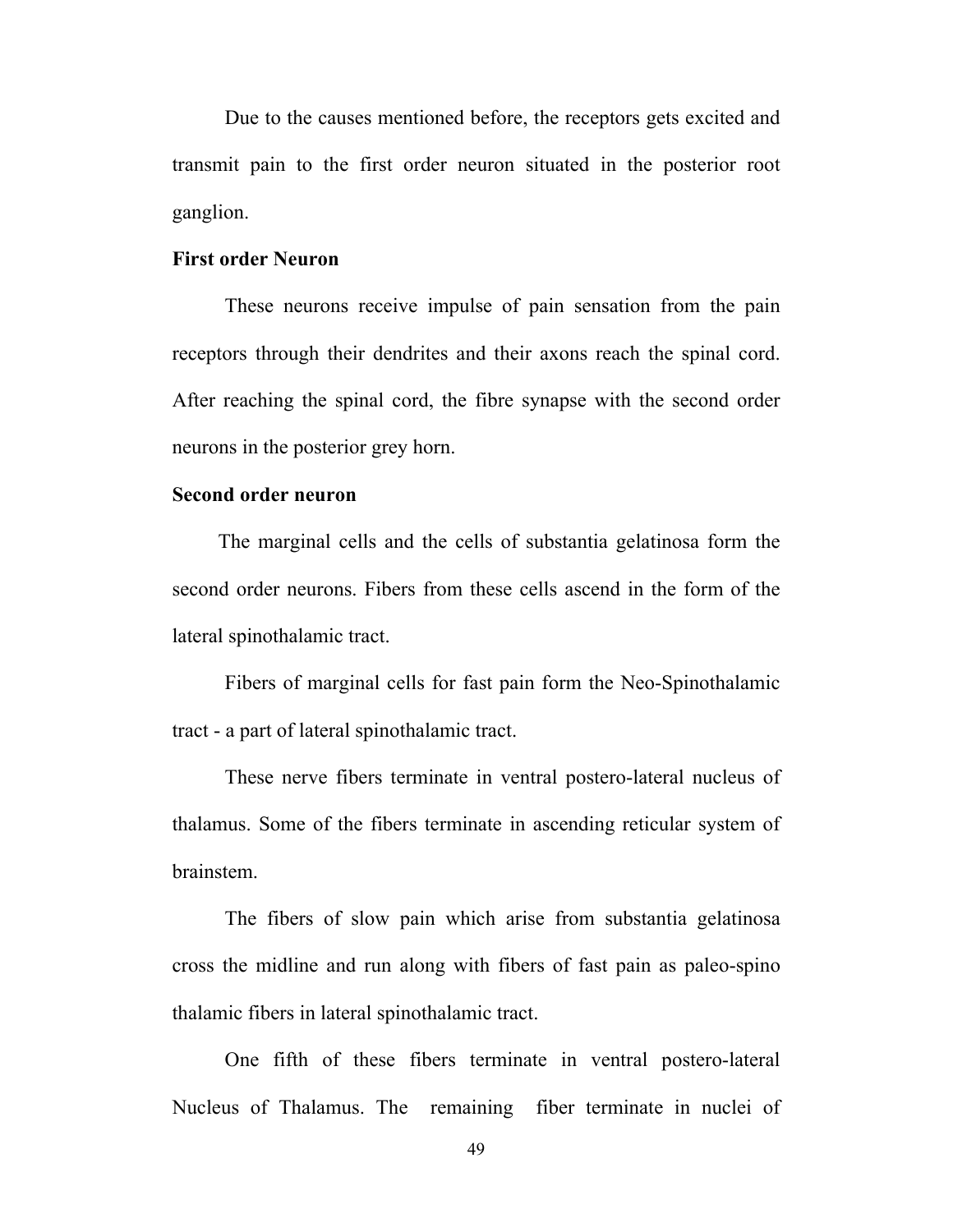reticulate formation in brain stem or in tectum of midbrain (or) in the grey matter surrounding aqueduct of sylvius.

#### **Third order Neuron**

 They are the Neurons of thalamic nucleus, reticular formation, tectum and grey matter around aqueduct of sylvius.

 Axons from these neurons reach the sensory area of cerebral cortex. Some fibers from reticular formation reach hypothalamus.

#### **Center for pain sensation**

The center is in the posterior central gyrus of parietal cortex.

 Fibers reaching hypothalamus are concerned with arousal mechanism due to pain stimulus.

 The slow pain sensation carrier type C-fibres, when synapsing in the dorsal horns of the spinal cord, they release substance-P, a synaptic neuro transmitter.

 The substance-P is slow to build up at the synapse and slow to be destroyed. This is the cause for progressive increase in intensity of slow chronic pain with time and also the persistence of the slow pain. (குடைந்து, நொந்து)

#### **Gangrene of the foot:**

 Massive death of the tissue is the end phase of severe ischaemia. On top of it putrefaction sets in and foul smelling gangrene results. The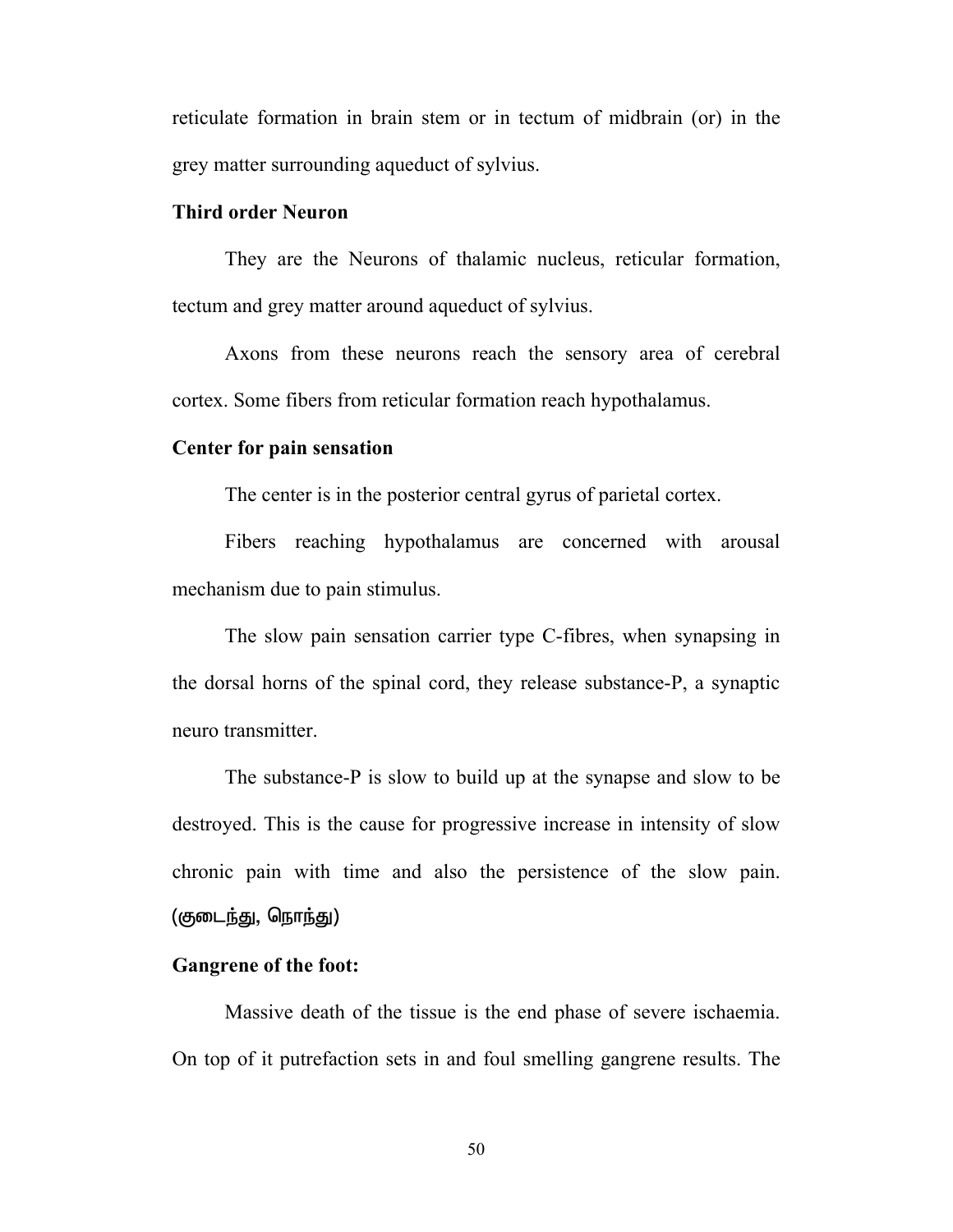colour changes due to ischemia takes place as follows, at first, there is pallor,

 Later, there may be dusty grey (or) purple discoloration due to pooling of blood in the part.

Finally, the colour changes to a greenish (or) brownish black, due to the disintegration of haemogolabin and formation of iron sulphide  $($ கருகி கானும்).

 Gangrene usually begins in the digits and in arterial obstruction of the lower limbs, usually on the undersurface of the toes. (உள்ளங்கால்)

#### "வருதியே வணக்கஞ்சற் றிலாம லேற

#### வலித்துமே மேனோக்கி வருத்தங் காணும்"

The Patient is unable to flex the affected part,  $($  **allogene**  $\vec{r}$  and  $\vec{r}$   $\vec{r}$  and  $\vec{r}$   $\vec{r}$ 

 The disease has a tendency to progress inspite of treatment. It progresses from foot to leg. The progression is characterized by advancing gangrene. The pain is of full and diffuse in nature producing pain in the small muscle of foot, muscles of calf and muscles of Thigh and Gluteus maximus.

# "கருதியே சடமுலர்ந்து மேல்மூச்சுண்டாய்த் தாகமாய் உடம்புலர்ந்து தனர்ந்து காணும்."

 In chronic arterial insufficiency, The Muscles, subcutaneous tissue, skin and skin appendages shows the effect of long standing impairment of blood supply.

51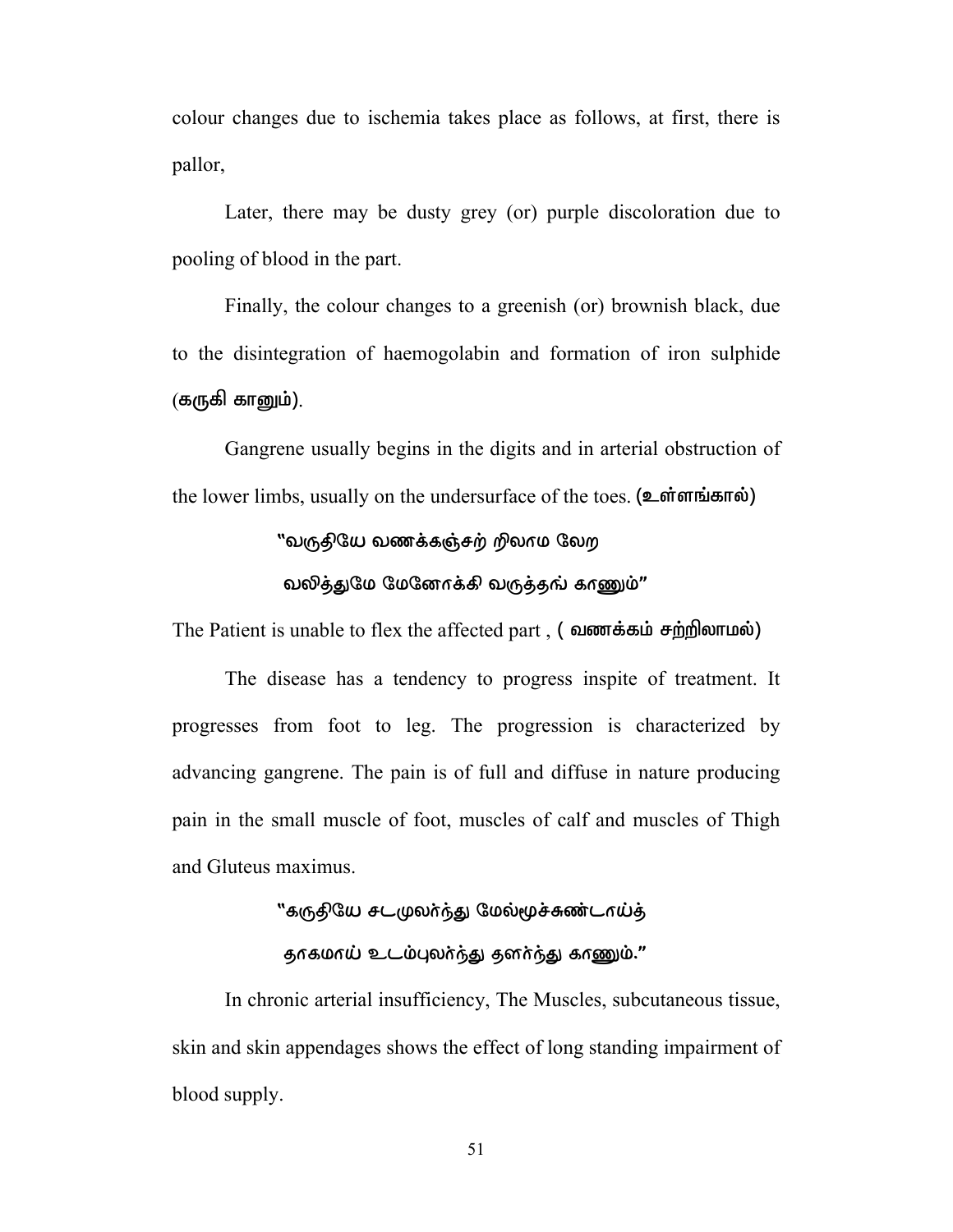The skin becomes glossy and dry (parch).

Muscle wasting is noted in calf muscles.

 Atrophy of several inches of calf muscles is frequent, though part of it is due to disuse atrophy.

Dyspnoea is as a result of spasm in bronchi.  $(\mathbb{G} \mathbf{u} \dot{\mathbf{v}})$ 

 If the arterial occlusion affects the main arteries of trunk there is poor supply of blood and nutrients to the affected parts but there is continuos venous drainage this will leads to dryness of the affected parts (உடம்பு உலர்ந்து).

# "கருதியே கடுவுப்பு புளிப்பு தன்னாற்

#### கனவாதம் கோபித்தே தலஸ்தம்பம் காணே."

 When Excess amount of salt is taken in the diet, the salt is not excreted so easily, As it accumulates in the body, salt indirectly increases the extracellular fluid volume in two ways.

When there is excess salt in the tissues, the osmolality of the body fluids increases, and this in turn stimulates the thirst centre, lateral nucleus of hypothalamus, making the person to drink extra amounts of water to dilute the extracellular salt to a normal concentration. This increases extra cellular fluid volume ( $\overline{\mathbf{g}}$ rumetion)

The increase in osmolality in the extracellular fluid also stimulates the hypothalamic posterior pituitary gland secretary mechanism to secrete increased quantities of antidiuretic hormone, ADH. The ADH inturn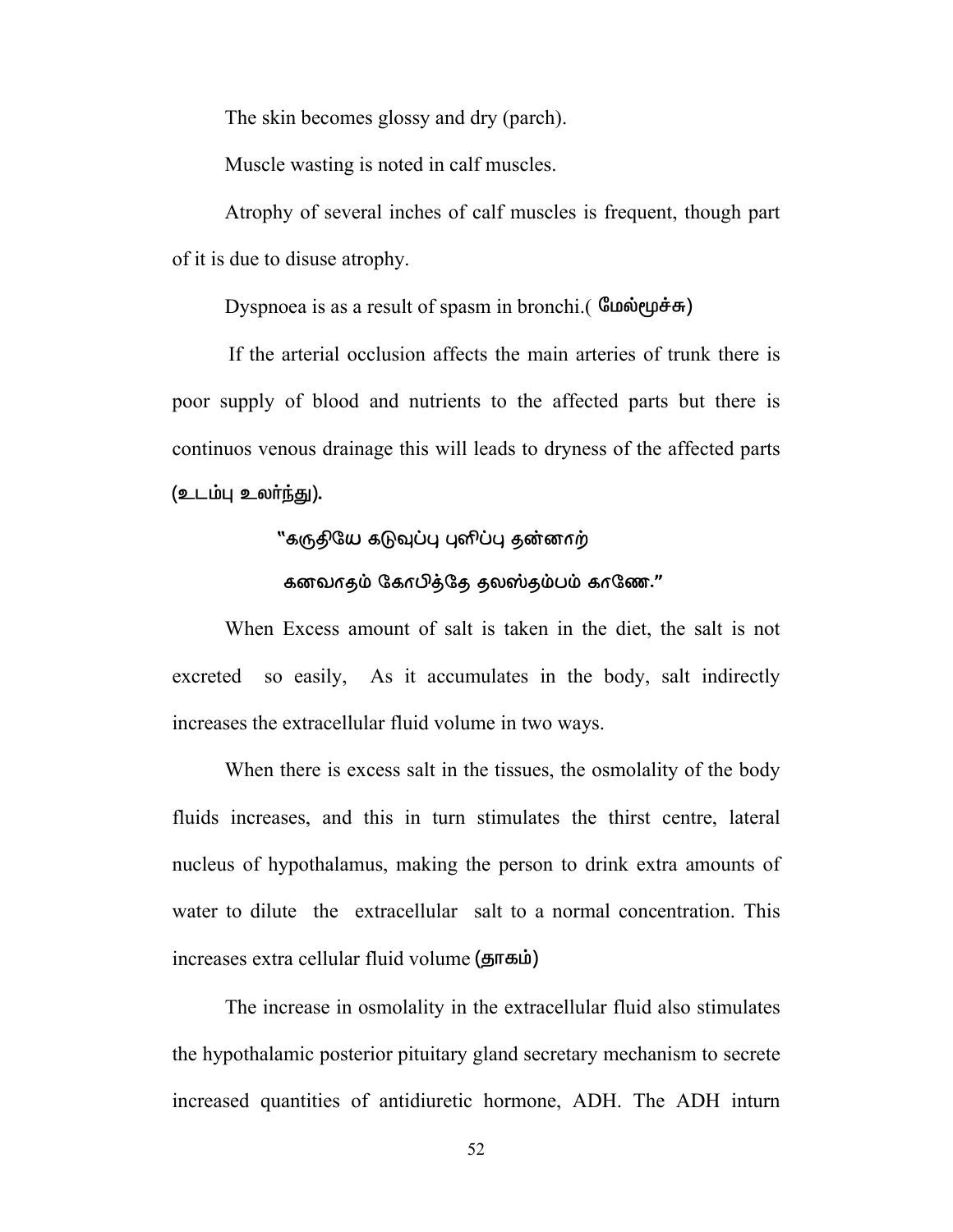causes the kidney to reabsorb increased quantities of water from the renal tubular fluid before it is excreted as urine, thereby diminishing the volume of urine, while increasing the extracellular fluid volume.

 The small increases in extra cellular fluid volume can often increases the arterial pressure greatly due to increase in hydrostatic pressure. Thus, the accumulation of even a small amount of extra salt in the body can lead to a considerable elevation of the artrial pressure.

Increased arterial pressure acts as a major risk factor in the development of Thrombosis.( அதிக உப்பு)

During increased intake of tamarind (rich sour food taken daily ) it produces a chemical substance ,which acts like Bradykinin and excite the  $\text{pain.}$  (அதிக புளிப்பு)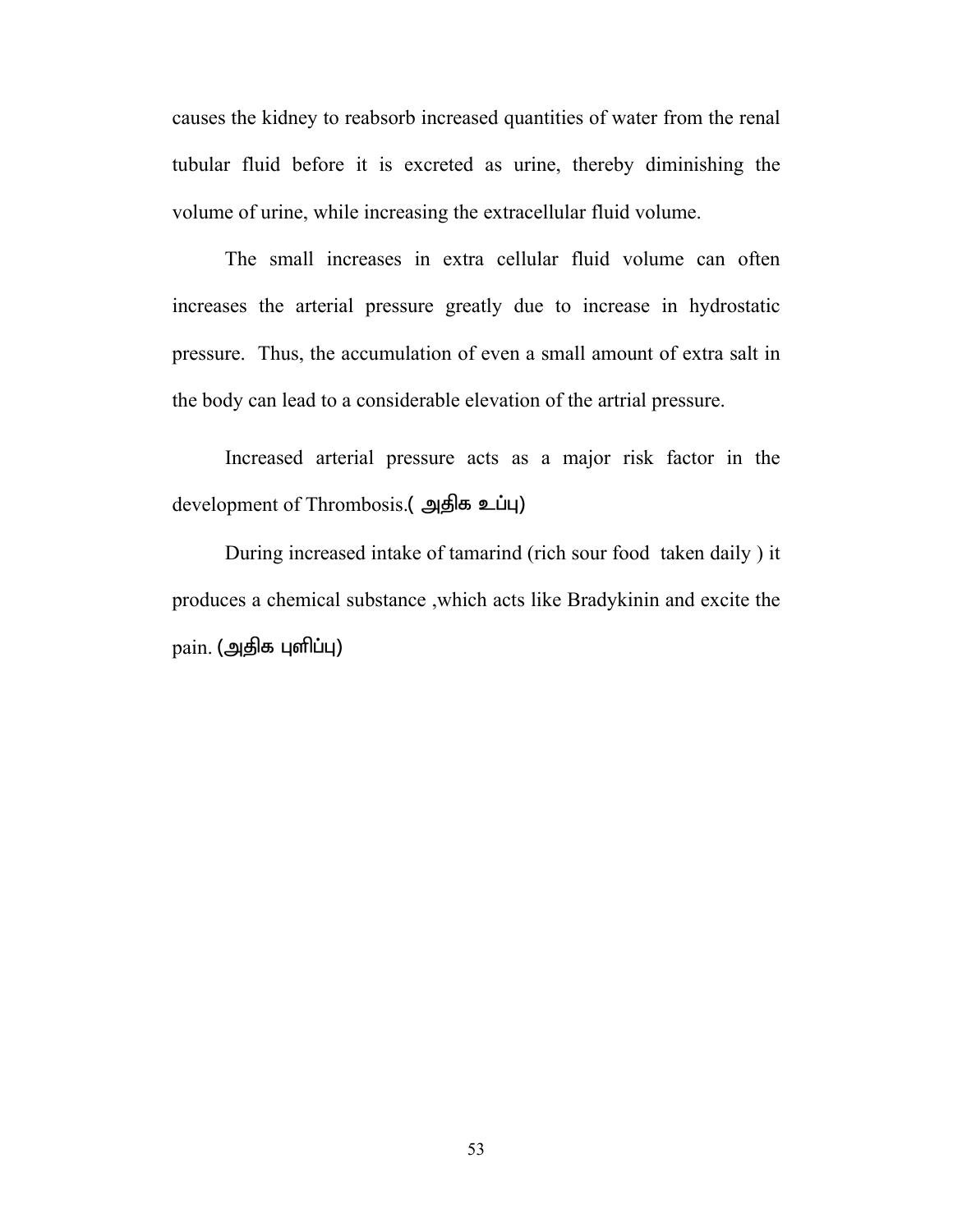# **REVIEW OF LITERATURE**

In **Sarabenthirar Vaithya Muraigal** The Thalasthambam is explained with the same poem mentioned by Yugi in Yugi Vaithya Sinthamani under the vatha roga nithanam. Sarabenthirar also kept the Poem in vatha roga nithanam. Which is mentioned below,

# தலஸ்தம்பம்

"கருதியே மிகக்கனத்து முள்ளங் காலைக் கனக்கவே குடைந்து நெரந்து கருகிக் காணும் வருதியே வணக்கஞ்சற்றிலாம லேற வலித்துமே மேனேரக்கி வருத்தங் காணும் கருதியே சடமுலா்ந்து மேல்மூச் சுண்டாய்த் தாகமாயு டம்புலா்ந்து தனா்ந்து காணும் கருதியே கடுவுப்பு புளிப்பு தன்னாற் கனவாதங் கோபித்தே தலஸ்தம்பங் காணே." Thus clinical signs and symptos mentioned by both Yugi and

Sarabenthirar are same.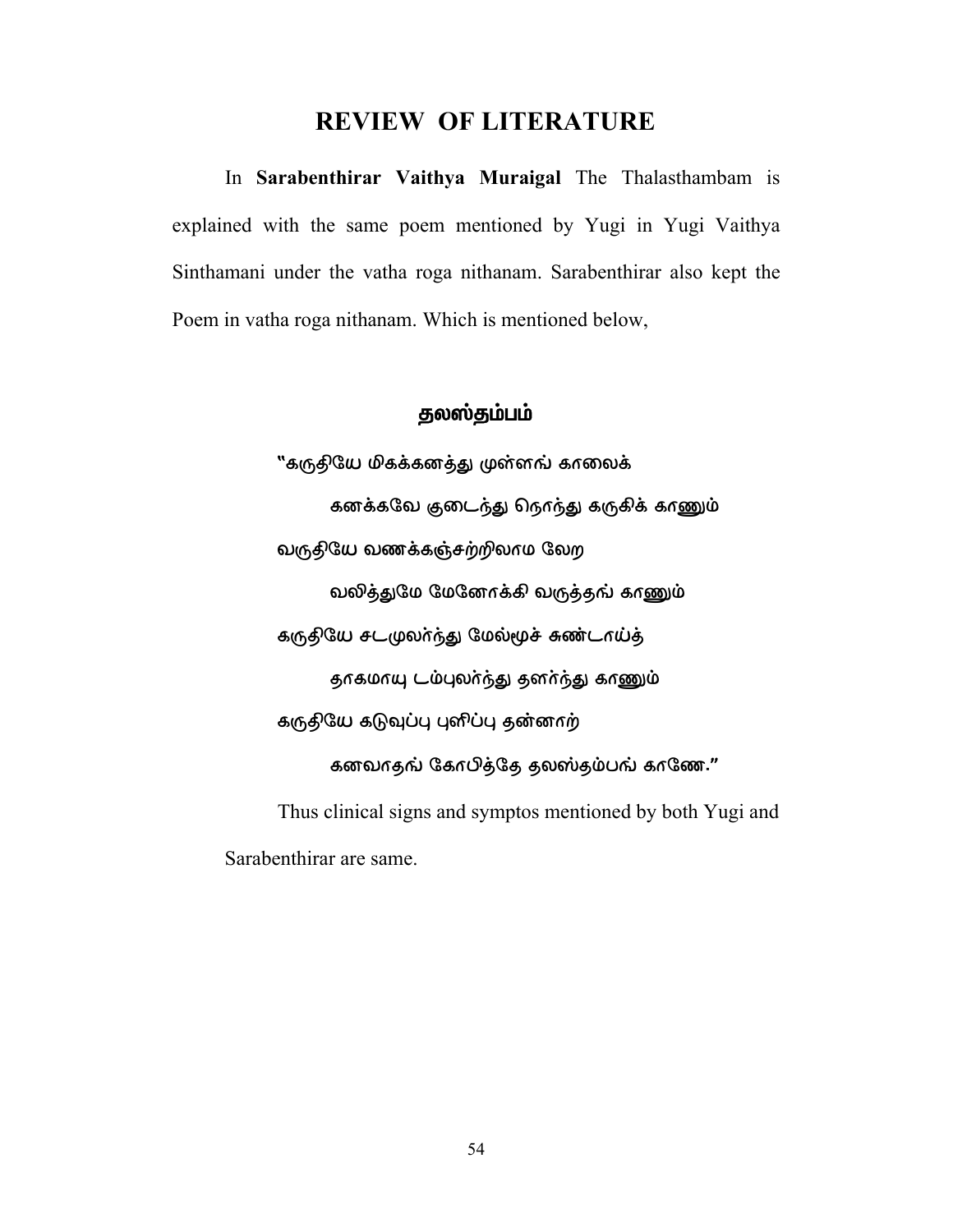# **THEORTICAL VIEW OF DISSERTATION TOPIC IN**

# **MODERN ASPECT**

# **ANATOMY**

# **Bones of The Foot**

Each foot is made up of

7 tarsal bone

5 metatarsal bone

14 phalages

# **Tarsus**

 The tarsus is made up of seven tarsal bones, arranged in two rows. In the proximal row, the talus above and the calcaneum below. In the distal row, From medical to lataral side these are the medial cuneiform, the intermediate cuneiform, the lateral cuneiform and the cuboid. Another bone, the navicular is interposed between the talus and the three cuneiform bones.

Each tarsal bone is roughly cuboidal in shape, having six surfaces.

# **Metatarsus**

They are made up of 5 metatarsal bones, which are numbered from medial to lateral side .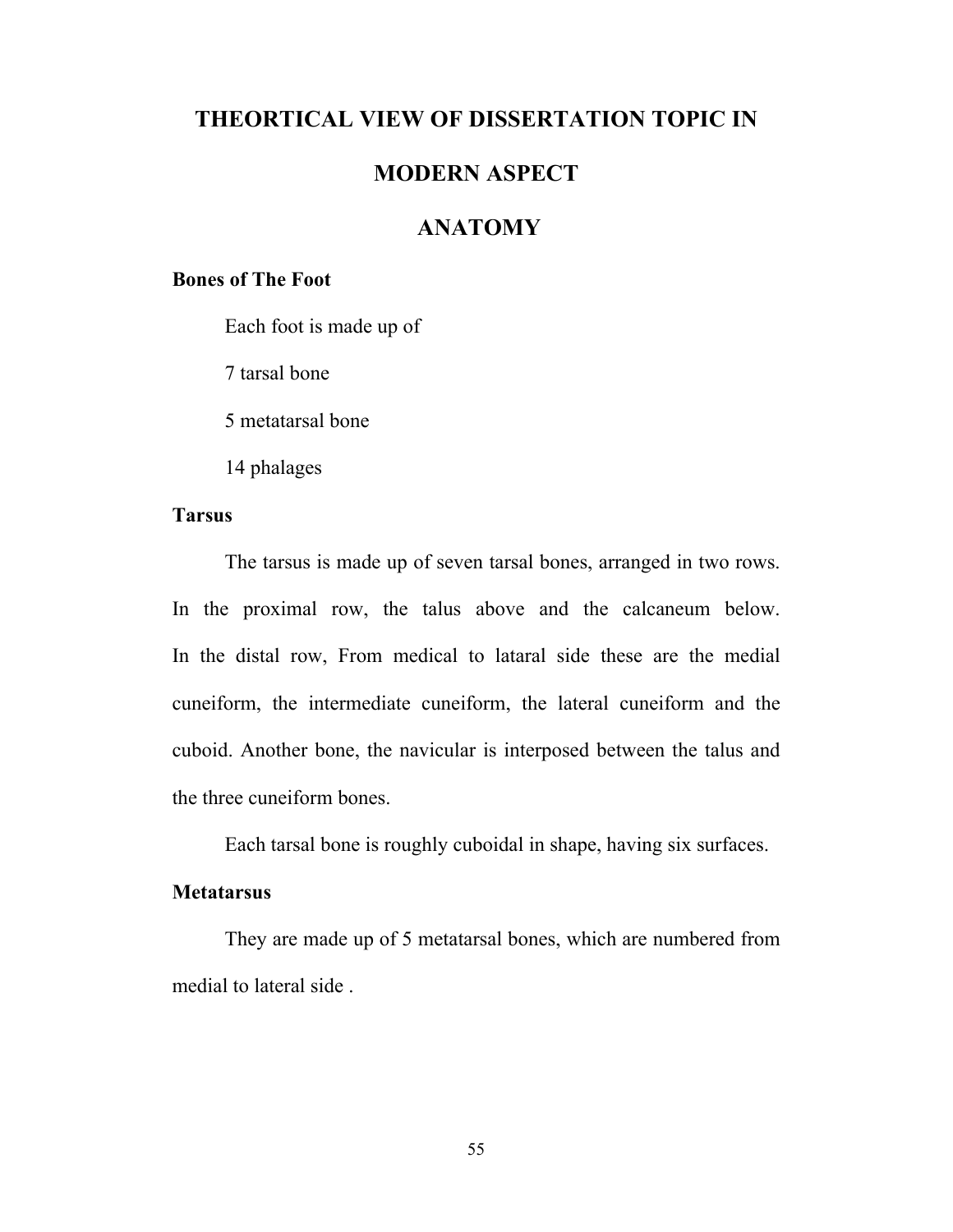# **Phalanges**

They are 14 in number. Two for the great toe, and 3 for each of the other toes.

# **Muscles and fasciae of the foot**

 The skin and superficial fascia on the dorsum of the foot are thin and loosely adherent.

 The underlying deep fascia, a thin layer is continuous above with the superior and inferior extensor retinacula on both sides of the foot, it blends with the plantar aponeurosis, and anteriorly it invests the tendons on the dorsum of the foot.

# **Plantar muscles of the foot**

Muscles of the sole are conventionally described in four layers,

| First layer  | Flexor digitorum brevis |  |
|--------------|-------------------------|--|
|              | Abductor digiti minimi  |  |
| Second layer | Quadratus plantaris     |  |
|              | Lumbricals              |  |
|              | Flexor hallucis brevis  |  |
| Third layer  | Adductor hallucis       |  |
|              | flexor digiti minimi    |  |
| Fourth layer | Dorsal interossei -4    |  |
|              | Plastar interossei -3.  |  |

| able |  |
|------|--|
|------|--|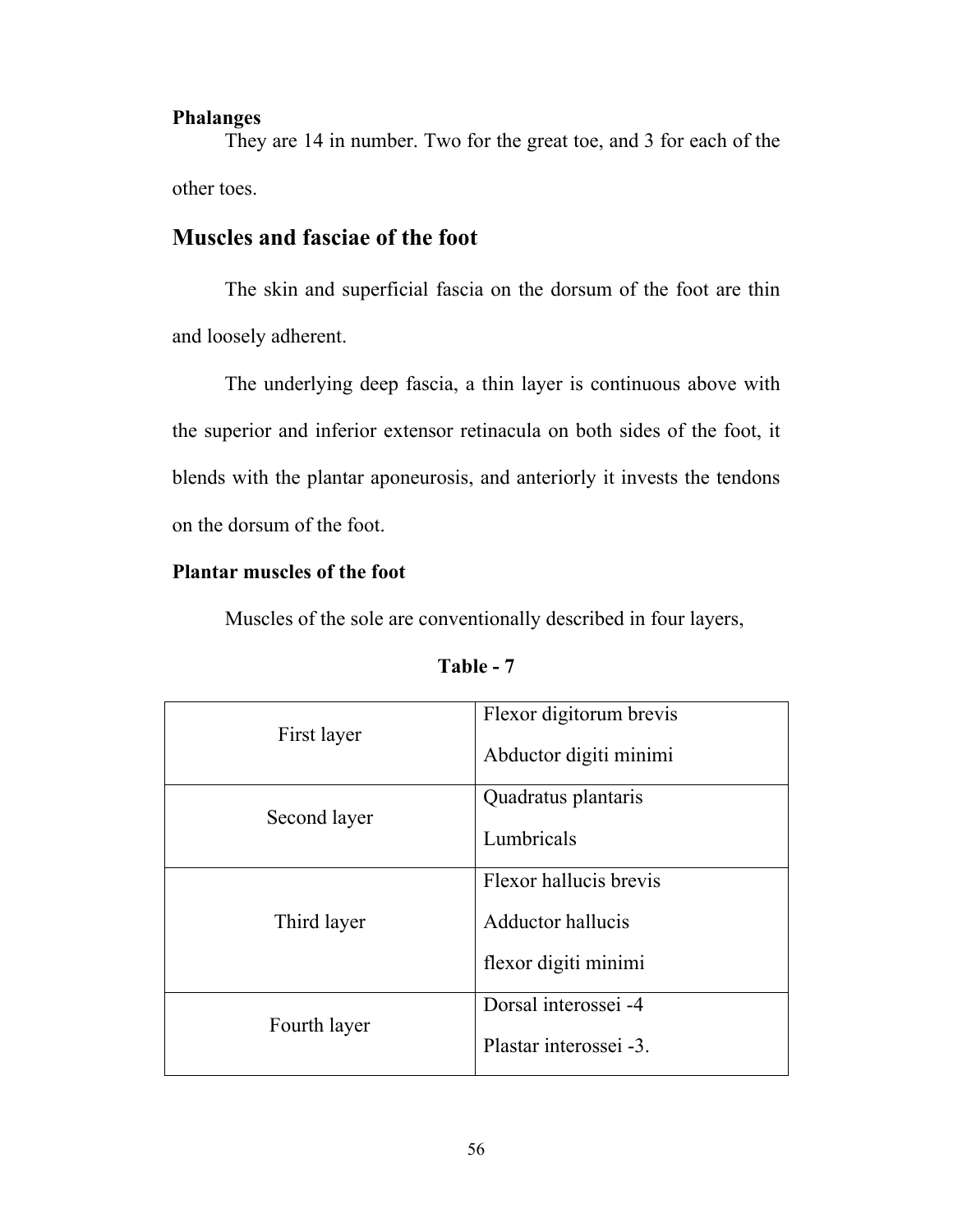# **HISTOLOGY OF BLOOD VESSESLS**

# **ARTERIES**

All arteries are composed of 3 coats,

- 1. Tunica intima Inner coat
- 2. Tunica media Intermediate coat
- 3. Tunica adventitia external coat

# **1. TUNICA INTIMA**

It consists of endothelial cells. The endothelium is a single layer of simple squamous cell, polygonal, oval in shape, with rounded nuclei.

The endothelial cells rests on basal lamina.

In large arteries, connective tissue forms a sub-endothelial layer, that intervenes between endothelium and internal elastic membrane.

The internal elastic membrane have perforations (or) elongated apertures through which the cytoplasmic processes of endothelial cells achieve contact with the tunica-media.

The Internal elastic membrane forms the chief thickness of the tunica intima.

# **2. TUNICA MEDIA**

It is principally composed of thin, cylindrical smooth muscle cells and elastic tissues.

It accounts for the bulk of the wall of most arteries.

57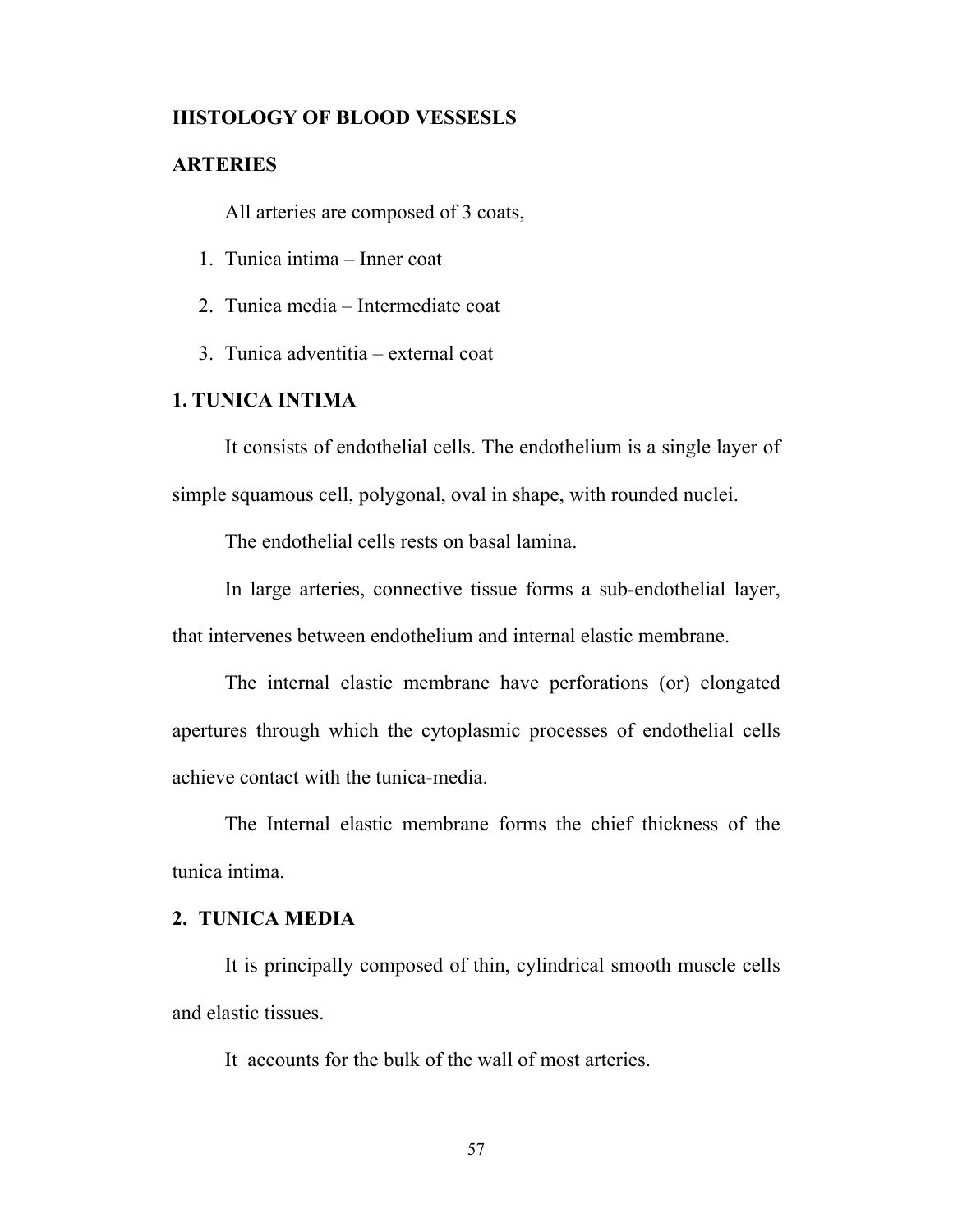The smooth muscle cells are held together by an abundant amount of glycoprotein, which contains collagen fibres and reticular and elastic fibres.

The thickeness of tunica media varies with the size of a vessel.

The external margin of tunica media is made up of elastic tissue called external elastic membrane.

#### **3.TUNICA ADVENTITIA**

It consists of areolar connective tissue that contain fibroblasts with in a fine meshwork of elastic fibers and bundles of collagen.

Tunica adventitia is not as thick as tunica media.

It consists of vasa vasorum, which are the arteries and veins that supply the vessel walls. It also contains fine lymphatic vessels and fibers that supply the arteries.

# **VEINS**

They are made up of 3 layers,

# **Tunica Adventitia**

Tunica adventitia is several times thicker than the tunica media.

Tunica adventitia constitutes a major part of the vessel wall.

It is made up of loose connective tissue with longitudinal elastic fibres.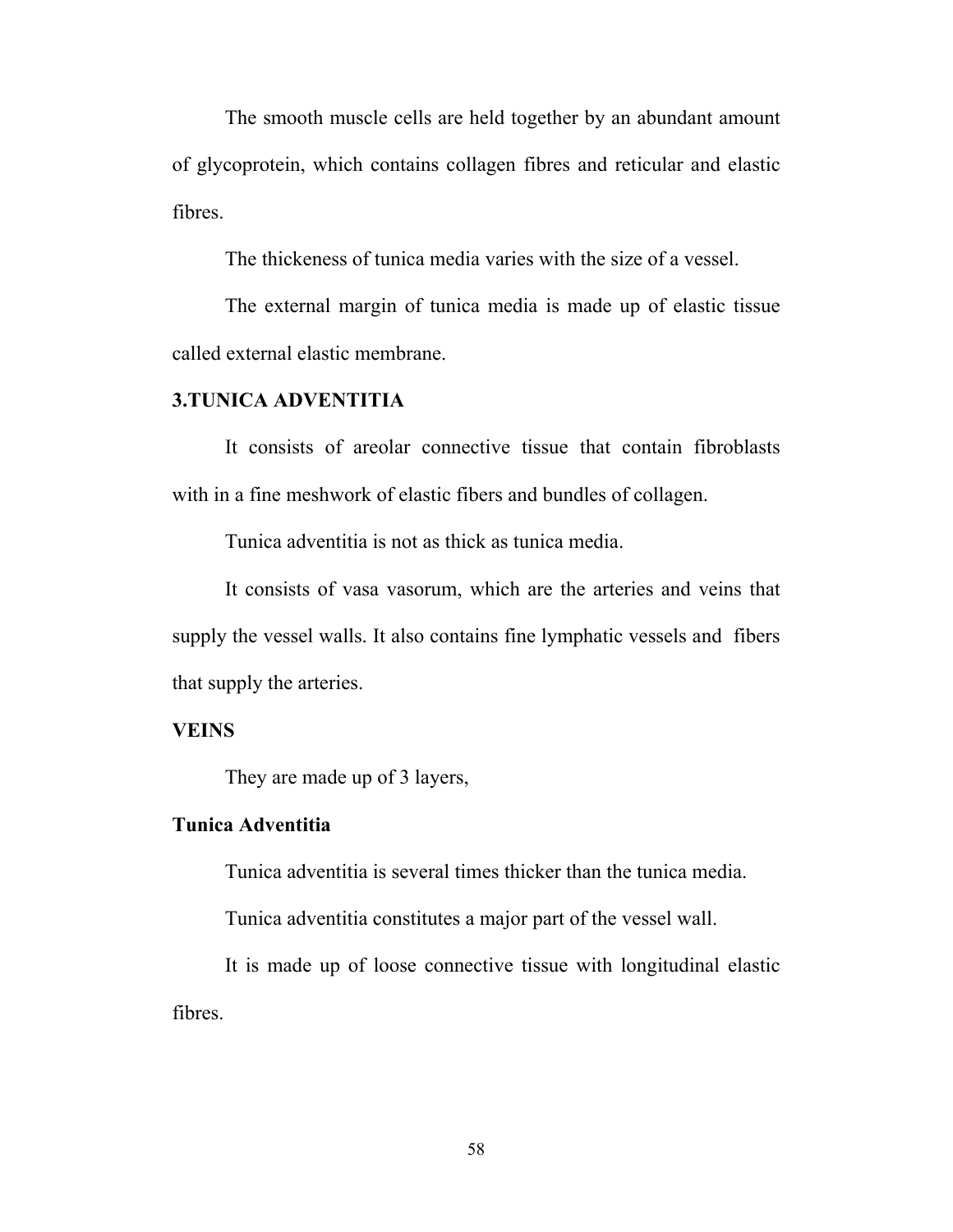#### **Tunica media**

It is thinner than accompanying arteries

It is composed of smooth muscle cells

# **Tunica Intima**

It is made up of endothelial cells.

The nuclei of endothelial cells are more oval and less flattened than those in arteries.

# **ARTERY**

### **FEMORAL ARTERY**

The femoral artery is the main arterial stem of the lower limb.

# **Commencement**

 Femoralartery - Commences as the downward continuation of the external iliac artery. It commences at mid - inguinal point.

# **Course**

 The upper half of the artery passes within the femoral triangle and the lower half of the artery passes within the sub - sartorial canal. It passes through the adductor opening of the adductor magnus muscle.

# **Termination**

 It terminates by becoming the popliteal artery at adductor opening of the adductor magnus.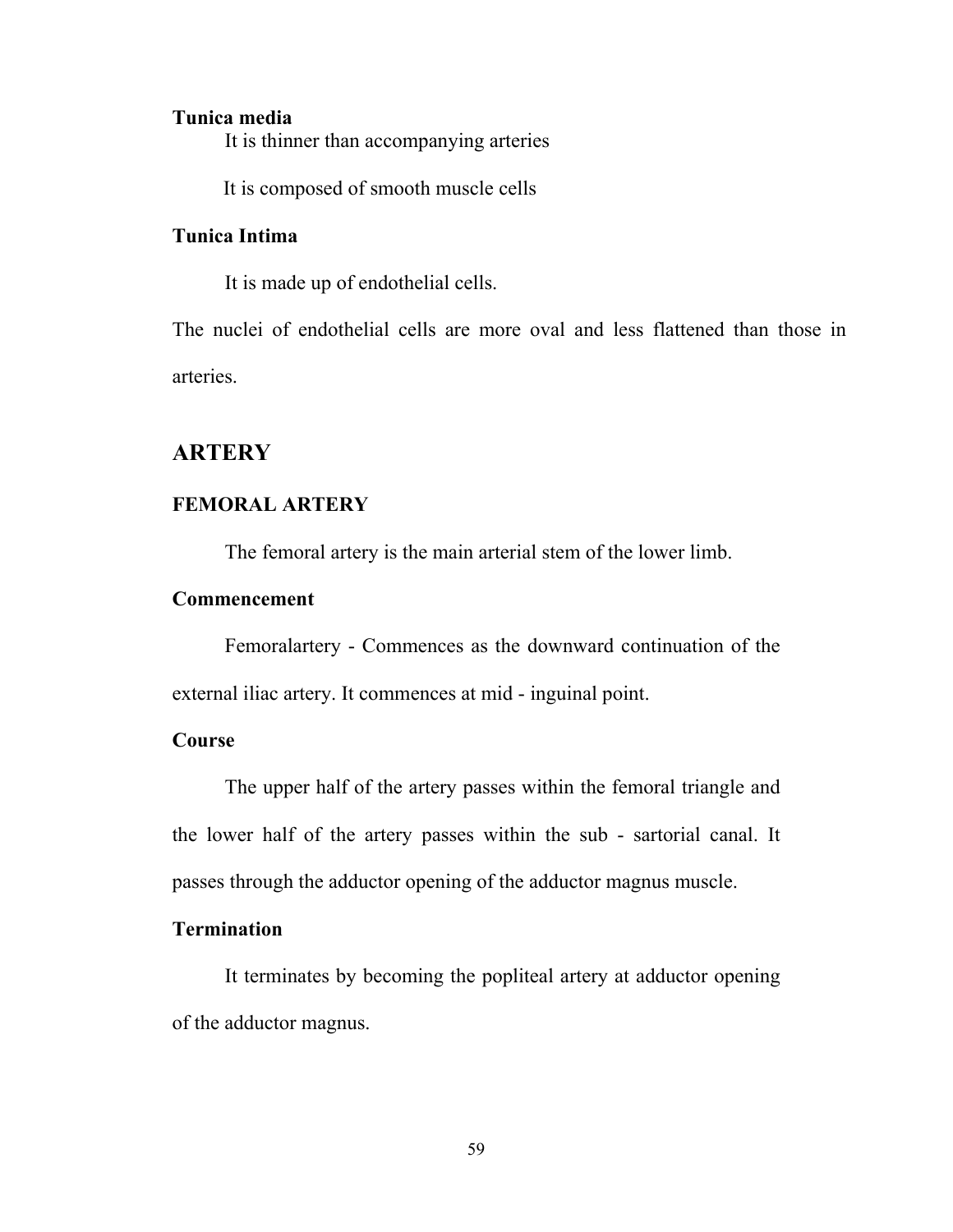# **THE POPLITEAL ARTERY**

This is the artery of the popliteal fossa.

#### **Commencement**

It is the continuation of the femoral artery at the adductor opening

# **Course**

 It runs downwards and slightly laterally and then vertically downwards within the depth of the popliteal fossa.

# **Termination**

It terminates by dividing into anterior and posterior tibial arteries.

# **ANTERIOR TIBIAL ARTERIES**

This is the artery of the anterior compartment of the leg.

# **Commencement**

 It is the smaller terminal branch of popliteal artery. It commences at the lower border of the popliteus muscle, in the back of the leg.

# **Course**

 The artery passes forwards between the two heads of tibialis posterior muscles.

 It crosses the upper border of the interosseus membrane, and enters the anterior compartment of the leg. It runs downwards and slightly medially and reaches the interval between the two malleoli.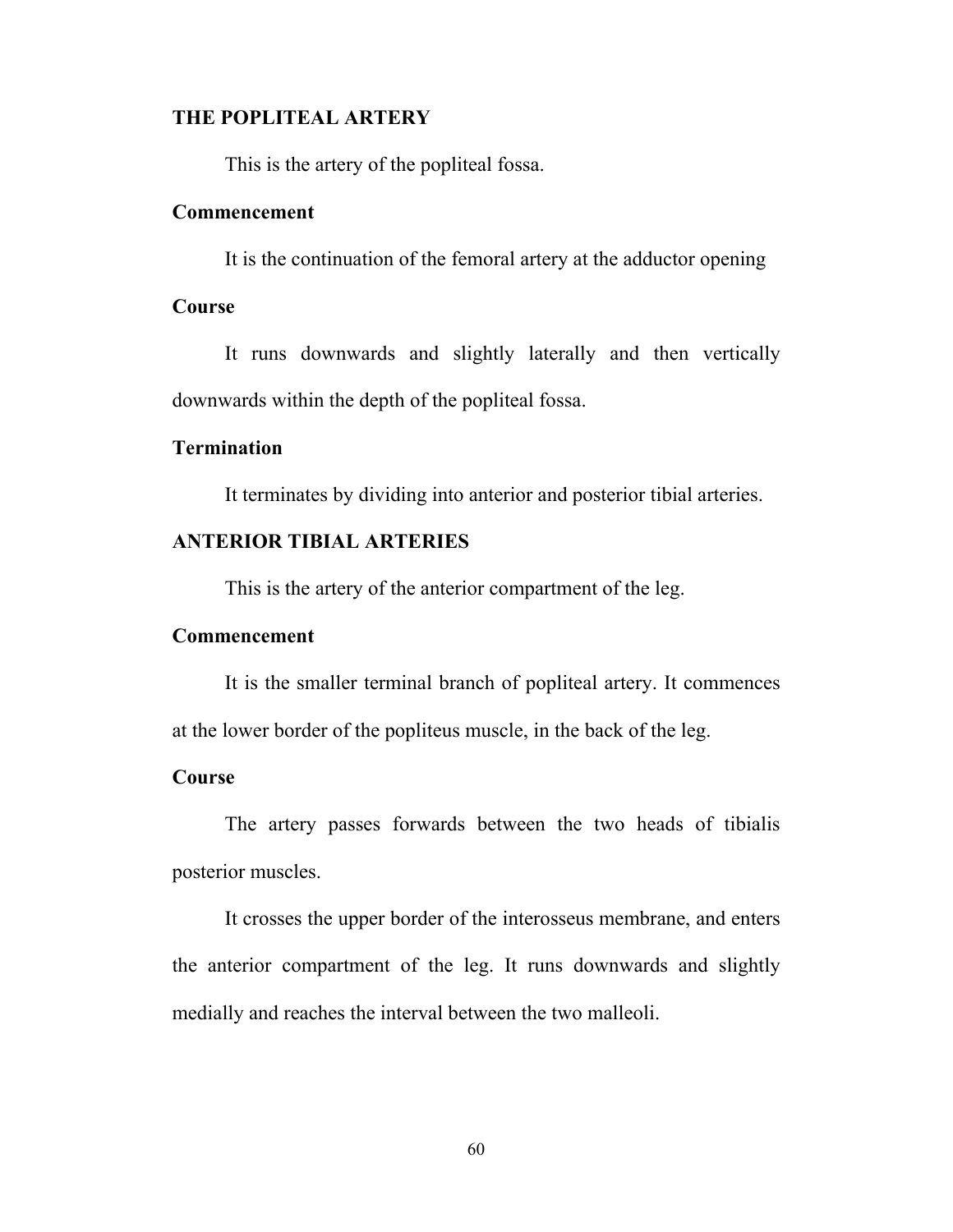#### **Termination**

It terminates by becoming the dorsalis Pedis artery.

# **THE DORSALIS PEDIS ARTERY**

This is the artery of the dorsum of the foot.

# **Commencement**

 It is the continuation of anterior tibial artery. It commences midway between the two malleoli.

# **Course**

 It passes downwards along the medial aspect of the dorsum of the foot, towards the first dorsal interosseous muscle. It passes between the two heads of the first dorsal interosseous muscle and reaches the sole.

### **Termination**

 It terminates by anastamosing with the deep branch of the lateral plantar artery to form the plantar arch. This artery is accompanied by a pair of venae comitantes.

#### **THE POSTERIOR TIBIAL ARTERY**

This is the artery of the posterior compartment of the leg.

#### **Commencement**

 It commences from the Poplitel artery, at the lower border of the popliteus muscle. Posterior tibial artery is the large terminal branch of the popliteal artery.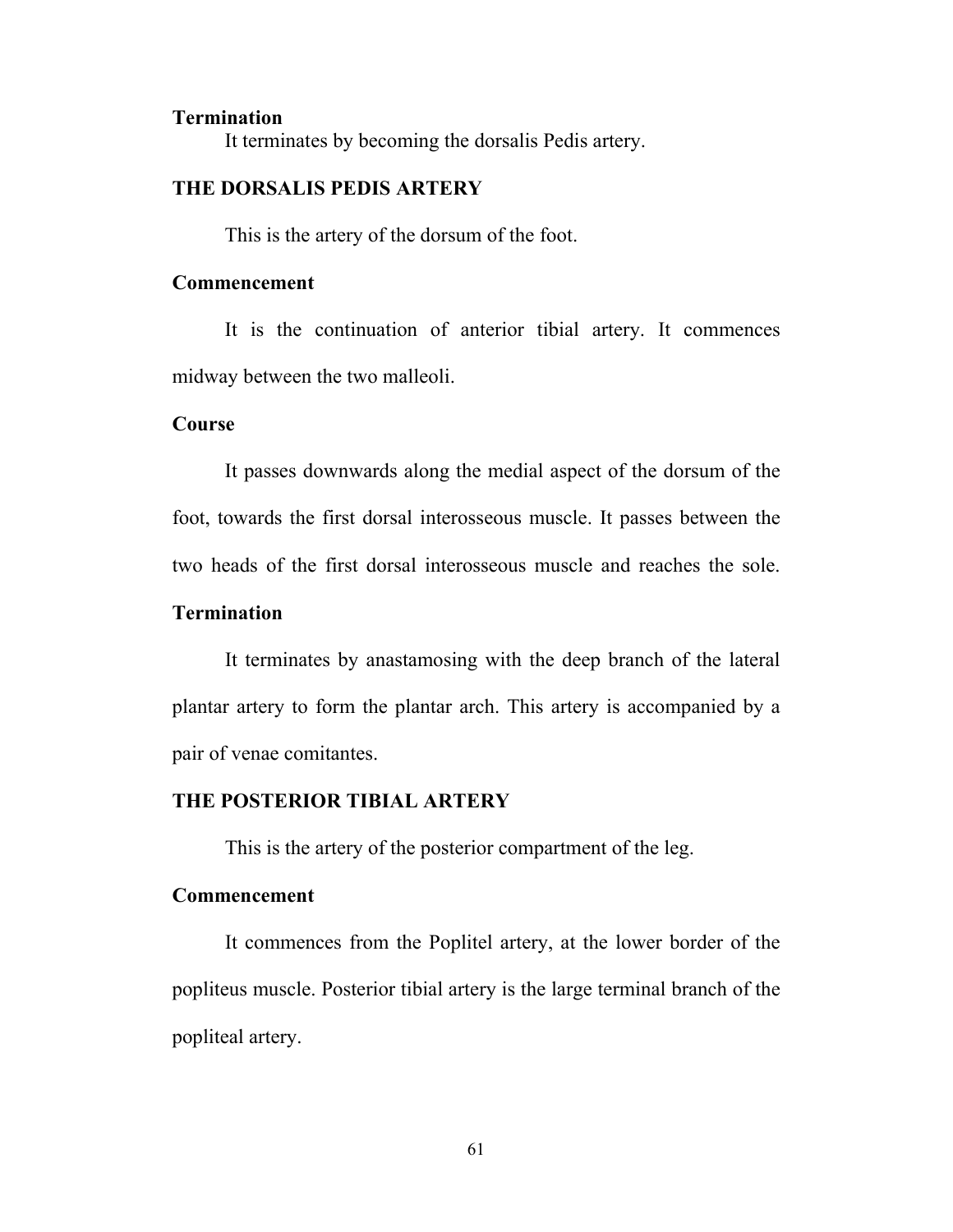# **Course**

 It passes downwards deep to the origin of soleus muscle and reach the back of the leg. And then it enters the flexor retinaculam of the ankle.

# **Termination**

 It terminates by dividing into medial and lateral plantar arteries under cover of the flexor retinaculam.

#### **THE MEDIAL PLANTAR ARTERY**

# **Commencement**

 As one of the terminal branches of the posterior tibial artery. It commences under the flexor retinaculum of the ankle.

### **Course**

 It passes deep to the abductor hallucis and enters the foot. It then passes between the abductor hallucis and flexor digitorum brevis.

# **Termination**

 It terminates by joining the first plantar meta tarsal artery along the medical border of the big toe.

# **THE LATERAL PLANTAR ARTERY**

#### **Commencement**

 It is the larger terminal branch of the postaior tibial artery under flexor retinaculum of the ankle.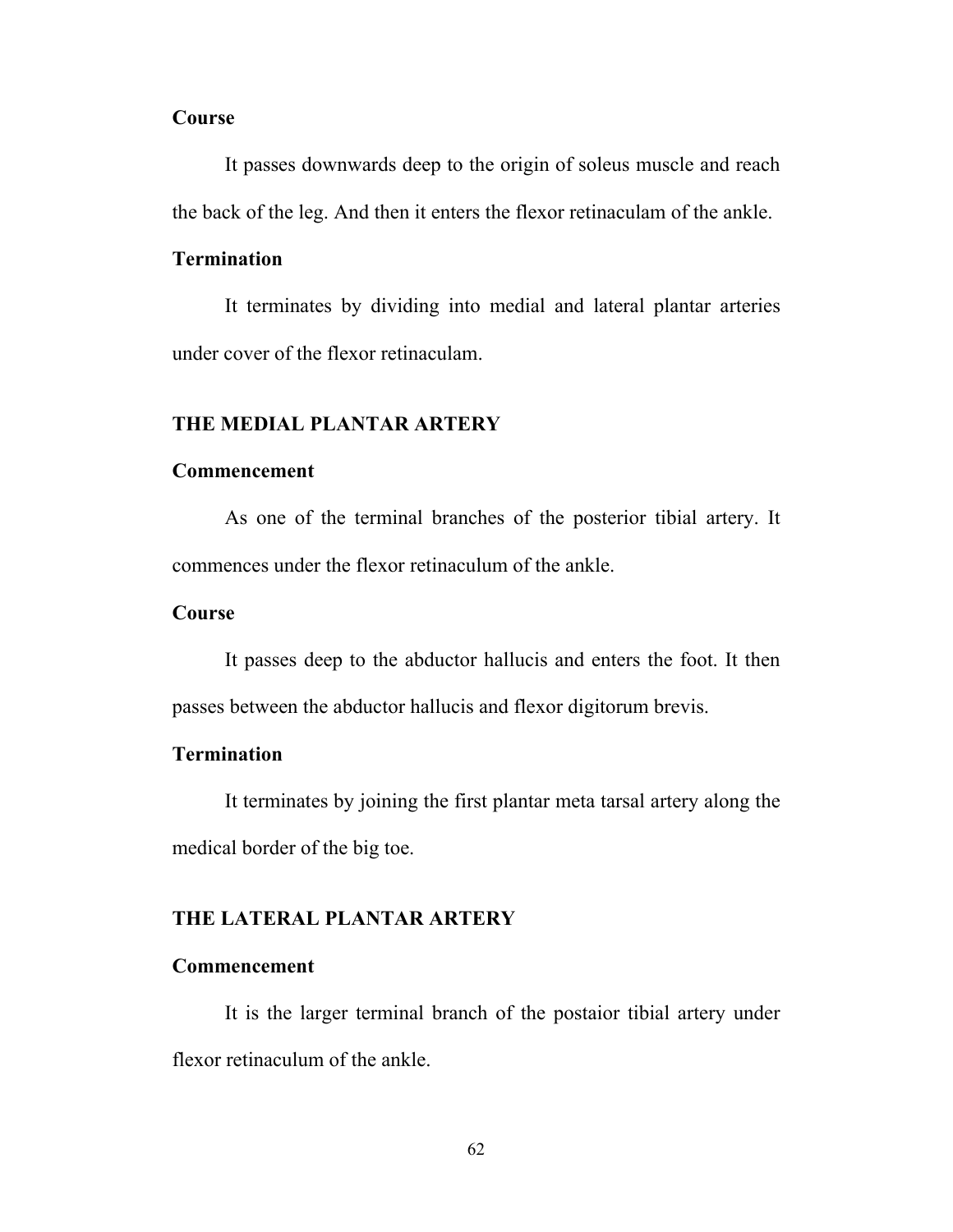# **Course**

It passes deep to adductor hallucis and enter the sole.

 It passes between flexor digitorum brevis and flexor digitorum accessories and reaches the base of  $5<sup>th</sup>$  meta tarsal bone. It lies between flexor digitorum brevis and abductor digiti minimi. It then turns medially to the first inter meta tarsal space.

# **Termination**

 It terminates by anastamosing with the dorsalis pedis artery to form the plantar arch.

# **THE PLANTAR ARCH**

# **Situation**

Deeper aspect of the sole.

# **Extent**

From the base of  $5<sup>th</sup>$  meta tarsal bone to the first inter meta tarsal space.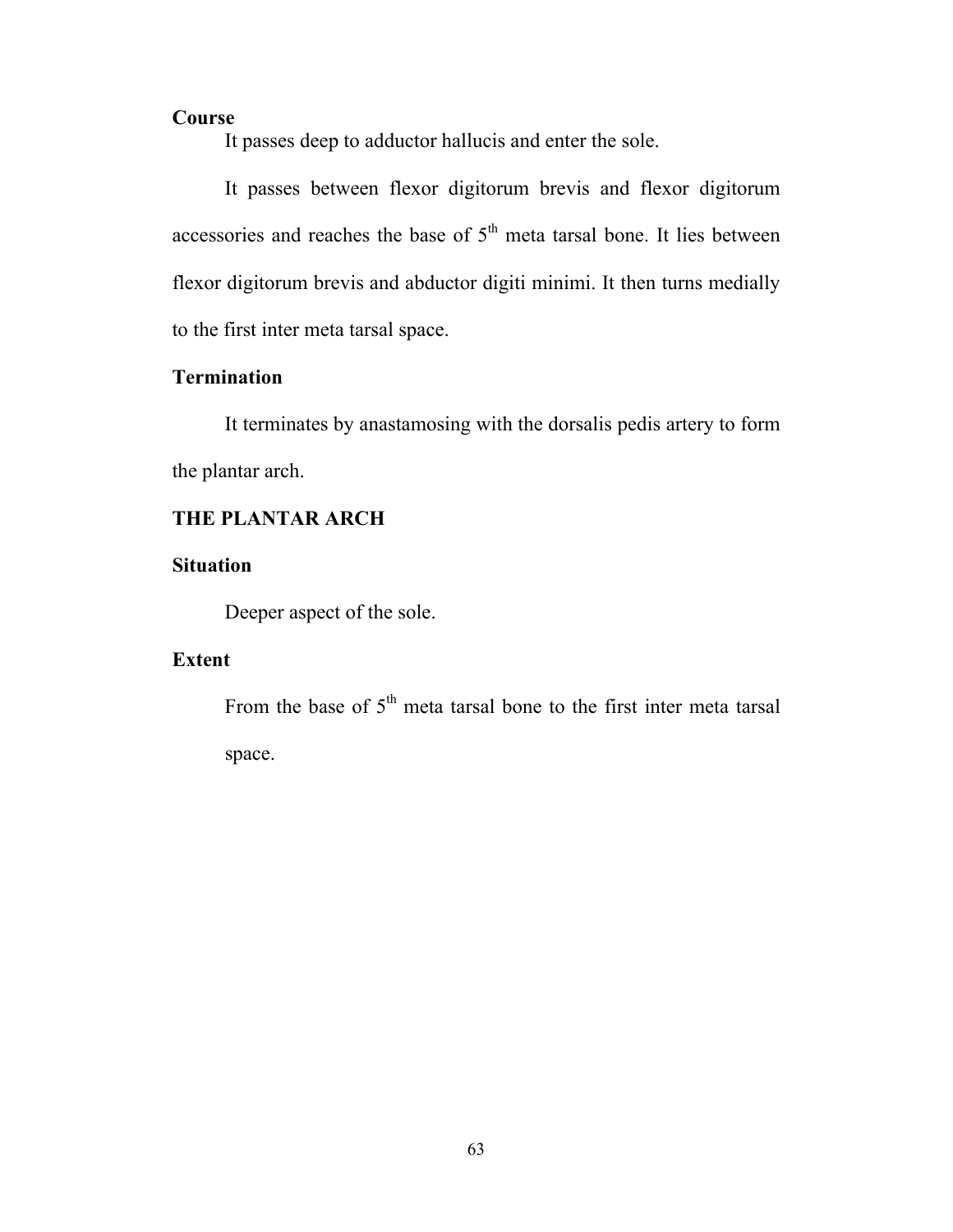# **PHYSIOLOGY**

The function of the circulation is to serve the needs of the tissues.

To Transport nutrients to the tissues.

To Transport waste products away from tissues.

To conduct hormones from one part of the body to another.

In general, to maintain an appropriate environment in all the tissue

fluids for optimal survival and function of the cells.

# **Types of Circulation**

The circulation is divided into 2 types as mentioned below,

- 1. Systemic Circulation
- 2. Pulmonary Circulation

# **Systemic Circulation**

 It supplies blood to all tissues of the body except the lungs, it is also called the greater circulation (or) peripheral circulation.

# **Pulmonary circulation**

It supplies blood to the lungs

# **Functional parts of the Circulation**

# **Arteries**

 The arteries transport blood under high pressures to the tissues. Hence, the arteries have strong vascular walls and blood flow rapidly in the arteries.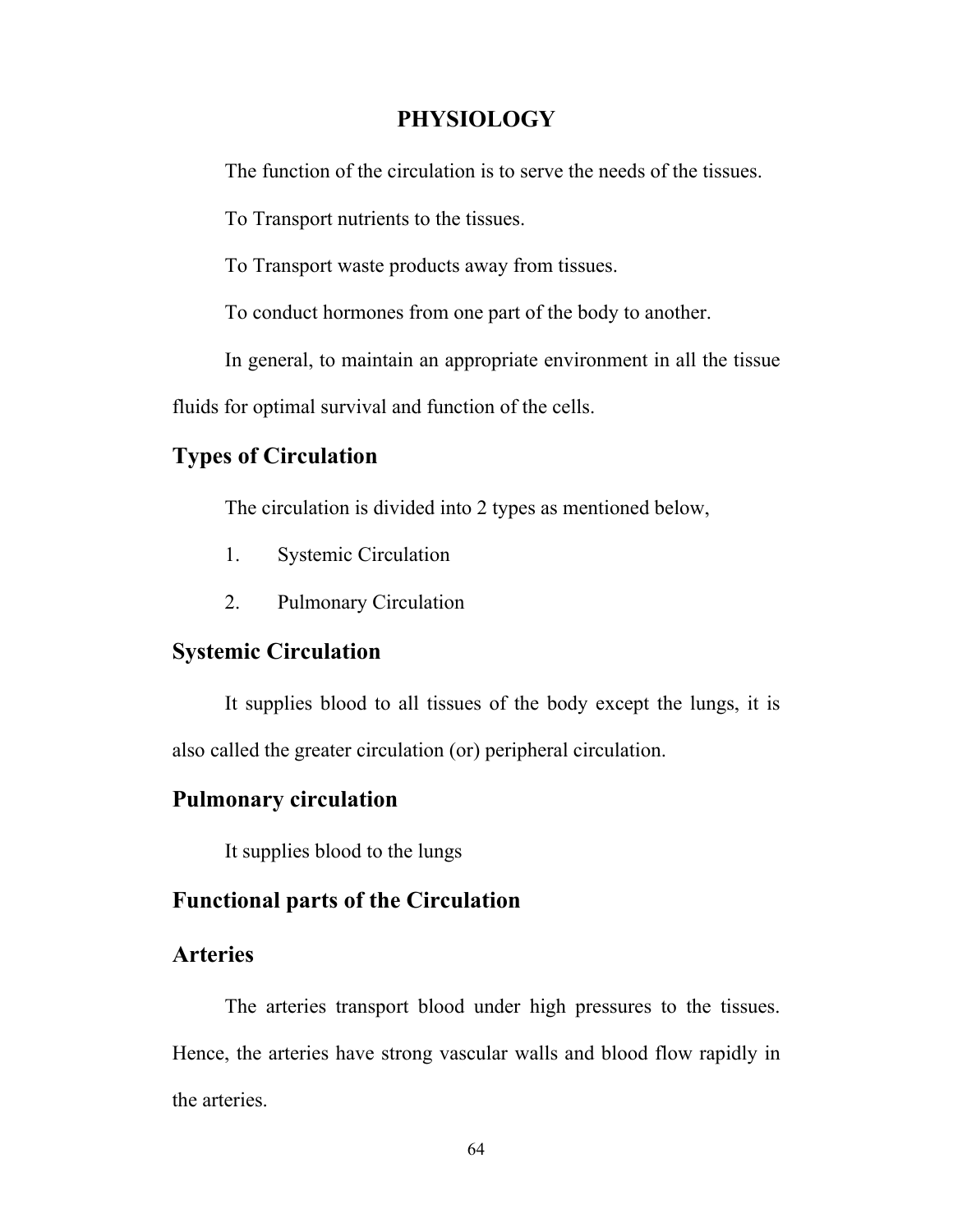# **Arterioles**

 These are the last small branches of the arterial system, and they act as control valves through which blood is released into the capillaries.

# **Capillaries**

 The function of the capillaries is to exchange fluid, nutrients, electrolytes, hormones and other substances between the blood and interstitial fluid.

 The capillary walls are very thin and permeable to small molecular substance.

# **Venules**

 The venules collect blood from capillaries they gradually coalesce into progressively larger veins.

#### **Veins**

 The vein function as a conduits for transport of blood from the tissues back to the heart.

# **Blood Flow**

 Blood flow means the quantity of blood that passes a given point in the circulation in a given period.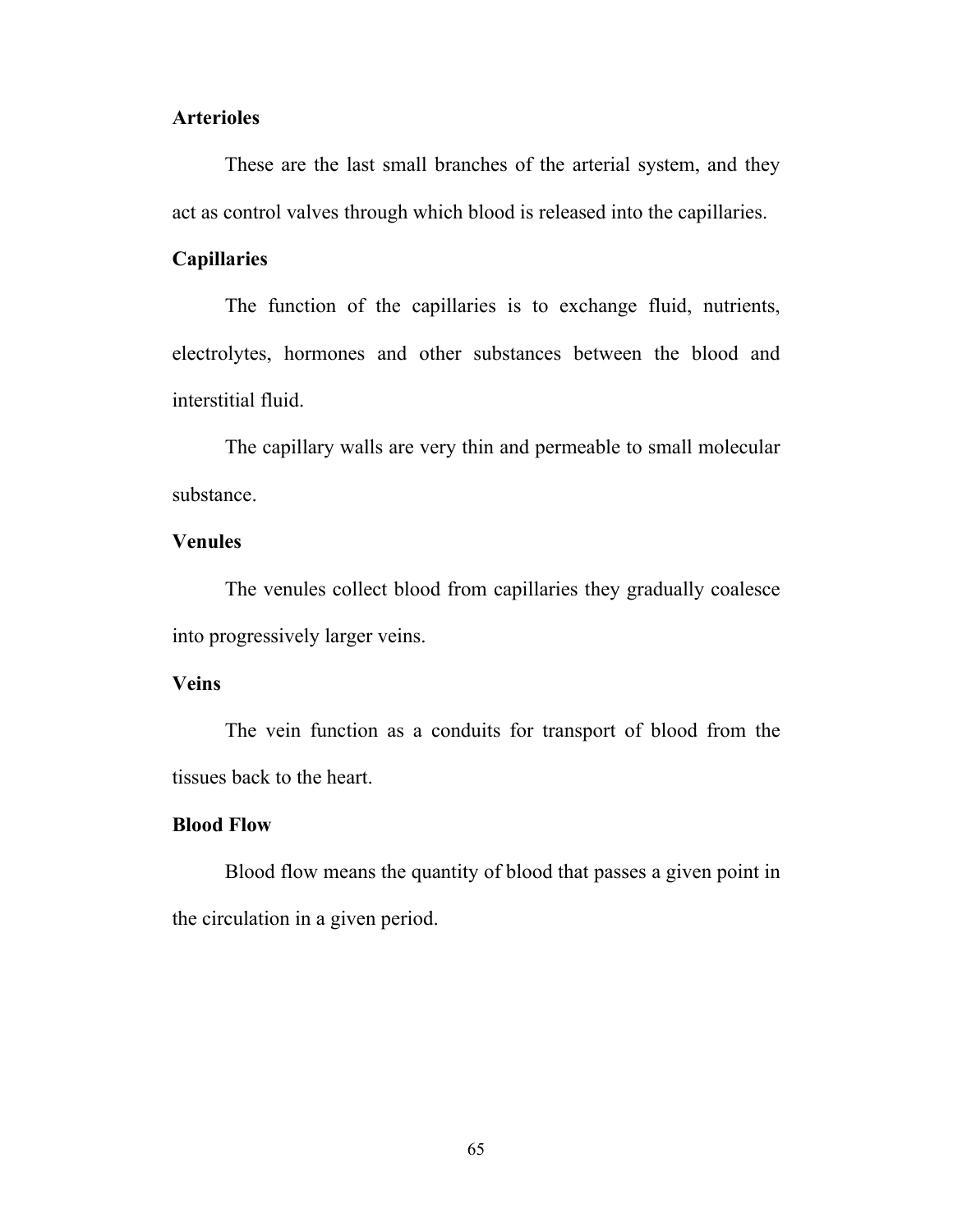# **Velocities of blood flow**

| Aorta                 | $2.5$ cm <sup>2</sup> |
|-----------------------|-----------------------|
| <b>Small</b> arteries | $20 \text{ cm}^2$     |
| Arterioles            | $40 \text{ cm}^2$     |
| Capillaries           | $2500 \text{ cm}^2$   |
| Venules               | $250 \text{ cm}^2$    |
| <b>Small Veins</b>    | $80 \text{ cm}^2$     |
| Venae cavae           | $8 \text{ cm}^2$      |

# **Blood Pressure**

 Blood pressure is the force exerted by the blood against any unit area of the vessel wall.

# **Effect of Pressure on Blood flow**

The Increase in pressure increases the blood flow in two ways.

- $\triangleright$  It increases the force that tends to push blood through the vessel.
- $\triangleright$  It distends the vessel and increase the blood flow.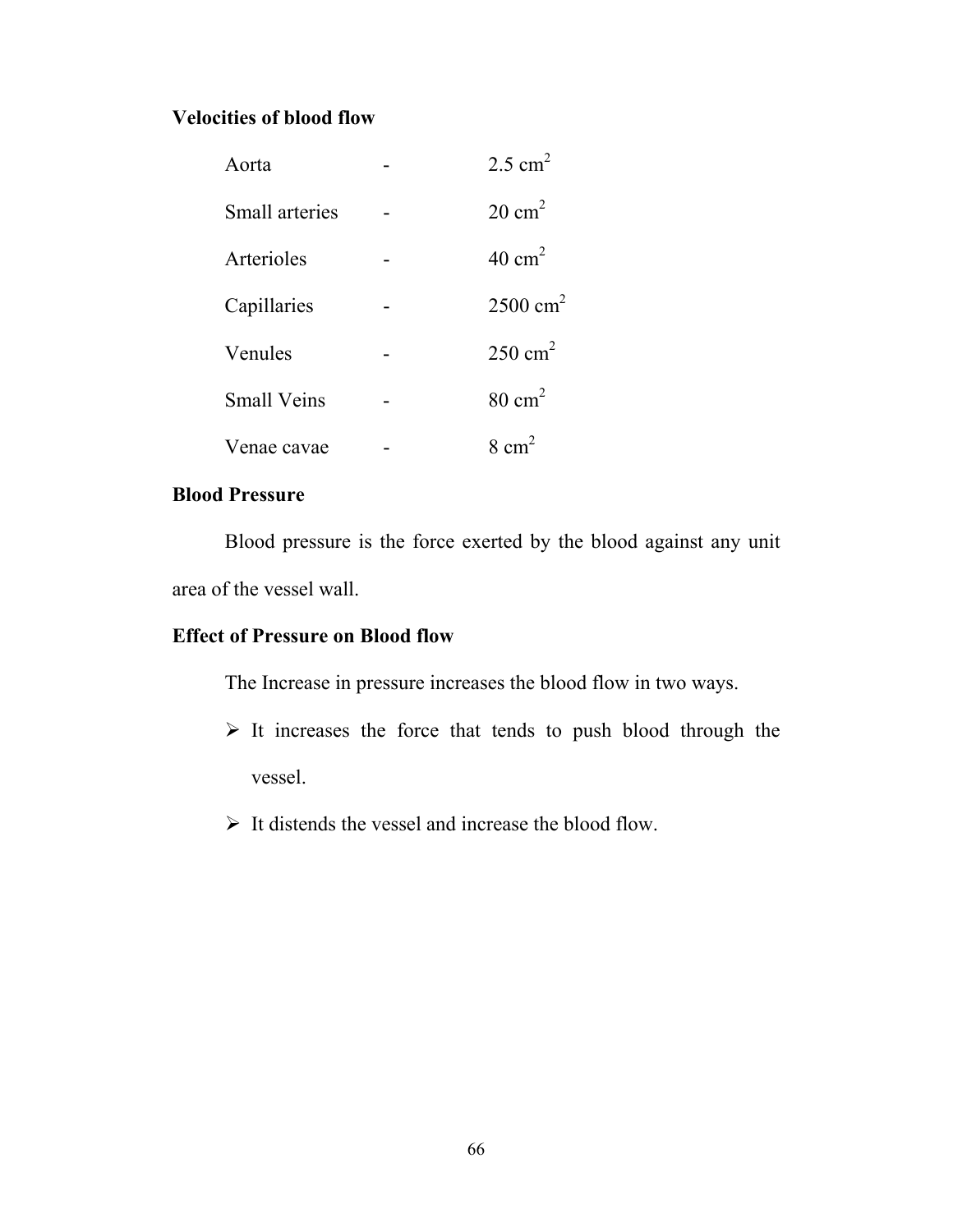# **GENERAL CHARACTERISTICS OF LEUKOCYTES**

### **Functions of W.B.C**

#### **Neutrophils**

It play an important role in the defense mechanism of the body.

 Along with monocytes, the neutrophils provide the first line of defense against the invading microorganisms.

 They are the free cells in the body and wander freely through the tissue and no part of the body is spared by these leukocytes.

 Neutrophils secrete platelet Activating factor, which accelerate the aggregation of platelets during injury to the blood vessel.

#### **Eosinophils**

It play an important role in the defense of the body.

They are specifically meant for acting against the parasites.

 Eosinophil count increases during parasitic infestation and allergic conditions.

### **Basophils**

 It plays an important role in healing processes after inflammation and in acute hypersensitivity reactions.

The number of basophils is increased during healing process.

# **Monocytes**

It play an important role in defense of the body.

Monocytes are motile and phagocytic.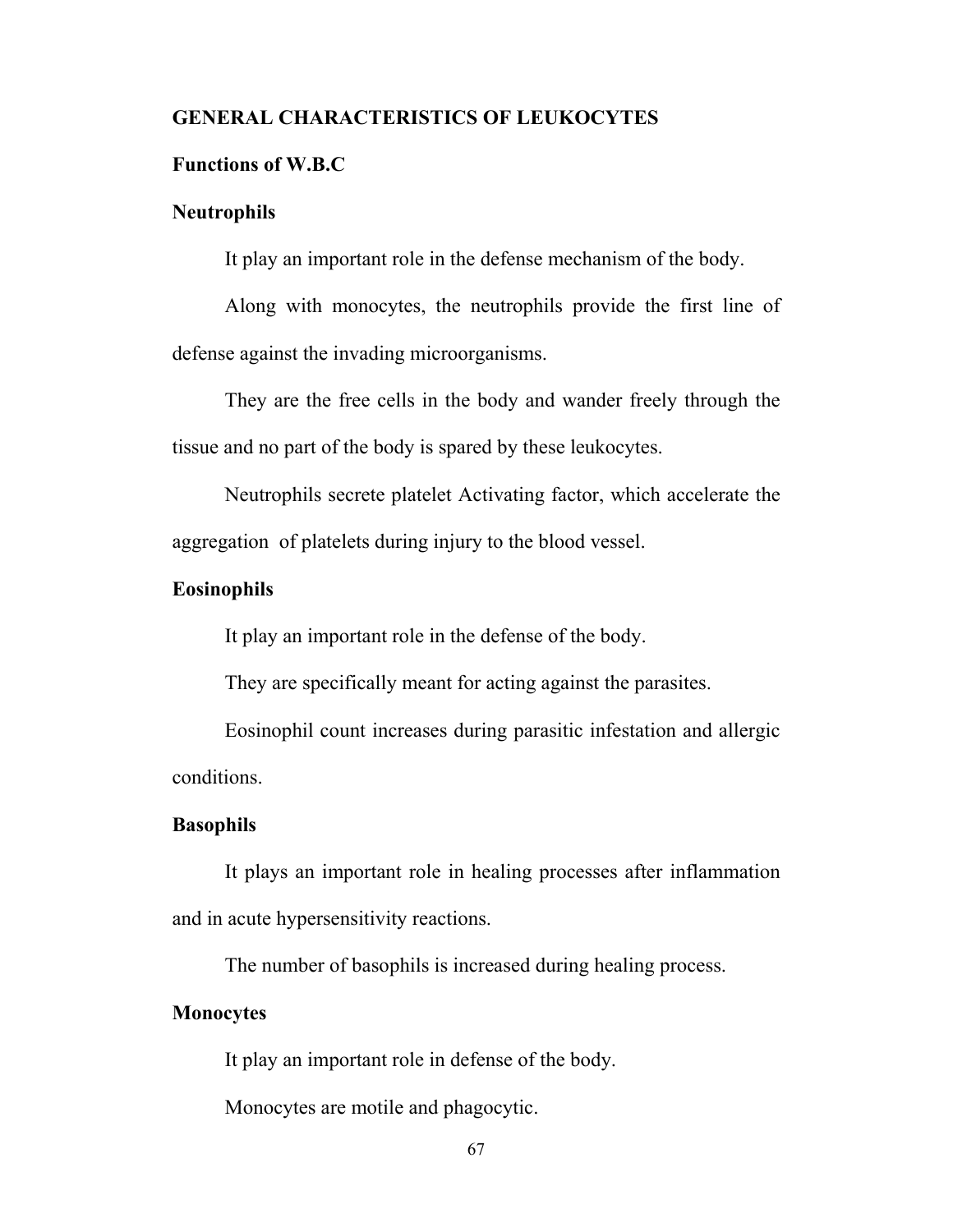It secretes interleukin-1(IL-1), Colony stimulating factor(CSF)and

platelet activating factor (PAF)

They are the precursors of the tissue macrophages.

# **Lymphocytes**

It Play an important role in immunity

They are classified into 2 types,

Namely

i) T- Lymphocytes

ii) B- Lymphocytes

# i) T- Lymphocytes

They are responsible for the development of cellular immunity

ii) B- Lymphocytes

They are responsible for the development of humoral immunity.

# **Platelets**

 The platelets are inactive and execute their actions only when activated.

They are responsible for the onset of blood clotting.

Actin, the contractile proteins are responsible for clot retraction.

Platelets have adhesive property.

 It secretes 5 Hydroxy tryptamine, which cause the constriction of blood vessels.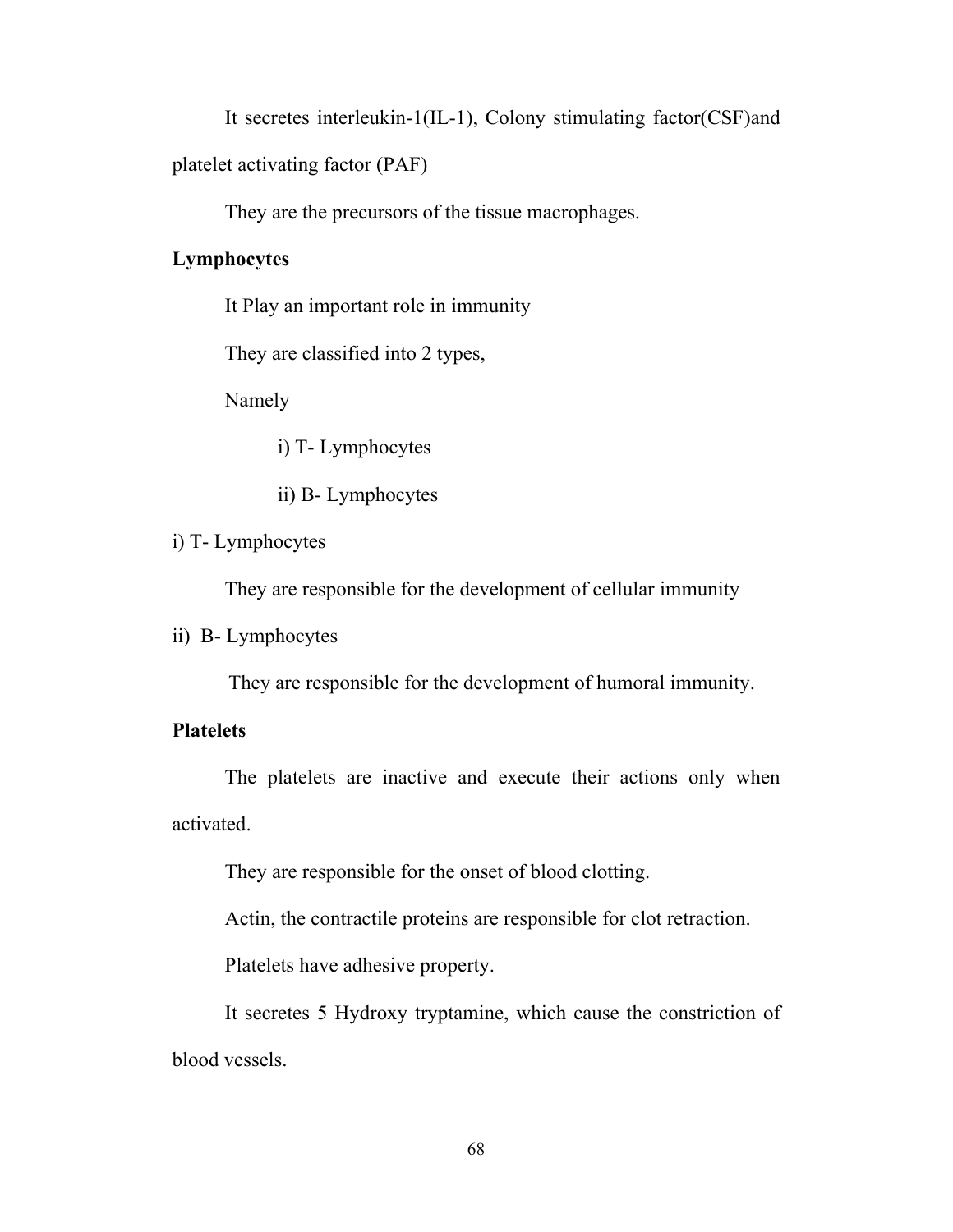# **PATHOLOGY**

# **THROMBO ANGITIS OBLITERANS**

Thrombo Angitis obliterans is an obstructive arterial diseases caused by segmental Inflammatory and proliferative lesions of the medium and small arteries and veins of the limbs.

# **ETIOLOGY**

#### **Idiopathic**

The cause is not known.

# **Age**

Common between the ages of 25-40 years.

# **Sex**

Formerly considered to be exclusively a disease of male. Recent reports show that there is an increase in the incidence of the disease in female, consistent with the increase in their smoking habits.

#### **Race**

T.A.O is known to be present throughout the world and no race or colour is known to be immune.

#### **Heredity**

No hereditary basis is established.

# **Occupation**

Has no relation. But it is believed to be more common in farmers from low socioeconomic group.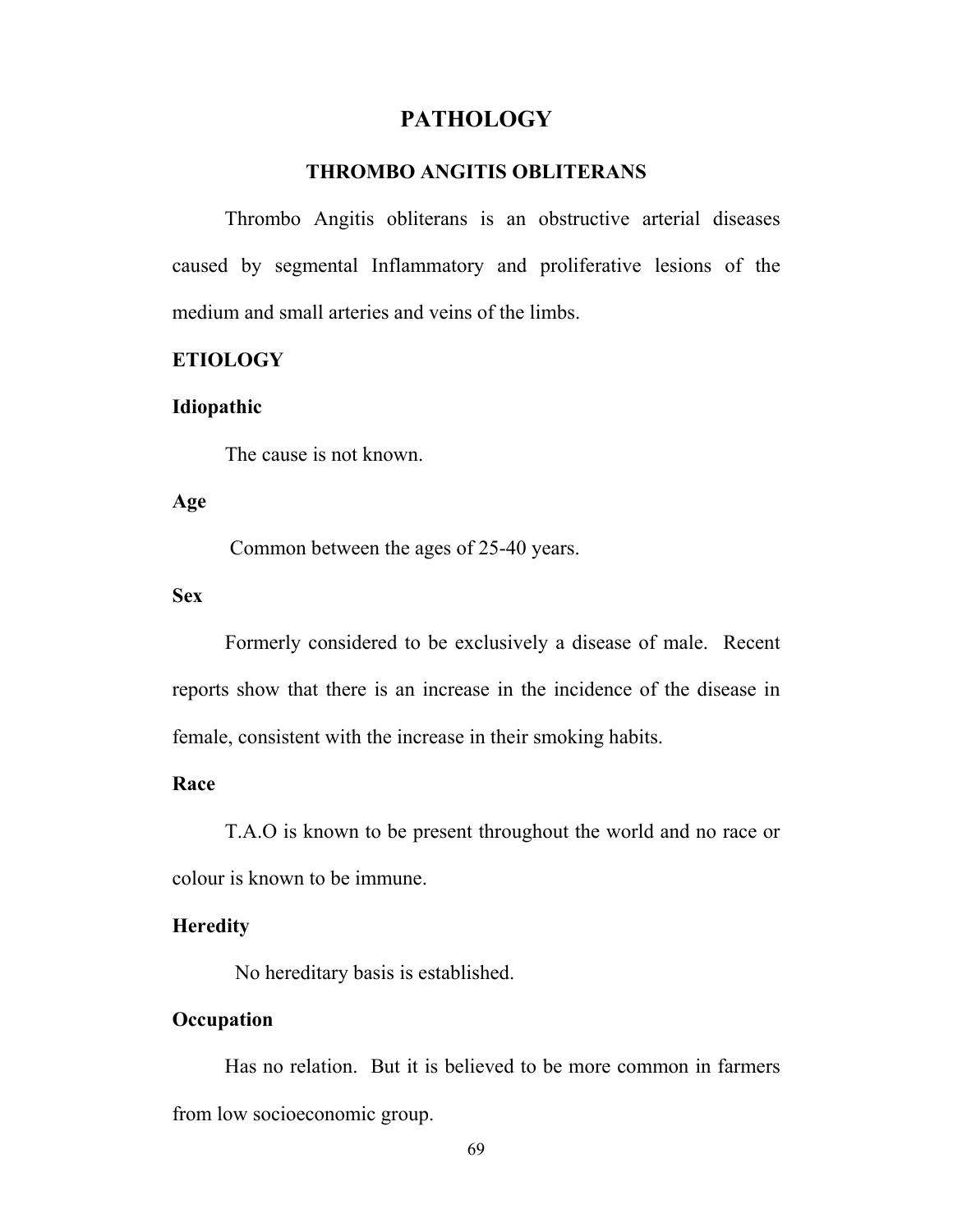#### **Climate**

Geographic location and climate are questionable factors. However cold has a deleterious effect on patients suffering from T.A.O by causing vasoconstriction superimposed on arterial occlusion.

#### **Tobacco**

The great majority suffering from T.A.O are heavy smokers.If the patient with T.A.O continues to smoke, the disease has a tendency to progress inspite of treatment. But if the patient discontinues smoking the disease tends to run a favourable course and exacerbations and new vascular occlusions are rare.

#### **Pre-disposing factors**

Hypertension

Diabetes mellitus

Cigarette smoking

Physical exercise – Lack of physical exercise predisposes to

## atherosclerosis

Role of highly saturated fats and cholesterol

The above have been proven to be key factors for assessing risk of premature Atherosclerosis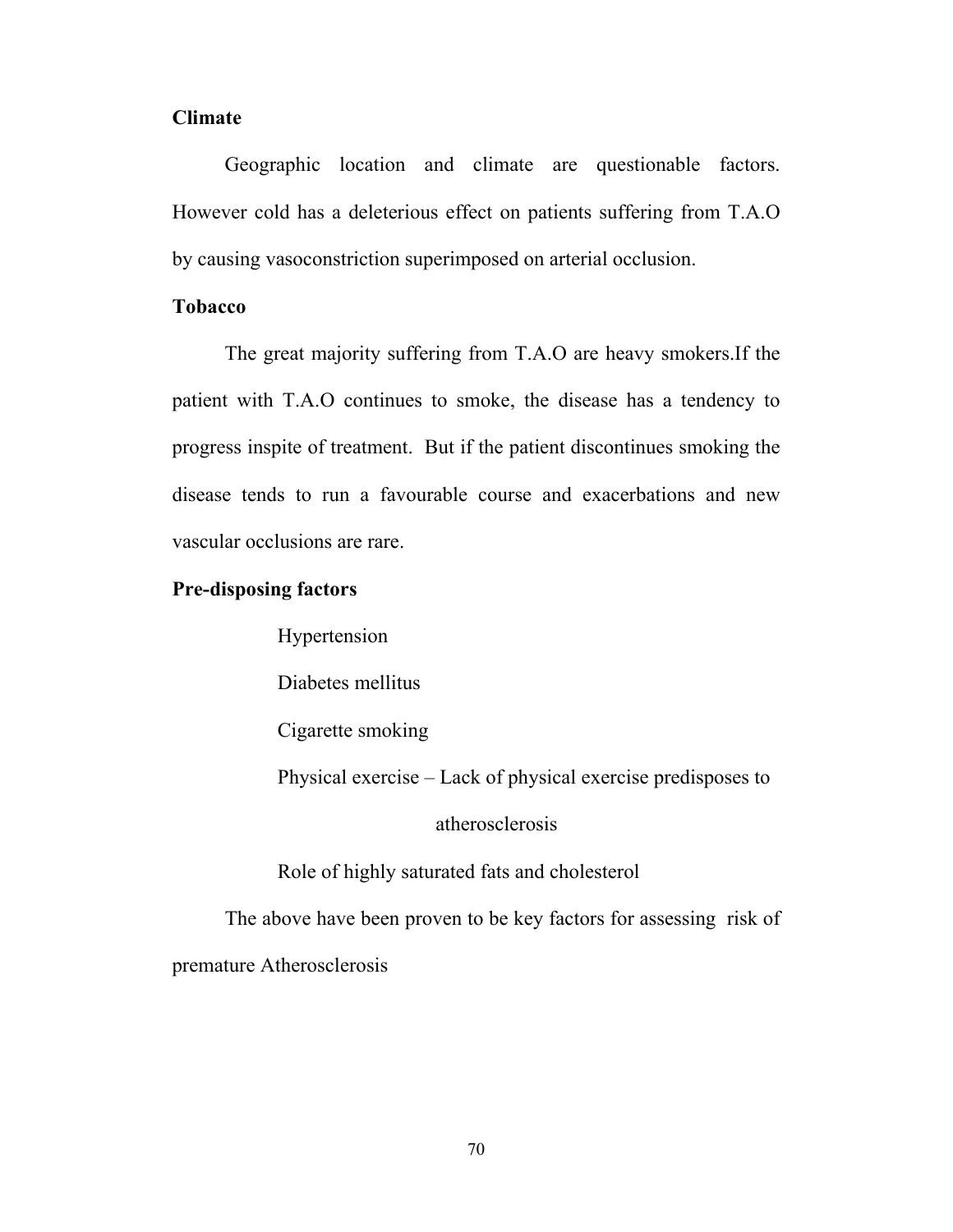## **Clinical classification of TAO**

Allen-Barker-Hynes have classified the disease into 8 groups.

- $\triangleright$  Arterial occlusion causing intermittent claudication as the only symptom.
- $\triangleright$  Intermittent claudication with cold digits and mild rest pain.
- $\triangleright$  Severe ischaemic neuritis.
- $\triangleright$  Marked colour changes and Raynauds phenomenon.
- $\triangleright$  Minor gangrene with local infection.
- $\triangleright$  Gangrene of digits.
- $\triangleright$  Severe gangrene spreading on to foot or hand.
- $\triangleright$  Thrombophlebitis as major or only complaint.

## **Clinical Features**

- $\triangleright$  Intermittent Pain
- $\triangleright$  Colour Changes
- $\triangleright$  Skin Temperature
- ¾ Absence of Arterial Pulsation
- $\triangleright$  Nutritional Changes
- $\triangleright$  Gangrene

## **Intermittent Pain**

This type of pain is otherwise known as intermittent claudication. The term stems from the Latin verb Claudicare, meaning to limp. It was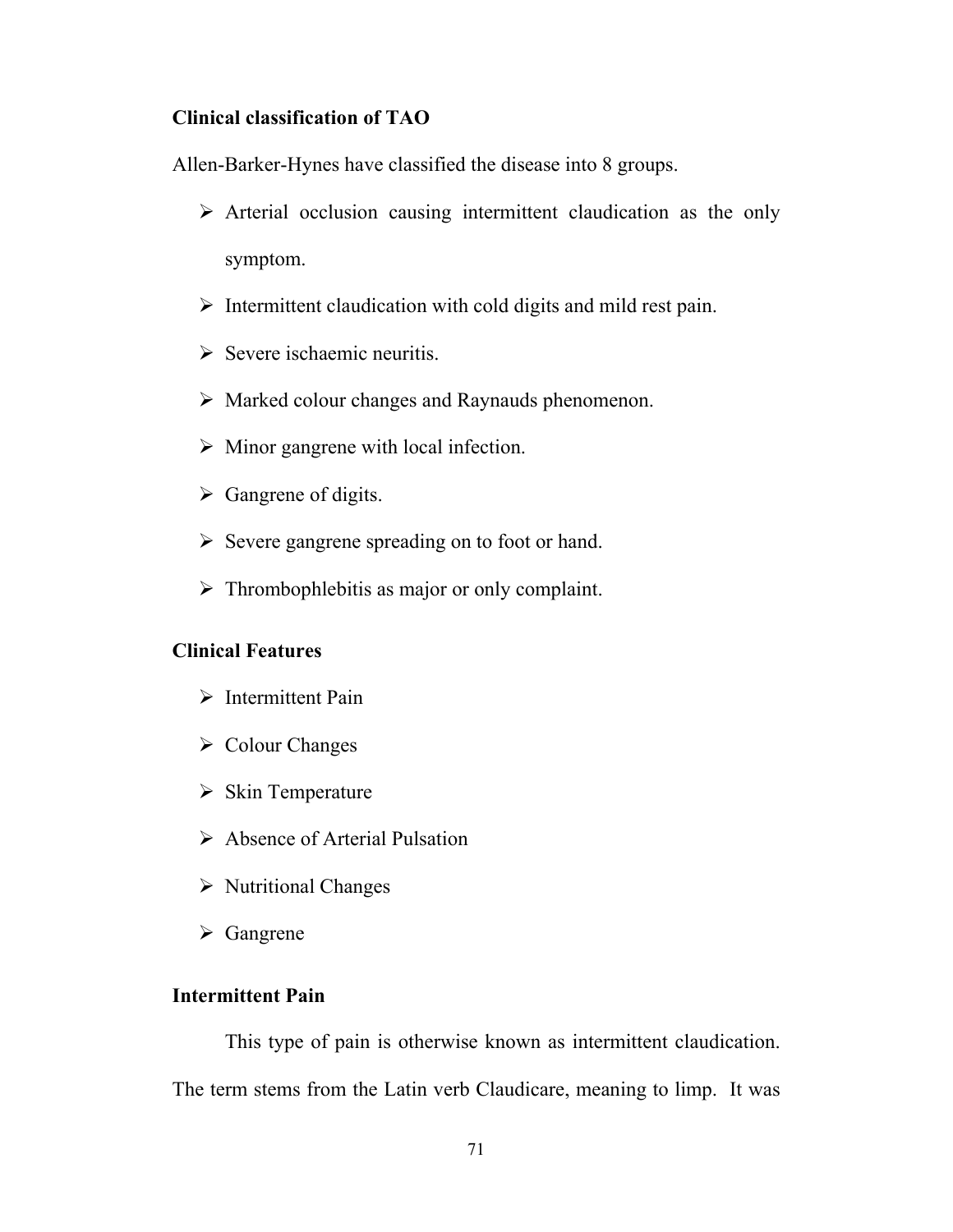found to be associated with obliteration of the main artery of leg. Intermittent claudication in man is an indication of obstruction to the free flow of blood to the tissues of the affected limb. Intermittent claudication is a symptom and not a disease

 The site of claudication is a rough measure of the level of vascular occlusion. It is more commonly observed in the calf and small muscles of the foot than in the thigh because in the thigh there is a generous collateral circulation to compensate for the partial occlusion of the main vessel.

## **Colour Changes**

Lewis classic monograph (1936) concludes that skin colour is a good index of the adequacy of peripheral blood flow when the normal responses to environmental conditions are known.

The colour of skin attributable to circulation depends on two factors (i) Amount of blood (ii) Colour of blood. The depth of the colour of skin depends upon the amount of blood contained with in the capillaries of the skin.

#### **Skin Temperature**

The skin temperature of resting limb is dependent upon the balance between the amount of heat brought to it by the blood and the amount of heat lost to its surroundings, when the blood flow to a limb is reduced the amount of heat brought to it is reduced. Hence the part becomes cool.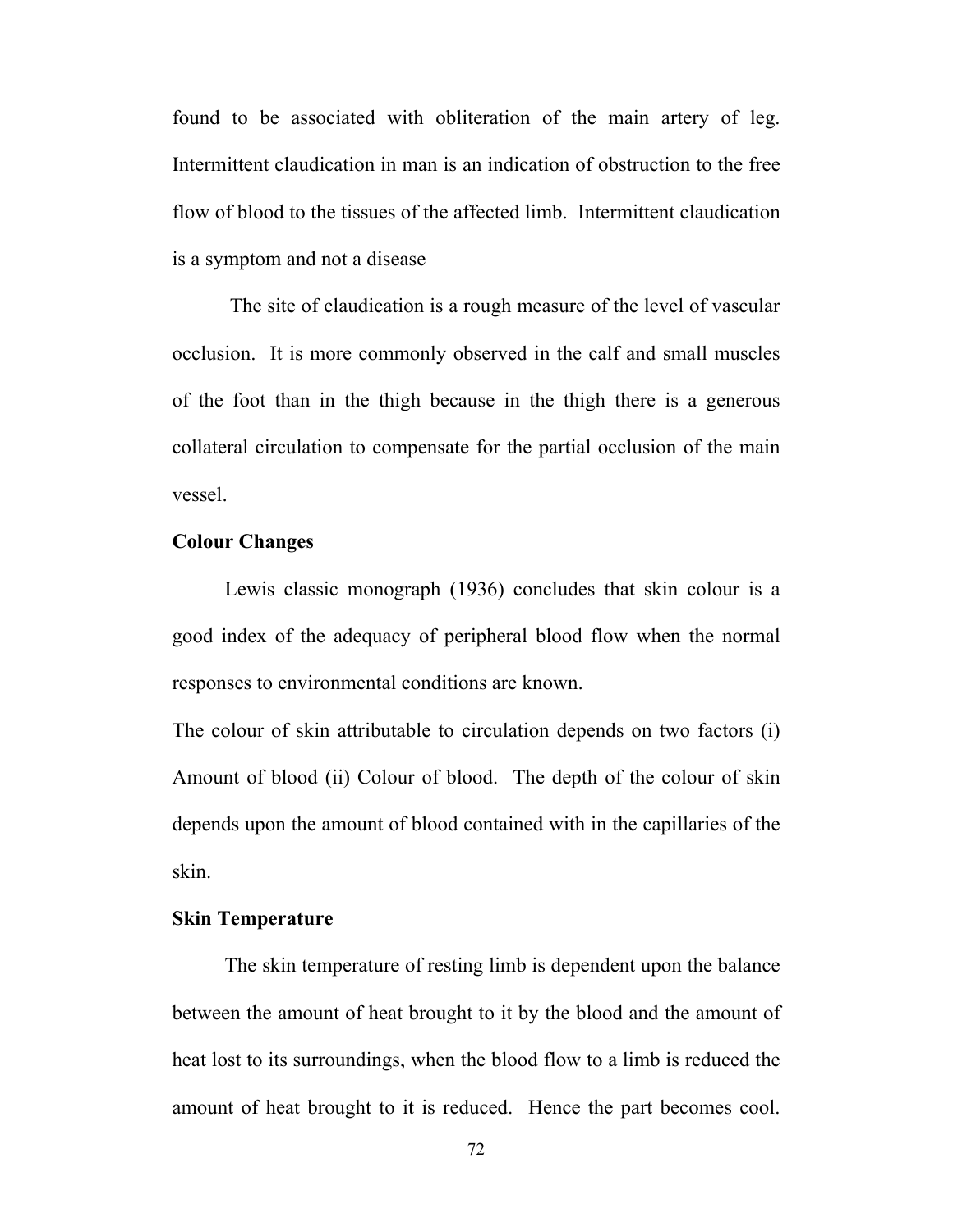Environmental factors also influence the skin temperature, but when both limbs are examined under identical conditions, the colder one may be justly assumed to have impaired flow.

## **Absence of Arterial Pulsations**

All arteries are felt against a bone. It constitutes an important part of examination. While searching for pulsations, the volume and amplitude of pulsations are recorded and compared with the other limb. The vessels are examined in the following order.

Femoral artery Popliteal artery Dorsalis Pedis Artery Posterior Tibial artery Peroneal artery Radial artery Ulnar artery Brachial artery Digital arteries Abdominal aorta, temporal and carotid arteries may be examined to exclude any generalised involvement of arterial trunk.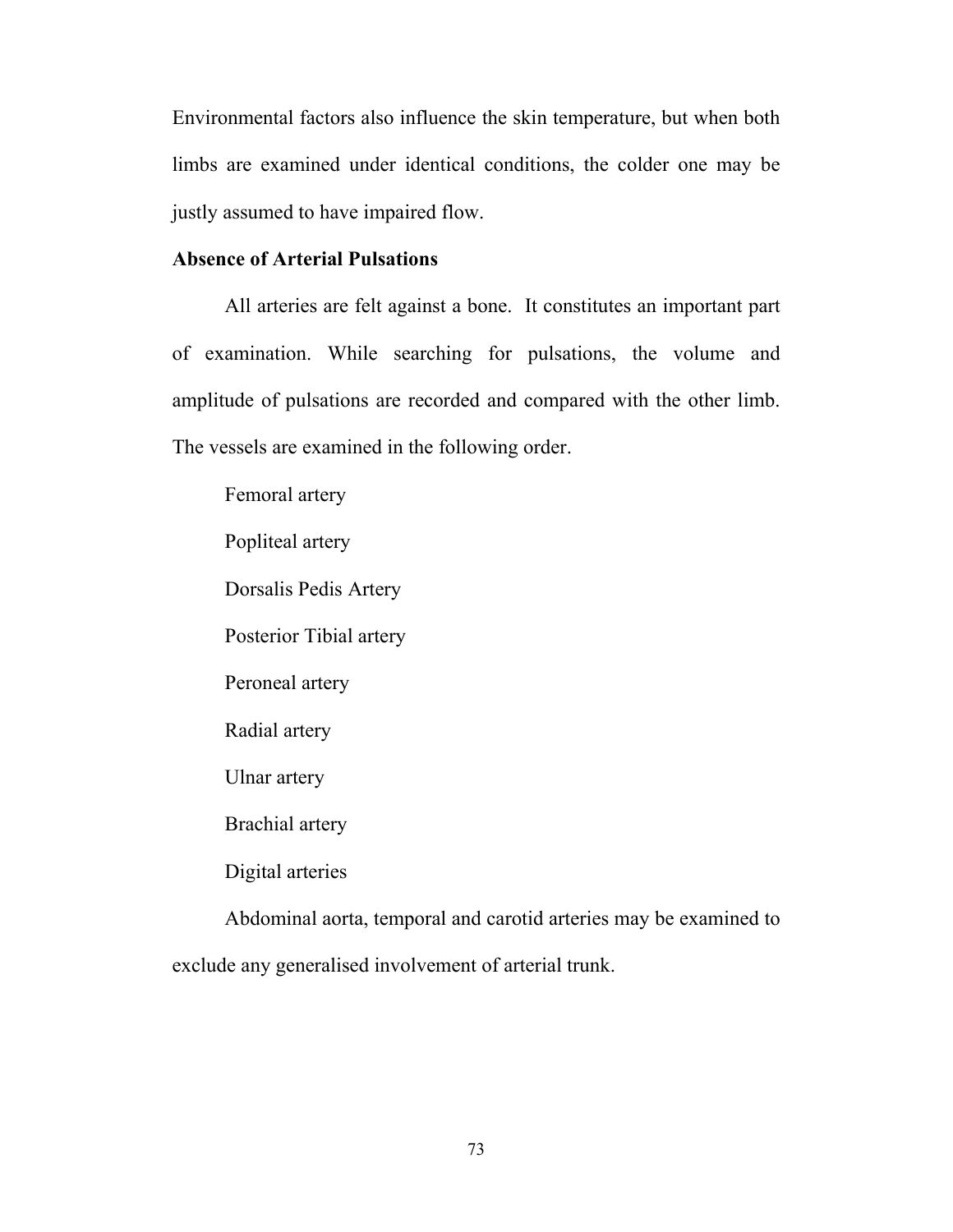#### **Nutritional changes**

Atrophy: In chronic arterial insufficiency, muscles, subcutaneous tissue, skin and skin appendages show the effect of long standing impairment of blood supply. These are most noticeable in the distal parts of the limb.

 The skin becomes glossy, parchment like and the digital pulp atrophies. Muscle wasting can be detected by measurements. Atrophy of several inches of calf muscles is frequent, though part of it is due to disuse.

## **Gangrene**

Massive death of the tissue is the end phase of severe ischaemia. It often follows ulceration.

 Gangrene usually begins in the digits and in arterial obstruction of the lower limbs, usually on the undersurface of the fifth or first toe. But if it is precipitated by trauma it arises at the site of trauma.

#### **Buergers angle of circulating insufficiency**

 This has been recommended to estimate the state of circulation in a limb.

 A normal limb retains its colour even when held at ninety degrees to the horizontal unlike an ischaemic limb that develops pallor after elevation to an angle less than ninety degrees. This angle is called Buergers angle.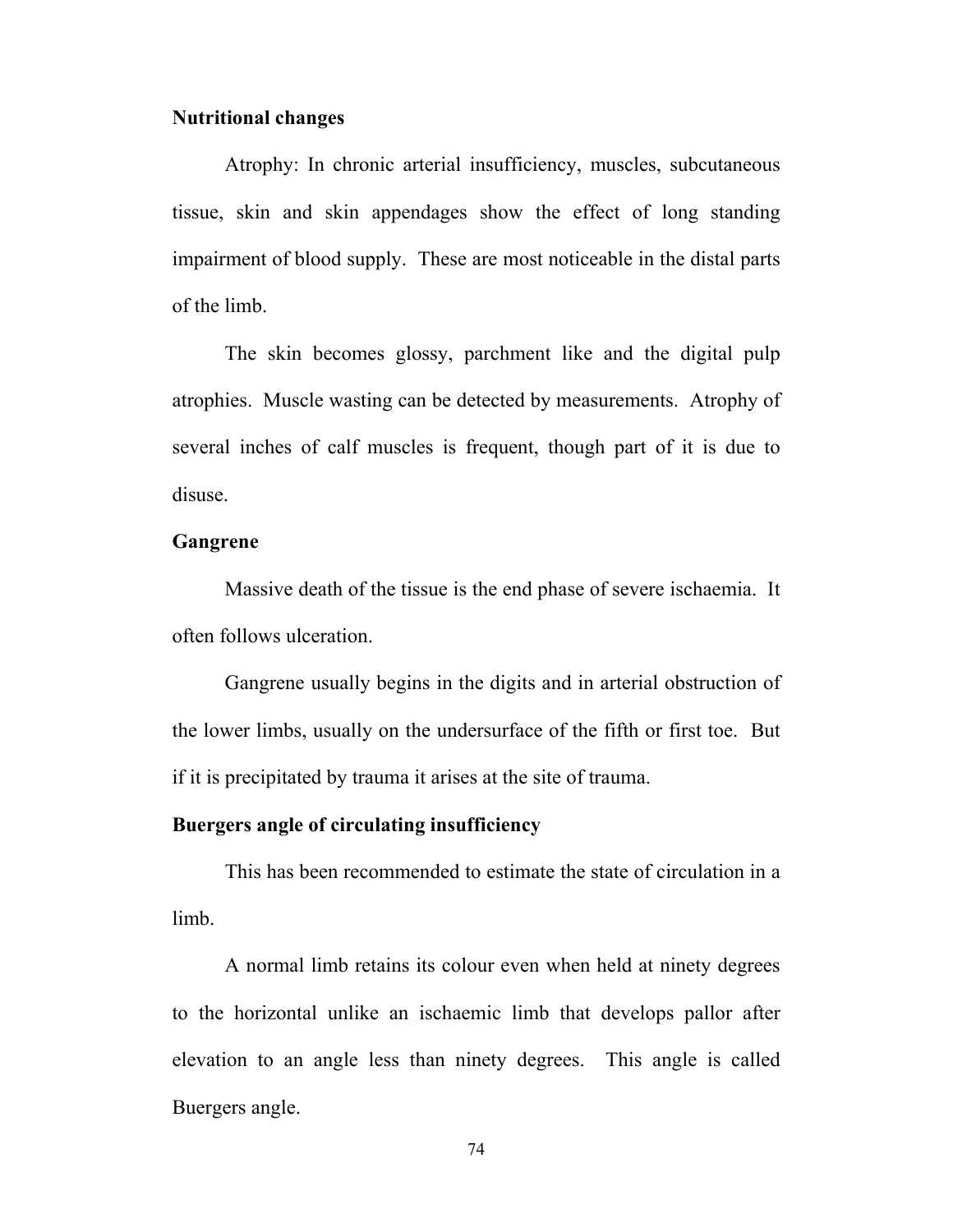In Thrombosis angitis obliterans, the underlying pathology is that due to excessive smoking, there is deposition of Nicotine in blood vessels producing arteritis. The arteritis is followed by thrombosis.

#### **THROMBOSIS**

#### **Definition and Effects**

 Thrombosis is the process of formation of solid mass in circulation from the constituents of flowing blood, the mass itself is called a thrombus.

 Human beings possess inbuilt system by which the blood remains in fluid state normally and guards against the hazards of thrombosis and haemorrhage. However, injury to the blood vessel initiates haemostatic repair mechanism or Thrombogensesis. Virchow described three primary events which predispose to thrombus formation.

## **Virchow's triad**

 Endothelial injury, alteration in flow of blood, and hypercoagulability of blood. These events are discussed below.

#### **1. ROLE OF BLOOD VESSEL WALL.**

The integrity of blood vessel wall is important for maintaining normal blood flow. An intact endothelium has the following functions.

 i. It protects the flowing blood from the thrombogenic influence of subendothelium.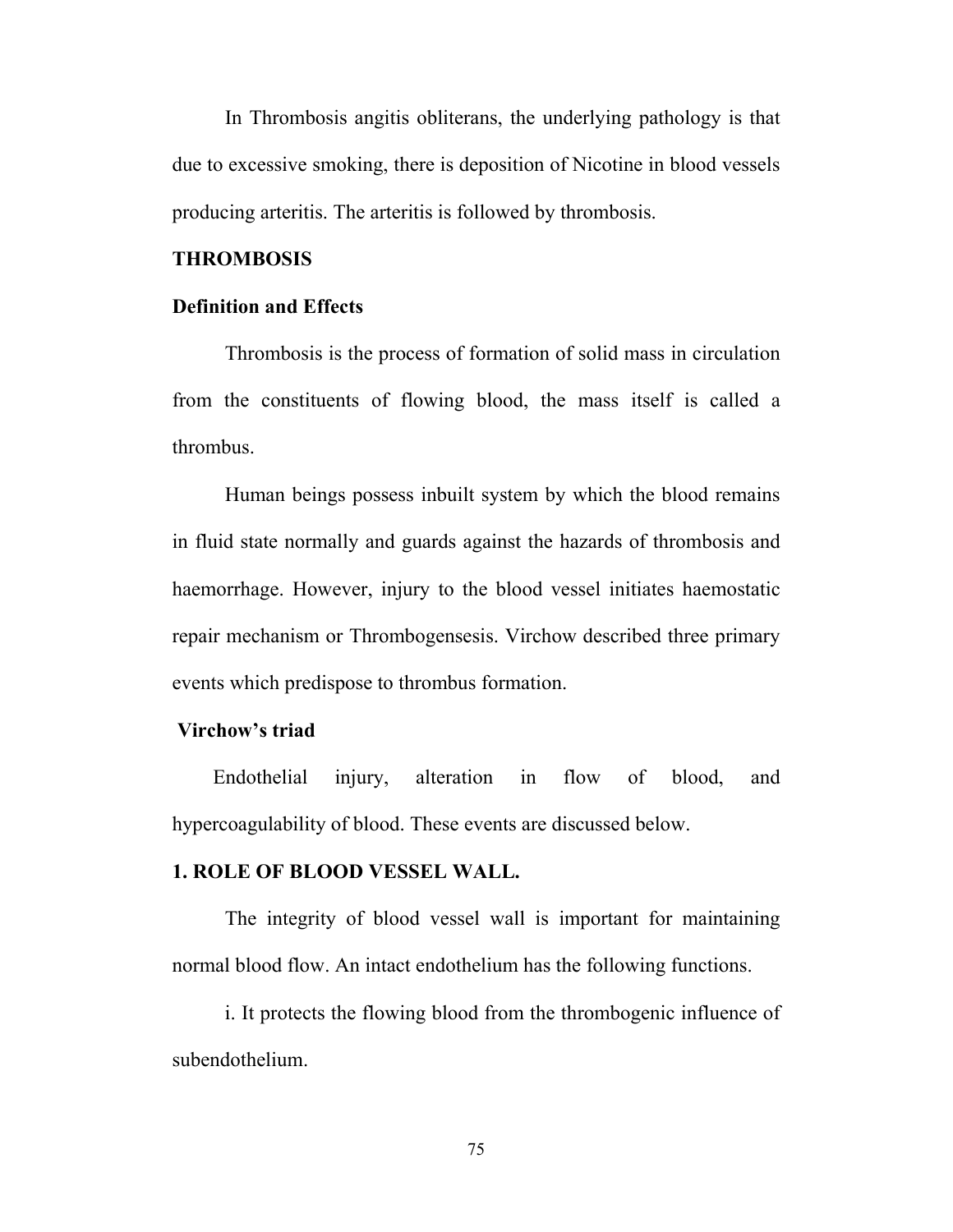ii. It elaborates a few anti-thrombotic factors (thrombosis inhibitory factors) e.g

- a. Heparin-like substance which accelerates the action of antithrombin III and inactivates some other clotting factors.
- b. Thrombomodulin which converts thrombin into activator of protein C, an anticoagulant.
- c. Inhibitors of platelet aggregation such as ADPase,  $PGI<sub>2</sub>$  or prostacyclin.
- d. Tissue plasminogen activator which accelerates the fibrinolytic activity.
- iii. It can release a few prothrombotic factors which have procoagulant properties (thrombosis favouring factors) e.g
	- a. Thromboplastin or tissue factor released from endothelial cells.
	- b. Von willebrand factor that causes adherence of platelets to the subendothelium.
	- c. Platelet activating factor which is activator and aggregator of platelets.
	- d. Inhibitor of plasminogen activator that suppresses fibrinolysis.

Vascular injury exposes the subendothelial connective tissue (e.g. collagen, elastin, fibronectin, laminin and glycosaminoglycans) which are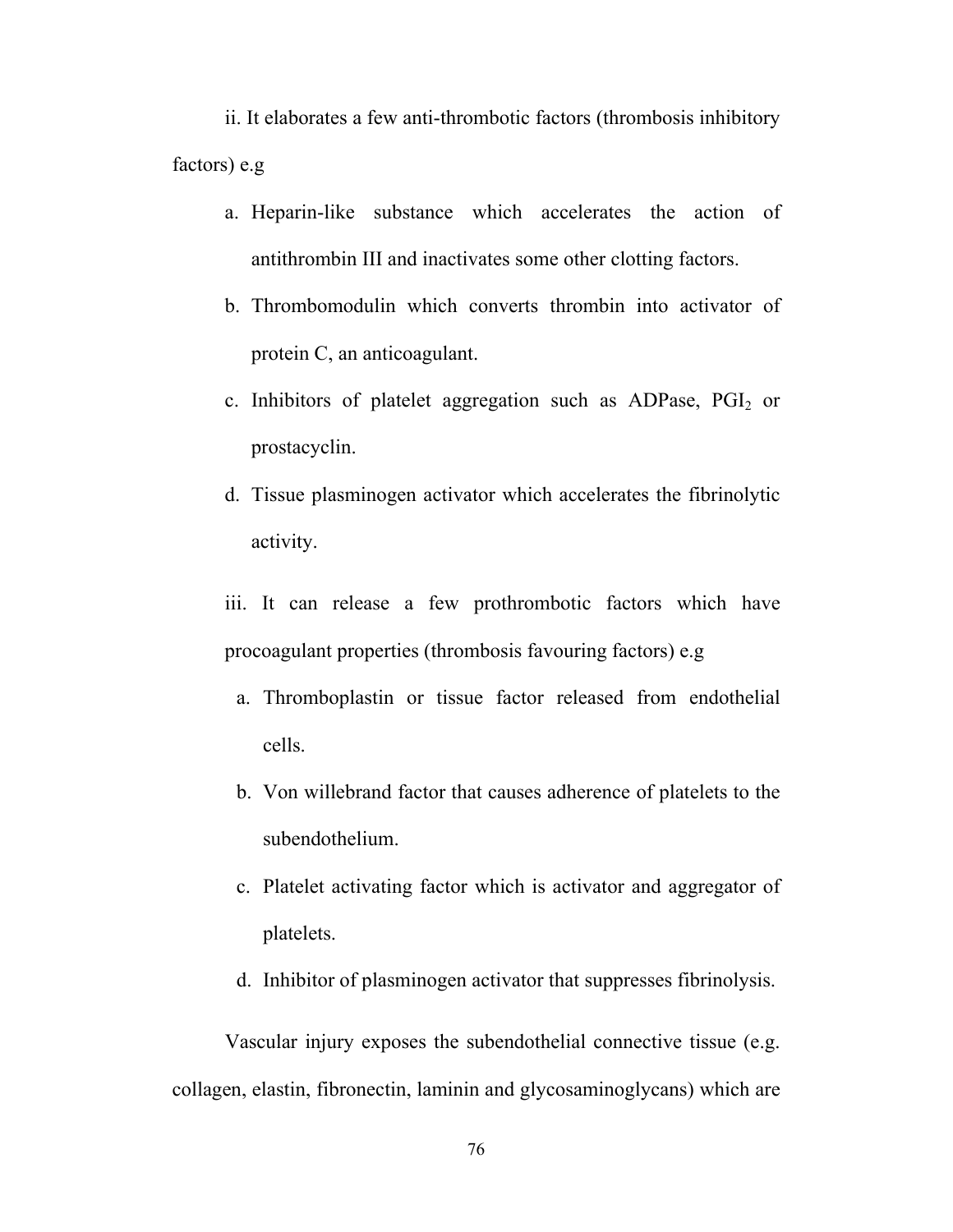thrombogenic and thus plays important role in initiating haemostasis as well as thrombosis. Endothelial injury is of major significance in the formation of arterial thrombi. Cigarette smoking may cause vascular injury and predispose to the formation of thrombi. These are as under.

#### **2. Role of Platelets**

Following endothelial cell injury, platelets come to play a central role in normal haemostasis as well as in thrombosis. The sequence of events is as under.

#### **i. Platelet adhesion**

The platelets in circulation recognize the site of endothelial injury and adhere to exposed sub-endothelial collagen (primary aggregation), von willebrand's factor is required for such adhesion between platelets and collagen. Normal non-activated platelets have open canalicular system with cytoplasmic organelles (granules, mitochondria, endoplasmic reticulm) dispersed throughout the cytoplasm.

During the early adhesion process, there is dilatation of canalicualar system with formation of pseudo-pods and the cytoplasmic organelles shift to the centre of the cell.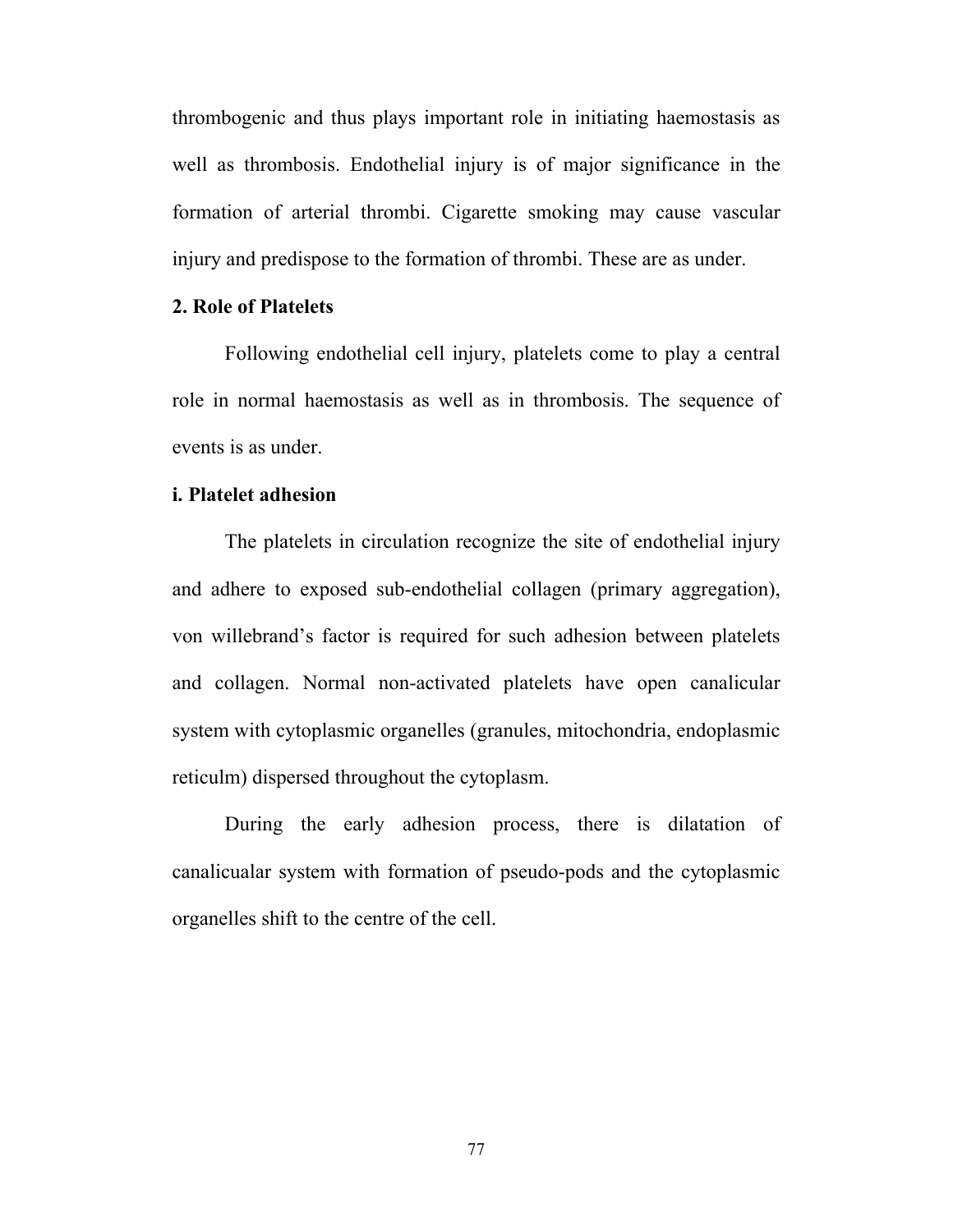#### **ii. Platelet release reaction:**

The activated platelets then undergo release reaction by which the platelet granules are released to the exterior. Two main types of platelet granules are released.

- a. Alpha granules containing fibrinogen, fibronectin, plateletderived growth factor, platelet factor 4 (an anti-heparin) and cationic proteins.
- b. Dense bodies containing ADP (adenosine diphosphate). Ionic calcium, 5-HT (serotonin), histamine and epinephrine.

As a sequel to platelet activation and release reaction, the phospholipids complex-platelet factor 3 gets activated which plays important role in the intrinsic pathway of coagulation.

## **iii. Platelet aggregation**

Following release of ADP, a potent platelet aggregating agent, aggregation of additional platelets takes place (secondary aggregation). This results in formation of temporary haemostatic plug. However, stable haemostatic plug is formed by the action of fibrin, thrombin and thromboxane  $A_2$ .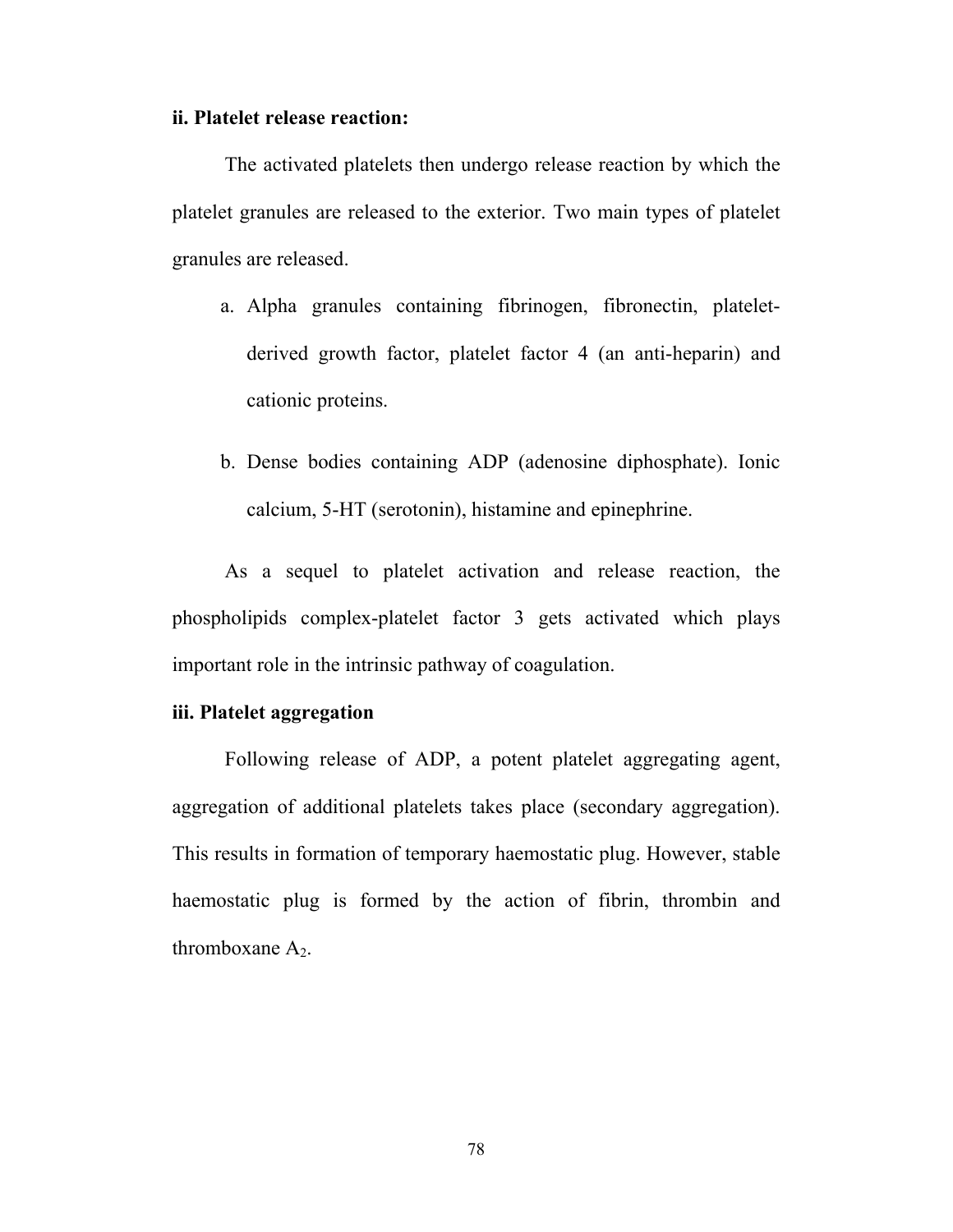#### **3. ROLE OF COAGULATION SYSTEM**

 Coagulation mechanism is the conversion of the plasma fibrinogen into solid mass of fibrin. The coagulation system is involved in both haemostatic process and thrombus formation. The schematic representation of the cascade of intrinsic (blood) pathway, the extrinsic (tissue) pathway, and the common pathway leading to formation of fibrin polymers.

#### **i. In the intrinsic pathway**

Contact with abnormal surface leads to activation of factor XII and the sequential interactions of factors XI, IX, VIII and finally factor X, alongwith calcium ions (factor IV) and platelet factor 3.

#### **ii. In the extrinsic pathway**

Tissue damage results in the release of tissue or thromboplastin. Tissue factor on interaction with factor VII activates factor X.

#### **iii. The common pathway**

Begins where both intrinsic and extrinsic pathways converge to activate factor X which forms a complex with factors Va and platelet factor 3, in the presence of calcium ions. This complex activates prothrombin (factor II) to thrombin (factor IIa) which, in turn, converts fibrinogen to fibrin.Initial monomeric fibrin is polymerised to form insoluble fibrin by activation of factor XIII.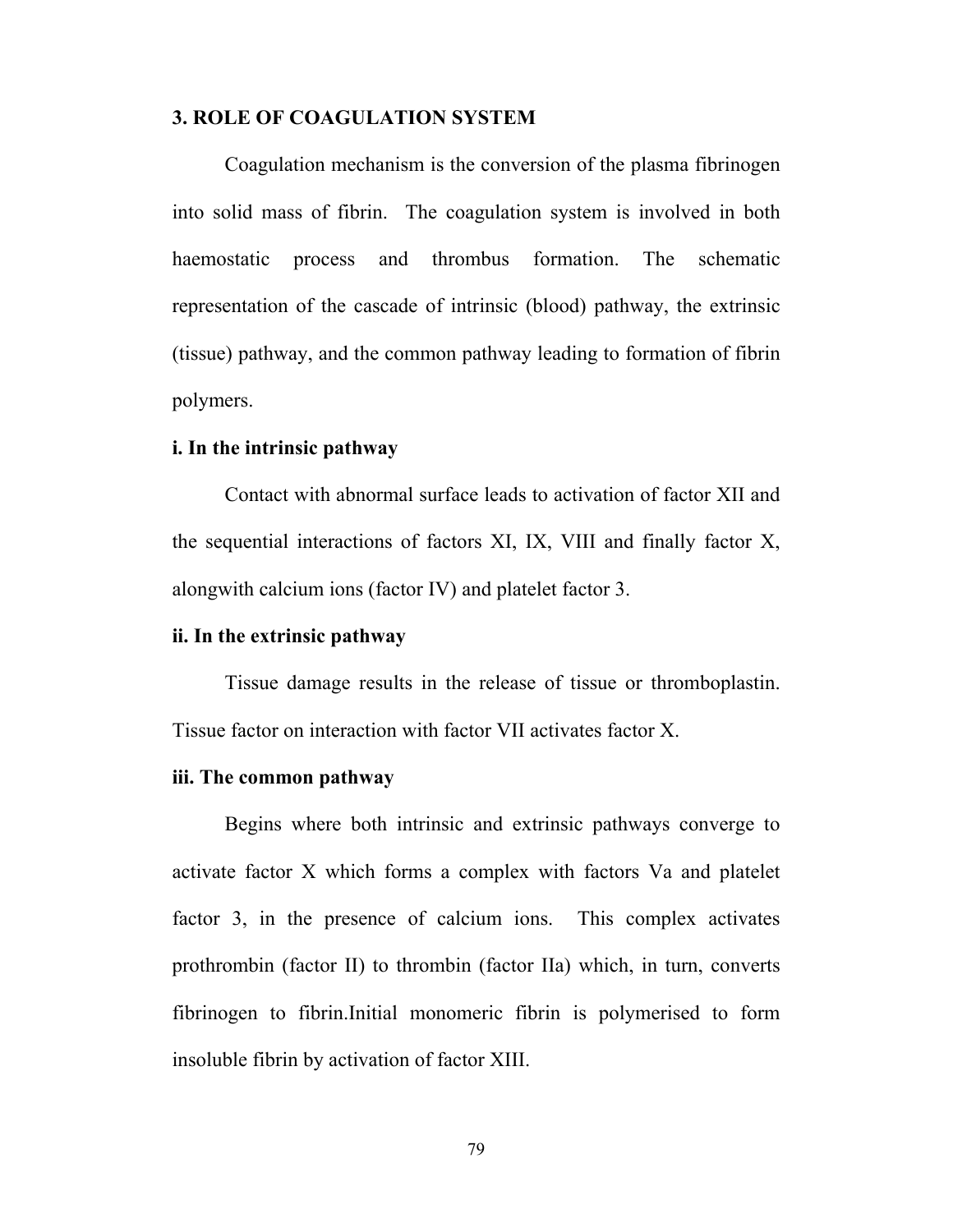#### **iv. Regulation of coagulation system**

The blood is kept in fluid state normally and coagulation system kept in check by controlling mechanisms.

These are as under,

#### **a) Protease inhibitors**

These act on coagulation factors so as to oppose the formation of thrombin e.g. anti-thrombin III, protein C,  $C_1$ inactivator,  $\alpha$ 1-antitrypsin,  $\alpha$ 2-macroglobulin.

### **b) Fibrinolytic system**

Plasmin, a potent fibrinolytic enzyme is formed by the action of plasminogen activator on plasminogen present in the normal plasma.

Two types of plasminogen activators (PA) are identified:

Tissue-type PA derived from endothelial cells and leucocytes.

Urokinase-like PA present in the plasma.

Plasmin so formed acts on fibrin to destroy the clot and produces fibrin split products (FSP).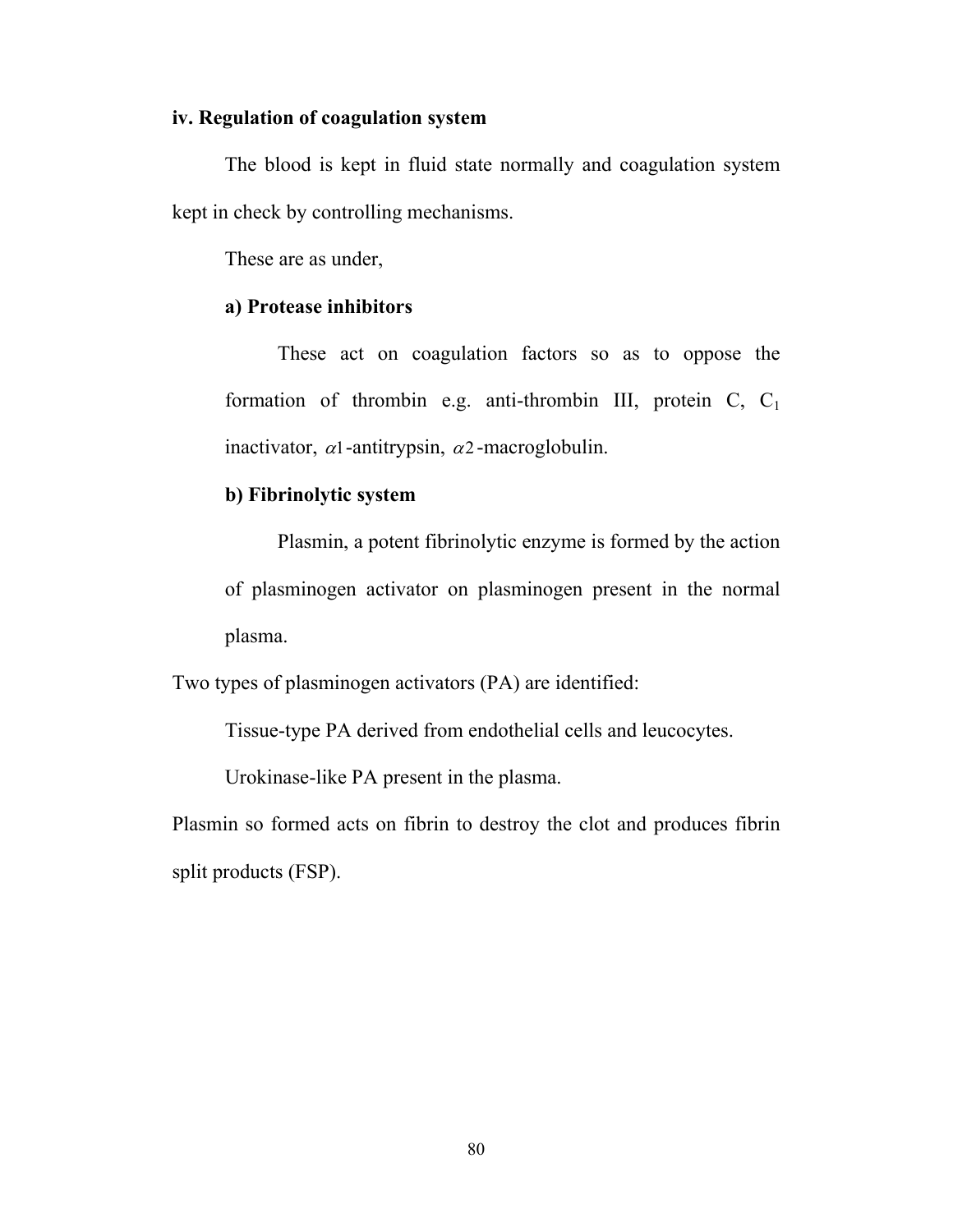#### **SCHEMATIC REPRESENTATION OF PATHWAYS OF**

## **COAGULATION MECHANISM.**

#### **INSTRINSIC PATHWAY EXTRINSIC PATHWAY**



### **4. HYPERCOAGULABILITY OF BLOOD**

 The effect of hypercoagulability on thrombosis is favoured by advancing age, smoking, use of oral contraceptives and obesity. Hypercoagulability may occur by the following changes in the composition of blood.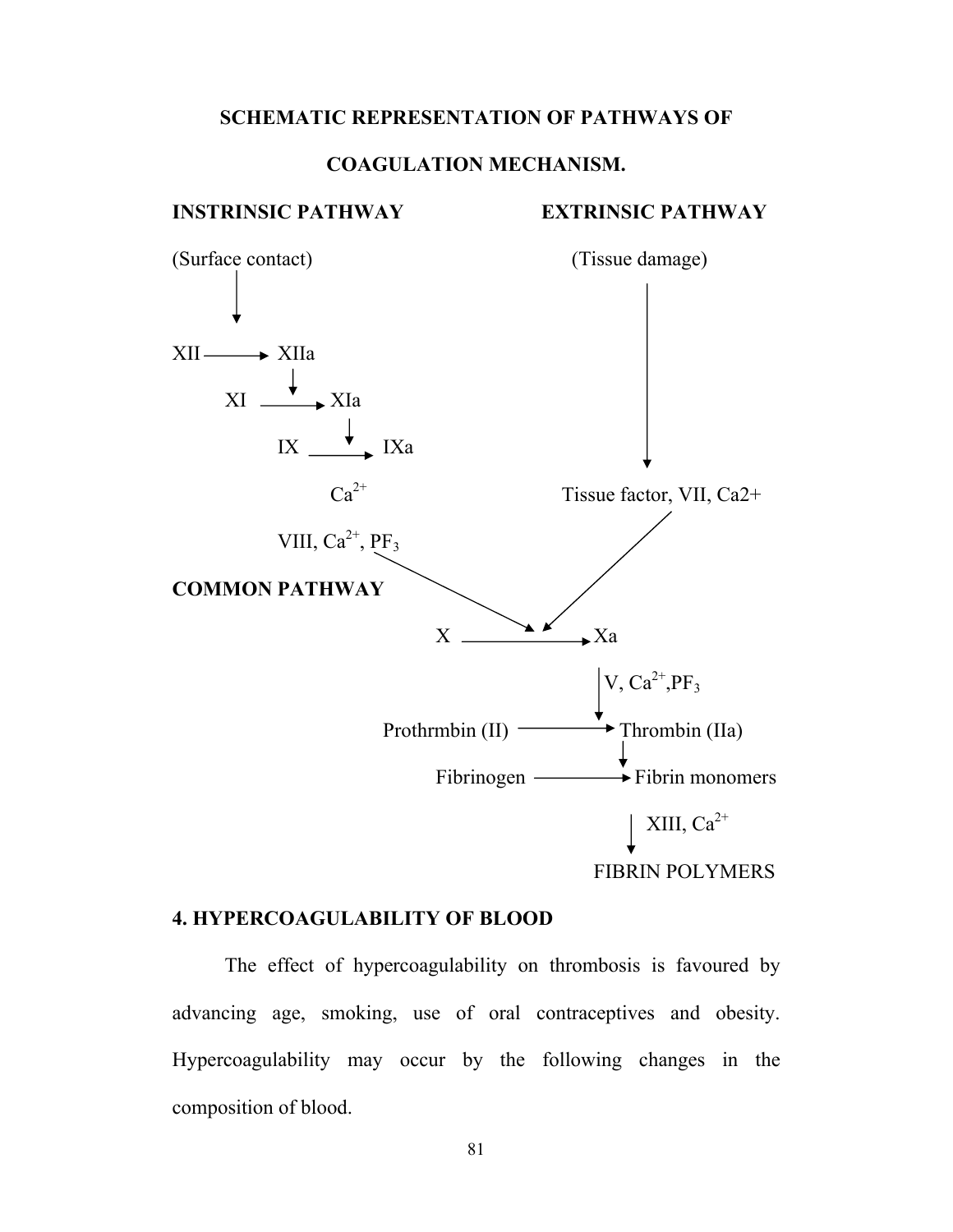- i) Increase in coagulation factors e.g. fibrinogen, prothrombin, fator VIIa, VIIIa and Xa.
- ii) Increase in platelet count and their adhesiveness.
- iii) Decreased levels of coagulation inhibitors e.g. antithrombin III, fibrin split products.

## **5. ALTERATION OF BLOOD FLOW**

 Formation of arterial and cardiac thrombi is facilitated by turbulence in the blood flow

. i) Normally, there is axial flow of blood in which the most rapidly moving central stream consists of leucocytes and red cells. The platelets are present in the slow moving laminar stream adjacent to the central stream while the peripheral stream consists of most slow moving cell free plasma close to endothelial layer

 ii) In turbulence and stasis, the normal axial flow of blood is disturbed so that the platelets come into contact with the endothelium.

Besides the inhibitors of coagulation fail to reach the site of thrombus resulting in enlargement of thrombus size. Turbulence may actually injure the endothelium resulting in deposition of platelets and fibrin.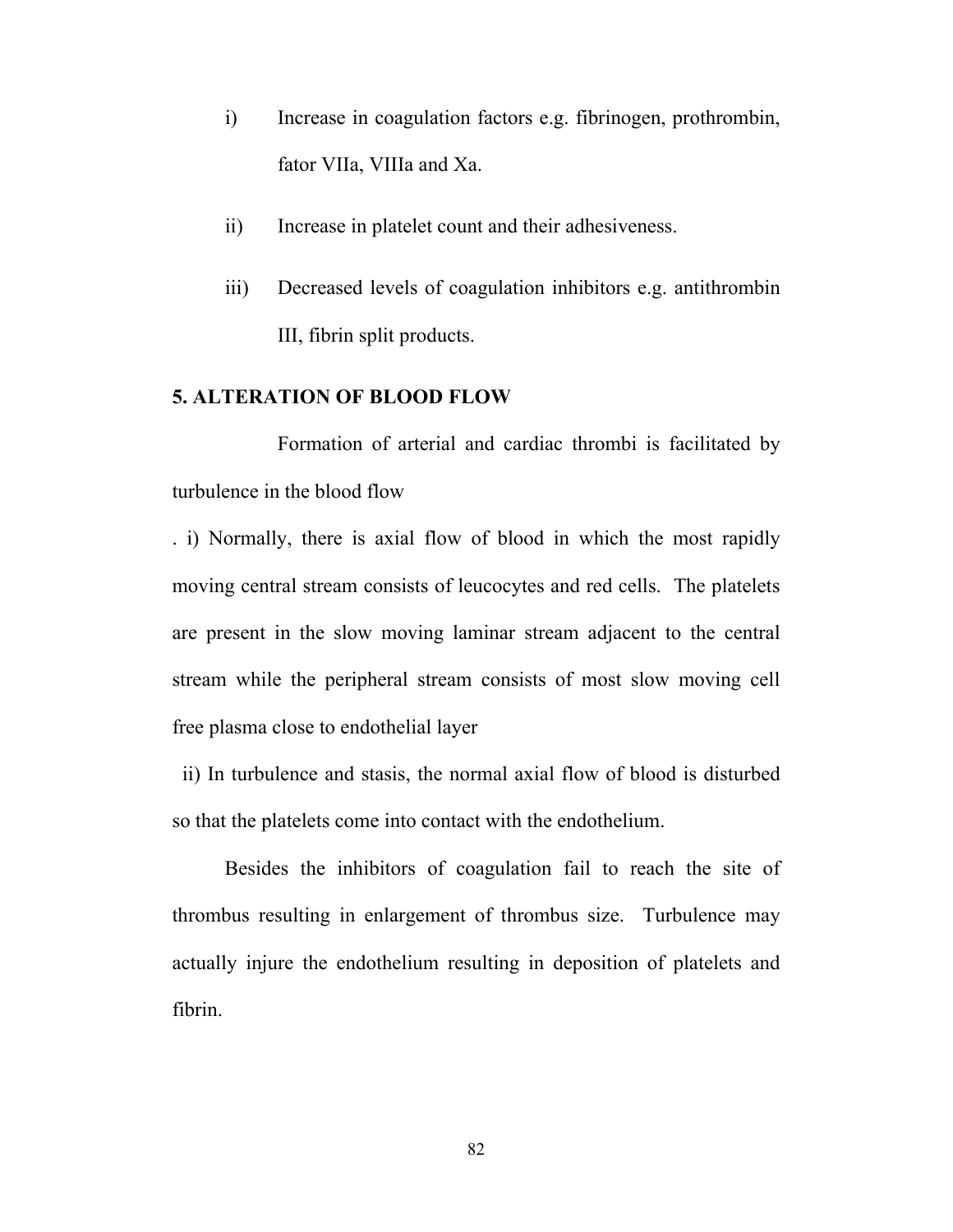# **EVALUATION OF THE DISSERTATION TOPIC**

#### **MATERIALS AND METHODS**

The study on the Noi Naadal aspect (i.e) pathological view of THALASTHAMBAM was carried out in the post graduate Department of Govt. Siddha Medical Collage, Palayamkottai and Mangalam hospital, Palayamkottai. In this study, patients were treated as out- patients.

## **Selection of cases**

 The auther has selected 10 cases with similar symptoms of THALASTHAMBAM under the supervision of professor, faculties and lecturer of post graduate, Noi - Naadal Department. The cases were selected for the study on Noi - Naadal aspect of THALASTHABAM.

#### **EVALUATION OF CLINICAL PARAMETERS**

Clinical Features of Thalasthambam

- 1. Heaviness of the foot.
- 2. Pain in the foot
- 3. Blackening of the foot
- 4. Spreading upwards from foot
- 5. Excessive thirst
- 6. Dryness of the body
- 7. Dyspnoea
- 8. Fatigue
- 9. Weight loss.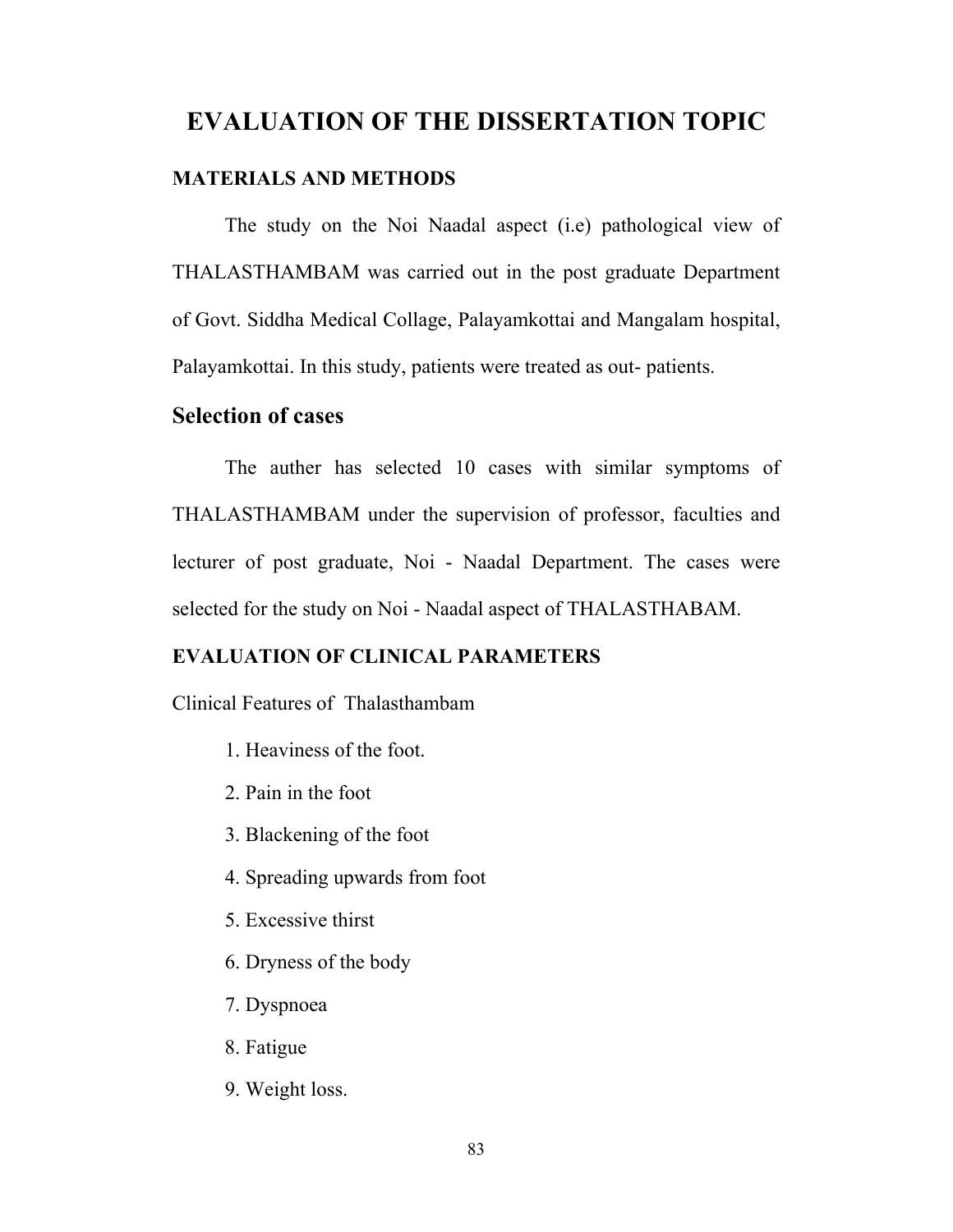## **Study on siddha clinical diagnosis**

The following siddha parameters such as Vinaathal, poriyalarithal, Pulanaal arithal were used to study the,

- $\triangleright$  Mukkutra Nilaigal
- $\triangleright$  Udul kattugal Nilaigal
- $\triangleright$  Envagai Thervugal Nilaigal

Envagai Thanugal is the most important of all the diagnostic

methods.

The prognosis of the diseases is assed using "Neikuri"

## **The Clinical Investigations**

The author used the following investigatory parameters for further

detailed study about this disease.

They include,

Haematological

- $\triangleright$  Total count of R.B.C.
- $\triangleright$  Differential count of W.B.C.
- $\triangleright$  Haemoglobin
- $\triangleright$  ESR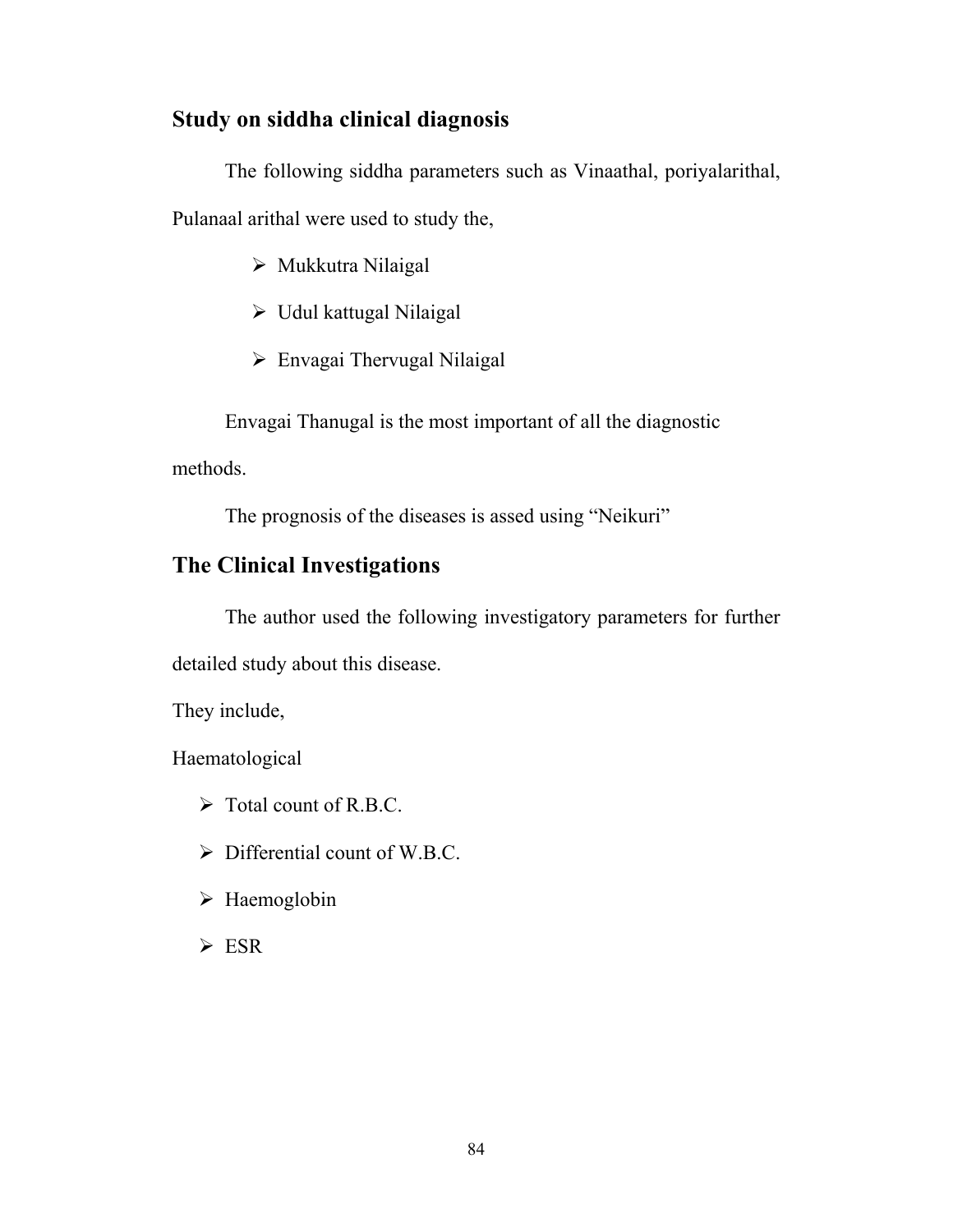## Bio-Chemical

- ¾ Blood Sugar
- $\triangleright$  Urine analysis and
- $\triangleright$  Motion test were done.

## Others

 $\triangleright$  Doppler study of lower limb.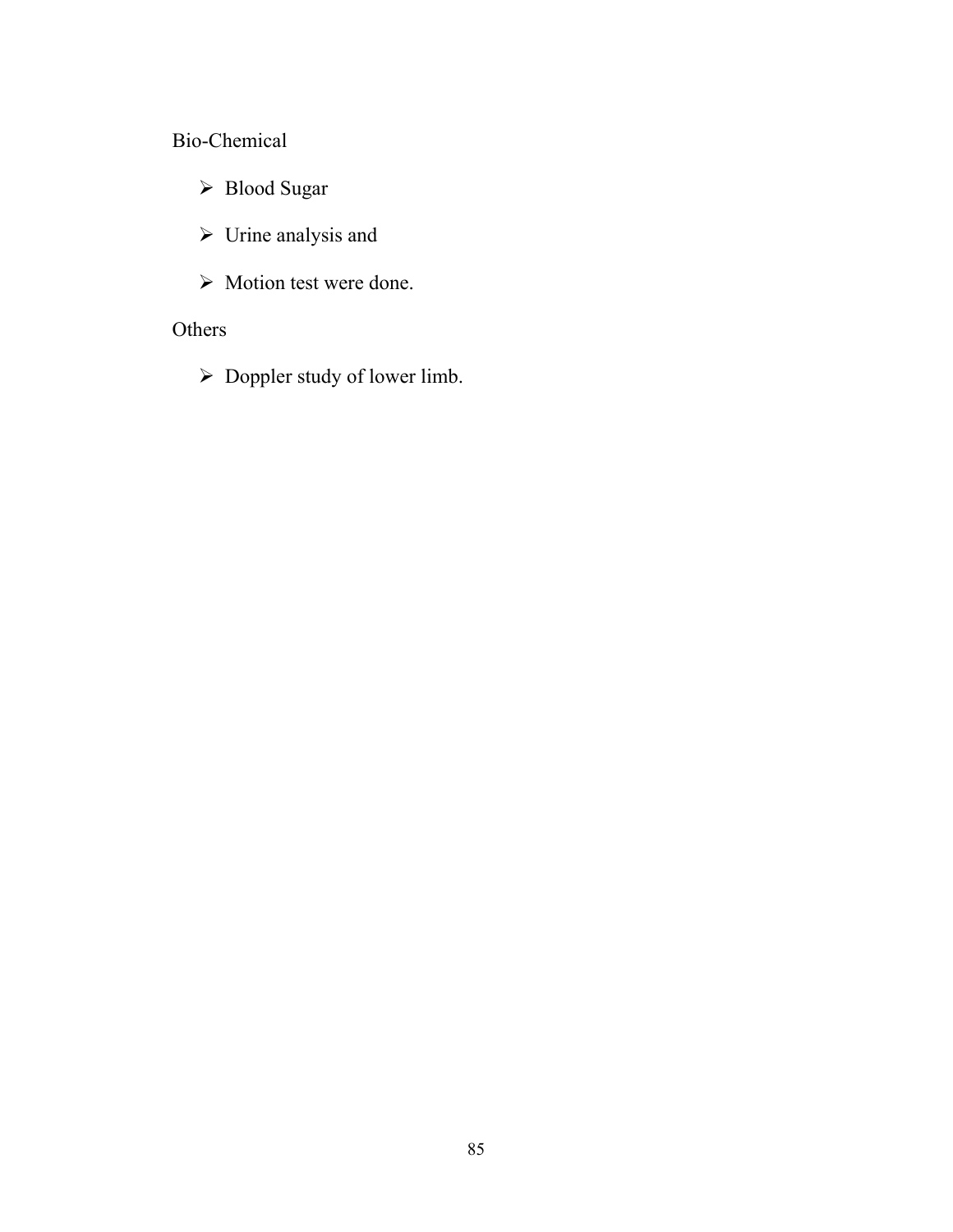# **OBSERVATION AND RESULTS**

## **1. Results are observed with respect to the following aspects:**

- i. Age and Sex reference.
- ii. Socio economic status
- iii. Etiological factors
- iv. Mukkutra nilai
- v. Udal Thathukkal
- vi. Envagai Thervugal
- vii. Viral kadai alavu
- viii. Clinical Features
- ix. Laboratory Findings.

## **Table 8. Age and Sex reference:**

| Age           |             | <b>Sex</b> | No. of cases |  |  |
|---------------|-------------|------------|--------------|--|--|
|               | <b>Male</b> | Female     |              |  |  |
| $10 - 20$ yrs |             |            |              |  |  |
| $20 - 30$ yrs | 2           |            |              |  |  |
| $30 - 50$ yrs | 8           |            |              |  |  |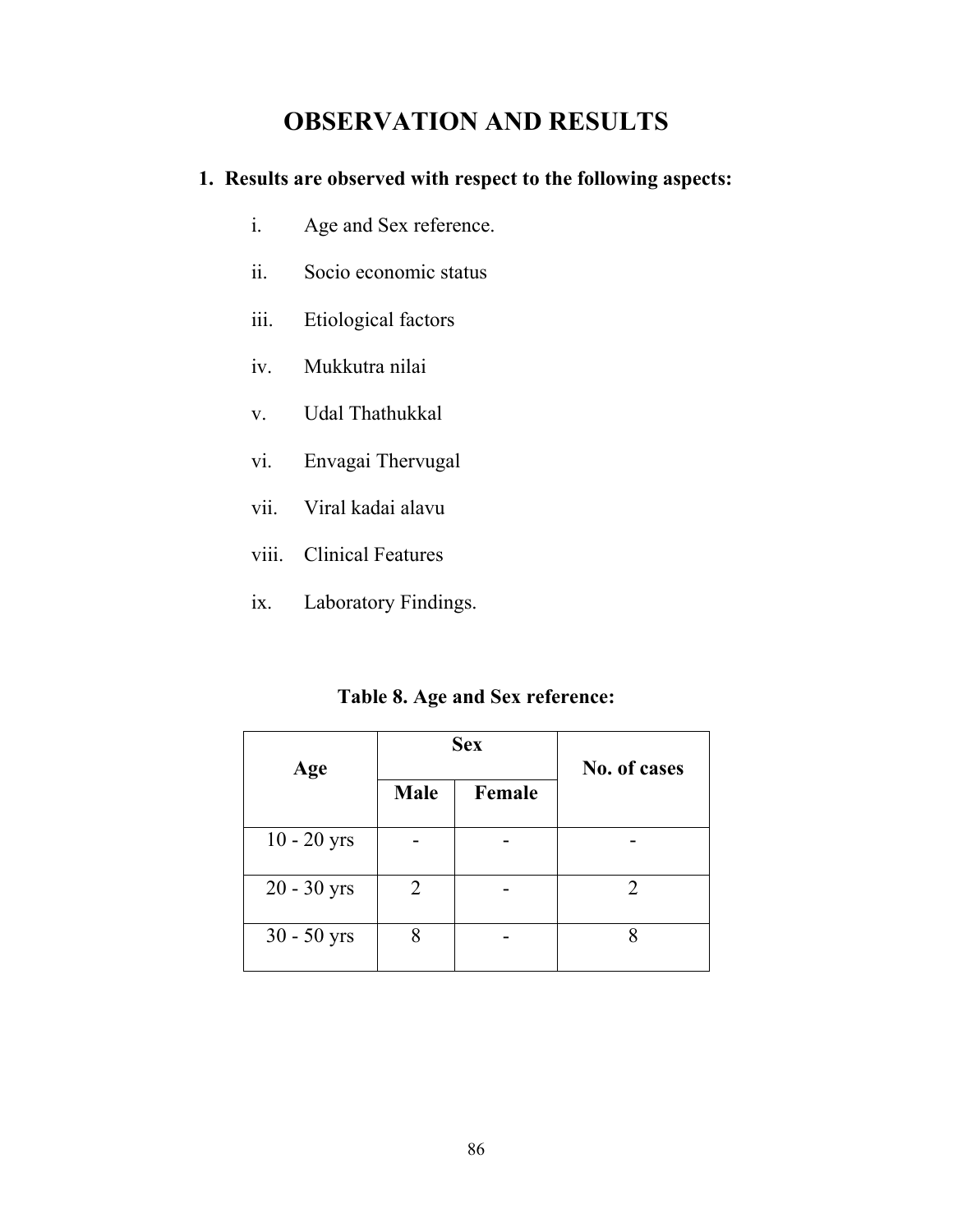## **Table 9. Socio-Economic status:**

| SI. No | <b>Socio-Economic Status</b> | <b>No. of Cases</b> |
|--------|------------------------------|---------------------|
|        | Rich                         |                     |
|        | Middle class                 |                     |
|        | Poor                         |                     |

# **Tanble 10. Etiological factors:**

| SI. No | <b>Etiological factors</b>        | <b>No. of Cases</b> |  |  |  |
|--------|-----------------------------------|---------------------|--|--|--|
|        | smoking                           |                     |  |  |  |
|        | Increased Intake of salt and sour |                     |  |  |  |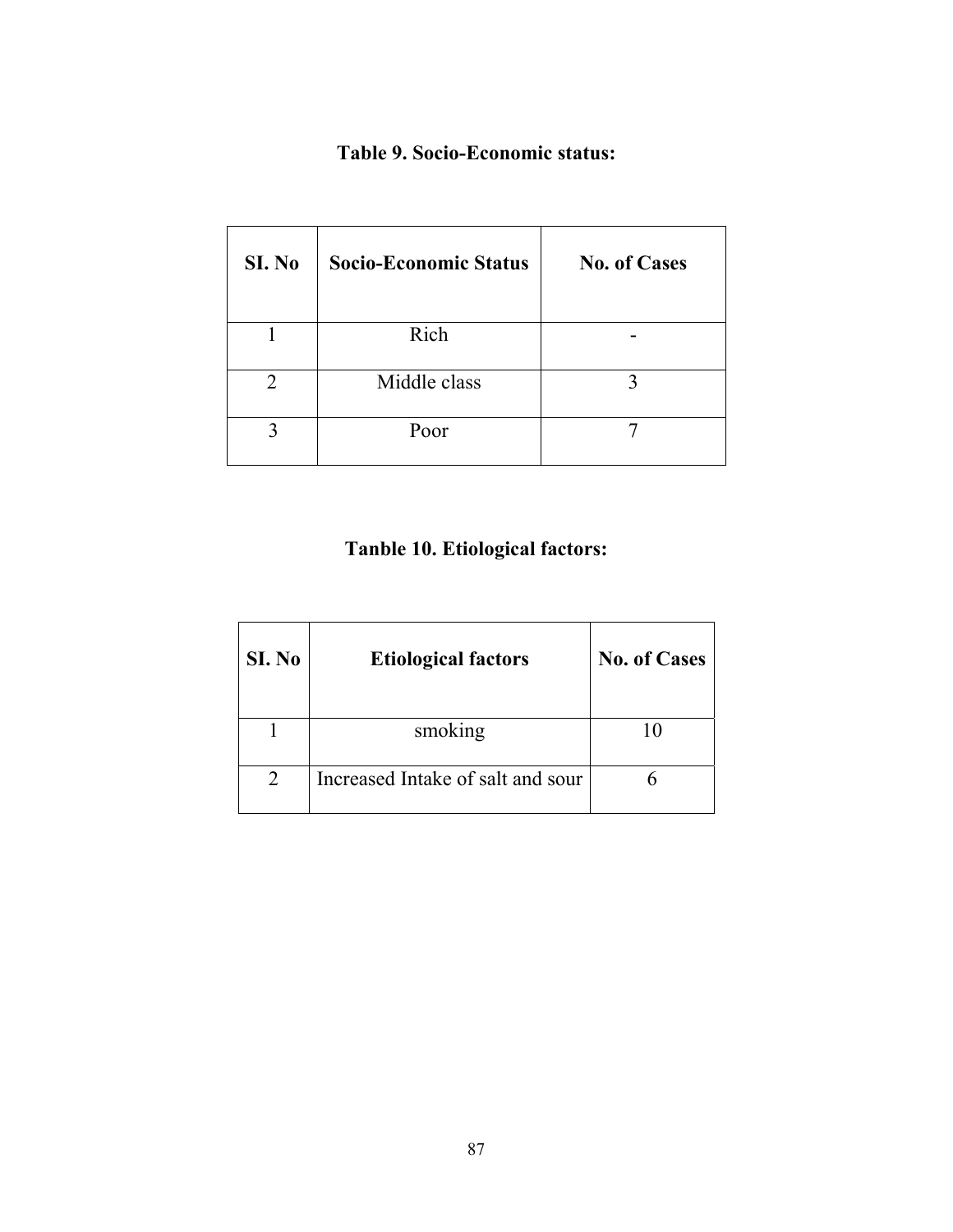# **Table 11. Mukkutra nilai**

# **Derangement of Vali:**

| S.<br>N <sub>0</sub> | <b>Types of Vali</b> | No of cases<br>affected | <b>Changes</b>                            |
|----------------------|----------------------|-------------------------|-------------------------------------------|
| 1.                   | Praanan              | 6                       | Dyspnoea                                  |
| 2.                   | Abaanan              | 5                       | Constipation                              |
| $\overline{3}$       | Viyaanan             | 10                      | Pain, Restricted Movements                |
| $\overline{4}$       | Uthaanan             | $\overline{7}$          | Thirst                                    |
| 5                    | Samaanan             | 10                      | <b>Balancing Fuctions is</b><br>disturbed |
| 6                    | Naagan               |                         |                                           |
| $\overline{7}$       | Koorman              |                         |                                           |
| 8                    | Kirukaran            |                         |                                           |
| 9                    | Devathaththan        | 9                       | Tiredness                                 |
| 10                   | Dhananjeyan          |                         |                                           |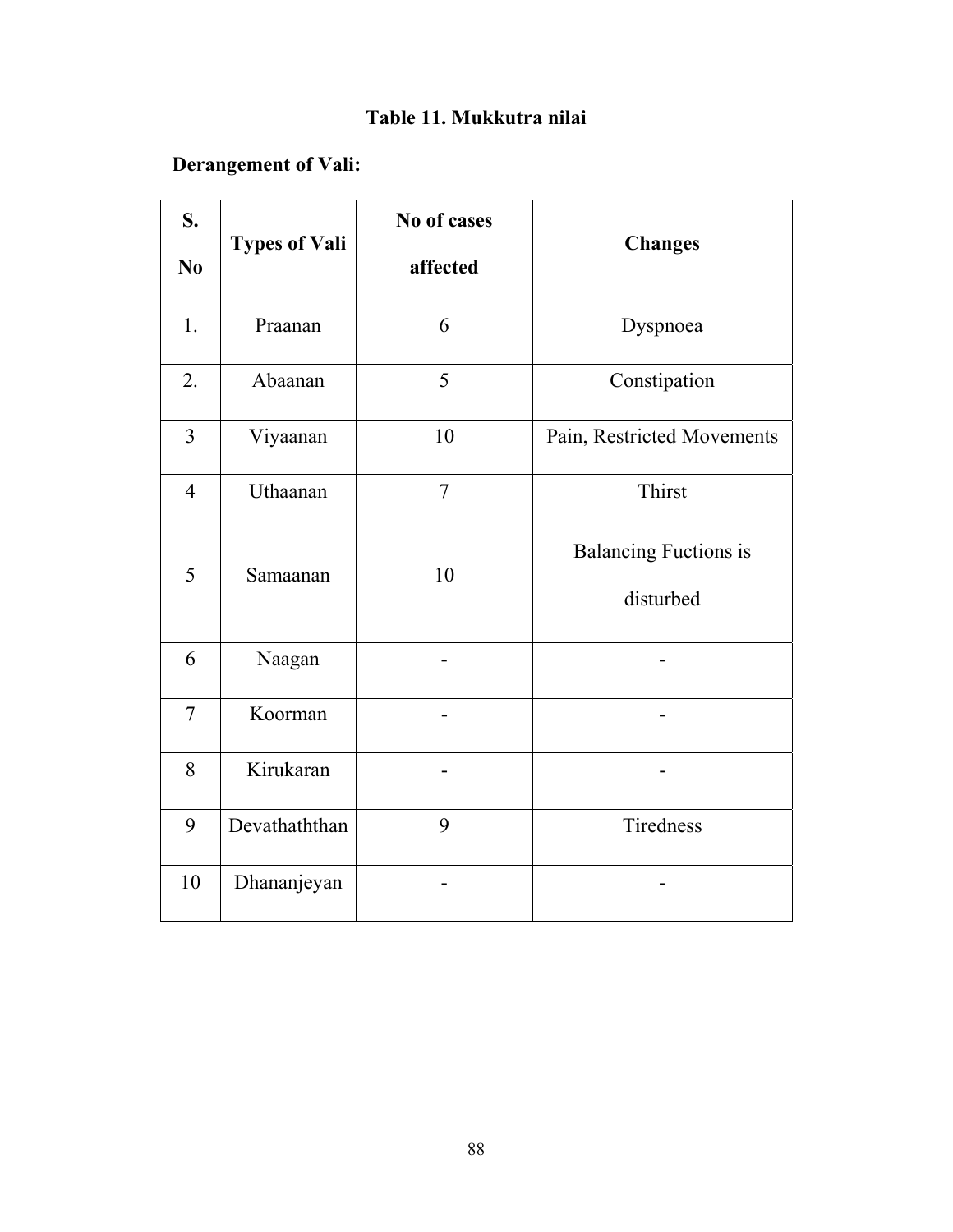| S. No          | <b>Types of</b><br><b>Azhal</b> | No of cases<br>affected | <b>Changes</b>             |
|----------------|---------------------------------|-------------------------|----------------------------|
| 1              | Anar pitham                     |                         |                            |
| $\overline{2}$ | Ranjagam                        | 7                       | Anemia                     |
| 3              | Saadhagam                       | 10                      | <b>Restricted Movement</b> |
| $\overline{4}$ | Aalosagam                       |                         |                            |
| 5              | Praasagam                       | 10                      | Gangrene                   |

# **Table 12. Derangement of Azhal:**

**Table 13. Derangement of Iyam:** 

| S. No          | <b>Types of</b><br><b>Iyam</b> | No of cases<br>affected | <b>Changes</b>                            |
|----------------|--------------------------------|-------------------------|-------------------------------------------|
| 1              | Avalampagam                    | 10                      | <b>Balancing Fuctions is</b><br>disturbed |
| $\overline{2}$ | Kilethagam                     |                         |                                           |
| 3              | Pothagam                       |                         |                                           |
| $\overline{4}$ | Tharpagam                      |                         |                                           |
| 5              | Santhigam                      | 10                      | <b>Restricted Movement</b>                |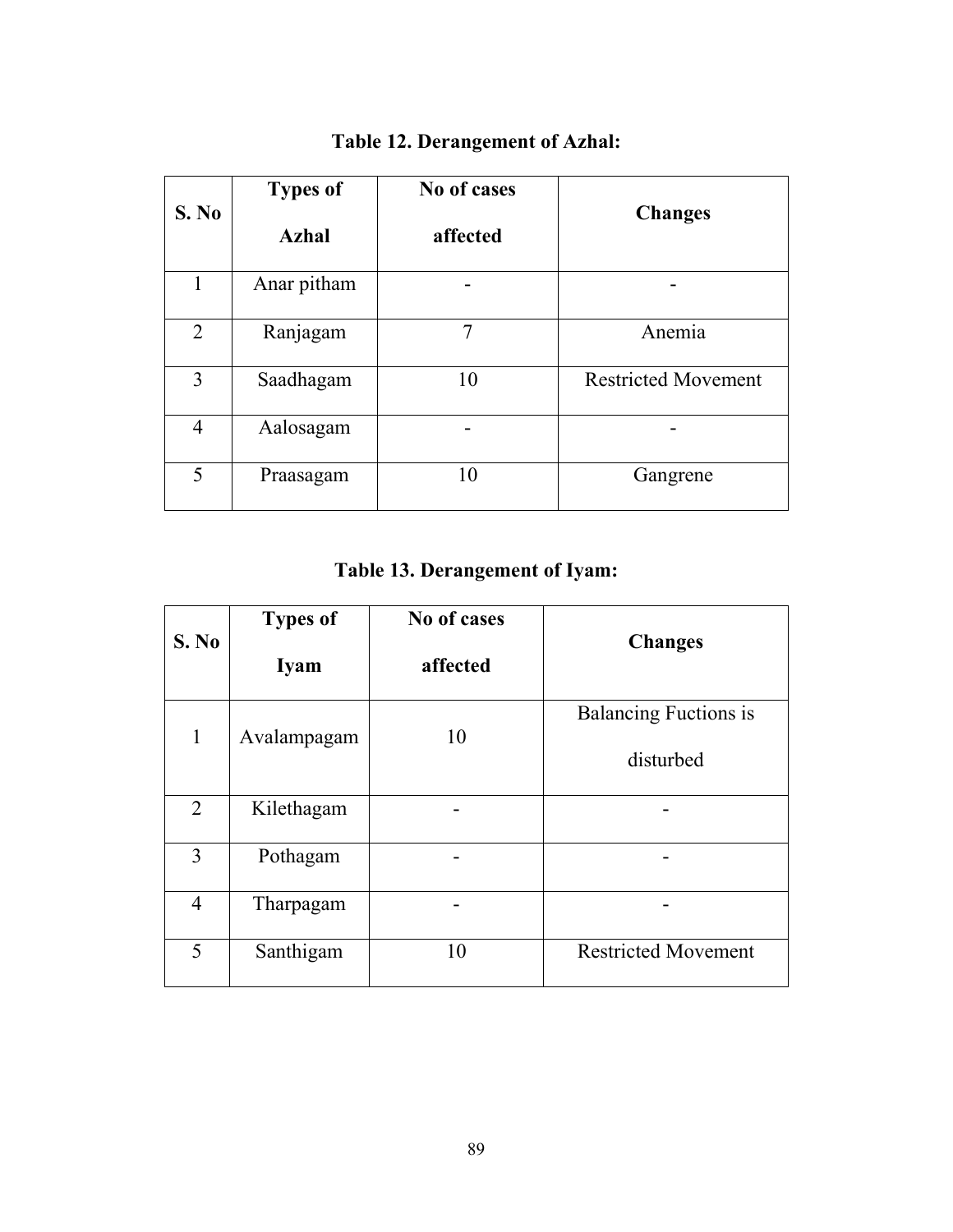| S.<br>N <sub>0</sub> | <b>Udal</b><br><b>Thaathukkal</b> | No of cases<br>affected | <b>Changes</b>             |
|----------------------|-----------------------------------|-------------------------|----------------------------|
|                      |                                   |                         |                            |
| $\mathbf{1}$         | Saaram                            | 10                      | Dryness of the skin        |
| $\overline{2}$       | Senneer                           | 10                      | Desire to take sour food   |
| 3                    | Oon                               | 10                      | Necrosis of the foot       |
| $\overline{4}$       | Kozhuppu                          | 10                      | Necrosis of the foot       |
| 5                    | Enbu                              | 9                       | Reduction of bone size in  |
|                      |                                   |                         | the foot, Falling of hair. |
| 6                    | Moolai                            | 9                       | Formation of hole in the   |
|                      |                                   |                         | bone                       |
| 7                    | Sukkilam                          |                         |                            |

## **Table 14. Udal Thaathukkal:**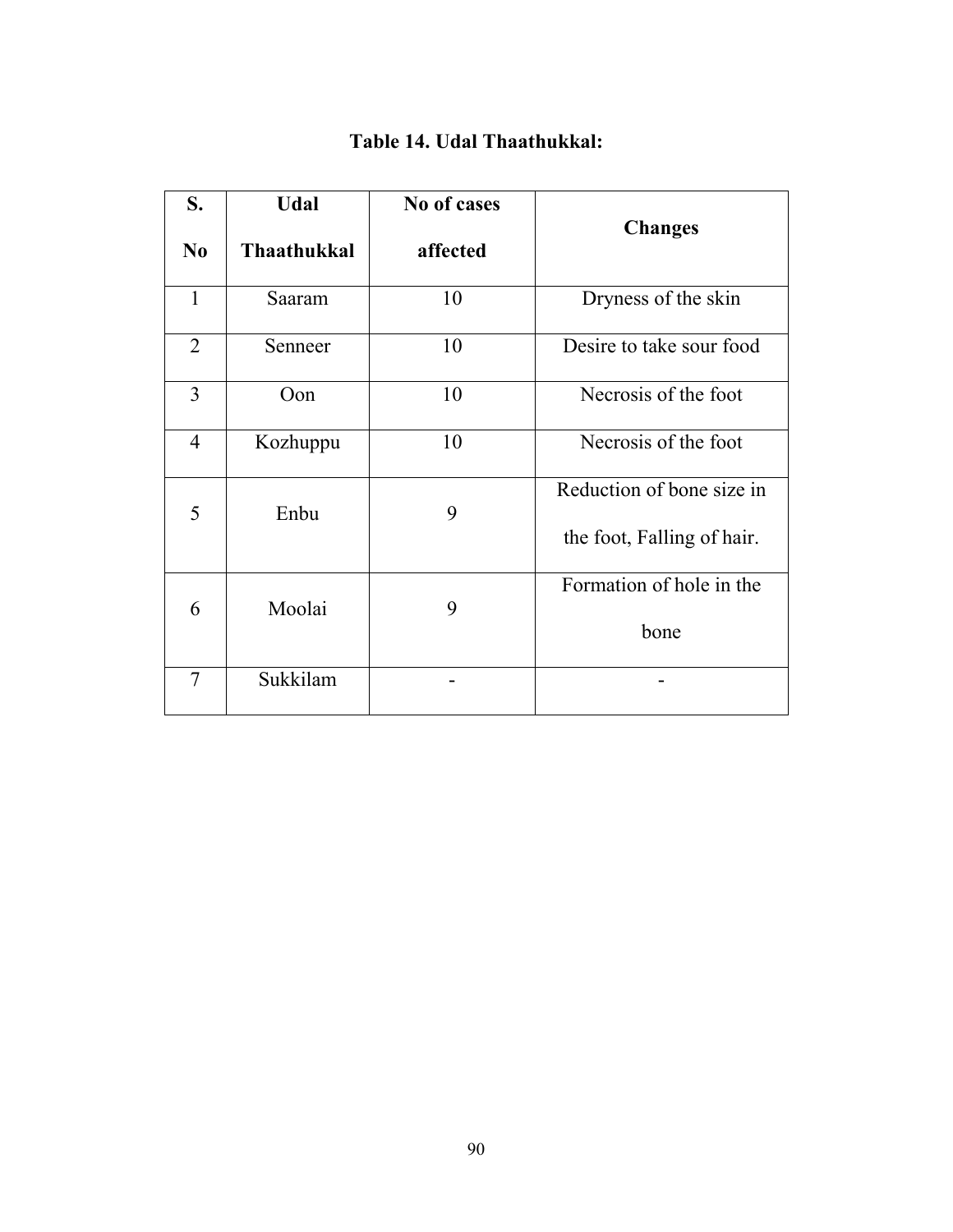| Case<br>N <sub>0</sub> | <b>Naa</b>     | <b>Niram</b> | <b>Mozhi</b>  | <b>Vizhi</b><br><b>Malam</b>                                       |                                                    | Moothiram                          | <b>Naadi</b>  | <b>Sparisam</b> |
|------------------------|----------------|--------------|---------------|--------------------------------------------------------------------|----------------------------------------------------|------------------------------------|---------------|-----------------|
| $\mathbf{1}$           | $\mathbf{A}$   | $\mathbf{A}$ | Uratha<br>oli | Mellana<br>$\mathbf{A}$<br>paraval, saladai<br>$\mathbf{A}$<br>kan |                                                    | Vali<br>Iyam                       | $\mathbf{A}$  |                 |
| $\overline{2}$         | N.A            | A            | Sama<br>oli   | N.A                                                                | N.A                                                | Mellana<br>paraval, saladai<br>kan | Azhal<br>Iyam | $\mathbf{A}$    |
| $\overline{3}$         | N.A            | $\mathbf{A}$ | Sama<br>oli   | N.A                                                                | N.A                                                | Mellana paraval                    | Vali<br>Iyam  | $\mathbf{A}$    |
| $\overline{4}$         | N.A            | $\mathbf{A}$ | Sama<br>oli   | Mellana<br>N.A<br>$\mathbf{A}$<br>paraval, saladai<br>kan          |                                                    | Azhal<br>Iyam                      | $\mathbf{A}$  |                 |
| 5                      | $\mathbf{A}$   | $\mathbf{A}$ | Sama<br>oli   | $\mathbf{A}$<br>Mellana paraval<br>$\mathbf{A}$                    |                                                    | Vali<br>Iyam                       | $\mathbf{A}$  |                 |
| 6                      | N.A            | $\mathbf{A}$ | Sama<br>oli   | N.A                                                                | N.A<br>Mellana paraval                             |                                    | Vali<br>Azhal | A               |
| $\overline{7}$         | $\overline{A}$ | $\mathbf{A}$ | Uratha<br>oli | N.A                                                                | Mellana<br>$\mathbf{A}$<br>paraval, saladai<br>kan |                                    | Vali<br>Azhal | $\mathbf{A}$    |
| 8                      | N.A            | $\mathbf{A}$ | Sama<br>oli   | A                                                                  | Mellana<br>N.A<br>paraval, saladai<br>kan          |                                    | Vali<br>Iyam  | A               |
| 9                      | N.A            | $\mathbf{A}$ | Sama<br>oli   | $\mathbf{A}$                                                       | $\mathbf{A}$<br>Mellana paraval                    |                                    | Azhal<br>Iyam | $\mathbf{A}$    |
| 10                     | $\mathbf{A}$   | $\mathbf{A}$ | Uratha<br>oli | $\overline{A}$                                                     | N.A                                                | Mellana<br>paraval, saladai<br>kan | Vali<br>Iyam  | $\mathbf{A}$    |

**Table 15. The Picture of Envagai Thervugal:** 

**A** - Affected **N.A** - Not Affected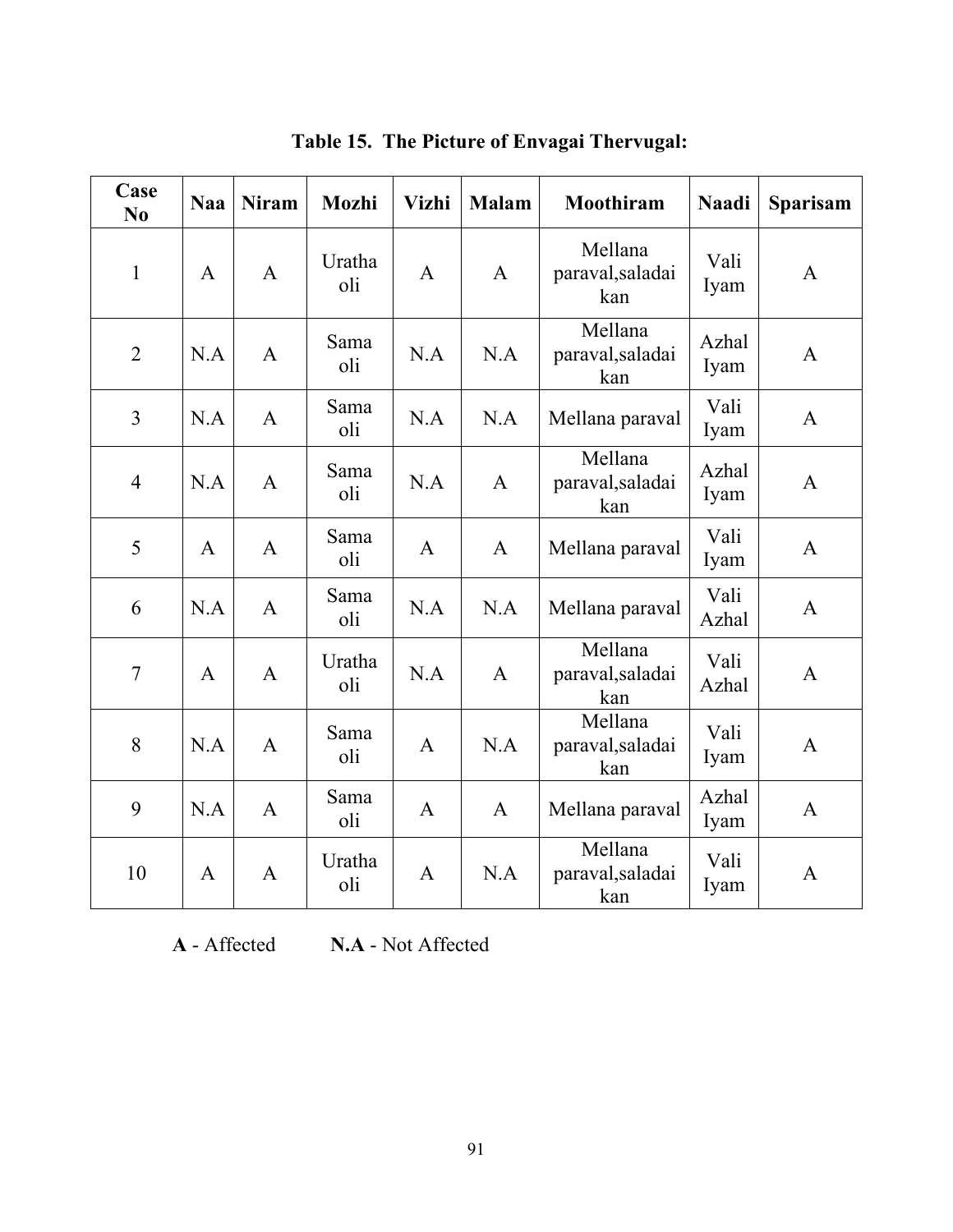## **Table 16. Viral Kadai alavu**

| S.No | Viral Kadai alavu | No of cases |
|------|-------------------|-------------|
|      |                   |             |
|      | 9 1/2             |             |

 From the Viral kadai alavu, the majority of cases are having 9 as viral kadai alavu, the symptom mentioned under this is difficulty in walking ,which is seen in patients of Thalasthambam.

| S. No          | <b>Clinical Features</b>    | No of cases    |
|----------------|-----------------------------|----------------|
| $\mathbf{1}$   | Heaviness of the foot       | 10             |
| $\overline{2}$ | Pain in the foot            | 10             |
| 3              | Blackening of the foot      | 10             |
| $\overline{4}$ | Spreading upwards from foot | 10             |
| 5              | <b>Exessive thirst</b>      | $\overline{7}$ |
| 6              | Dryness of the body         | 1              |
| $\overline{7}$ | Dyspnoea                    | 6              |
| 8              | Fatigue                     | 9              |
| 9              | weight loss                 | $\overline{2}$ |

## **Table 17. Clinical Features.**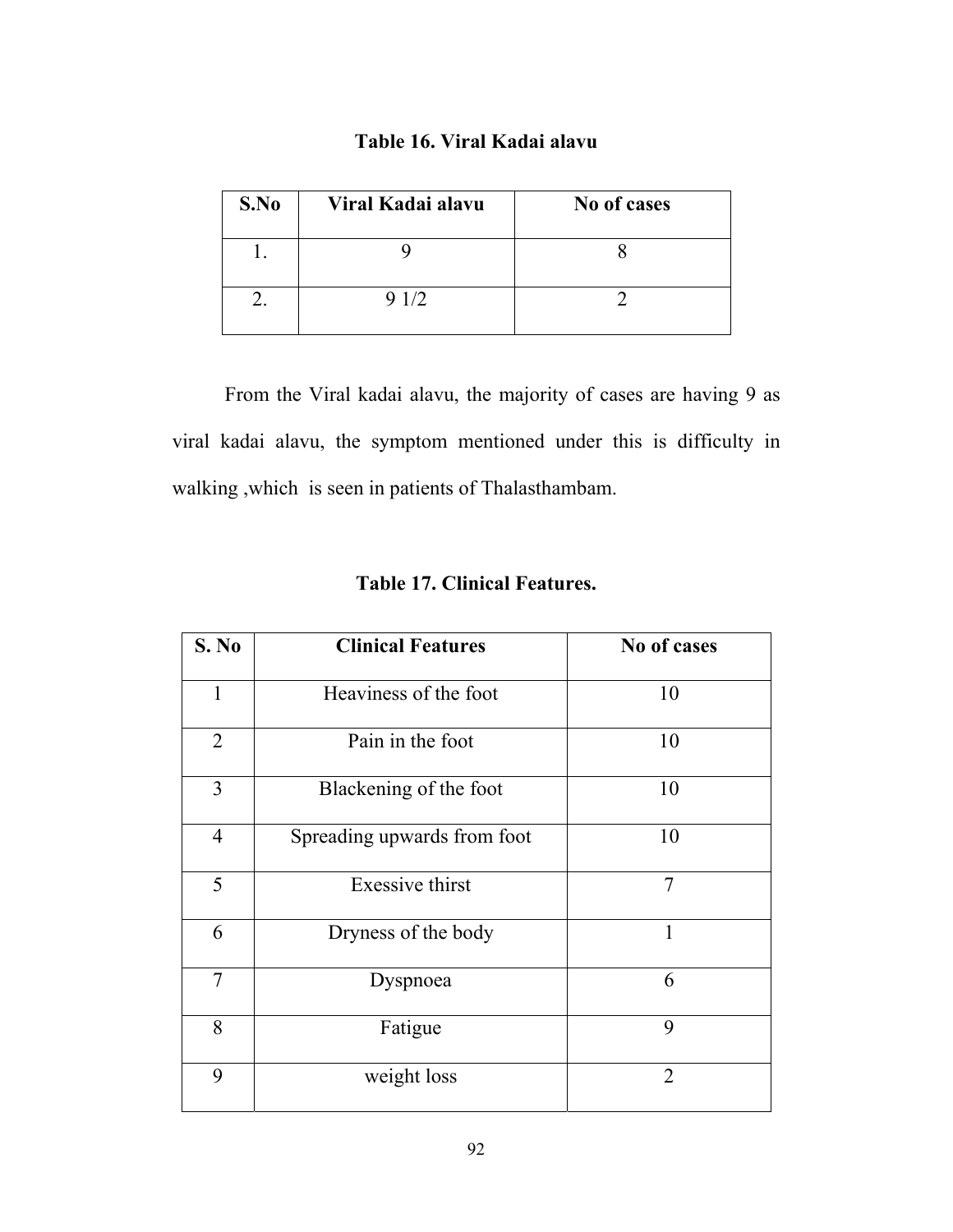|                |               | <b>Blood</b> |                 |                          | <b>ESR</b>     |                | Urine<br><b>Bio Chemical</b> |     |            |            | <b>Motion</b>            |      |            |     |  |  |
|----------------|---------------|--------------|-----------------|--------------------------|----------------|----------------|------------------------------|-----|------------|------------|--------------------------|------|------------|-----|--|--|
| <b>Case No</b> |               |              | <b>DC Cells</b> |                          |                | $1/2$ hr       |                              |     |            | Hb         | Sugar mgs%               |      |            | Dep |  |  |
|                | Tc cells/cumm | $P\%$        | $L\%$           | $E\%$                    | mm             | 1 hr mm<br>gm  | Random                       | Alb | <b>Sug</b> | <b>NAD</b> | Ova                      | Cyst |            |     |  |  |
|                | 8000          | 60           | 35              | 5                        | 8              | 12             | 10.8                         | 130 | Nil        | Nil        | $\overline{\phantom{a}}$ | Nil  | <b>Nil</b> |     |  |  |
| $\overline{2}$ | 9500          | 68           | 32              | $\overline{\phantom{0}}$ | 10             | 15             | 14.0                         | 120 | Nil        | Nil        | Nil                      | Nil  | Nil        |     |  |  |
| 3              | 10400         | 58           | 40              | $\overline{2}$           | 15             | 30             | 13.8                         | 122 | Nil        | Nil        | Nil                      | Nil  | Nil        |     |  |  |
| $\overline{4}$ | 9800          | 54           | 46              | $\overline{\phantom{0}}$ | 8              | 12             | 12.8                         | 128 | Nil        | Nil        | Nil                      | Nil  | <b>Nil</b> |     |  |  |
| 5              | 8900          | 66           | 34              | $\overline{\phantom{0}}$ | 6              | 12             | 12.5                         | 126 | Nil        | Nil        | $\overline{\phantom{a}}$ | Nil  | Nil        |     |  |  |
| 6              | 10500         | 58           | 32              | $\overline{\phantom{0}}$ | 20             | 53             | 12.9                         | 126 | Nil        | Nil        | Nil                      | Nil  | Nil        |     |  |  |
| $\tau$         | 12600         | 70           | 28              | $\overline{2}$           | 10             | 15             | 11.3                         | 138 | Nil        | Nil        | Nil                      | Nil  | Nil        |     |  |  |
| 8              | 9500          | 65           | 33              | $\overline{2}$           | $\overline{2}$ | $\overline{4}$ | 11                           | 95  | Nil        | <b>Nil</b> | $\overline{\phantom{a}}$ | Nil  | <b>Nil</b> |     |  |  |
| 9              | 7800          | 54           | 44              | $\overline{2}$           | 10             | 30             | 9.6                          | 120 | Nil        | Nil        | Nil                      | Nil  | Nil        |     |  |  |
| 10             | 7100          | 71           | 24              | 5                        | 6              | 14             | 10.8                         | 126 | Nil        | Nil        | Nil                      | Nil  | Nil        |     |  |  |

# **Table 18. Laboratory Findings**

**NAD – No Abnormal Defects**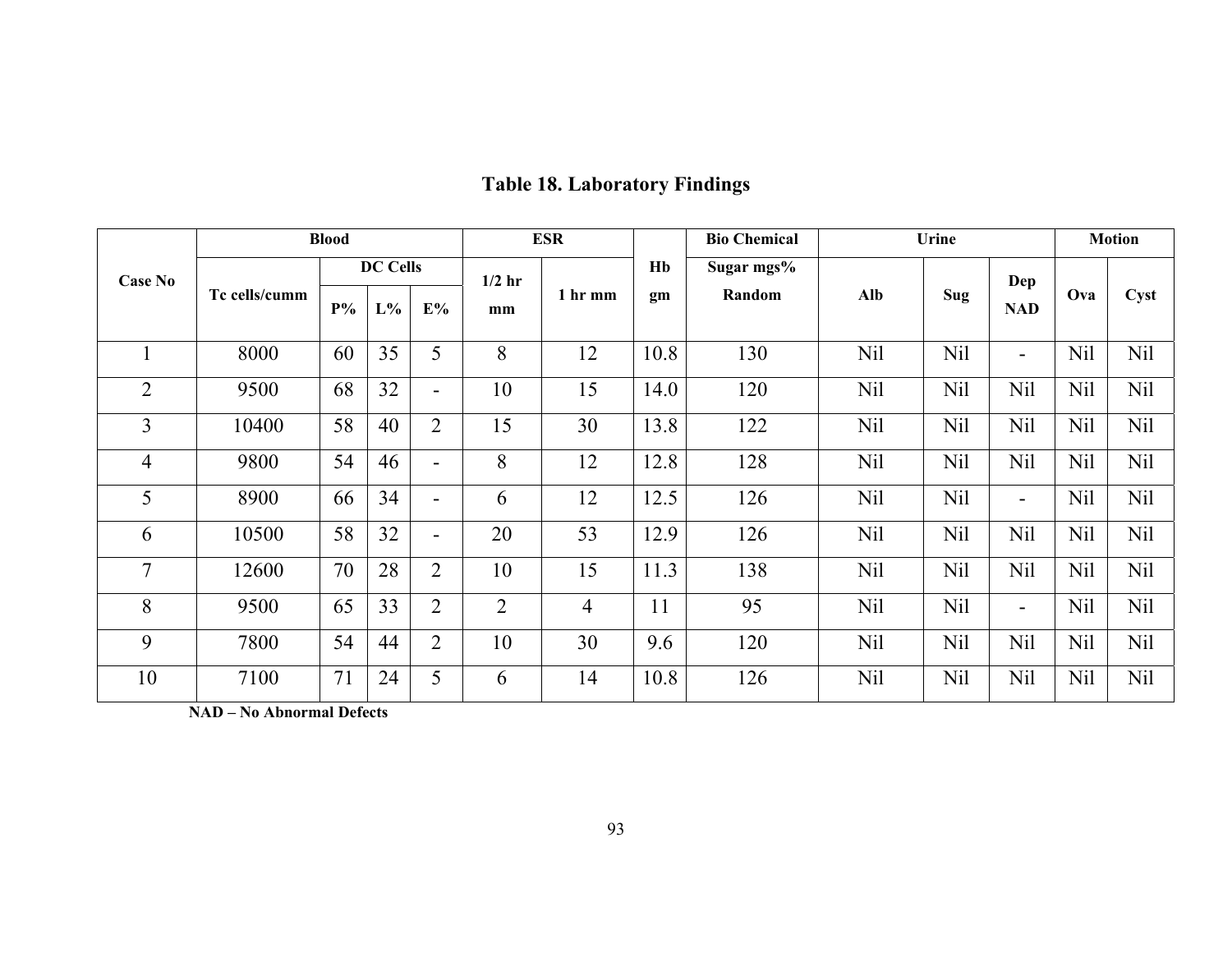## **STATISTICAL ANALYSIS AND INTERPRETATIONS**

 The study results were analysed by the statistics, mean, advariations of the variable. The analysed results were interpreted statistically by studies 't' test and epidemiological rates and ratio for assessing the risk of the disease.

## **DISCUSSIONS AND RESULTS**

## **Age**

 Age is one of the crucial factor of the incidence of the disease. The study subjects were classified according to their age and sex and are tabulated below,

## **Table – 19**

| Age<br>Group | No. of<br><b>Male</b><br>Cases |       |               |       | <b>Study subjects</b><br>S.D |  | Mean age of the<br>population 95% C.I-<br><b>Confidence Interval</b> |
|--------------|--------------------------------|-------|---------------|-------|------------------------------|--|----------------------------------------------------------------------|
|              |                                | Mean  | <b>Median</b> |       |                              |  |                                                                      |
| $30 - 34$    | 3                              |       |               |       |                              |  |                                                                      |
| 35-39        | 3                              | 37.5  | 37.5          | 5.9   |                              |  |                                                                      |
| 40-44        | $\overline{2}$                 | Years | Years         | years | 33.3 to 41.7 years           |  |                                                                      |
| 45-49        | $\overline{2}$                 |       |               |       |                              |  |                                                                      |
| Total        | 10                             |       |               |       |                              |  |                                                                      |

## **Age and Sex wise classification of study cases**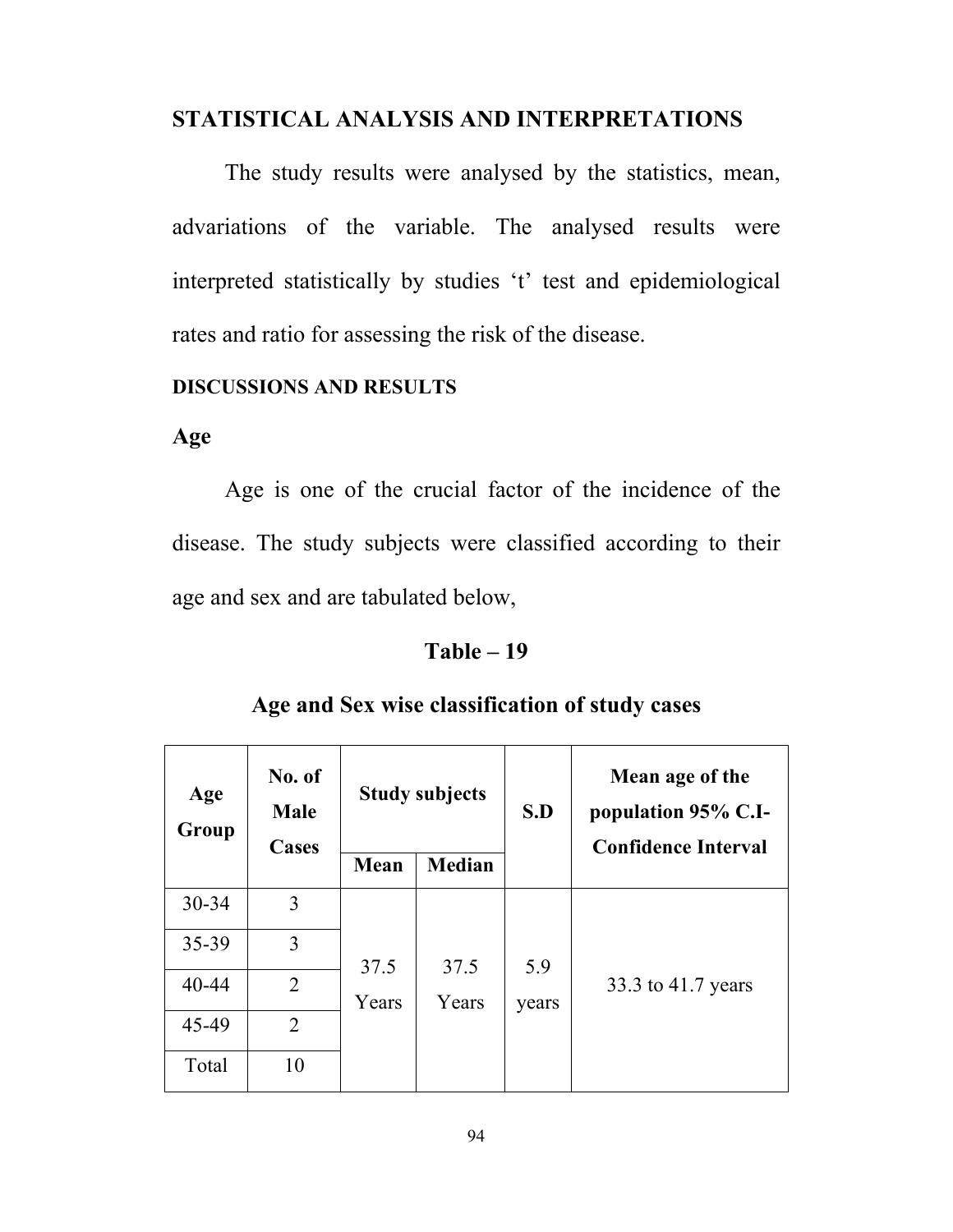From the above table the mean and median ages of the study subjects are  $37.5 \pm 5.9$  years the same age in the population will be 33.3 to 41.7 years. The average ages of the incidence of the diseases in the population is estimated through the above samples.

## **Etiological Factors**

 The etiological factors are identified as smoking and increased intake of salt and sour in the diet. The risk level of the above factors are analysed and interpreted as follows.

## **Smoking**

 Among the 10 study subjects all are having the habit of smoking.

## **Salt and Sour**

 The increased intake of salt and sour in diet is one of the crucial factor for the incidence of the disease. The risk is analysed with the management of the disease that is amputation. The results of the risks are furnished below.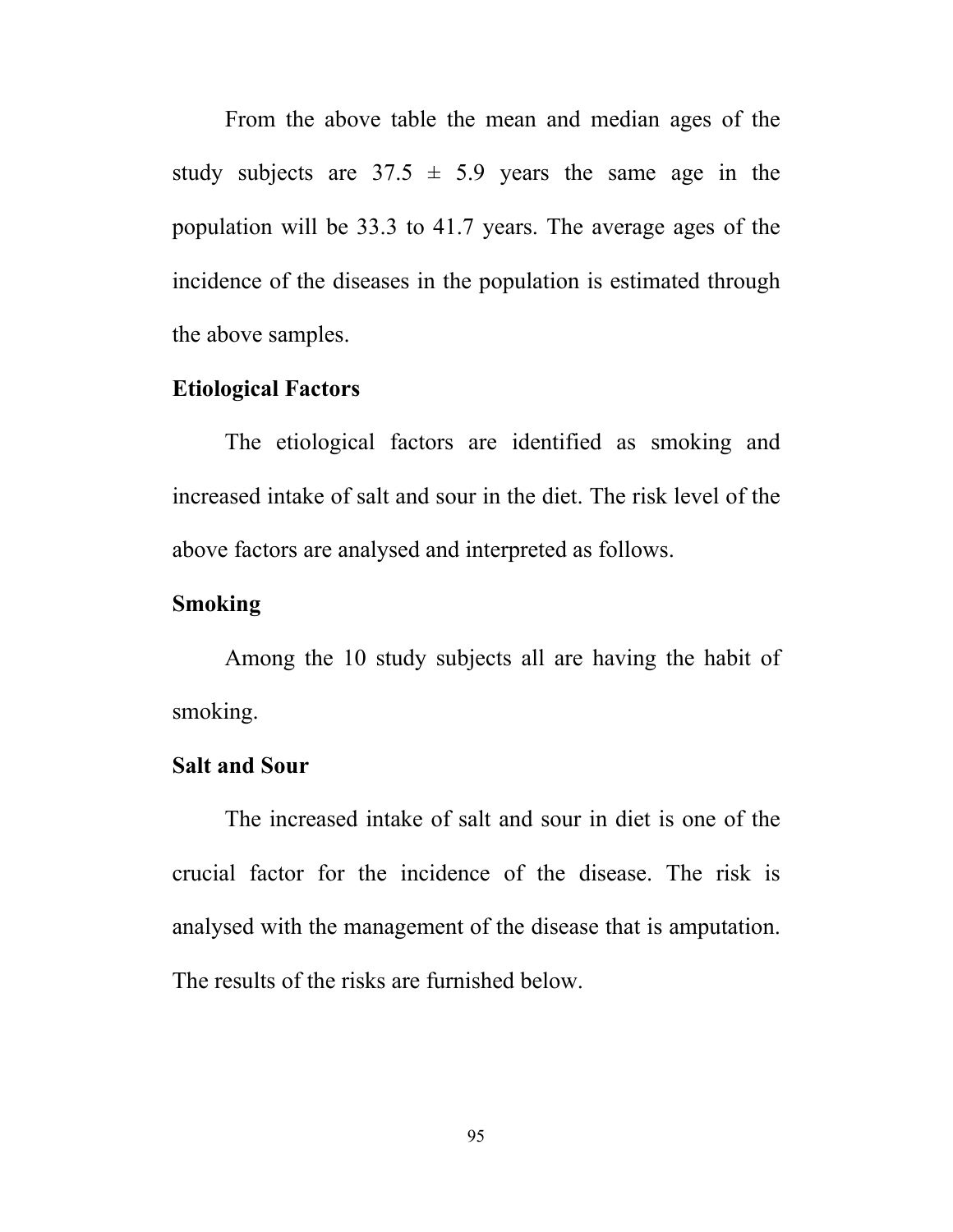## **Table – 20**

| Intake of                     | <b>Management</b> |                   | <b>AR</b> | <b>OR</b> |                           |     |
|-------------------------------|-------------------|-------------------|-----------|-----------|---------------------------|-----|
| salt and<br>Amputated<br>sour |                   | Non-<br>Amputated |           |           | <b>RR</b><br><b>Total</b> |     |
| Excess                        | $\overline{2}$    |                   | 6         |           |                           |     |
| Limited                       |                   | 3                 | 4         | 1.3       | 23%                       | 1.5 |
| Total                         | 3                 |                   | 10        |           |                           |     |

**Risk of excessive intake of salt and sour with amputation** 

 The above table clearly shows that the excess intake of salt and sour is 1.3 times risk of amputation than the risk of moderate in take of salt and sour (RR=1.3). In the absence of excess intake the risk of amputation is only 23% (AR=23%). The excess intake of salt and sour is 1.5 times greater risk than the moderate intake in respect of amputation. From the above analysis, the excessive smoking and increased intake of salt and sour are leading and crucial causes for amputation and etiology for the disease.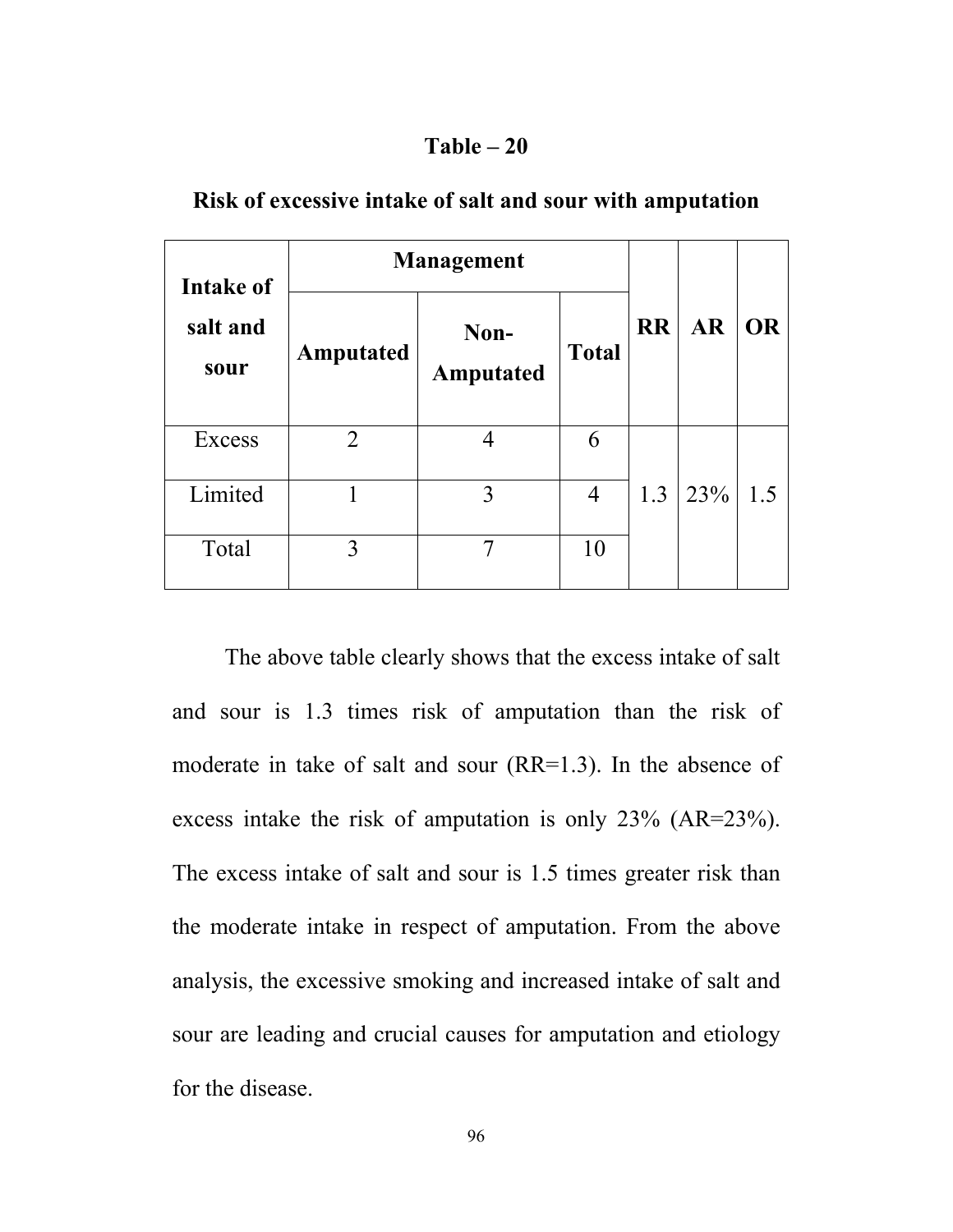# **Mukkutra Nilai**

The Mukkutra Nilai and components are tabulated below.

# **Table – 21**

# **Percentage distribution of Mukkutra Nilai derangement**

|                | S.<br>Mukkutra Nilai |    |               | <b>Affected Case</b>   |                 |  |
|----------------|----------------------|----|---------------|------------------------|-----------------|--|
| N <sub>0</sub> | Component            | N  | <b>Types</b>  | No. of<br><b>Cases</b> | $%$ of<br>Cases |  |
|                |                      |    | Praanan       | 6                      | 60              |  |
|                |                      |    | Abaanan       | 5                      | 50              |  |
| $\mathbf{1}$   | Vali                 | 10 | Viyaanan      | 10                     | 100             |  |
|                |                      |    | Uthaanan      | 7                      | 70              |  |
|                |                      |    | Samaanan      | 10                     | 100             |  |
|                |                      |    | Devathaththan | 9                      | 90              |  |
|                |                      |    | Ranjagam      | 7                      | 70              |  |
| 2.             | Azhal                | 10 | Saathagam     | 10                     | 100             |  |
|                |                      |    | Praasagam     | 10                     | 100             |  |
| 3.             | Iyam                 | 10 | Avalambagam   | 10                     | 100             |  |
|                |                      |    | Santhigam     | 10                     | 100             |  |

# **and its components of affected persons.**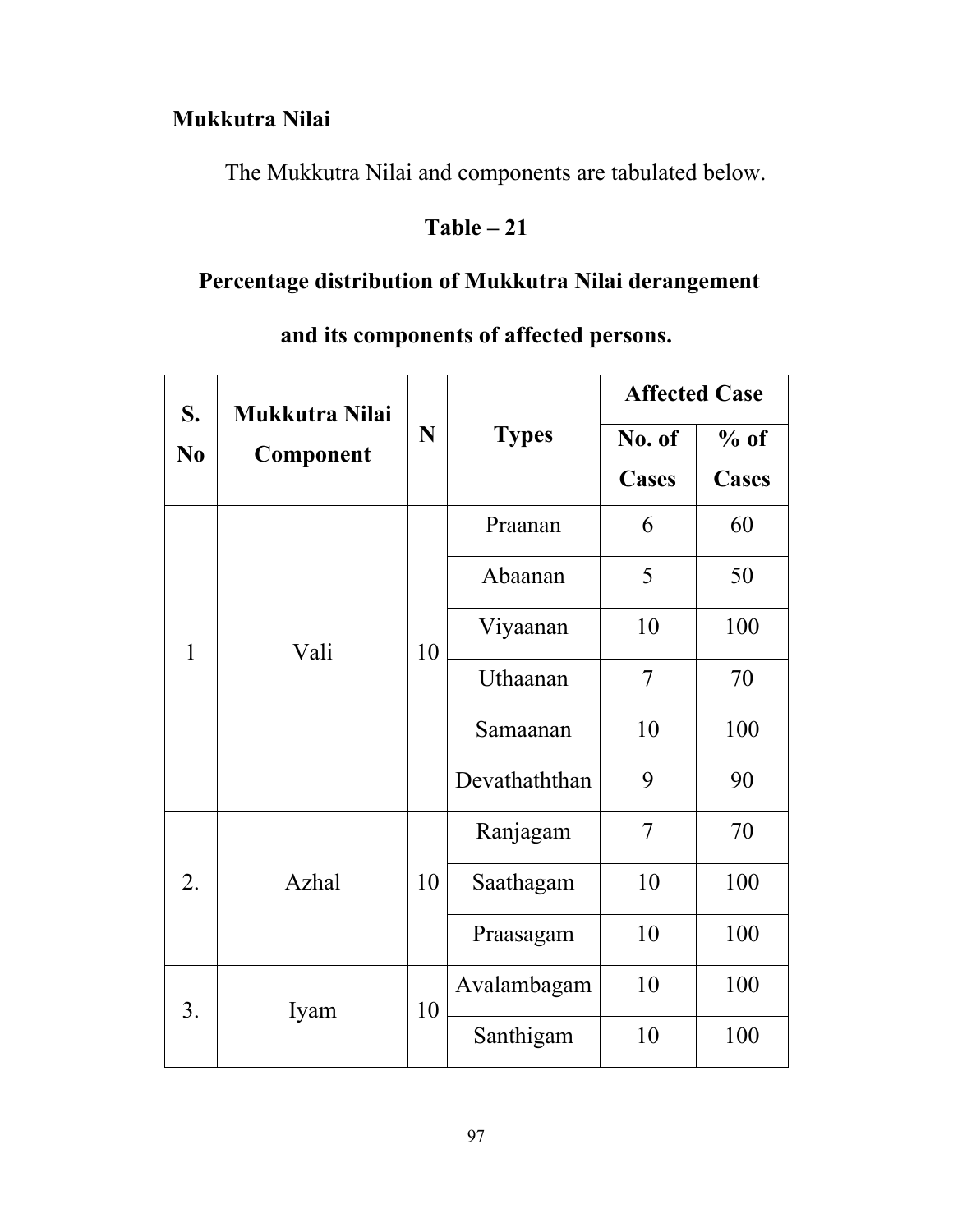From the above table under Vali cent percentage affected cases are Viyaanan and Samaanan. The above component of Vali namely Devathaththan and Uthaanan are affected by 90 and 70 percentages respectively. The remaining Praanan and Abaanan are affected by 60 and 50 percentage respectively.

 In respect of Azhal, the Praasagam and Saathagam the affected cases are cent percents and the Ranjagam is 70 percentage.

 The cent percentage affected cases are observed in both Avalambagam and Santhigam under Iya thodam.

## **Udal Thathukkal**

The study subjects are classified at the level of affection in terms of percentages. They are posted in the forth coming table.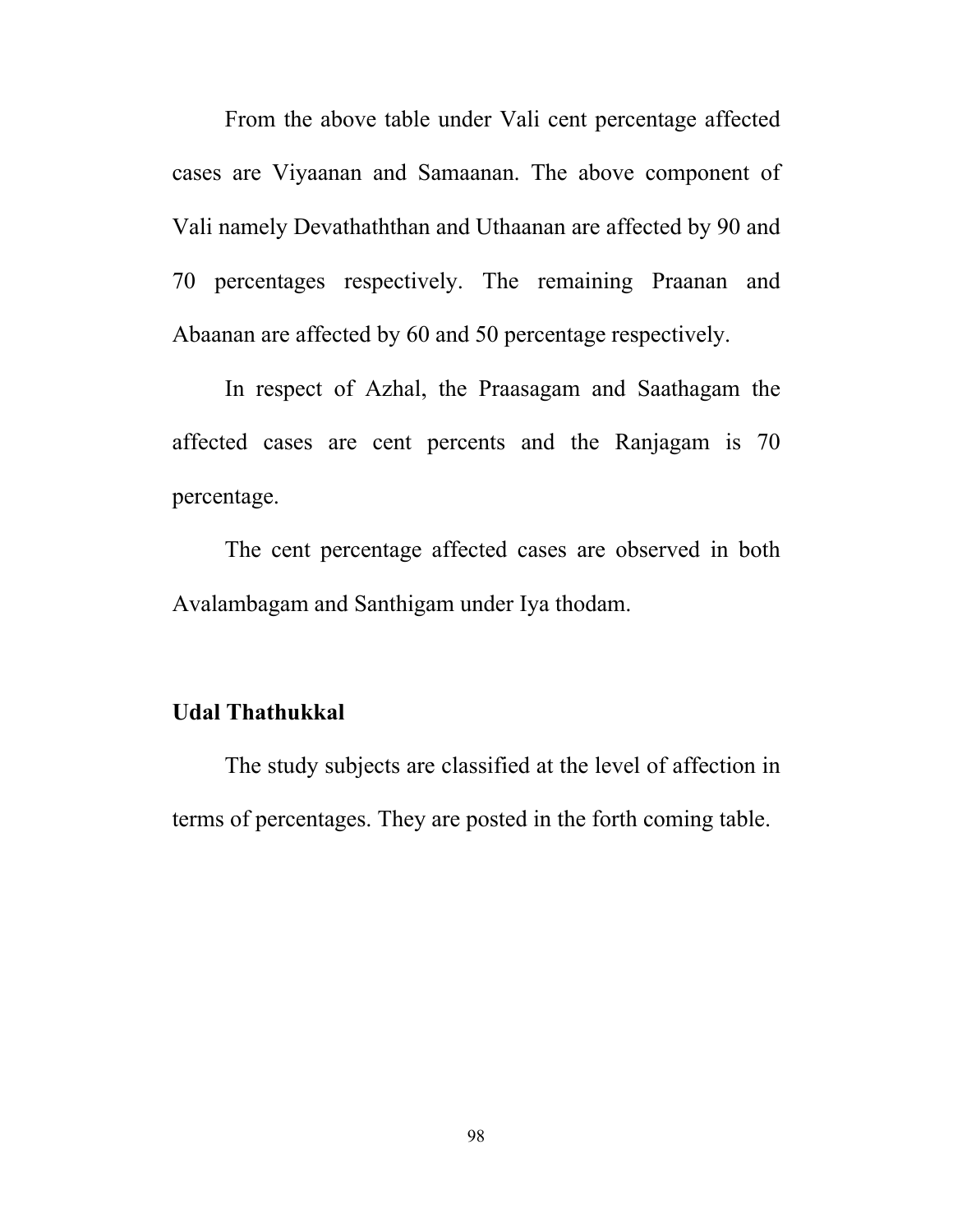## **Table – 22**

## **The components of Udal Thaathukkal affected are**

| S.             | <b>Udal</b>        |    | <b>Affected cases</b>  |                 |
|----------------|--------------------|----|------------------------|-----------------|
| N <sub>0</sub> | <b>Thaathukkal</b> | N  | No. of<br><b>Cases</b> | $%$ of<br>Cases |
| $\mathbf{1}$   | Saaram             | 10 | 10                     | 100             |
| 2.             | Senneer            | 10 | 10                     | 100             |
| 3.             | Oon                | 10 | 10                     | 100             |
| $\overline{4}$ | Kozhuppu           | 10 | 10                     | 100             |
| 5.             | Enbu               | 10 | 9                      | 90              |
| 6.             | Moolai             | 10 | 9                      | 90              |
| 7.             | Sukkilam           | 10 |                        |                 |

## **tabulated below as follows,**

In the above table, it is observed that except Enbu and Moolai, cent percentage are affected for saram, senneer, oon and kozhupu.The Enbu and moolai are affected by 90% .In the disease Thalasthambam the sukkila thathu is not affected .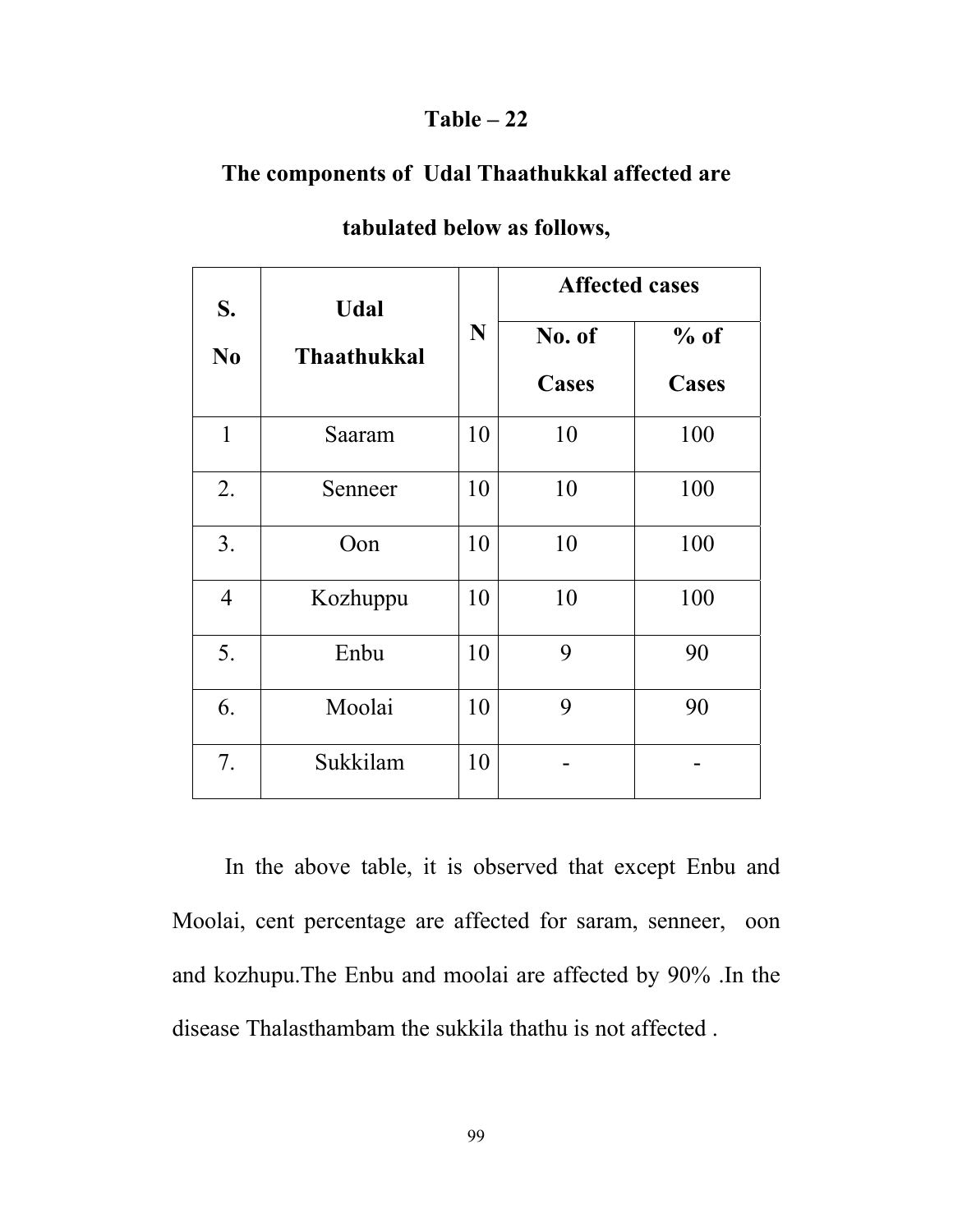# **Ennvagai Thervugal**

The study subjects were examined by Ennvagai thervugal the percentage of the affected cases are tabulated below.

# **Table –23**

# **Examination of cases through Envagai Thervugal and**

|                |                    |    |                            | <b>Affected Cases</b> |              |
|----------------|--------------------|----|----------------------------|-----------------------|--------------|
| S.No           | <b>Examination</b> |    | $\mathbf N$<br><b>Type</b> |                       | $%$ of       |
|                |                    |    |                            | Cases                 | <b>Cases</b> |
| 1.             | Naa                | 10 |                            | $\overline{4}$        | 40           |
| 2.             | Niram              | 10 |                            | 10                    | 100          |
| 3.             | Mozhi              | 10 | Sama Oli                   | $\overline{7}$        | 70           |
|                |                    |    | Uratha oli                 | $\overline{3}$        | 30           |
| $\overline{4}$ | Vizhi              | 10 |                            | $\overline{5}$        | 50           |
| 5              | Malam              | 10 |                            | 5                     | 50           |
|                |                    |    | Melana Paraval,            | 6                     | 60           |
| 6              | Moothiram          | 10 | Salladai Kan               |                       |              |
|                |                    |    | Other                      | $\overline{4}$        | 40           |
| $\overline{7}$ | Sparisam           | 10 | 10                         | 10                    | 10           |
|                |                    |    | Vali Iyam                  | 5                     | 50           |
| 8              | Naadi              | 10 | Azhal Iyam                 | 3                     | 30           |
|                |                    |    | Vali Azhal                 | $\overline{2}$        | $20\,$       |

# **Percentage distribution**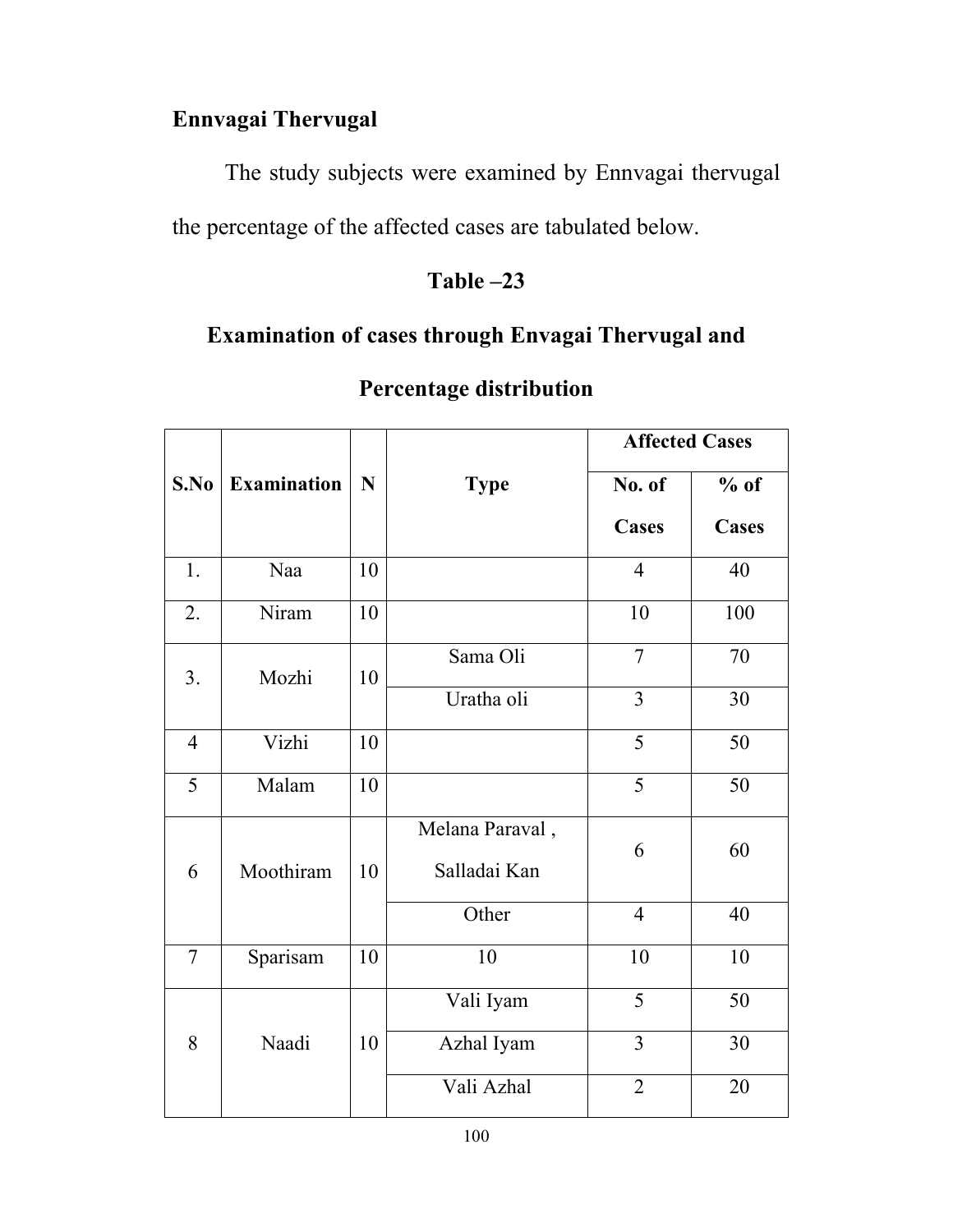In thalasthambam,all cases were having changes in Niram and Sparisam. In Mozhi 70% cases were having changes, 50% were having changes in malam and Vizhi, In moothiram the changes were noted for 60% cases.

## **Viral kadai alavu**

The study cases are estimated based on the Viral Kadai Alavu and the measurement are tabulated below.

## **Table – 24**

| S.No | Viral Kadai alavu | N  | <b>Affected cases</b> |            |
|------|-------------------|----|-----------------------|------------|
|      |                   |    | No of cases           | % of cases |
|      |                   | 10 |                       |            |
|      | 9 1/2             |    |                       | 20         |

# **Estimation of Viral Kadai Alavu**

 From the above table, it is observed that 80 percentage of cases were having 9 as viral kadai alavu. 20 percentage of cases were having 9 ½ as viral kadai alavu.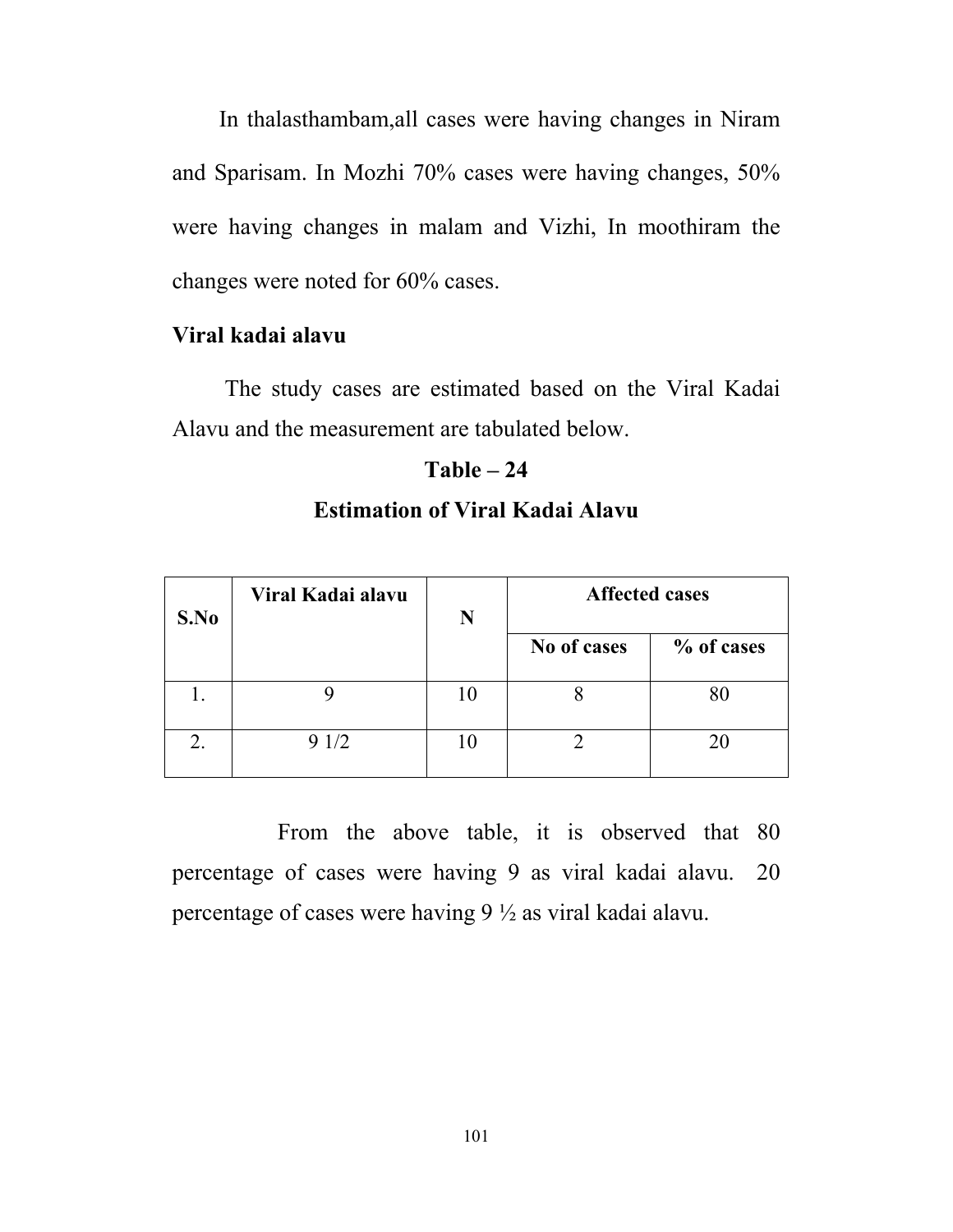# **Clinical features:**

The clinical indicators for Thalasthambam and management with percentage distribution are furnished in the table.

# **Table –25**

# **Percentage distribution of Clinical features in**

| S.No           | <b>Clinical Features</b>       | ${\bf N}$ | <b>Affected</b>    |            |  |
|----------------|--------------------------------|-----------|--------------------|------------|--|
|                |                                |           | <b>No.of cases</b> | % of Cases |  |
| $\mathbf{1}$   | Heaviness of the foot          | 10        | 10                 | 100        |  |
| 2.             | Pain in the Foot               | 10        | 10                 | 100        |  |
| 3 <sub>1</sub> | Blackening of the foot         | 10        | 10                 | 100        |  |
| 4.             | Spreading upwards<br>from foot |           | 10                 | 100        |  |
| 5.             | <b>Excessive thirst</b>        | 10        | 7                  | 70         |  |
| 6.             | Dryness of the body            | 10        | 1                  | 10         |  |
| 7.             | Dyspnoea                       | 10        | 6                  | 60         |  |
| 8.             | Fatigue                        | 10        | 9                  | 90         |  |
| 9              | Weight Loss                    | 10        | $\overline{2}$     | 20         |  |

# **Thalasthambam**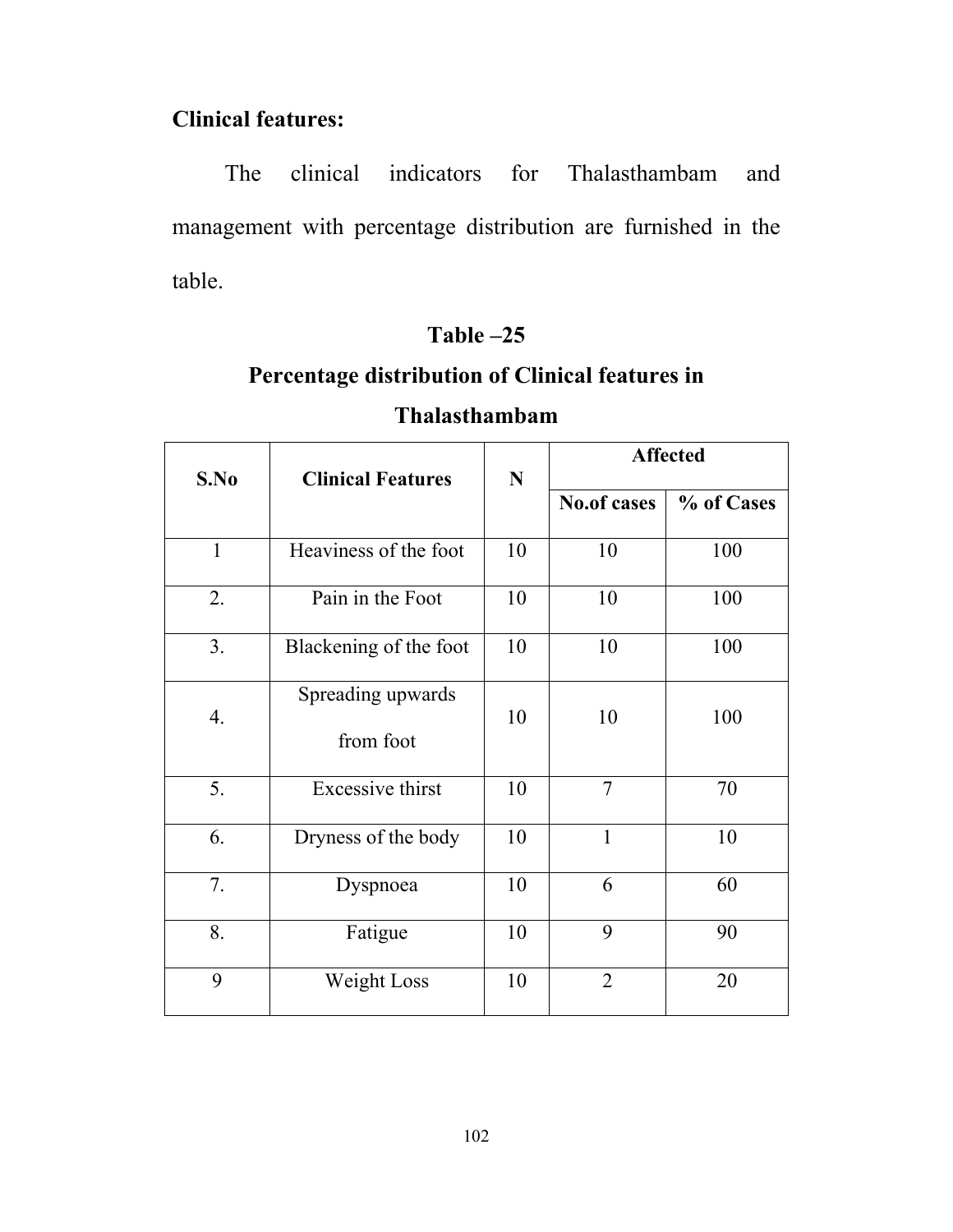## **DISCUSSION**

 In Yugi Vaithiya Sinthamani, THALASTHAMBAM is described under Vali diseases. The Name Thalasthambam itself implies, it is a Vali disease principally affecting the foot, as 'Thalam' means foot (or) base.

 To discuss the factors, which help to analyse and confirm the pathological basis of the disease are the siddha and modern parameters.

 The observed results and other entities that have been studied are discussed under the following headings.

#### **1. Age and Sex distribution**

The incidence of Thalasthambam is common in men.

Due to their habit of smoking.

Age between  $25 - 40$  years.

## **2. Incidence with reference to Family History**

There is no specific relationship with Family History.

## **3. Incidence with reference to Personal Habits**

Heavy smoking is closely related with the diseases.

High intake of salt and sour in diet also acts as a cause for it.

## **4. Incidence with reference to occupation**

Men who have habit of smoking to relax the tension in their job.

Sedentary life style which give them more time to smoke heavily.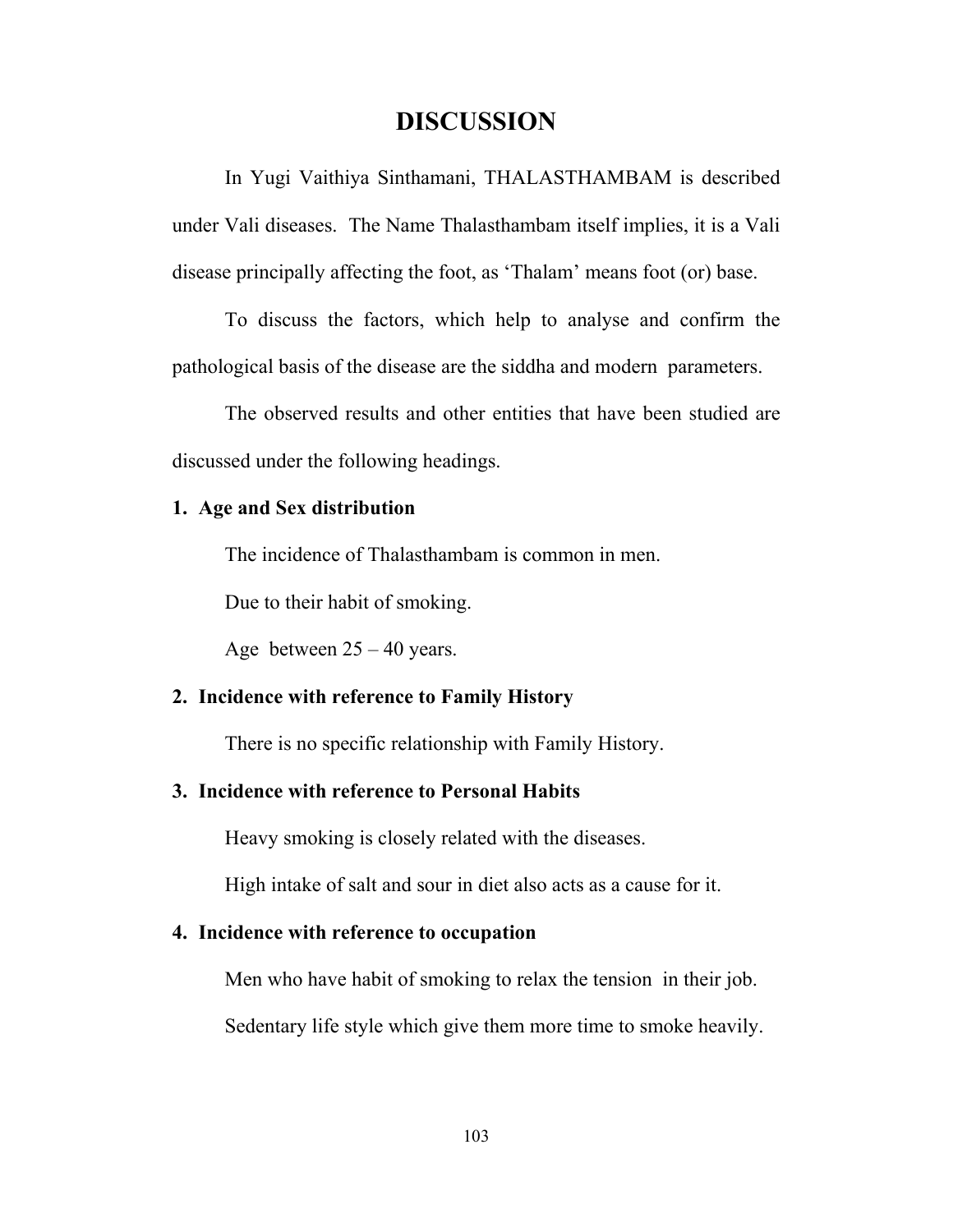## **5. Incidence with reference to Residential area**

There is no direct relationship with the residential area. Irrespective of their residing place, the food habit and heavy smoking will lead to the disease soon.

## **6. Incidence with reference to Socio- economic condition**

The incidence of Thalasthambam is common among poor socio economic group.

## **INTERPRETATION OF SIDDHA PARAMETERS**

## **a. Mukkutram**

Vali, Azhal, and Iyam constitutes the Mukkkutrangal, and the affected thodams are,

| S. No          | <b>Types</b> | <b>Changes</b>  | <b>Character</b>                |
|----------------|--------------|-----------------|---------------------------------|
| 1              | Piraanan     | <b>Affected</b> | Dyspnoea                        |
| 2              | Abaanan      | <b>Affected</b> | Constipation                    |
| 3              | Viyaanan     | <b>Affected</b> | Pain, Restricted movements.     |
| $\overline{4}$ | Uthaanan     | Affected        | Thirst.                         |
| 5              | Samaanan     | <b>Affected</b> | Balancing function is disturbed |
| 6              | Naagan       | Not affected    |                                 |
| 7              | Koorman      | Not affected    |                                 |
| 8              | Kirukaran    | Not affected    |                                 |
| 9              | Devathathan  | <b>Affected</b> | Tiredness                       |
| 10             | Dhananjeyan  |                 |                                 |

**Table -26. Derangement in Vali**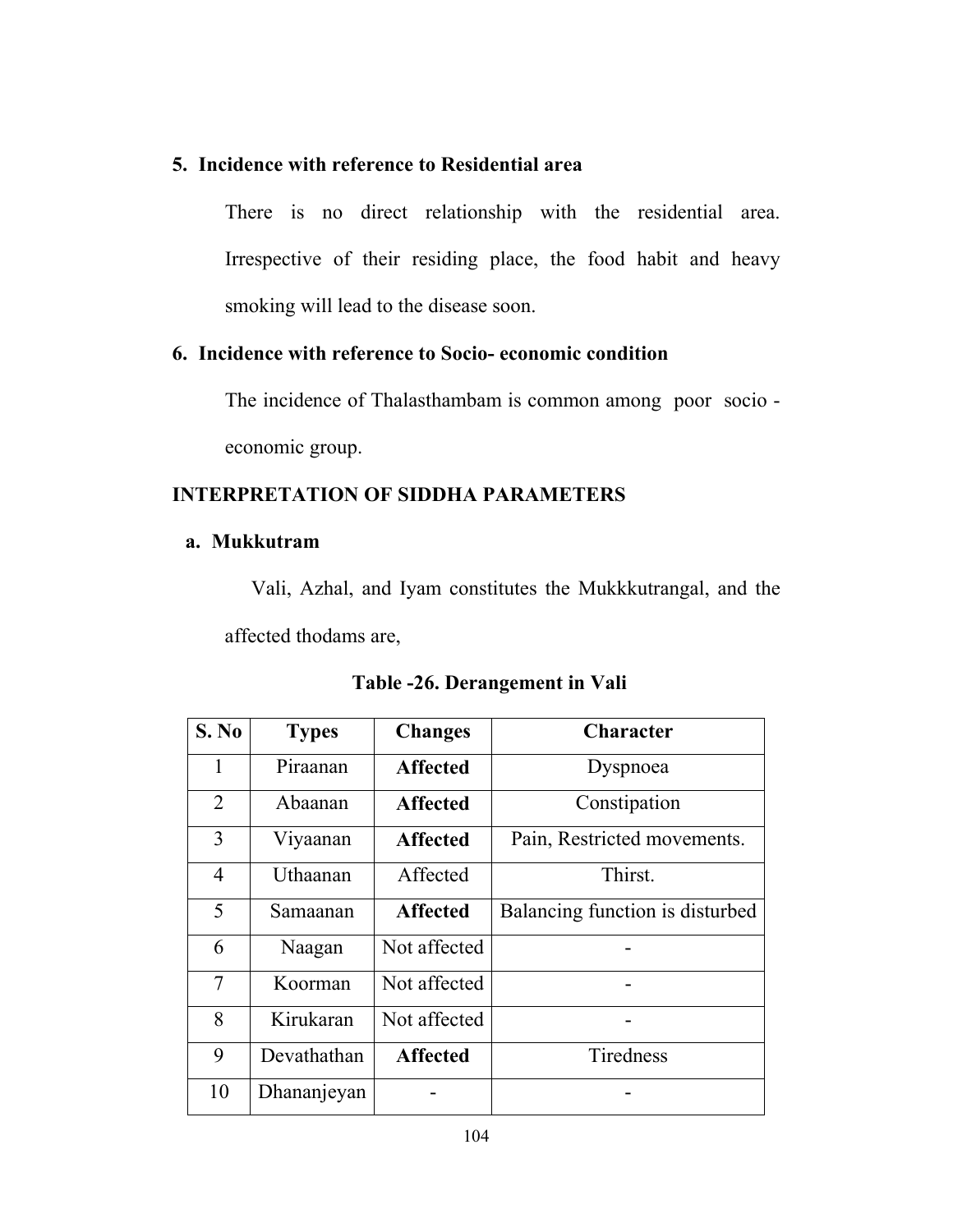| S. No          | <b>Types</b>  | <b>Changes</b>  | <b>Character</b>                |
|----------------|---------------|-----------------|---------------------------------|
| 1              | Analpitham    | Not affected    |                                 |
| $\overline{2}$ | Ranjagapitham | <b>Affected</b> | Fatique                         |
| 3              | Saathagam     | <b>Affected</b> | Restricted movements.           |
| 4              | Alosagam      | Not affected    |                                 |
| 5              | Praasagam     | <b>Affected</b> | Ulcers, gangrene present in toe |

# **Table – 27. Derangement of Azhal**

# **Table – 28. Derangement of Iyam**

| S. No          | <b>Types</b> | <b>Changes</b>  | <b>Character</b>                |
|----------------|--------------|-----------------|---------------------------------|
| 1              | Avalambagam  | <b>Affected</b> | Balancing other types of kabham |
|                |              |                 | gets affected                   |
| 2              | Kilethagam   | Not affected    |                                 |
| 3              | Pothagam     | <b>Affected</b> |                                 |
| $\overline{4}$ | Tharpagam    | Not affected    |                                 |
| 5              | Santhigam    | <b>Affected</b> | <b>Restricted movements</b>     |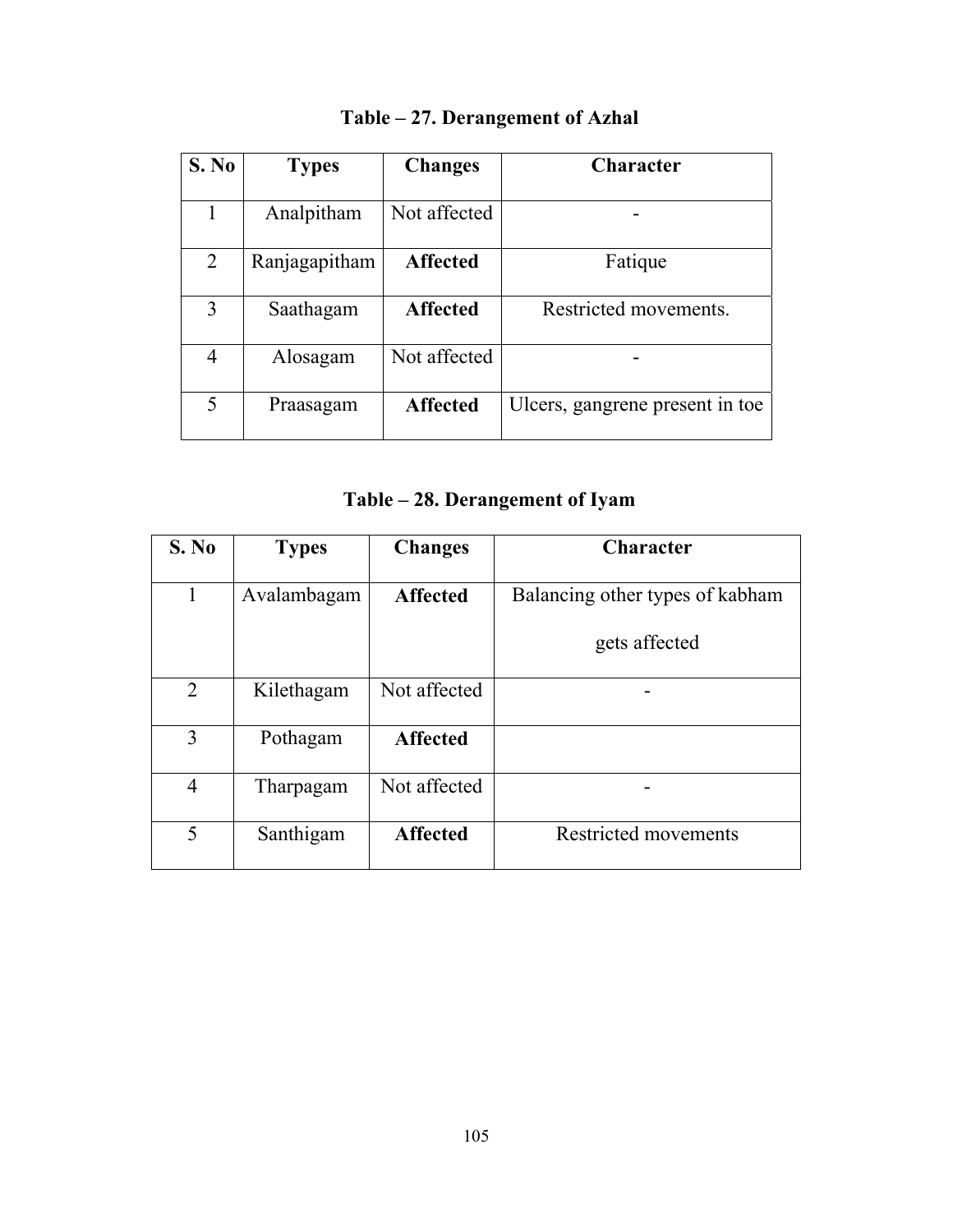#### **Table – 29. Udal Thaathukkal**

| S. No          | <b>Types</b> | <b>Changes</b>  | <b>Character</b>                   |
|----------------|--------------|-----------------|------------------------------------|
| 1              | Saaram       | <b>Affected</b> | Dryness of the skin.               |
| $\overline{2}$ | Senneer      | <b>Affected</b> | Desire to take sour food           |
| 3              | Oon          | <b>Affected</b> | Necrosis in the foot               |
| $\overline{4}$ | Kozhuppu     | <b>Affected</b> | Necrosis in the foot, Weight loss. |
| 5              | Enbu         | <b>Affected</b> | Falling of hair, Reduction of bone |
|                |              |                 | size in the foot                   |
| 6              | Moolai       | <b>Affected</b> | Formation of hole in the bone.     |
| 7              | Sukkilam     | Not affected    |                                    |

The observation in Udal Kattugal has been tabulated as follows.

# **Ennvagai Thervugal**

 Among the Ennvagai Thervugal, Meikuri, Niram and Naadi were affected and reflects the characteristic picture of Thalasthambam.

#### **a. Meikuri**

 Changes in cellular level of this disease reflects on Meikuri. There is heaviness of the skin, pain in the affected area and gangrene formation in the foot.

### **b. Niram**

 The skin shows the changes the blackening of the affected area, (gangrene of the foot).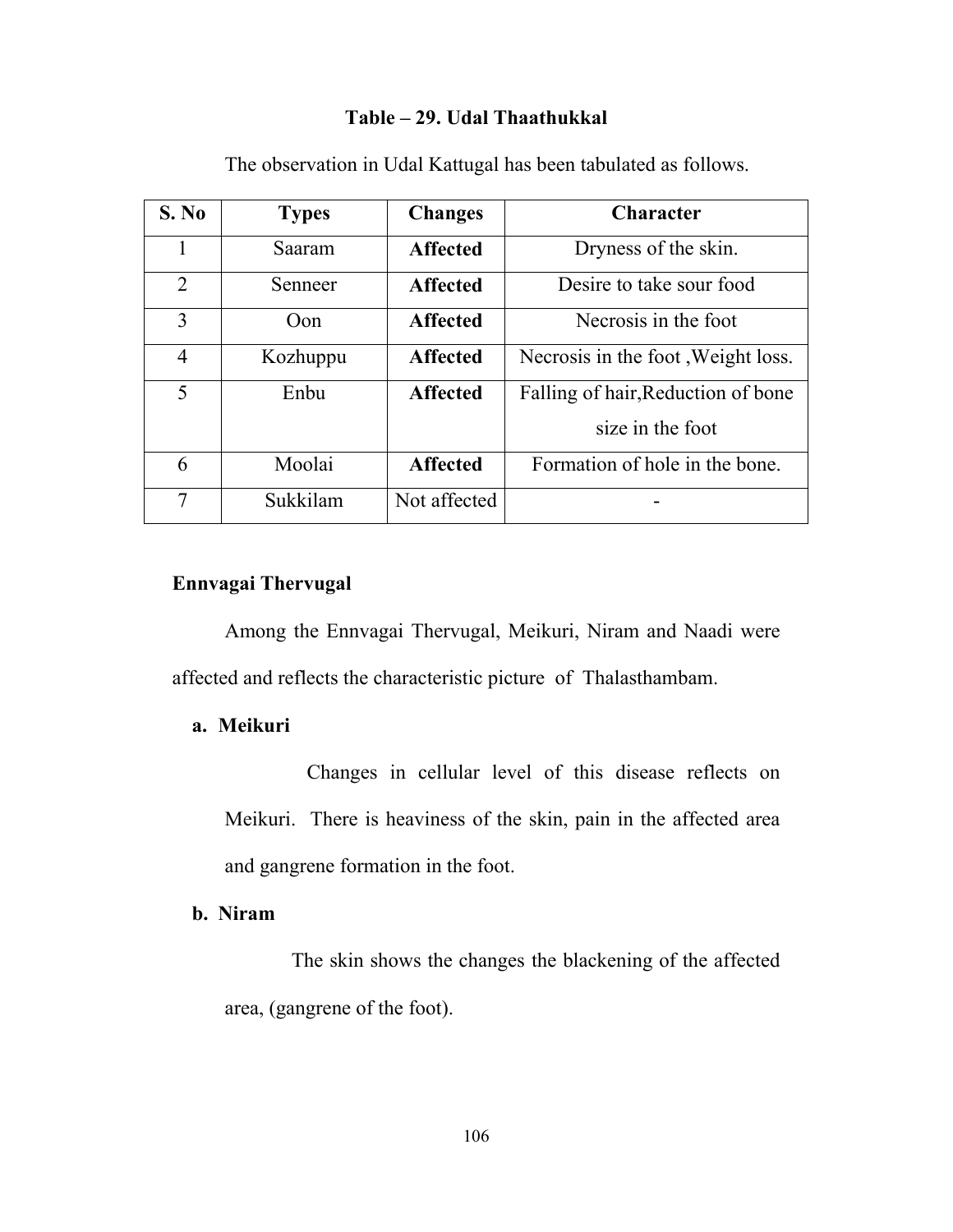**c. Naadi** 

 In this diseases Thalasthambam, The Naadi in affected leg is feeble. When the gangrene is formed the Naadi is disappeared totally.

The **Kai Naadi**, in Thalasthambam is "**Vali Iyam".** 

The other parameters of Envagai Thervugal are explained below as follows.

| S. No          | <b>Types</b> | <b>Changes</b>  | <b>Character</b>              |
|----------------|--------------|-----------------|-------------------------------|
| $\mathbf{1}$   | Meikuri      | <b>Affected</b> | Gangrene                      |
| $\overline{2}$ | Niram        | <b>Affected</b> | Blackening of the foot.       |
| 3              | Naa          | <b>Affected</b> | Palor                         |
| 4              | Vizhi        | <b>Affected</b> | Pale colour in the conjuctiva |
| 5              | Mozhi        | Not affected    |                               |
| 6              | Malam        | <b>Affected</b> | Constipation                  |
| $\tau$         | Kaikuri      | Vali Iyam       |                               |

**Table-30. Ennvagai Thervugal**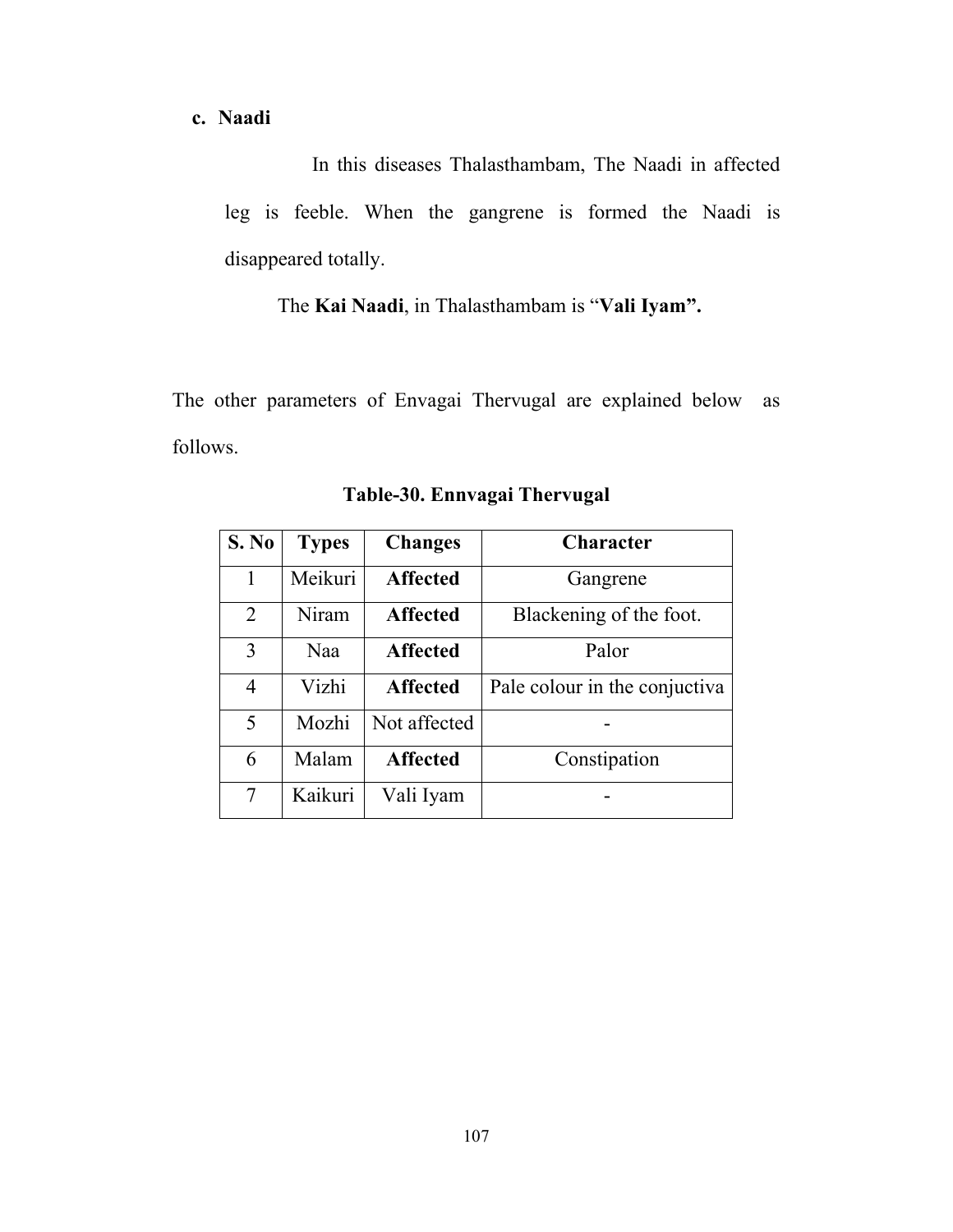# **Moothiram**

# **Neerkuri, Neikuri References**

| S. No          | <b>Types</b> | <b>Characters of urine</b>  | <b>Patient state</b> |
|----------------|--------------|-----------------------------|----------------------|
| 1              | Niram        | Specific change in colour   | Normal               |
| $\overline{2}$ | Manam        | Changes in smell            | Normal               |
| 3              | Edai         | Changes in specific gravity | Normal               |
| 4              | Nurai        | Abnormal frothy             | Nil                  |
| 5              | Enjal        | Deposits                    | Normal               |

# **Table – 31. Neerkuri**

# **Table - 32. Neikuri**

| <b>Test</b> | <b>Character of Neikuri</b>                                            | Figure |
|-------------|------------------------------------------------------------------------|--------|
| Neikuri     | Oil slowly spreads in urine and it<br>forms saladai kan like structure | ◠<br>○ |

 Slow spread of oil indicates changes in Vali, saladai kan like structure denotes changes in Iyam. Neikuri indicates that the disease is not curable.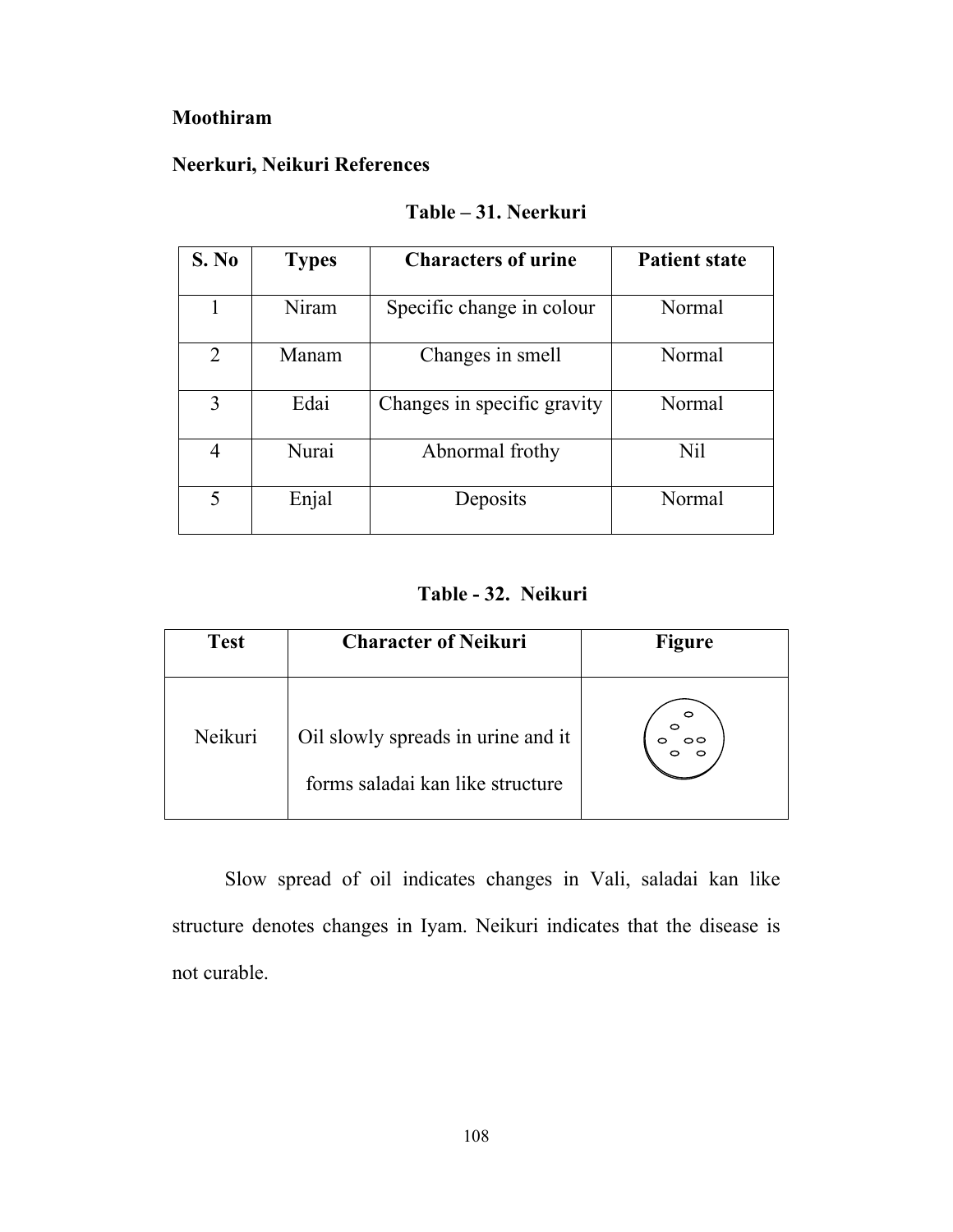# **INTERPRETATION OF ALLIED PARAMETERS**

 After examination of clinical features by Ennvagai Thervugal, the patient was subjected to laboratory investigations, which include haematological, urine and stool examination and specific examination like Doppler study of lower limb.

Haematological examination shows no abnormal findings.

Urine and stool examinations are normal.

 Doppler study of lower limb shows panarteritis and thrombosis in leg arteries at various level.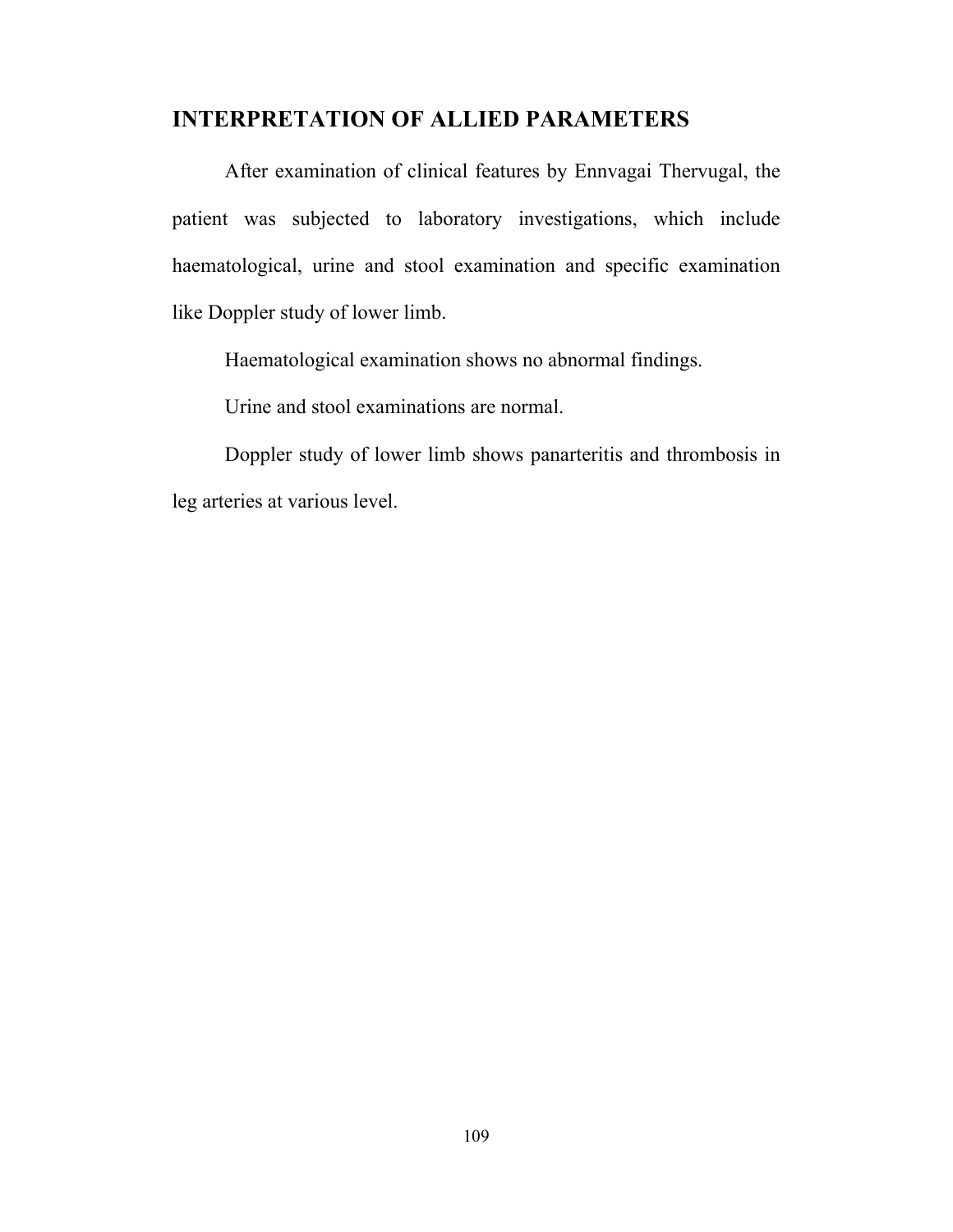# **HIGHLIGHTS OF THE DISSERTATION TOPIC**

Thalasthambam comes under Vatha roga nithanam in Yugi Vaithya Sinthamani 800.

 For any type of disease the vali humour is first affected. Followed by alteration in other humour.

 In thalasthambam, yugi explains that the altered vali humour is aggravated by the excessive intake of salt and sour (i.e) these tastes acts as a pre-disposing factor for the disease.

 The disease is characterized by the presence of heaviness of the foot, pain in the foot, blackening of the foot, spreading upwards from foot, weight loss, Dyspnoea, fatique, dryness of the body, and thirst.

 In this disease, the Udal thathukkal - Saram, Senneer, Oon, Kozhuppu, Enbu, Moolai are affected as 6 out of 7 udal thathukkal gets deranged the disease is not - curable.

 The underlying pathogenesis for the Thalasthambam is the peripheral arterial occlusive disorder resulting in gangrene formation due to pan-arteritis leading to thrombosis as seen in "Thrombo Angitis obliterans".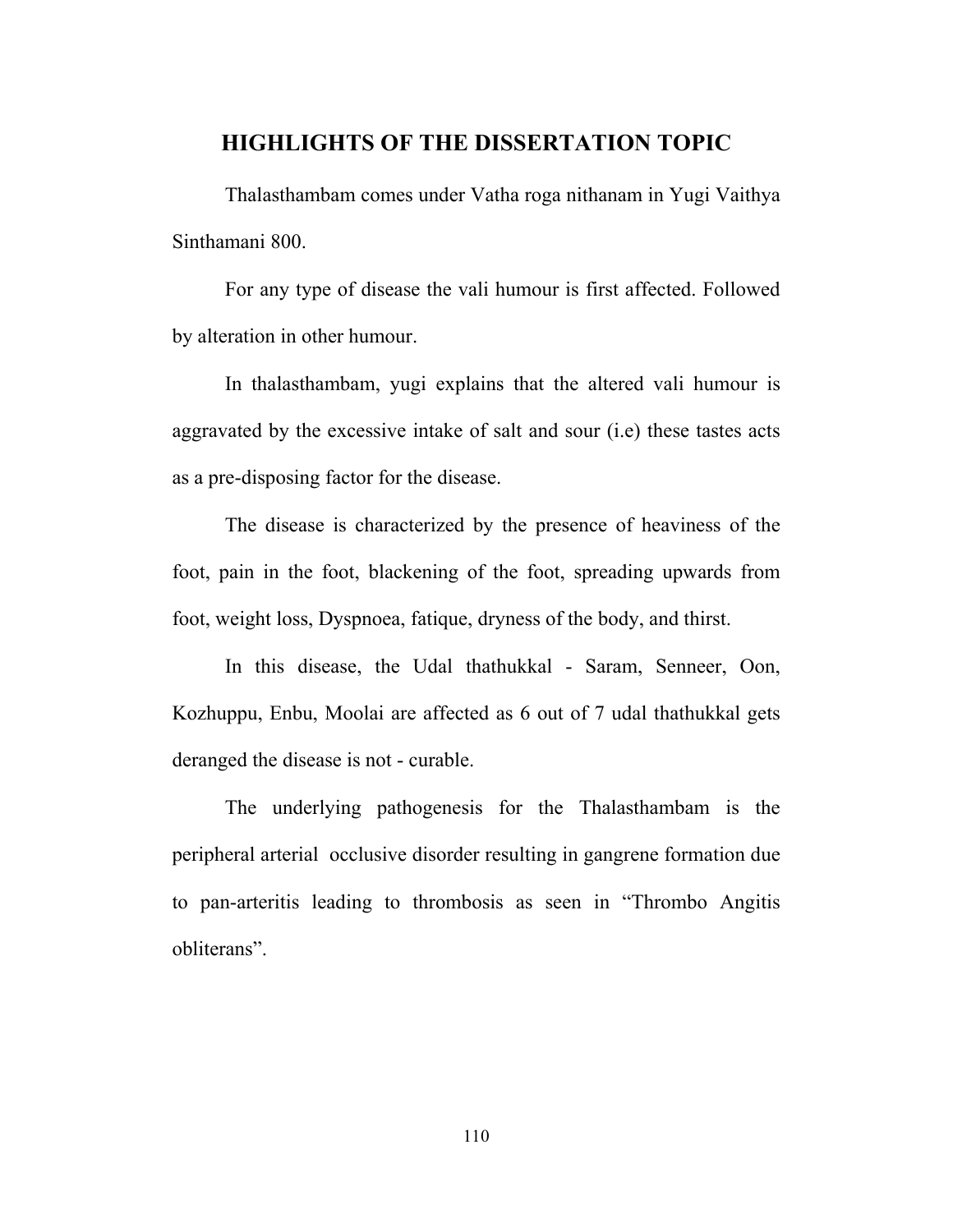# **CONCLUSION**

 The study on Thalasthambam was carried out in this dissertation giving importance to the changes in udal Thaathukal , uyir thaathukal etc.,

 The changes in the udal Thathukal and uyir thathukal were assessed by siddha parameters like ennvagai Thervugal, Poriyalarithal, Pulanalarithal and Vinathal and prognosis is assessed by Nei-Kuri.

 A parallel modern diagnosis was arrived through routine blood tests, urine tests, stool examination and Doppler study of lower limb.

The study on Thalasthambam concludes that,

Thalasthambam is an **Peripheral arterial Occlusive diseases** 

**leading to gangrene formation like** *Thrombo Angitis Obliterens (T.A.O)* 

 The pathogenesis of Thalasthambam involves the vitiation of Vali, Which disturbs the fuction of Azhal and Iyam in various degrees.

The signs of the disease is clearly depicted by the udal thaathukal.

 It is essential to know the pathogenesis of the disease for early diagnosis and proper treatment and to prevent complication (amputation) and also to advise the patient to stop smoking and to avoid the excessive intake of salt and sour in diet.

111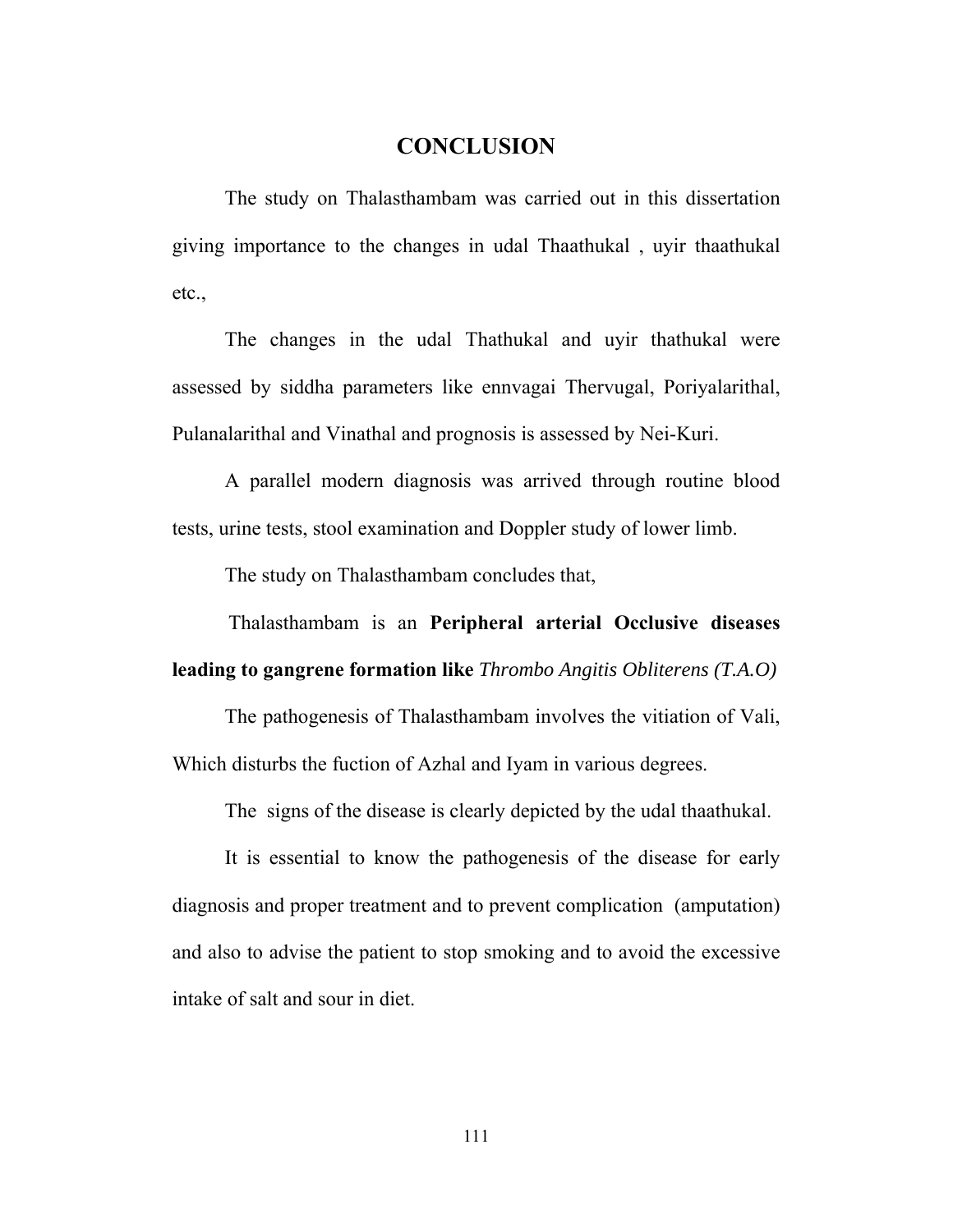# **P.G.** -**NOI NAADAL DEPARTMENT**

# **GOVT. SIDDHA MEDICAL COLLEGE, PALAYAMKOTTAI.**

# **A Study to Diagnose Thalasthambam through Siddha**

# **Diagnostic Methodology**

# **SELECTION PROFORMA**

| 1.O.P.No 2. I.P.NO 3. Bed No: 4. S. No: 5. Date: |                          |                                    |        |
|--------------------------------------------------|--------------------------|------------------------------------|--------|
| 6. Name: $\qquad \qquad$ 7. Age (Years):         | $\overline{\phantom{a}}$ | $\mathbf M$<br>$8.$ Sex: $\lfloor$ | F      |
|                                                  |                          |                                    | /month |
| 11. Address:                                     |                          |                                    |        |
|                                                  |                          |                                    |        |
|                                                  |                          |                                    |        |
|                                                  |                          |                                    |        |
| 12. Complaints and duration:                     |                          |                                    |        |
|                                                  |                          |                                    |        |
|                                                  |                          |                                    |        |
| 13. History of present illness:                  |                          |                                    |        |
|                                                  |                          |                                    |        |
|                                                  |                          |                                    |        |
| 14. Past history:                                |                          |                                    |        |
|                                                  |                          |                                    |        |
|                                                  |                          |                                    |        |
| 15. Family History:                              |                          |                                    |        |
|                                                  |                          |                                    |        |
|                                                  |                          |                                    |        |
|                                                  |                          |                                    |        |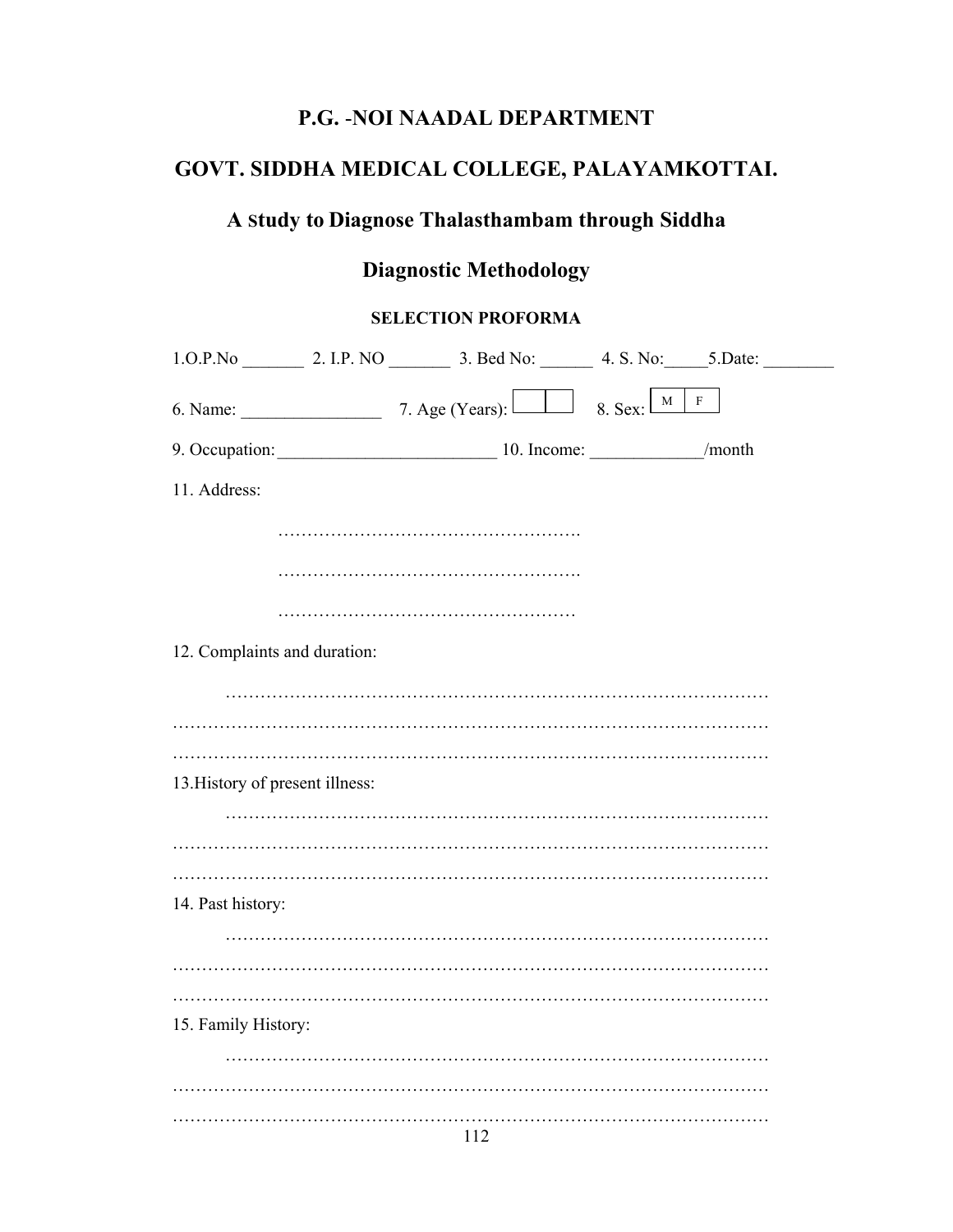| <b>Habits</b>       |                | 1.Yes                    | 2.No |  |
|---------------------|----------------|--------------------------|------|--|
| 16. Betelnut chewer | $\sim$ 1       |                          |      |  |
| 17. Tea             | $\ddot{\cdot}$ |                          |      |  |
| 18. Coffee          | $\ddot{\cdot}$ |                          |      |  |
| 19. Tobacco chewer  | $\mathbb{R}^2$ |                          |      |  |
| 20. Smoking         | ÷              |                          |      |  |
| 21. Alcohol         | $\bullet$      |                          |      |  |
| 22. Food habits     |                | $\ensuremath{\text{NV}}$ | M    |  |

# **GENERAL ETIOLOGY FOR THALASTHAMBAVATHAM**

|                                       | 1.Yes | 2.No |
|---------------------------------------|-------|------|
| 23. Excessive intake of sour and salt |       |      |
| 24. Sleeping in day time              |       |      |
| 25. Sleepdisturbance in night time    |       |      |
| 26. Repeated starvation               |       |      |
| 27. Increased obesity                 |       |      |
| 28. Increased smoking                 |       |      |
| 29. Increased intake of alcohol       |       |      |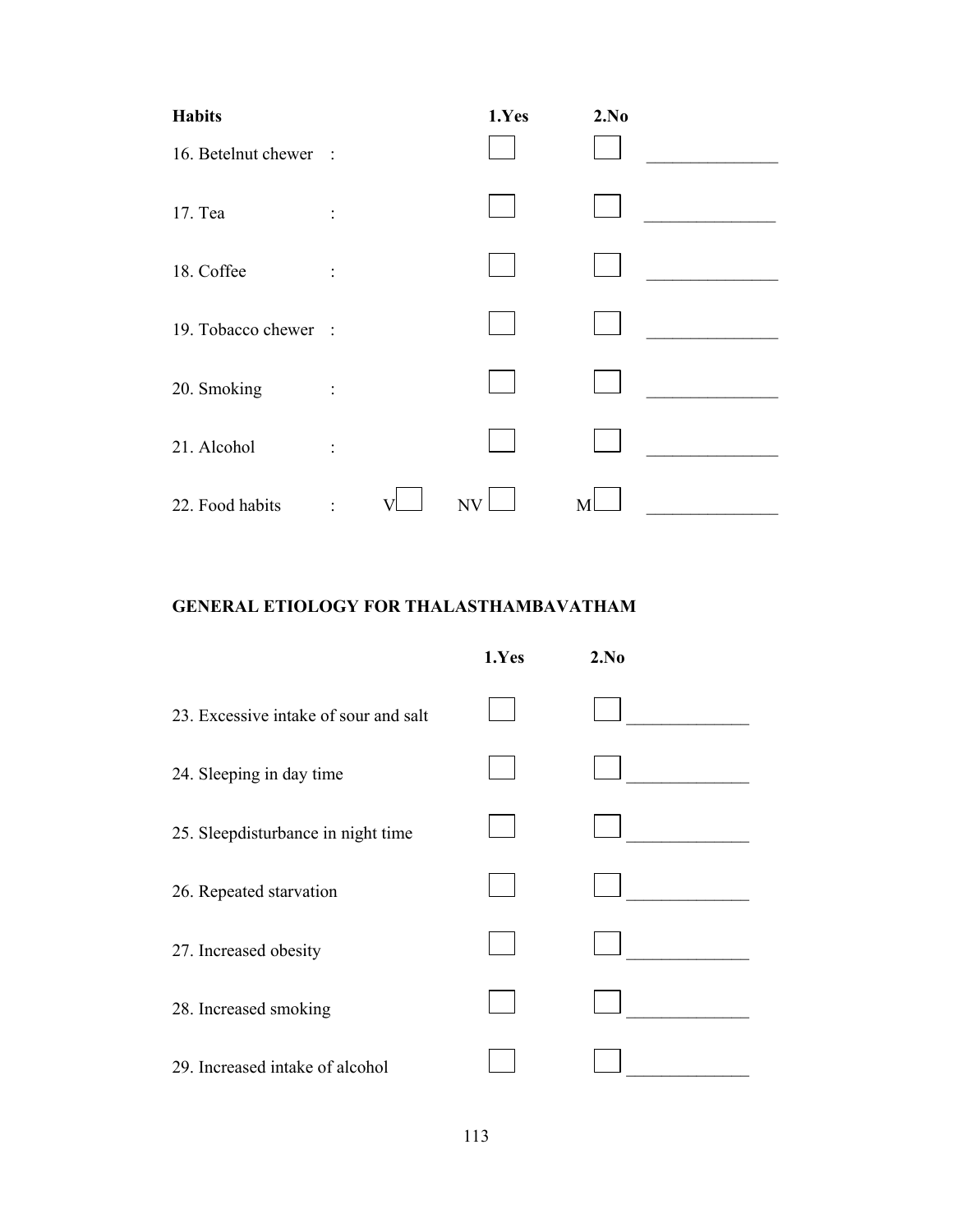#### 30. **GENERAL EXAMINATION**

30.Weight(kg)

31.Temperature(°F)

32.Pulse rate/minute

33.Heart rate/minute

34.Respiratory rate/minute

35.Blood pressure(mmHg) \_\_\_\_\_\_\_\_\_\_\_\_\_\_\_



|                              | 1.Yes | 2.No |
|------------------------------|-------|------|
| 36.Pallor                    |       |      |
| 37.Jaundice                  |       |      |
| 38. Cyanosis                 |       |      |
| 39.Lymphadenopathy           |       |      |
| 40. Pedal edema              |       |      |
| 41.Clubbing                  |       |      |
|                              |       |      |
| 42. Jugular venous pulsation |       |      |

#### **VITAL ORGANS EXAMINATION**

|            | 1.Normal | 2.Affected |
|------------|----------|------------|
| 43. Heart  |          |            |
| 44.Lungs   |          |            |
| 45.Brain   |          |            |
| 46.Liver   |          |            |
| 47.Kidney  |          |            |
| 48. Spleen |          |            |
| 49.Stomach |          |            |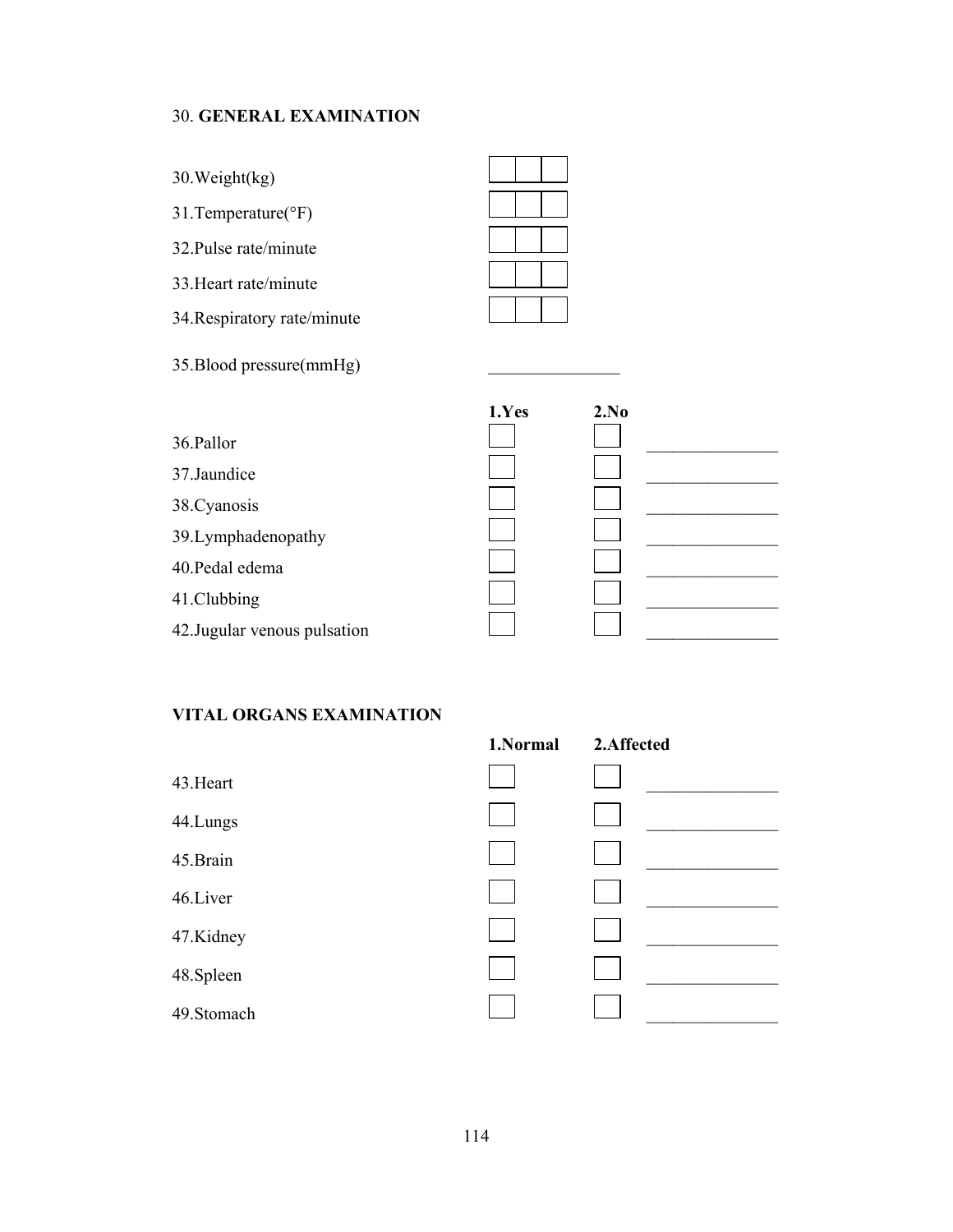# **SIDDHA SYSTEM OF EXAMINATION ENNVAGAI THERVUKAL**

| <b>NAA</b>             |                |                  |  |
|------------------------|----------------|------------------|--|
| 50. Maa Padinthiruthal |                |                  |  |
| 1. Present             | 2. Absent      |                  |  |
| 51.Niram               |                |                  |  |
| 1. Karuppu             | 2. Manjal      | 3. Velluppu      |  |
| 52.Suvai               |                |                  |  |
| 1. Pulippu             | 2. Kaippu      | 3. Inippu        |  |
| 53. Vedippu            |                |                  |  |
| 1. Present             | 2. Absent      |                  |  |
| 54. Vai neer ooral     |                |                  |  |
| 1. Normal              | 2. Increased   | 3. Reduced       |  |
| 55.NIRAM               |                |                  |  |
| 1. Karuppu             | 2. Manjal      | 3. Velluppu      |  |
| 56.MOZHI               |                |                  |  |
| 1. Sama oli            | 2. Urattha oli | 3. Thazhntha oli |  |
| <b>VIZHI</b>           |                |                  |  |
| 57. Niram              |                |                  |  |
| 1. Karuppu             | 2. Manjal      |                  |  |
| 3. Sivappu             | 4. Velluppu    |                  |  |
| 58. Kanneer            |                |                  |  |
| 1. Present             | 2. Absent      |                  |  |
| 59. Erichchal          |                |                  |  |
| 1. Present             | 2. Absent      |                  |  |
| 60. Peelai seruthal    |                |                  |  |
| 1. Present             | 2. Absent      |                  |  |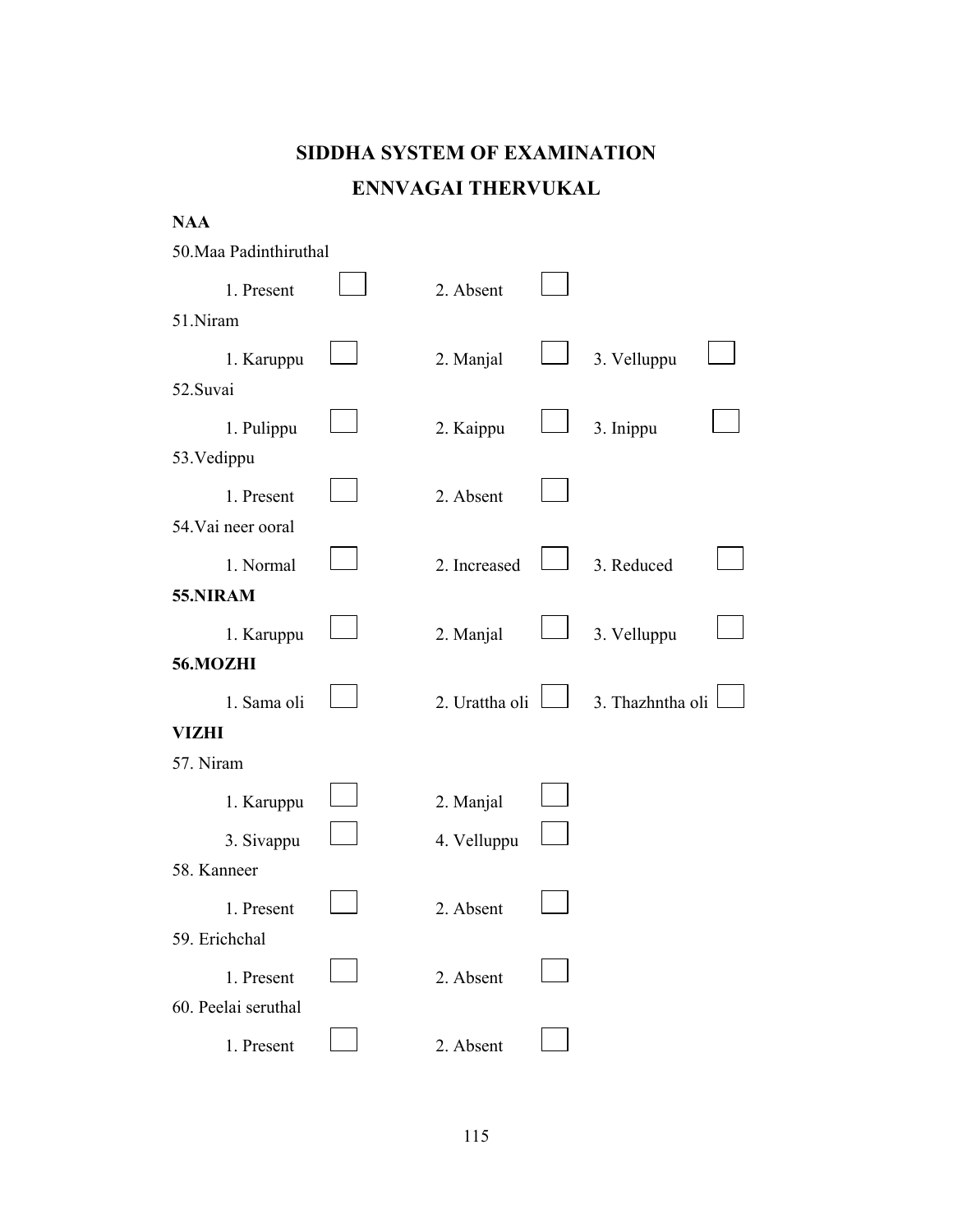## **MEI KURI**

| 61. Veppam       |              |                  |  |
|------------------|--------------|------------------|--|
| 1. Mitham        | 2. Migu      | 3. Thatpam       |  |
| 62. Viyarvai     |              |                  |  |
| 1. Normal        | 2. Increased | 3. Reduced       |  |
| 63.Thodu vali    |              |                  |  |
|                  |              |                  |  |
| 1. Present       | 2. Absent    |                  |  |
|                  |              |                  |  |
| <b>MALAM</b>     |              |                  |  |
| 64.Niram         |              |                  |  |
| 1. Karuppu       | 2. Manjal    |                  |  |
| 3. Sivappu       | 4. Velluppu  |                  |  |
| 65.Sikkal        |              |                  |  |
| 1. Present       | 2. Absent    |                  |  |
| 66.Sirutthal     |              |                  |  |
|                  |              |                  |  |
| 1. Present       | 2. Absent    |                  |  |
|                  |              |                  |  |
| 67.Kalichchal    |              |                  |  |
| 1. Present       | 2. Absent    |                  |  |
| 68.Seetham       |              |                  |  |
| 1. Present       | 2. Absent    |                  |  |
| 69. Vemmai       |              |                  |  |
|                  |              |                  |  |
| 1. Present       | 2. Absent    |                  |  |
| <b>MOOTHIRAM</b> |              |                  |  |
| <b>NEER KURI</b> |              |                  |  |
| 70.Niram         |              |                  |  |
|                  |              |                  |  |
| 1. Venmai        | 2. Manjal    | 3. Crystal clear |  |
| 71.Manam         |              |                  |  |
| 1. Present       | 2. Absent    |                  |  |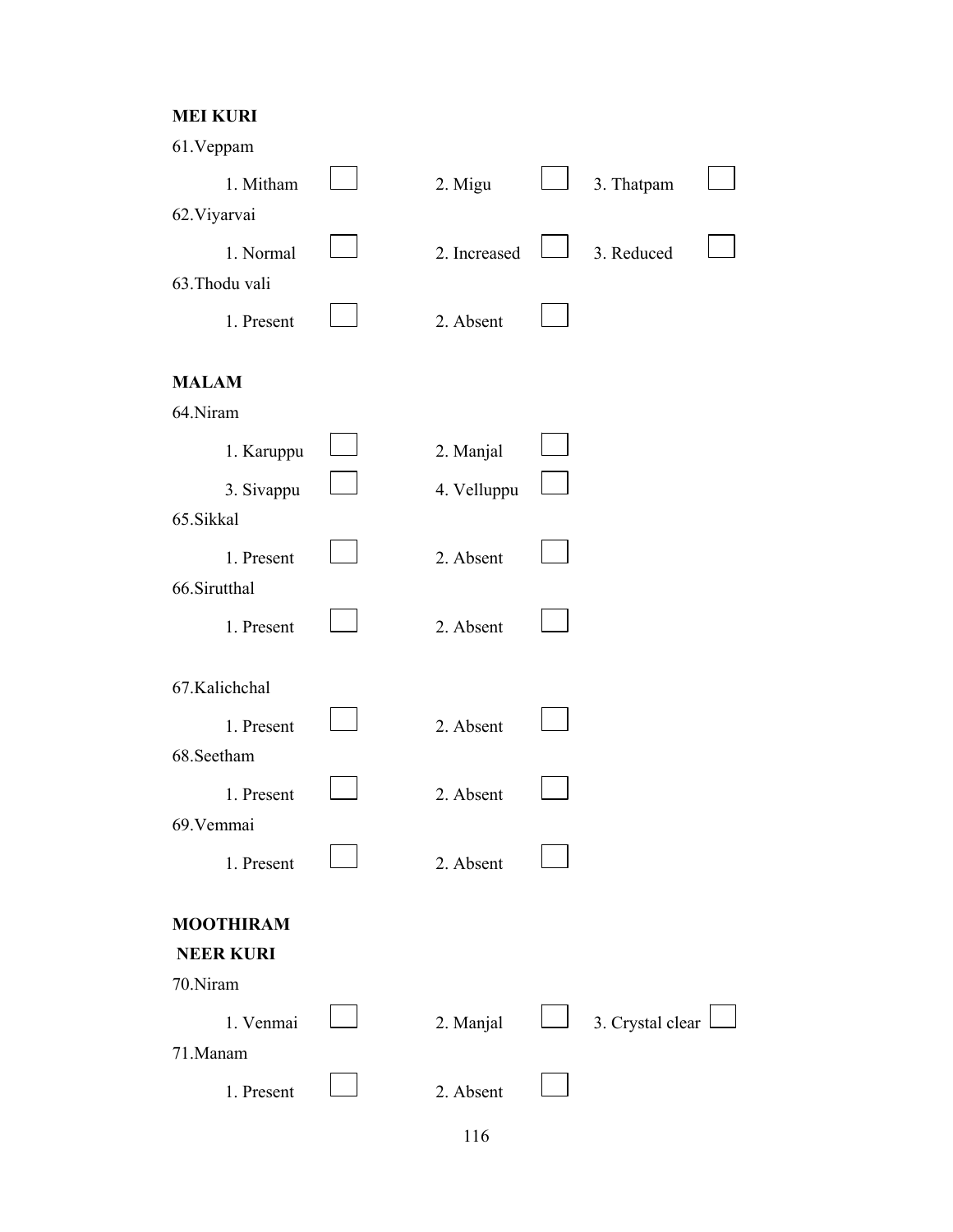| Nura |
|------|
|      |

| 1. Nil                 |  | 2.Increased  |                  | 3. Reduced           |  |
|------------------------|--|--------------|------------------|----------------------|--|
| 73.Edai(Ganam)         |  |              |                  |                      |  |
| 1. Normal              |  | 2. Increased |                  | 3. Reduced           |  |
| 74. Enjal(Alavu)       |  |              |                  |                      |  |
| 1. Normal              |  | 2. Increased |                  | 3. Reduced           |  |
| <b>75.NEI KURI</b>     |  |              |                  |                      |  |
| 1. Aravam              |  |              |                  | 2. Mothiram          |  |
| 3. Muthu               |  |              |                  | 4. Aravil Mothiram   |  |
| 5. Aravil Muthu        |  |              |                  | 6. Mothirathil Arava |  |
| 7. Mothirathil Muthu   |  |              |                  | 8. Muthil Arava      |  |
| 9. Muthil Mothiram     |  |              |                  | 10. Asathiyam        |  |
| 11. Mellena paraval    |  |              |                  |                      |  |
| <b>NAADI(KAI KURI)</b> |  |              |                  |                      |  |
| I. Naadi Nithanam      |  |              |                  |                      |  |
| 76. Kaalam             |  |              |                  |                      |  |
| 1. Kaarkaalam          |  |              | 2. Koothirkaalam |                      |  |
| 3. Munpanikaalam       |  |              | 4. Pinpanikaalam |                      |  |
| 5. Ilavenirkaalam      |  |              |                  | 6. Muthuvenirkaalam  |  |
| 77. Desam              |  |              |                  |                      |  |
| 1. Kulir               |  | 2. Veppam    |                  |                      |  |
| 78. Vayathu            |  |              |                  |                      |  |
| $1.1-33yrs$            |  | 2.34-66yrs   |                  | 3.67-100yrs          |  |
| 79. Udal Vanmai        |  |              |                  |                      |  |
| 1. Iyalbu              |  | 2. Valivu    |                  | 3. Melivu            |  |
| 80. Vanmai             |  |              |                  |                      |  |
| 1. Vanmai              |  | 2. Menmai    |                  |                      |  |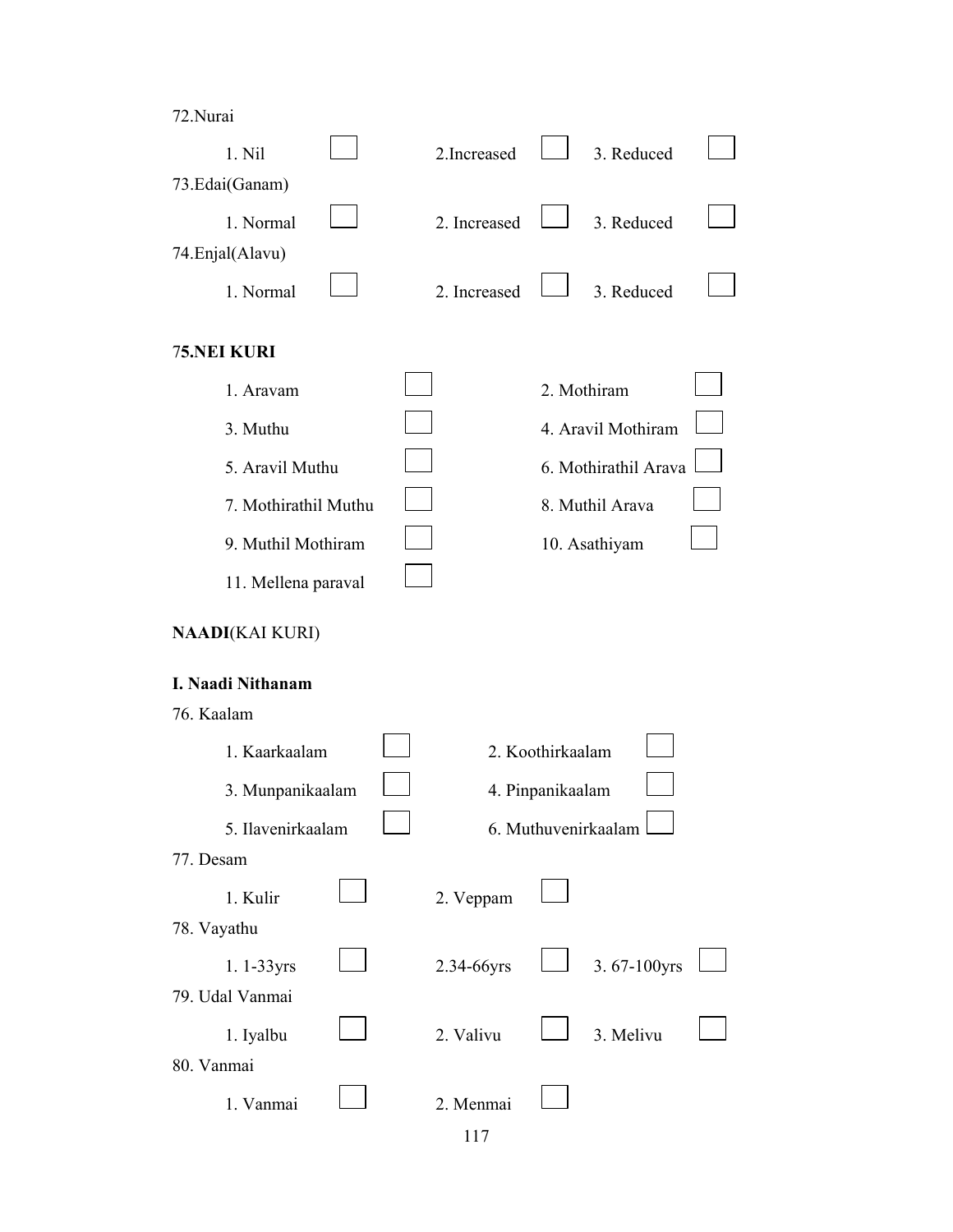## 81. Panbu

| 1. Thannadai    | 2. Puranadai | 3. Illaitthal |
|-----------------|--------------|---------------|
| 4. Kathithal    | 5. Kuthithal | 6. Thullal    |
| 7. Azhutthal    | 8. Padutthal | 9. Kalatthal  |
| 10. Munnokku    | 11. Pinnokku | 12. Suzhalal  |
| 13. Pakkanokku  |              |               |
|                 |              |               |
| 82. Naadi nadai |              |               |
| 1 Vali          | 2. Azhal     | 3.Iyam        |
| 4. Vali Azhal   | 5. Vali Iyam | 6. Azhal Vali |
| 7 Azhal Iyam    | 8. Iya vali  | 9. Iya Azhal  |
|                 |              |               |

# **83. MANIKKADAI NOOL ( Viral Kadai Alavu )**

# **IYMPORIGAL / IYMPULANGAL**

|            | 1.Normal | 2.Affected |
|------------|----------|------------|
| 84.Mei     |          |            |
| 85. Vaai   |          |            |
| 86.Kan     |          |            |
| 87. Mookku |          |            |
| 88.Sevi    |          |            |

#### **KANMENTHIRIYANGAL / KANMAVIDAYANGAL**

|          | 1.Normal | 2.Affected |
|----------|----------|------------|
| 89.Kai   |          |            |
| 90.Kaal  |          |            |
| 91. Vaai |          |            |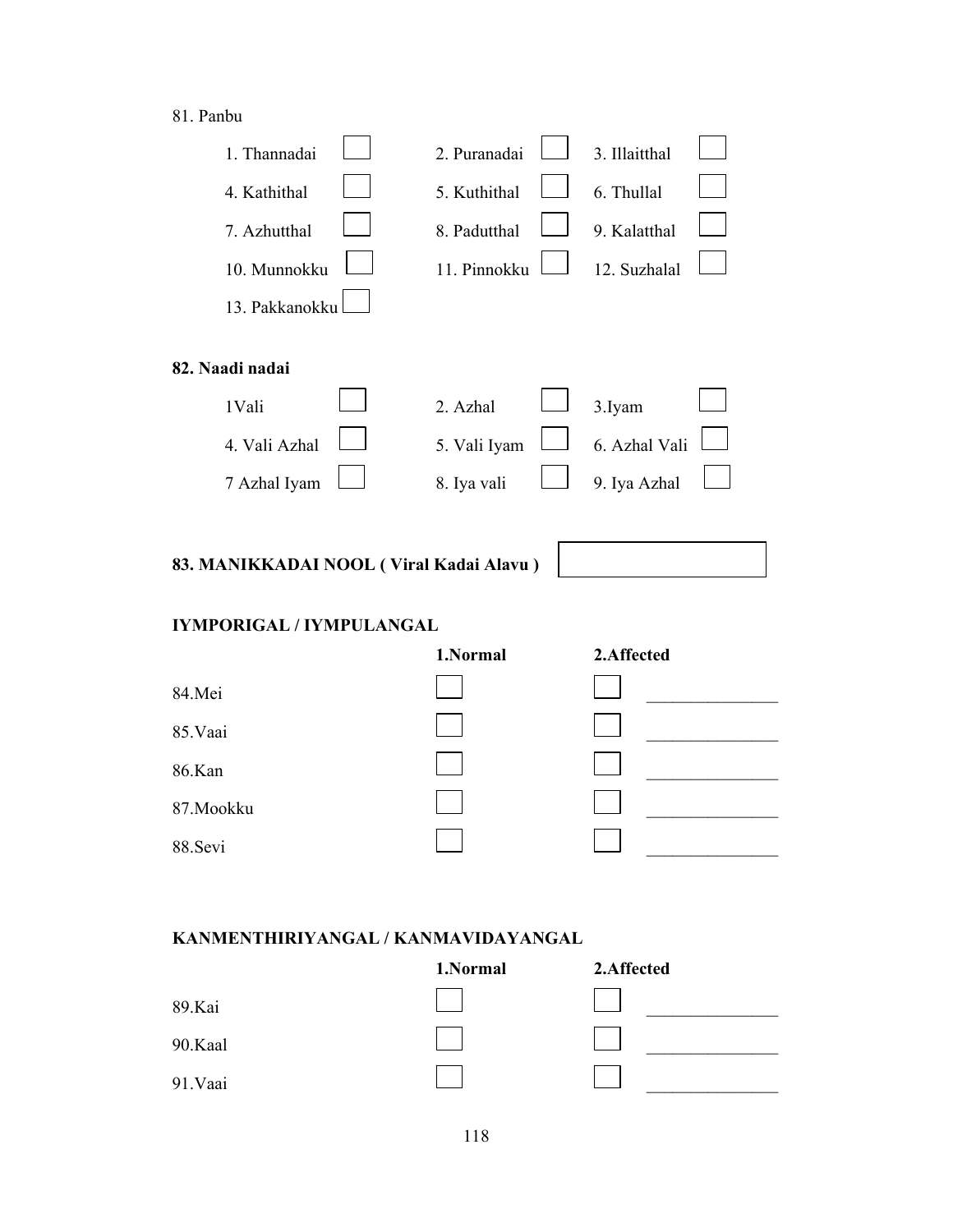| 92. Eruvaai      |               |                 |  |
|------------------|---------------|-----------------|--|
| 93. Karuvaai     |               |                 |  |
| 94. YAAKAI       |               |                 |  |
| 1.Vali           | 2.Azhal       | 3.Iyam          |  |
| 4. Vali Azhal    | 5.Vali Iyam   | 6.Azhal Vali    |  |
| 7.Azhal Iyam     | 8.Iya Vali    | 9. Iya Azhal    |  |
| 95.GUNAM         |               |                 |  |
| 1. Sathuva Gunam | 2. Raso Gunam | 3. Thamo Gunaml |  |
| $\mathbf A$      |               |                 |  |

**I. Vali** 

|                                 | 1. Normal | 2. Affected |  |
|---------------------------------|-----------|-------------|--|
| 96. Uyirkkaal (Praanan)         |           |             |  |
| 97. Keelnokkukkaal (Abaanan)    |           |             |  |
| 98. Paravukaal (Viyaanan)       |           |             |  |
| 99. Melnokkukkaal (Udhaanan)    |           |             |  |
| 100. Nadukkaal (Samaanan)       |           |             |  |
| 101. VaanthikKaal (Naahan)      |           |             |  |
| 102. Vizhikkaal (Koorman)       |           |             |  |
| 103. Thummikkaal (Kirukaran)    |           |             |  |
| 104. Kottavikkaal (Devathathan) |           |             |  |
| 105. Veengukkaal (Dhananjeyan)  |           |             |  |
|                                 |           |             |  |

# **II. Azhal**



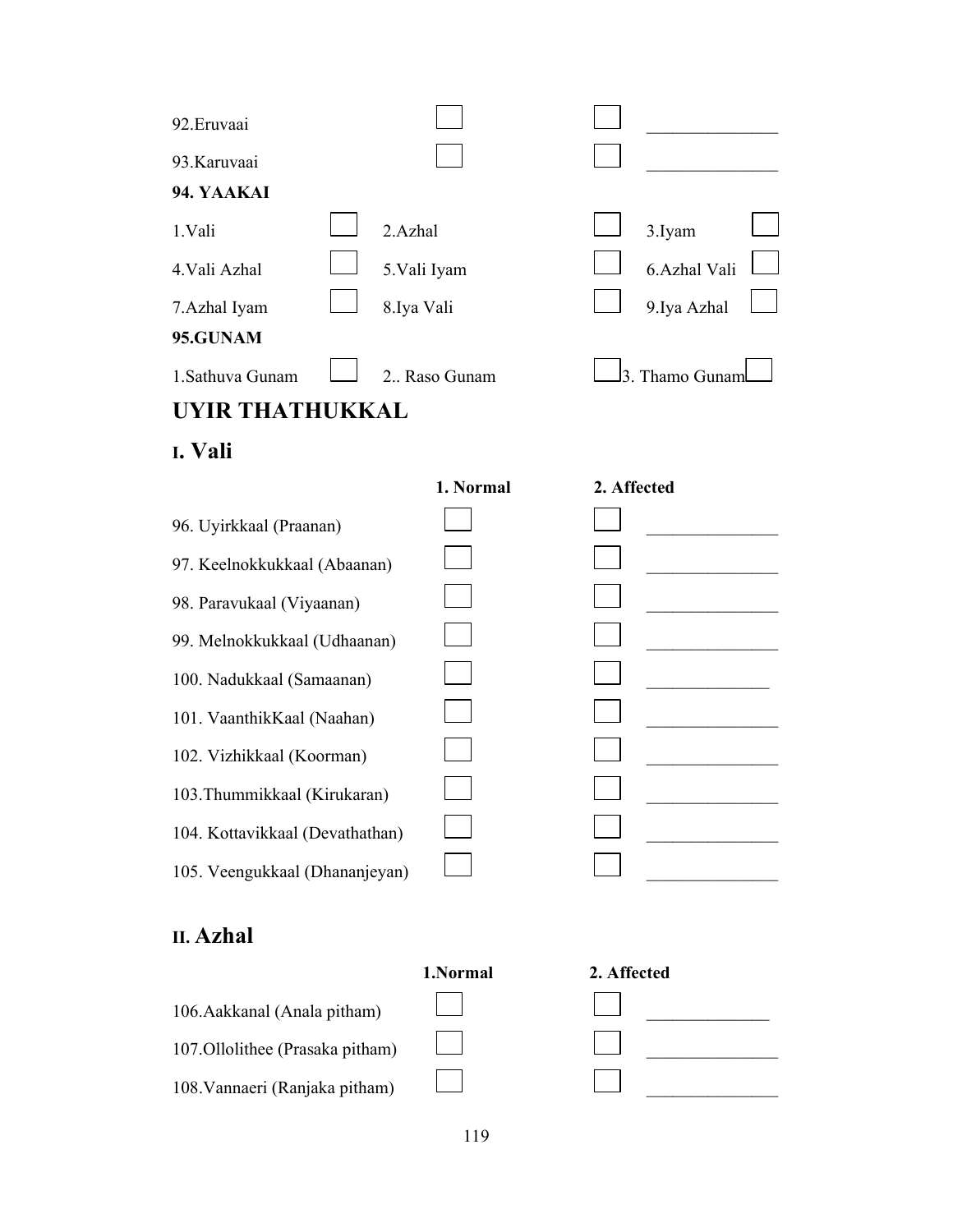| 109. Nokkazhal (Aalosaka pitham)  |  |  |
|-----------------------------------|--|--|
| 110. Aatralangi (Saathaka pitham) |  |  |

# **III. Iyam**

|                               | 1. Normal | 2. Affected |
|-------------------------------|-----------|-------------|
| 111. Aliiyam (Avalambagam)    |           |             |
| 112. Neerppiiyam (Kilethagam) |           |             |
| 113. Suvaikaaniyam (Pothagam) |           |             |
| 114. Niraivuiyam (Tharpagam)  |           |             |
| 115. Ondriiyam (Santhigam)    |           |             |

# **UDAL THATHUKKAL**

|                         | 1. Normal | 2. Affected |  |
|-------------------------|-----------|-------------|--|
| 116.Saaram              |           |             |  |
| 117.Senneer             |           |             |  |
| 118.Oon                 |           |             |  |
| 119. Kozhuppu           |           |             |  |
| 120.Enbu                |           |             |  |
| 121.Moolai              |           |             |  |
| 122.Suronitham/Sukkilam |           |             |  |
|                         |           |             |  |

# **MUKKUTRA MIGU GUNAM**

| I. Vali Migu Gunam                    | 1. Present | 2. Absent |
|---------------------------------------|------------|-----------|
| 123. Emaciation                       |            |           |
| 124. Blackish colouration of the body |            |           |
| 125. Desire to take hot food          |            |           |
| 126. Tremors                          |            |           |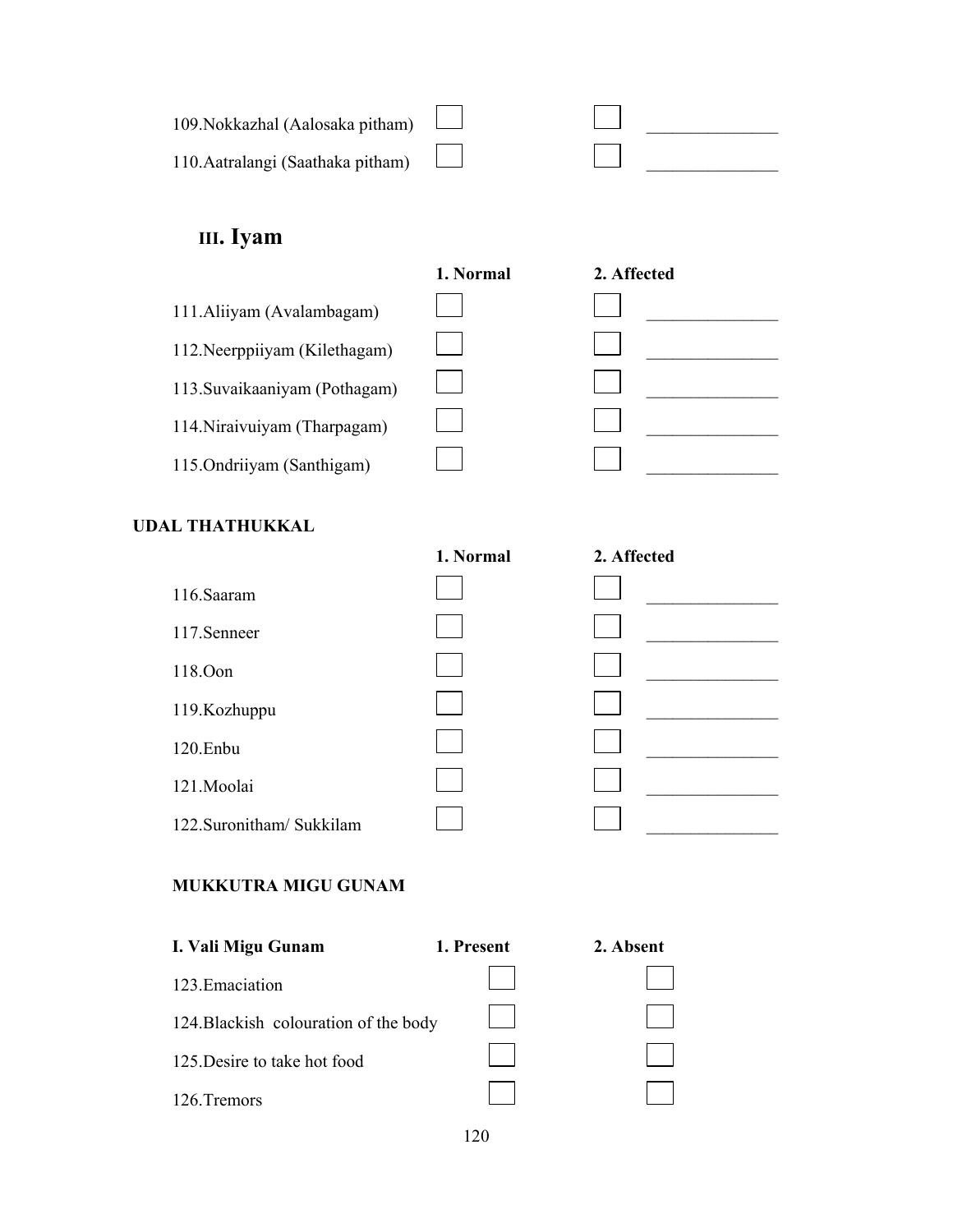| 127. Abdominal distension     |  |
|-------------------------------|--|
| 128.Insomnia                  |  |
| 129. Weakness                 |  |
| 130. Weakness of sense organs |  |
| 131.Giddiness                 |  |
| 132. Sluggishness             |  |
| 133. Constipation             |  |
|                               |  |

| II. Azhal Migu Gunam                      | 1. Present | 2. Absent |
|-------------------------------------------|------------|-----------|
| 134. Yellowish discolouration of the skin |            |           |
| 135. Yellowish discolouration of the eye  |            |           |
| 136. Yellowish discolouration of urine    |            |           |
| 137. Yellowish discolouration of faeces   |            |           |
| 138. Increased appetite                   |            |           |
| 139. Burning sensation in the body        |            |           |
| 140. Insomnia                             |            |           |

| <b>III. Iyam Migu Gunam</b> | 1. Present |
|-----------------------------|------------|
| 141 Excessive salivation    |            |
| 142. Eraippu (dyspnoea)     |            |
| 143. Heaviness of the body  |            |
| 144. Whiteness of the body  |            |
| 145. Chillness of the body  |            |
| 146. Reduced appetite       |            |
| 147.Cough                   |            |

| 2. Absent |
|-----------|
|           |
|           |
|           |
|           |
|           |
|           |
|           |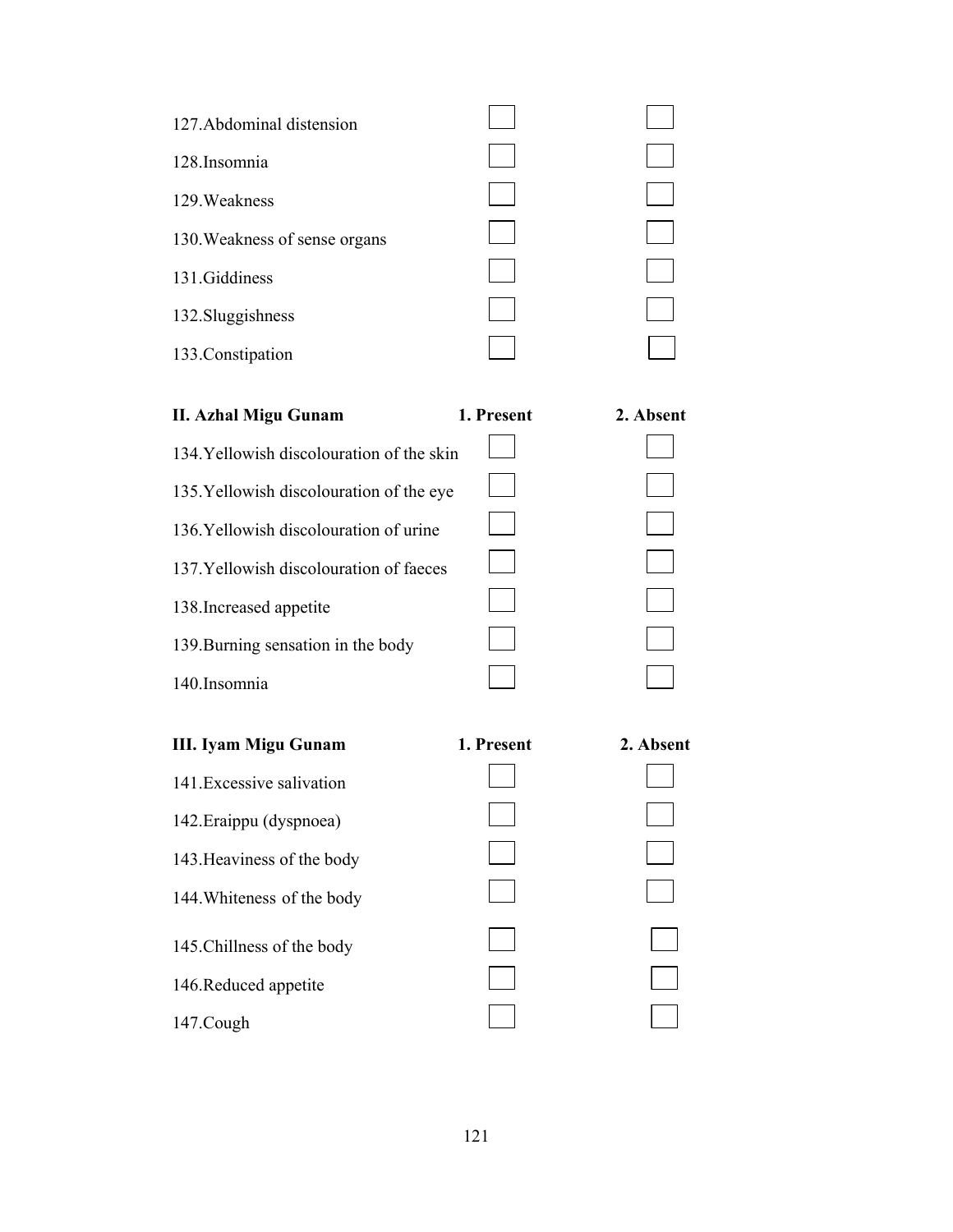| 148. Increased sleep              |                                  |                           |  |  |  |  |  |  |  |  |  |
|-----------------------------------|----------------------------------|---------------------------|--|--|--|--|--|--|--|--|--|
| 149. Sluggishness                 |                                  |                           |  |  |  |  |  |  |  |  |  |
| <b>150.NOI UTRA KAALAM</b>        |                                  |                           |  |  |  |  |  |  |  |  |  |
| 1. Kaarkaalam                     | 2. Koothirkaalam                 |                           |  |  |  |  |  |  |  |  |  |
| 3. Munpanikaalam                  | 4. Pinpanikaalam                 |                           |  |  |  |  |  |  |  |  |  |
| 5.Ilavenirkaalam                  | 6. Muthuvenirkaalam              |                           |  |  |  |  |  |  |  |  |  |
| <b>151.NOI UTRA NILAM</b>         |                                  |                           |  |  |  |  |  |  |  |  |  |
| 1.Kurinji                         | 2.Mullai                         | 3. Marutham               |  |  |  |  |  |  |  |  |  |
| 4.Neithal                         | 5.Paalai                         |                           |  |  |  |  |  |  |  |  |  |
| 152. Date of Birth                |                                  |                           |  |  |  |  |  |  |  |  |  |
| 153. Time of Birth                |                                  |                           |  |  |  |  |  |  |  |  |  |
| 154. Place of Birth               |                                  |                           |  |  |  |  |  |  |  |  |  |
| <b>155.NATCHATHIRAM</b>           |                                  |                           |  |  |  |  |  |  |  |  |  |
| 1.Aswini                          | 2. Barani                        | 3.Karthikai               |  |  |  |  |  |  |  |  |  |
| 4.Rohini                          | 5.Mirugaseeridam                 | 6. Thiruvathira           |  |  |  |  |  |  |  |  |  |
| 7.Punarpoosam                     | 8.Poosam                         | 9.Aayilyam                |  |  |  |  |  |  |  |  |  |
| 10.Makam                          | 11.Pooram                        | 12. Utthiram              |  |  |  |  |  |  |  |  |  |
| 13.Astham                         | 14.Chithirai                     | 15.Swathi                 |  |  |  |  |  |  |  |  |  |
| 16. Visakam                       | 17.Anusam                        | 18.Kettai                 |  |  |  |  |  |  |  |  |  |
| 19. Moolam                        | 20.Pooradam                      | 21. Utthiradam            |  |  |  |  |  |  |  |  |  |
| 22. Thiruvonam<br>25. Poorattathi | 23. Avittam<br>26. Utthirattathi | 24.Sadayam<br>27. Revathi |  |  |  |  |  |  |  |  |  |
| 00.Not known                      |                                  |                           |  |  |  |  |  |  |  |  |  |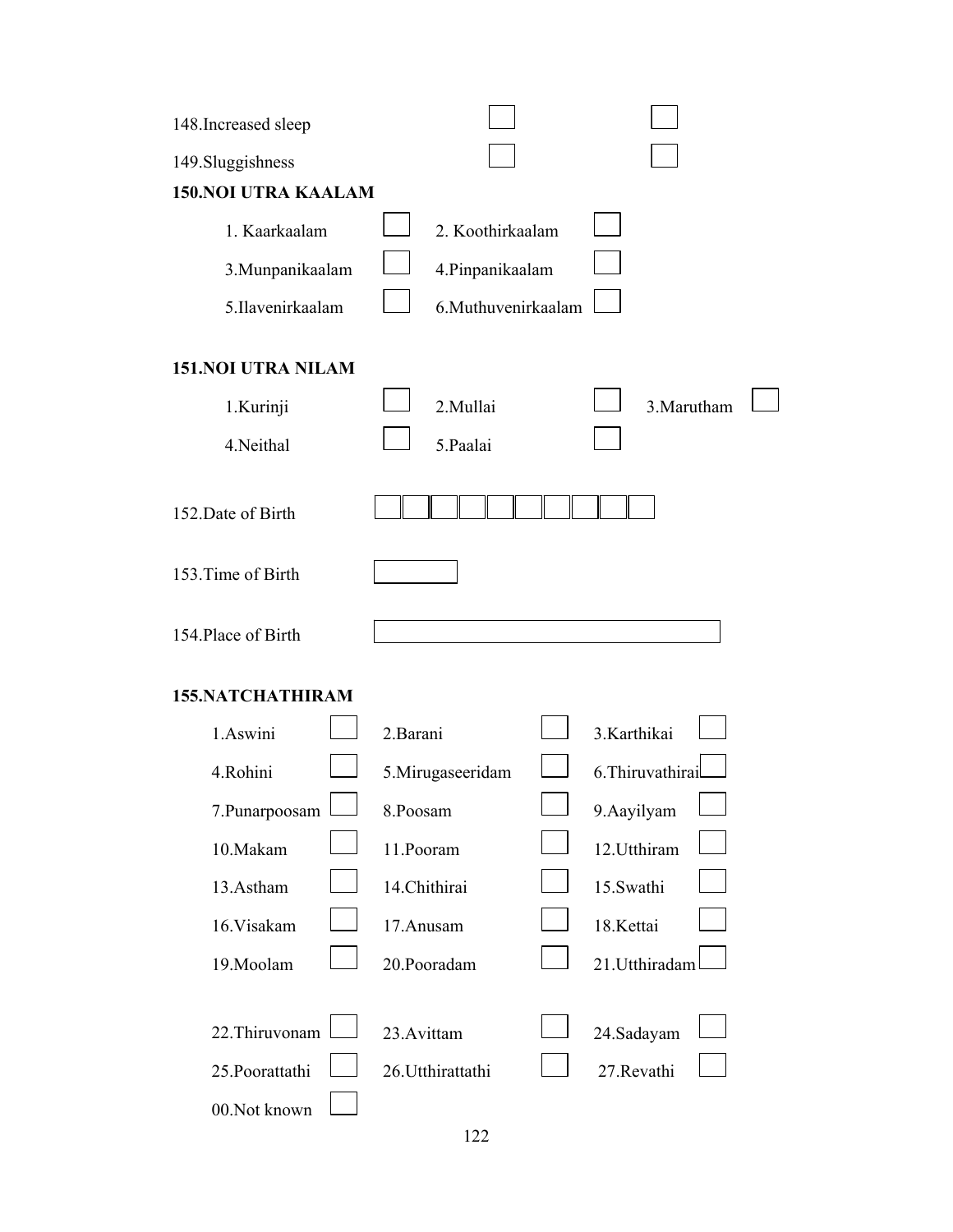#### **156.RAASI**



# **INVESTIGATION BLOOD**

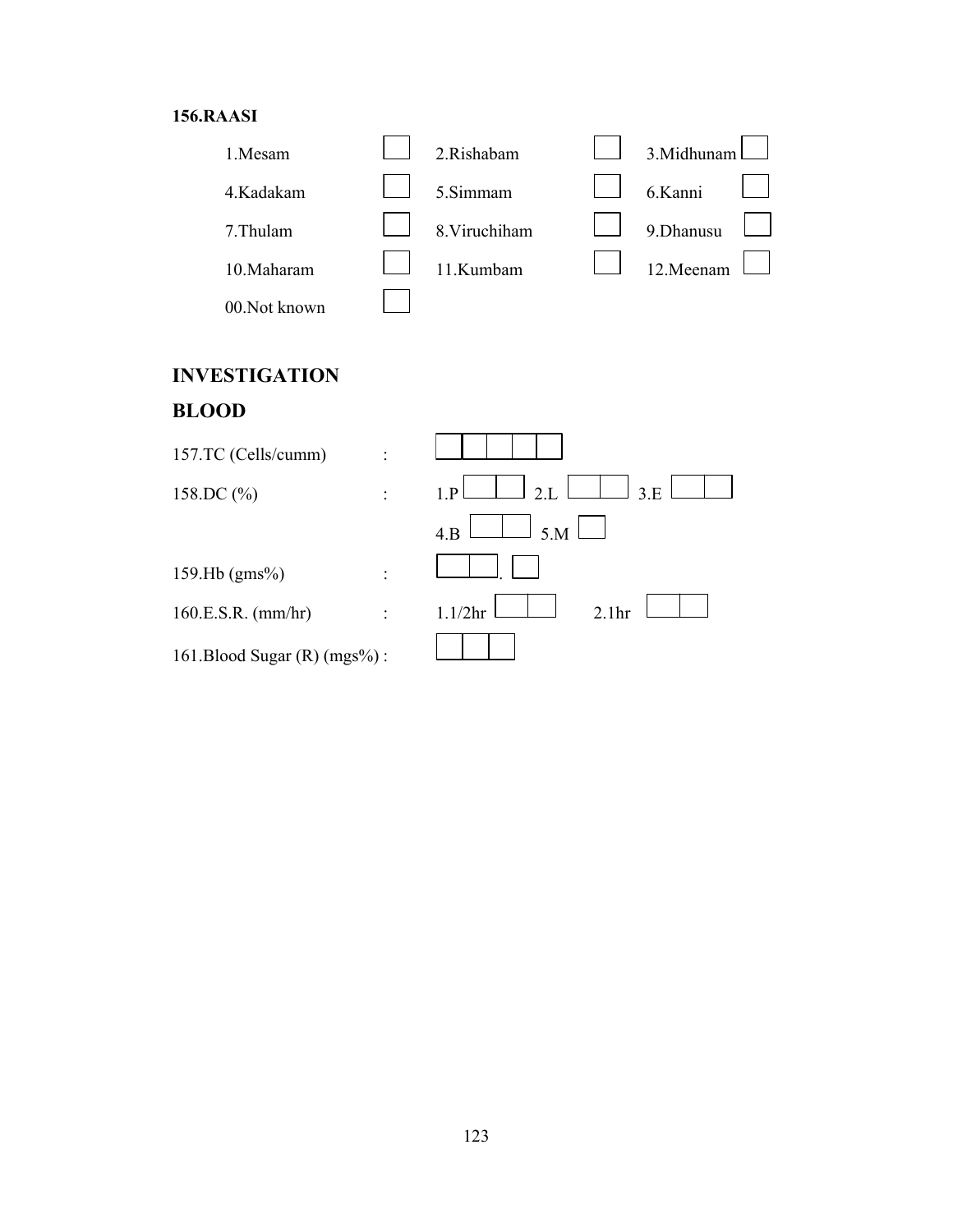**URINE** 

| 162.Albumin |                      | $\ddot{\phantom{0}}$ | 0.Ni1    |        | 1.Trace    |       | $2. +$ |
|-------------|----------------------|----------------------|----------|--------|------------|-------|--------|
|             |                      |                      | $3.+$    |        | $4. + + +$ |       |        |
| 163.Sugar   |                      | $\ddot{\cdot}$       | 0.Ni1    |        | 1.Trace    |       | $2.+$  |
|             |                      |                      | $3. + +$ |        | $4. + + +$ |       |        |
|             |                      |                      |          |        |            |       |        |
| Deposits    |                      |                      |          | 1. Yes |            | 2. No |        |
| 164.        | Pus cells            |                      |          |        |            |       |        |
| 165.        | Epithelial cells     |                      |          |        |            |       |        |
| 166.        | <b>RBCs</b>          |                      |          |        |            |       |        |
| 167.        | Crystal <sub>s</sub> |                      |          |        |            |       |        |
|             | <b>MOTION TEST</b>   |                      |          | 1. Yes |            | 2. No |        |
| 168.        | Ova                  |                      |          |        |            |       |        |
| 169.        | Cyst                 |                      |          |        |            |       |        |
| 170.        | Occult blood         |                      |          |        |            |       |        |

# **171. Doppler study:**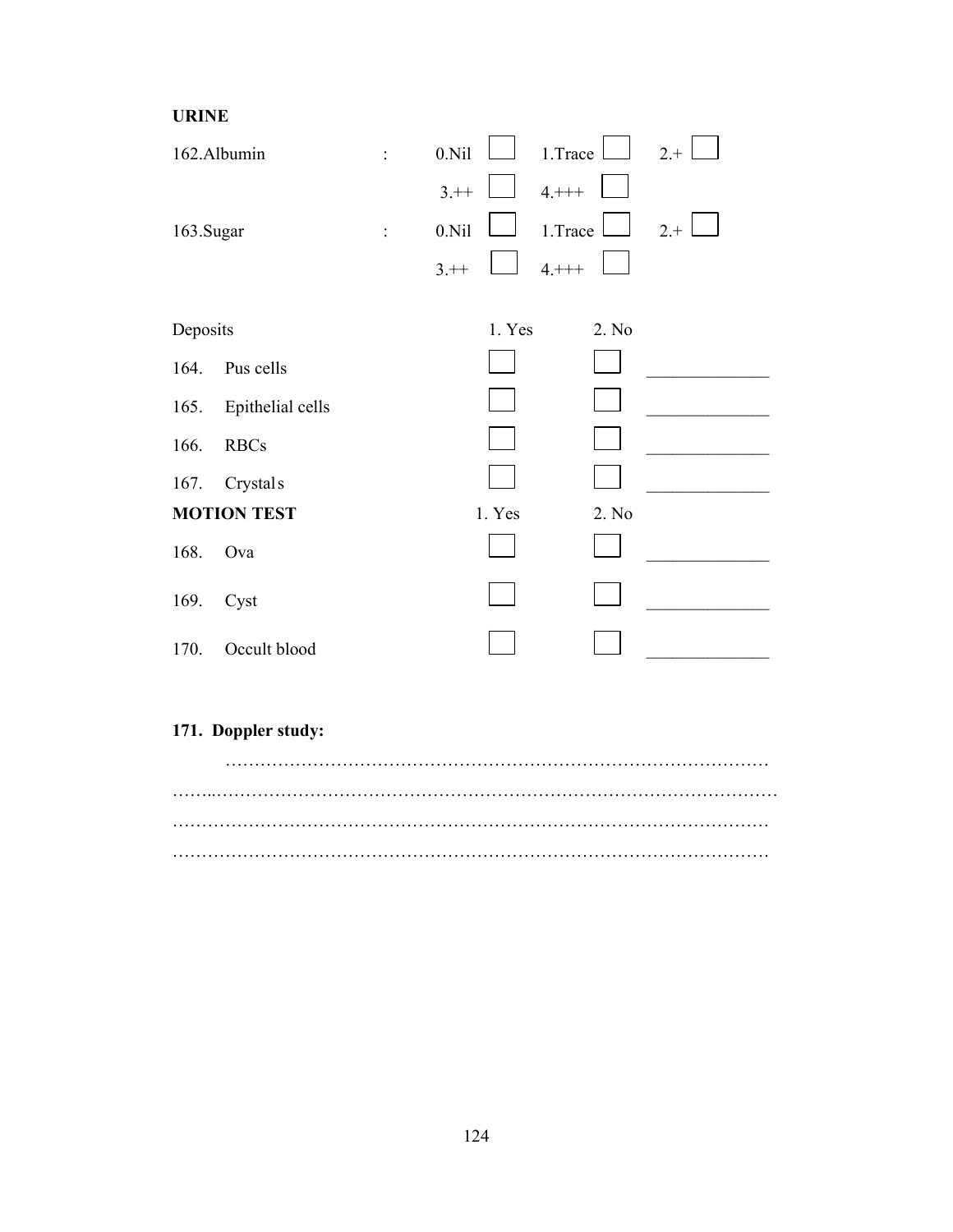# **CLINICAL FEATURES OF THALASTHAMBAVATHAM:**

|                                  | 1. Present | 2. Absent |
|----------------------------------|------------|-----------|
| 172. Heaviness of the foot       |            |           |
| 173. Pain in the foot            |            |           |
| 174. Blackening of the foot      |            |           |
| 175. Spreading upwards from foot |            |           |
| 176. Exessive thirst             |            |           |
| 177. Dryness of the body         |            |           |
| 178. Dyspnoea                    |            |           |
| 179. Fatigue                     |            |           |
| 180. Weight loss                 |            |           |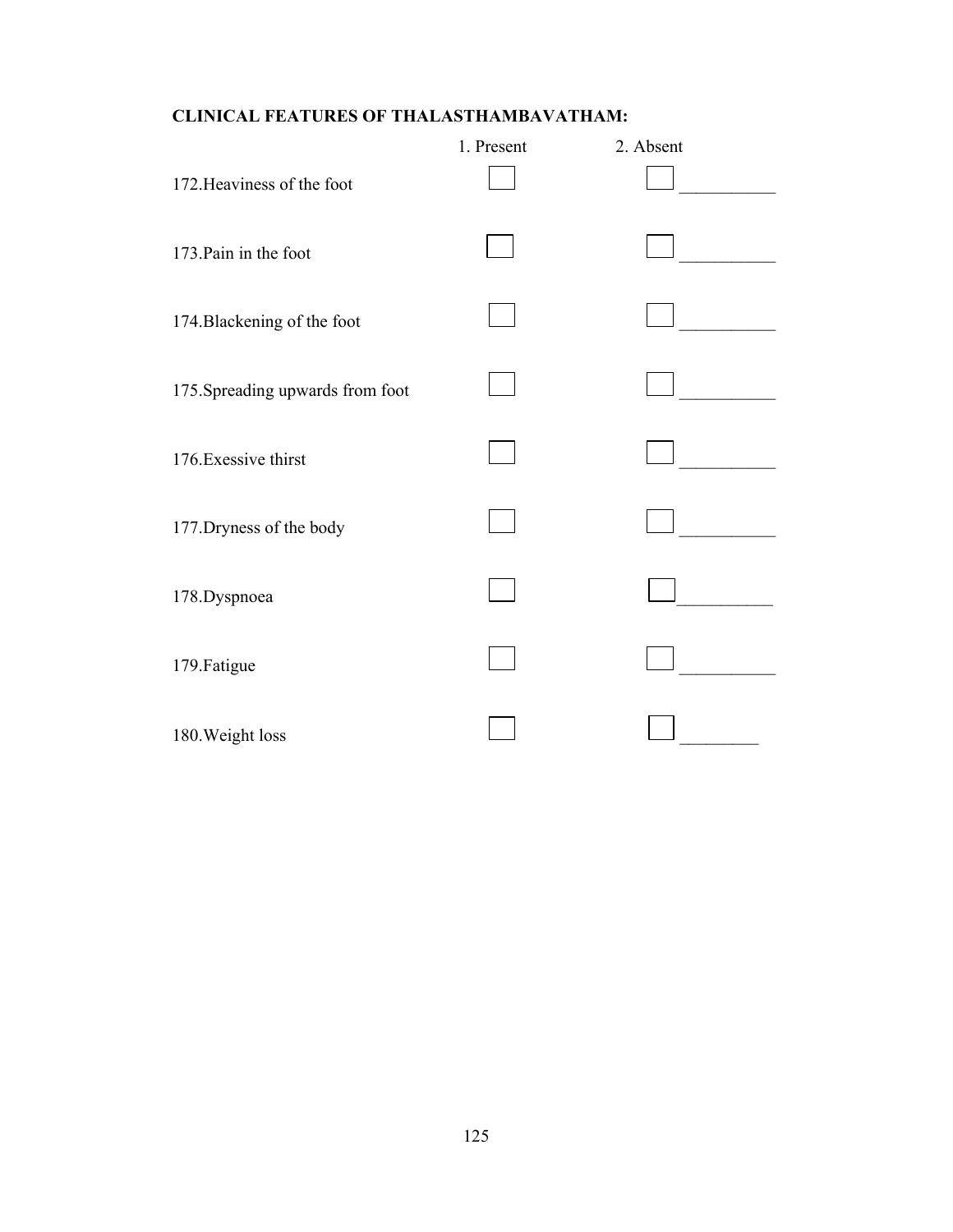# **BIBLIOGRAPHY**

- 1. Yugimuni Vaithiya Sinthamani 800
- 2. Sarabenthirar Vaithya Muraigal
- 3. Siddha Maruthuva Noi Naadal Noi Mudhal Naadal Thirattu Part -1– Dr. M. Shanmugavelu. H.P.I.M
- 4. Siddha Maruthuva Noi Naadal Noi Mudhal Naadal Thirattu Part -2– Dr. M. Shanmugavelu. H.P.I.M
- 5. Thotra kirama Aaraichiyum Siddha Maruthuva Varalarum Dr.C.S Uthamarayan H.P.I.M.
- 6. Siddha Maruthuvanga Surukkam
- 7. Noi Illa Neri Dr.K.Thurairasan H.P.I.M.
- 8. Siddha Maruthuvam Dr.K.N. Kuppusamy mudhaliyar, H.P.I.M
- 9. Theraiyar Neerkuri vilakkam
- 10.Udal Koorugal– Dr.R.Thiyagarajan,L.I.M
- 11.Udal Thathuvam Dr.D.M.Venugopal,H.P.I.M
- 12.T.V. Sambasivam Pillai Dictionary
- 13.Kambar Tamil Agaraathi